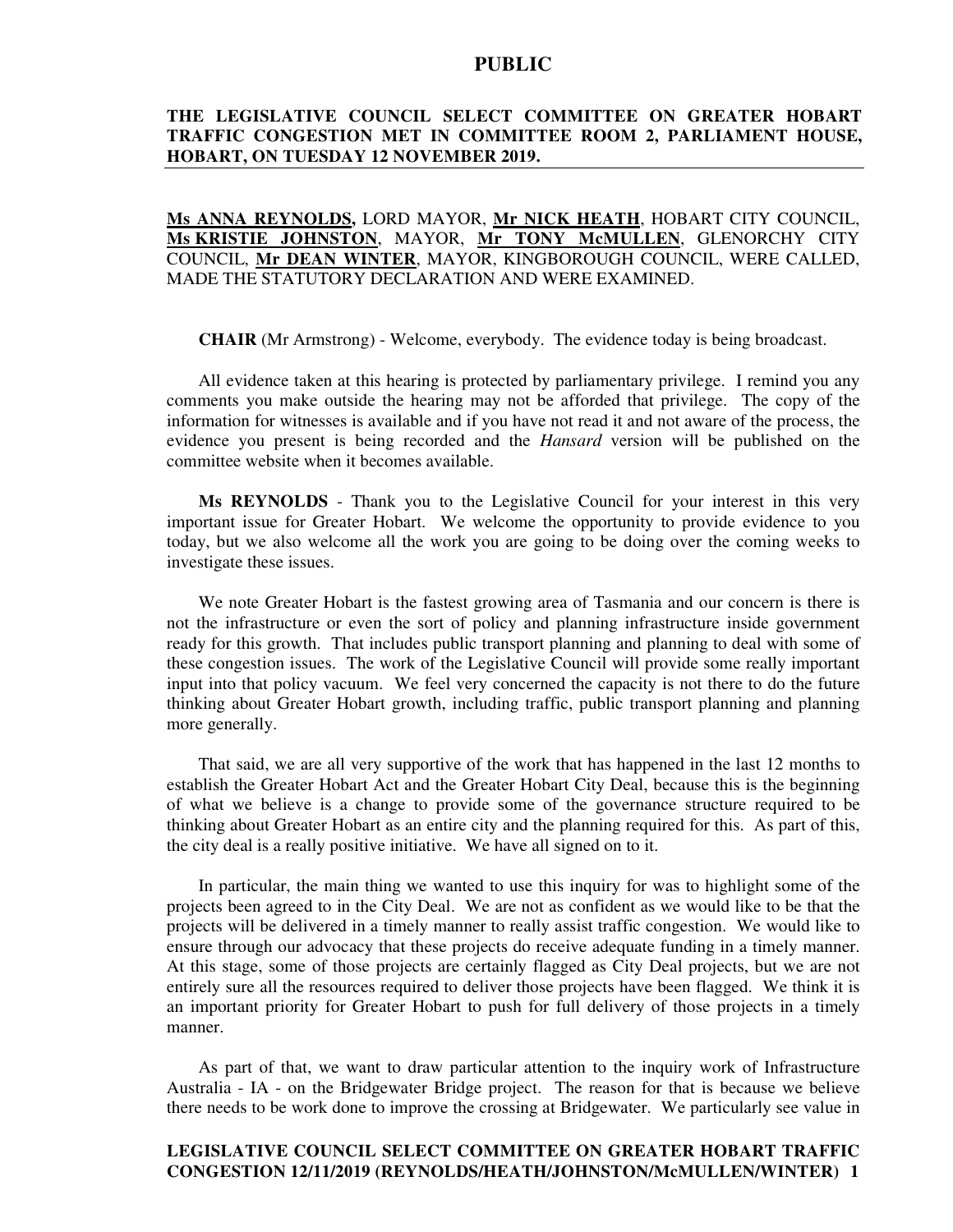there being a crossing that allows for a light rail service to go all the way to that very fast growing part of Greater Hobart.

What concerned us was that the IA advice came through to us after we had signed the City Deal. It raised some particular concerns with the design being promoted by the state Government.

We wanted to ensure that the inquiry was aware of that IA advice and even recommend that, as part of your inquiry deliberations, you seek your own briefing from Infrastructure Australia on its report because while we have included it as part of our submission, we think that speaking directly to them would be a valuable extra piece of evidence for the inquiry to hear.

That covers what is in our submission at the very high level. I will pass to the other mayors to focus on some of the priority projects we believe are essential for dealing with Hobart traffic congestion.

You will notice the major focus is to try to increase the reliability and number of public transport services, which we believe is the absolute priority in dealing with Hobart traffic congestion.

**CHAIR** - Thank you.

**Ms JOHNSTON** - Thank you very much and thank you for the opportunity to provide evidence today.

As the Lord Mayor indicated, we are very concerned in regards to the growth of the city. To make sure we facilitate that growth, we need to ensure we have the required infrastructure, particularly for us in Glenorchy.

The focus for us is around urban renewal and the opportunity to provide the infrastructure that will lead to that urban renewal and also affordable housing, to make sure our community is well connected.

You will see in the submission that the Glenorchy City Council has made a collaboration between the three municipalities of Glenorchy, Hobart and Kingborough. We particularly focus on our rail corridor. It is a key deliverable under the Hobart City Deal, not only in terms of a transport solution to our growing traffic issues, but also, importantly, an urban renewal project that will lead to greater economic development in our city, connecting some of the most disadvantaged people in the Greater Hobart area to better employment services and education.

It also provides really important connection with our tourism facilities, which is very important.

We are very focused on the rail corridor. We worked very hard under the Hobart City Deal negotiations to get the rail corridor to be quite explicit as a corridor we are talking about.

You will see reference to the Northern Suburbs Transit Corridor, which refers exclusively to the existing rail corridor.

For us, the project about Hobart/northern suburbs rail is critical. It could extend from Hobart all the way out to Bridgewater. You will see in our joint submission that we are talking about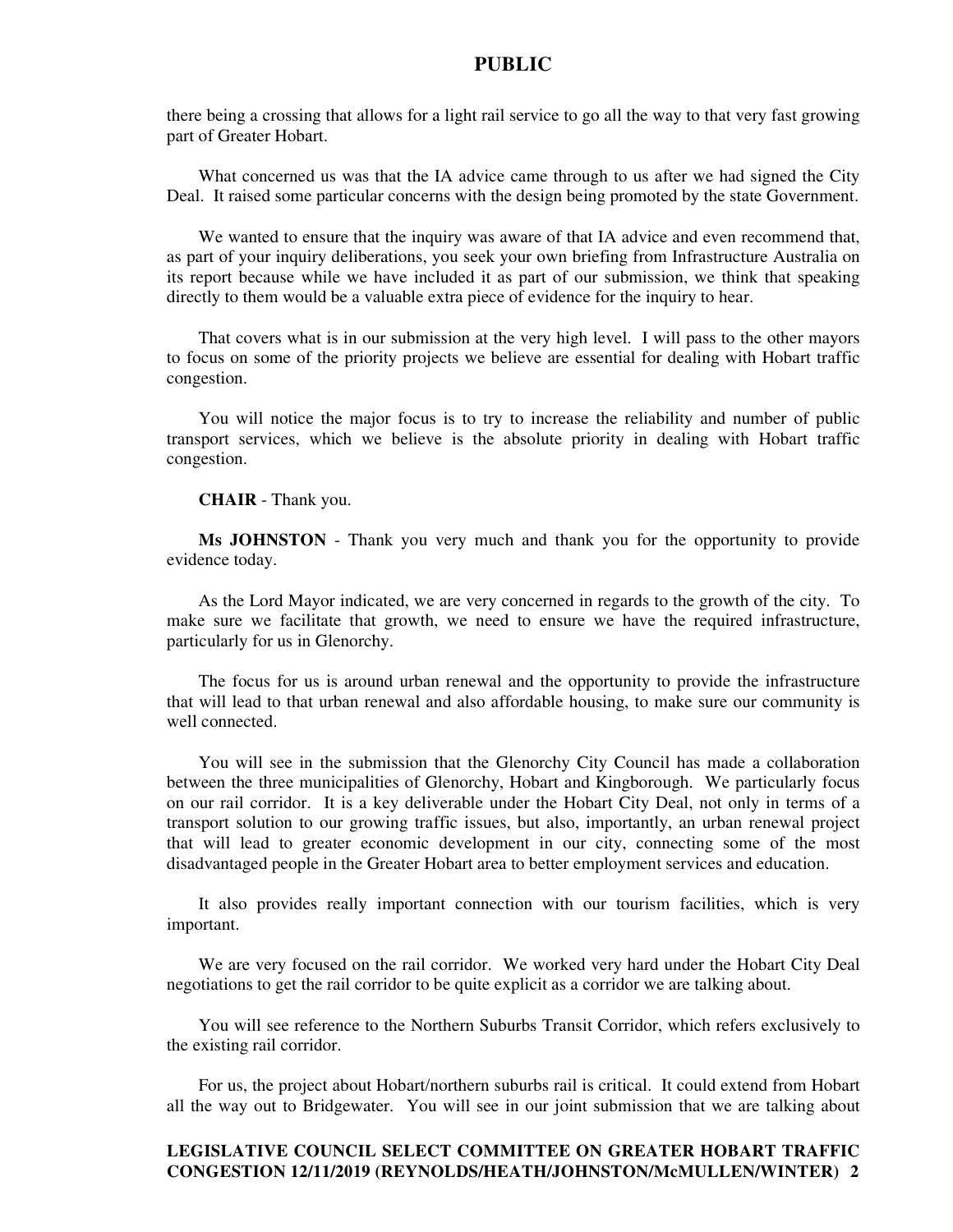Hobart to Bridgewater services. That is dependent, obviously, on whether there is a crossing at the Bridgewater Bridge.

That is why we are concerned about the Bridgewater Bridge in terms of its viability as currently proposed by the state Government, but also the amount being put forward to fund the Bridgewater Bridge under the current proposal.

I am in complete agreement with the Lord Mayor that we need to have a significantly improved crossing at the Bridgewater Bridge. I agree with my Brighton colleague that that is very important. I also note that my colleague at Brighton is very keen on having rail infrastructure going all the way to Brighton to ensure that community, a very disadvantaged community, can access good public transport which is reliable and which connects their communities to important services.

Any crossing of the Derwent River at Bridgewater needs to have rail access. That is really critical for those two communities, in particular.

I'm happy to talk in detail around the Infrastructure Australia submission, as the Lord Mayor indicated. I thoroughly recommend that you get a briefing from them in regard to that. It highlights problems with the current proposal the state Government has put forward. I have been long enough on council to see a number of iterations of the Bridgewater Bridge design. The initial design back in 2010-11 was an \$880 million design. It is now a \$586 million design - [inaudible] a \$576 million design with additional funding from unknown sources to make it a \$633 million one. It still does not meet the requirements in terms of the actual objectives of what they're trying to achieve. It wouldn't actually make it faster to cross the river, which is ironic, but it provides some real issues for our local communities, in particular no rail across that bridge. I am happy to talk through those particular issues.

I want to highlight that from the Glenorchy City Council's perspective the rail corridor is really an underutilised asset at the moment sitting vacant. We don't have rail services along that, but it connects all our CBDs - it connects our major tourist attractions and it connects the schools in our communities, which is really important for transport to alleviate the situation on the Brooker Highway and the Main Road corridor. The Main Road corridor is an incredibly busy corridor but we have a vacant corridor - a transport corridor - that's currently underutilised. We welcome the commitments from the City Deal to deliver on that, but again note that the funding there is far short of what is actually required to achieve that particular project.

**CHAIR** - Thank you, Kristie.

**Mr WINTER** - Thanks for the opportunity today. I guess congestion in Hobart isn't as significant as in Melbourne or Sydney, but it is far more significant than it should be for a city of our size. It reflects poorly on all levels of government in that we're in this position where new growth has outstripped the ability to service and connect people from various parts of the city.

There is a land use planning issue here, where we have done what the textbooks tell us we should not do, which is centralise employment and services in the middle of the city and have people living in the outskirts and everyone trying to travel in and out at the same time, but that's where we are. Having said all that, we're still early on in the lifespan of Hobart and I think we have the opportunity to resolve these issues pretty well.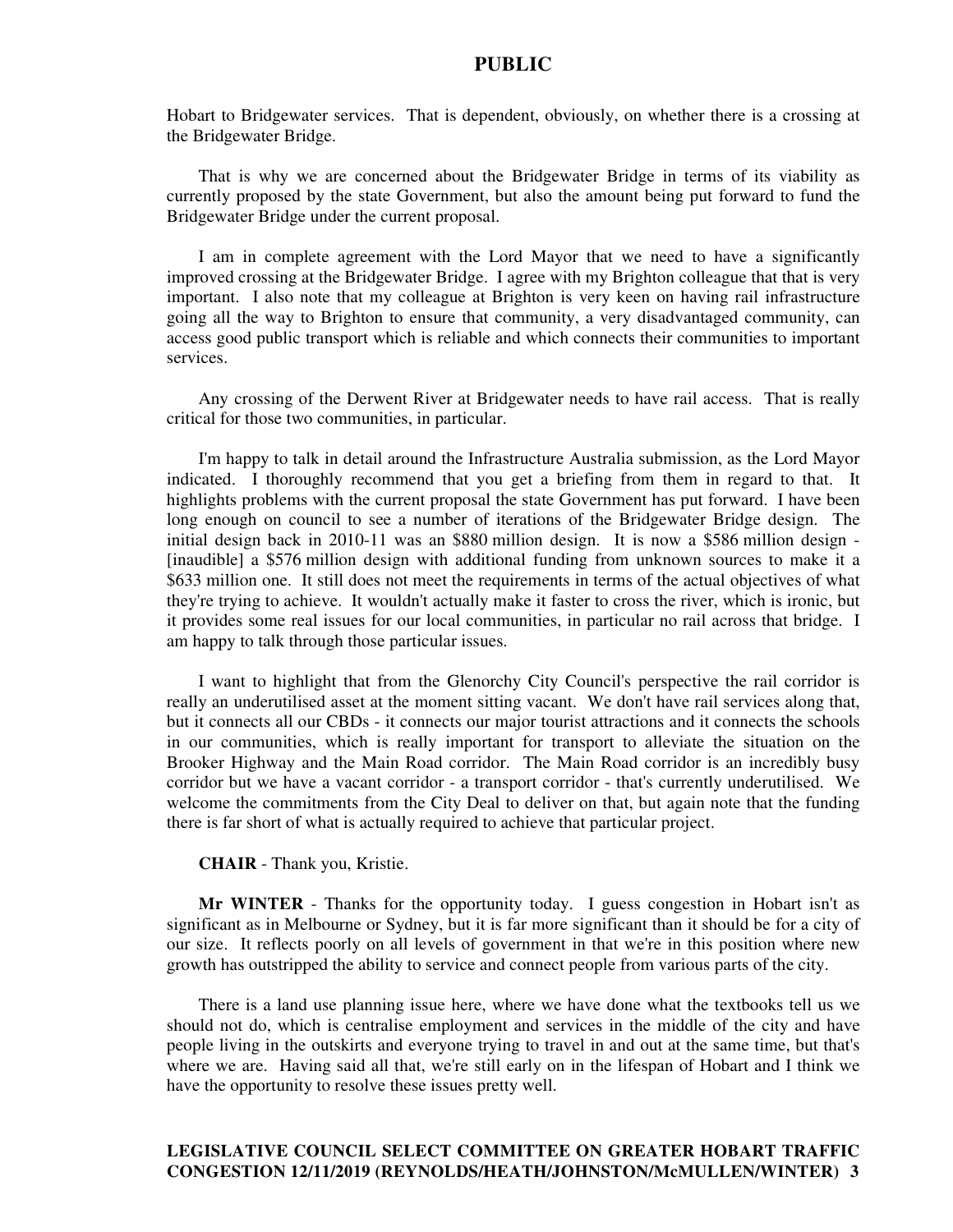We had a council meeting last night and my colleagues implored me in very strong terms to continue to advocate for better bus services. One of the frustrations I've had watching this debate over the past year and longer is the perpetuation of this idea of ferries, for example. I think it's a lovely idea, but the simple fact is we are underserviced by buses - it's pretty easy to spin up better bus services for a community and yet we've been talking about it for years.

My colleagues last night asked me again to raise the issue of a lack of bus services and the fact that at peak periods, Metro is still constrained by not having enough buses to service the peak demand in Greater Hobart. That's the situation we're in. Surely, the easiest and quickest way to resolve some of these issues is to invest in more buses and in Metro.

I've been reading Metro's annual report from last year. I know the business is working as hard as it can, but it's not good reading. Again the business has lost a significant amount of money; it's missed key targets. The Auditor-General in his assessment last year of the previous year's annual report, in volume 2 of its Government Business 2017-18 Analysis, said that Metro is relying on equity contributions in a service contract with the Department of State Growth to maintain its bus fleet and it has generated losses in each of the past of the four years, and you can add another year of losses to that. It goes on to say that some businesses - and Metro is included in this - are reliant on government funding and commercial industry support to maintain sustainability and are not expected or likely to generate profit sufficient enough to provide returns to government. The for-profit corporate structure of entities like Metro may not be appropriate unless a significant improvement in the financial performance is expected, and it's not expected.

The structure and governance of Metro itself is called into question by the Auditor-General and that ought to be part of your consideration as part of this. Metro isn't in a financial position it doesn't have the freedom to - as I understand it, they can't even buy a bus without the minister or the department telling them they can buy a bus.

The Disability Discrimination Act compliance is only 70 per cent, so only 70 per cent of its buses are actually compliant with the DDA. Last year, they missed key targets when it comes to getting buses to locations on time. This is a significant contributing factor - the fact people do not want to get on buses. My personal experience with buses in our area was that even if 87 per cent of the time, they are on time that is actually not enough for a commuter who needs to get into work and do business. It is a critical failure in the model. If people lose confidence in public transport services, they are more likely to get back in the car. We had another workshop with the Department of State Growth last week and it pointed to evidence that showed over 80 per cent of people travelling into Hobart from our area are doing so as the driver in the car. Not just in a car, they are driving the car, pointing to a lack of carpooling and public transport.

All these issues are not terribly difficult to deal with, but they require investment in Metro and probably a review of its actual structure and they should be a key consideration of this inquiry.

**CHAIR** - Thank you. Does anybody else want to anything?

**Ms JOHNSTON** - I may add that often we hear when we are talking in the public domain about public transport that we need to change hearts and minds and see an increase in public transport, perhaps, before we invest in the infrastructure. As the Mayor of Kingborough, Mr Winter, articulated, the problem is the infrastructure is not there for people to actually utilise. We can do a lot of work to try to change hearts and minds and behaviour in members of the public,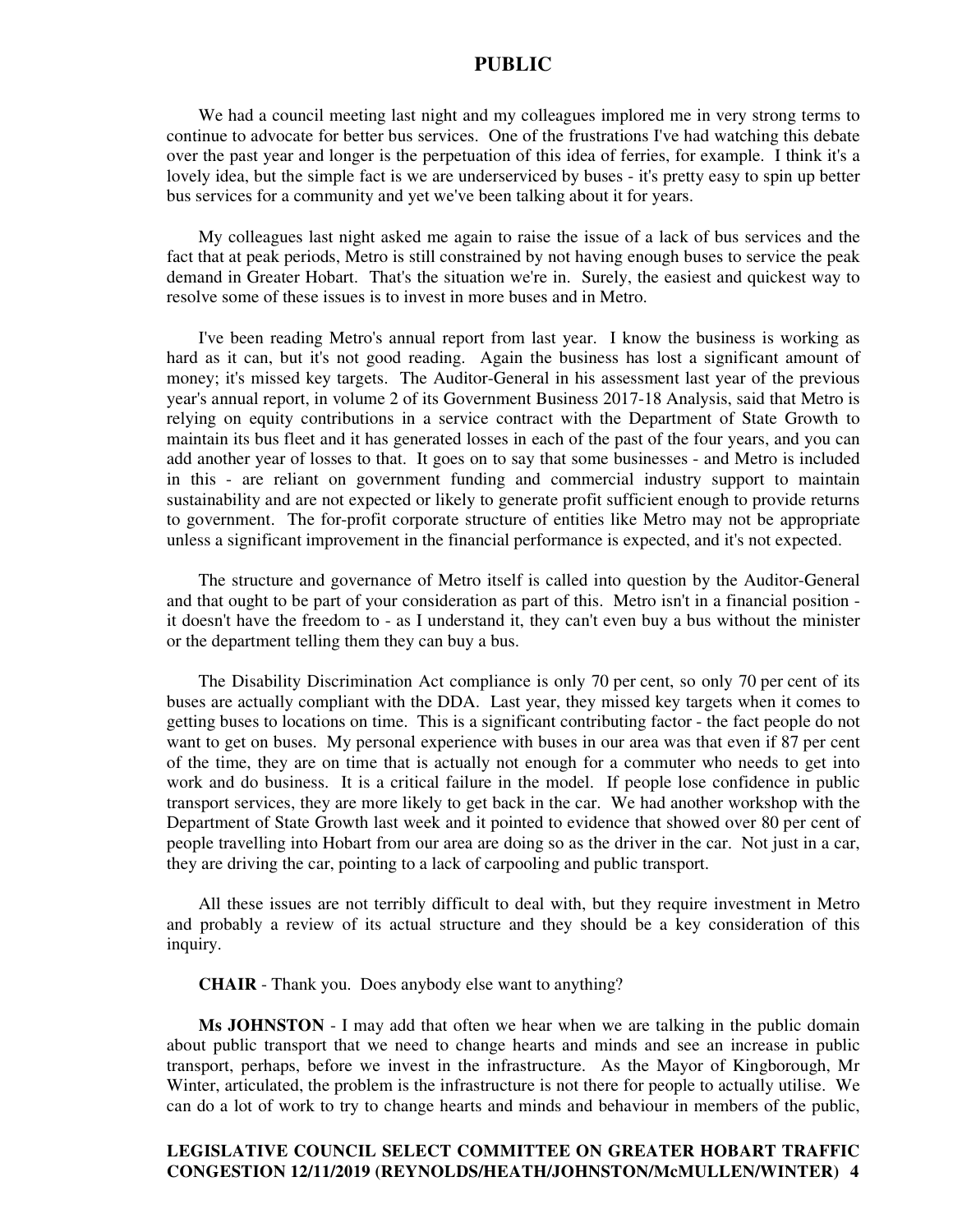but if they cannot catch a bus because the bus is full, not there or does not go where they need, they are not going to continue to try to use public transport.

For us, the critical issue is we need the infrastructure first and then do the work to change hearts and minds. If you do not have the infrastructure to underpin the actual service, you can change hearts and minds all you like, but it will not last very long and will not bring about a sustained change in the cultural behaviour of our commuters in particular.

**Mr HEATH** - If I can put a general manager's perspective on this, because I know the mayors have put theirs, at officer level there has been a long history of cooperation between the councils and state government, particularly the Department of State Growth, and this predates the City Deal. For a long time, the most senior officers in council and state government have met, attempting to address the issues of congestion around Hobart. It is not new nor has it come to the table recently because of issues; it has been going on for some period of time. The City Deal has just provided a framework for those discussions to continue. It is not necessarily the catalyst for those discussions, it is simply a framework.

The absolute critically factor from where I sit is that we continue to have strong partnership relationships as we move forward to try to address the issues. I do not make any political statements around what has been said but I think we need to continue those relationships, continue talking and continue to address complex problems because they are wicked problems. I do not think any one person, agency or council has the solutions - a combined approach is what we rely on.

We have written to you in relation to the comments attributable to Metro in its submission. Particularly the comment made in its submission that regrettably Metro understands that local governments have not been as responsive to some of the suggestions. Hobart City Council steadfastly denies that comment. We have worked closely with Metro and have a MOU - signed as recently as September last year, so the ink is virtually just dry on it - which I can tender in evidence if you wish. This MOU sets out the fact there is a strong working relationship with Metro which deals with issues as and when they come up. There are three pages of issues in there that we worked closely with Metro on.

Some comments were made about the council not supporting the so-called Midson reports back in 2016. The council made a number of suggested changes as a result of those Midson reports to assist with congestion around the city at the time. The council has invested heavily in bus shelters - look at Franklin Square and the mall. The work we are doing with our retail precinct upgrades such as Lenah Valley and Newtown are all designed to improve the pedestrian experience and amenity, including bus facilities at those locations. Council is strongly of the view that we work closely with Metro and we work closely with other stakeholders. Our very strong submission is that those partnership relationships should continue because, as I said in my earlier comments, no one party has the sole solution to what is going on around the city. It is a partnership approach. I wanted to say that from a CEO's perspective rather than a mayor's perspective.

**Mr McMULLEN** - I have two or three dot points to add. The first would be that Metro advised us that its capacity is fully utilised at peak periods, so if there is an underlying assumption we need to get more people onto public transport, Metro does not have the capacity at peak periods to increase that any further. There is clearly some need to invest further in additional peak capacity for Metro.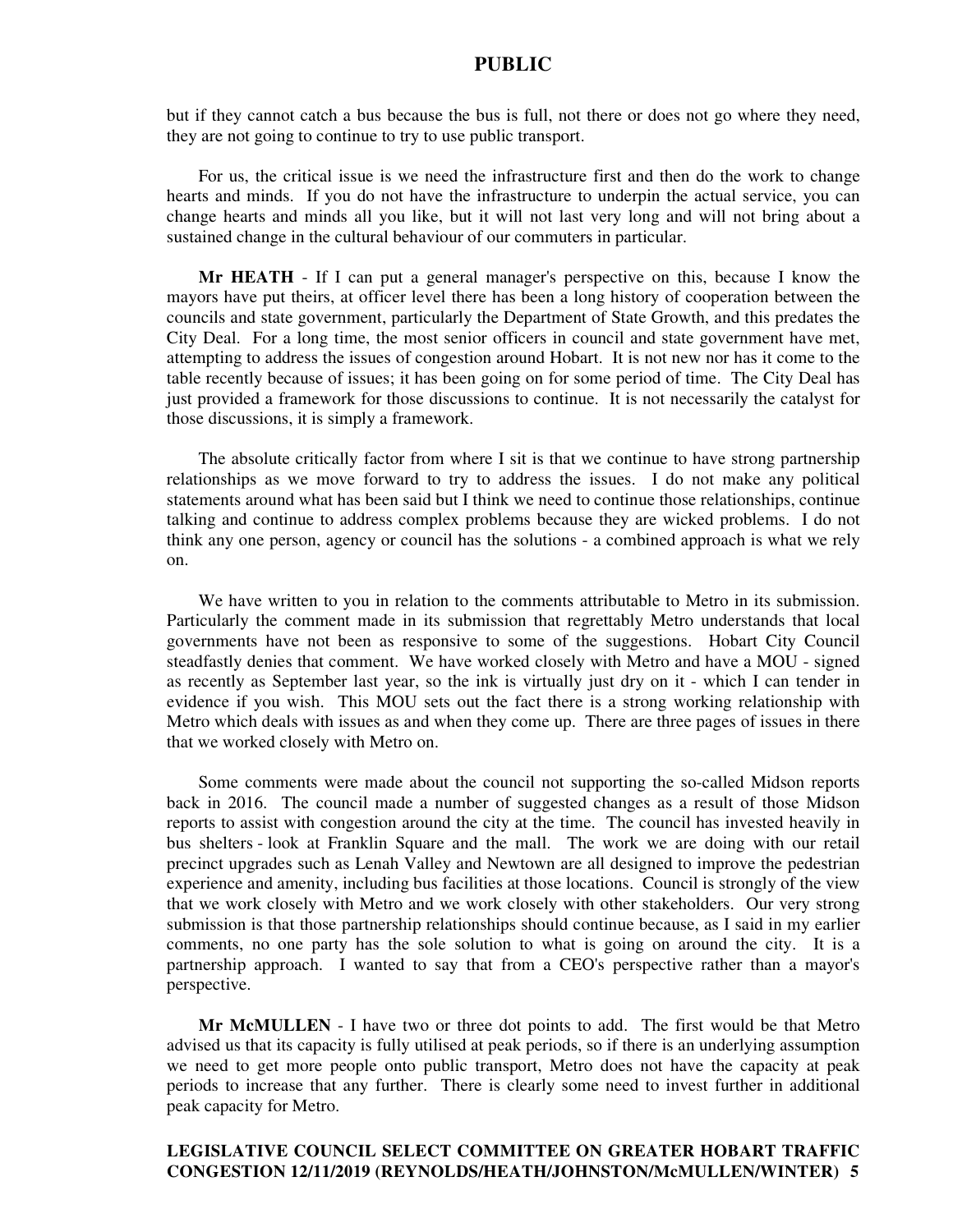My second point relates to transport being a derived demand. Transport and housing development go hand in hand. As Mr Winter said, we have done a lousy job in Greater Hobart of coordinating land use and transport over decades. We now have an opportunity with this improved focus on sustainability to start to rebalance the equation, and I think that is really important. We see great opportunity around the transit corridor in Glenorchy in linking people to transport through development along the corridor. We see a great opportunity to move people closer to transport.

In the past 50 to 60 years, we have been moving people away from transport systems. It is now time to start to design our cities and retrospectively move those people back towards a designed public transport system.

My final bullet point is in relation to public transport generally. It is a question of focus. Who is our public transport supremo? In the state Government, do we have a person at a senior enough level whose sole focus is public transport? I think the answer is that even at deputy secretary level in the Department of State Growth, the deputy secretary who has public transport in their portfolio has a range of other responsibilities. I wonder if there is not an opportunity to look within the state Government at a senior person with sole focus on public transport?

**Mr VALENTINE** - It is an issue I have been well acquainted with over at least 25 years since I was on the Hobart City Council. I am acutely aware of the fact that each council has its own issues in its own areas. I understand the state Government wants to achieve certain things and the federal government wants to achieve certain things.

Do you feel that there is the right environment at the moment to have a shared strategic vision? Before you answer that, I appreciate that the City Deal is there but are there gaps in building a strategy that might prevent gains being made? Can you comment as to whether you think there has been enough consultation with local government and whether there has been a fuller understanding of what the problems and issues are at local government level? I am not asking you to bag the governments out, either state or federal. We have to get to the nub of the problem. That is what this inquiry is about.

Could someone address the strategic aspects?

**Ms REYNOLDS** - I have a couple of comments in that respect. I did touch on it in my opening statement - that is that we do not have a public transport authority in this state. I don't know for sure that we are the only state not to have a public transport authority, but I suspect we might be. I can't think of a state that does not have a public transport authority. Until recently we didn't even have a policy person on public transport in the government. I understand a junior research person with a focus on public transport has recently been appointed, but I think you'll find that everyone in passenger transport in the state bureaucracy is signing contracts with bus operators and there are multiple bus contracts but it's nobody's responsibility to plan and advocate for and have those big, overarching policy responsibilities for the delivery of public transport in this state. I think that is a major gap.

While we are on the lack of policy grunt inside the government, I don't think we have adequately sized policy resources in the area of strategic planning, either. There is a very small planning unit within a department but, again, for a growing state and a growing city, there aren't sufficient senior policy thinkers in either land use planning or public transport policy and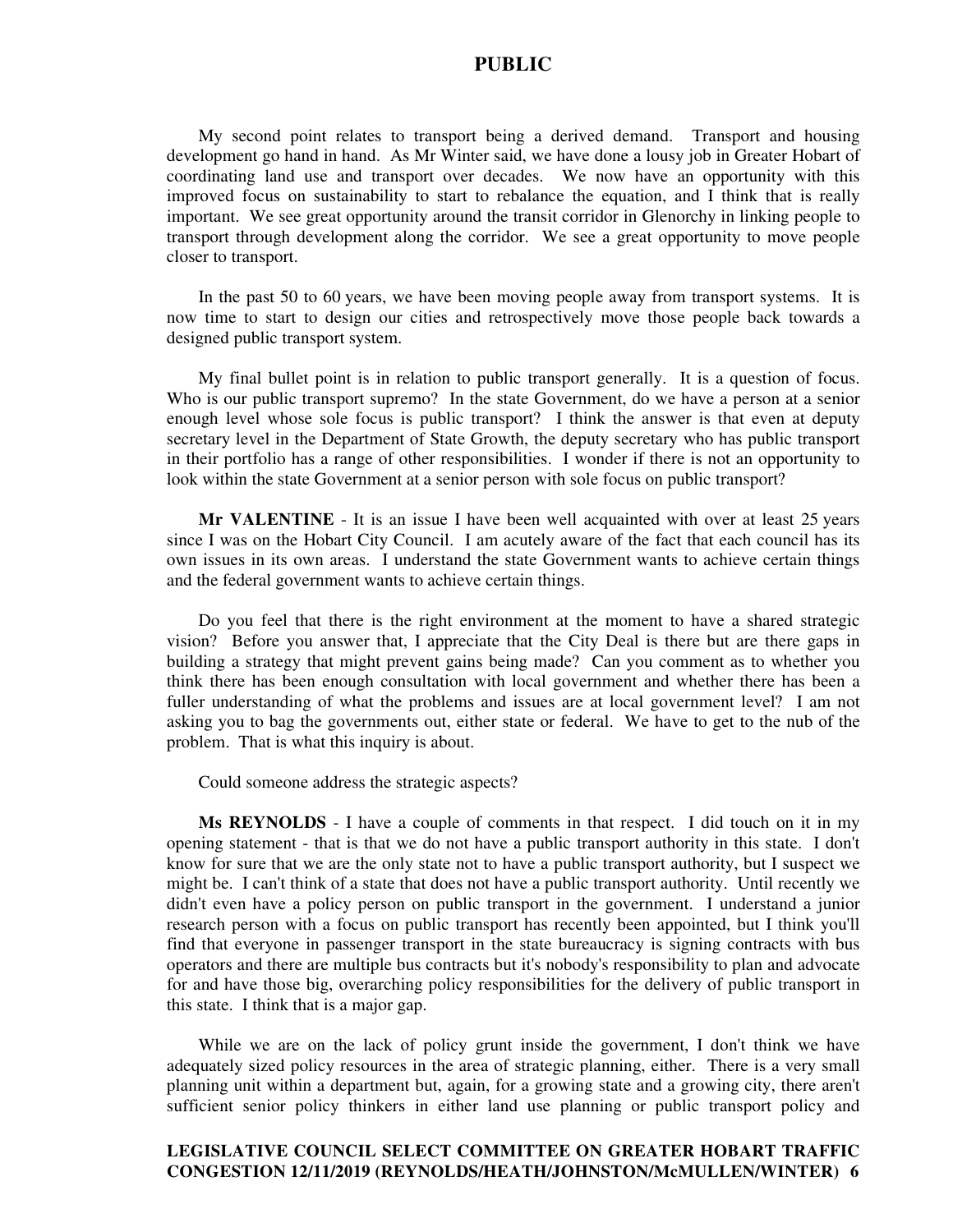planning. Until the minister, the parliament and the Government have more people actually working to develop the systems, implement them and oversee them, we will always be struggling to catch up.

These city deals are great, but who is really in it? Of course, we will all contribute what we can to deliver them, but there still needs to be some of that basic infrastructure in the state bureaucracy to deal with these key growth issues.

**Mr VALENTINE** - I understand and appreciate that response. Quite often, local government fails to be heard properly. I am wondering, if you had something like this structure that you are talking about, whether it might get to the point where local governments are not being heard properly. Is it the case that it needs this upper-level person in charge of it, or is it more a forum or some form of - and I hate to say it - committee?

**Ms REYNOLDS -** We've got that through our new Greater Hobart Act, in Hobart anyway.

**Mr VALENTINE** - Is that going to deliver?

**Ms REYNOLDS** - It's too early to say because it is early days, but in terms of the resourcing -

**Ms SIEJKA** - Is it resourcing solely in terms of infrastructure? It sounds like it is also coordination - that is the point of the role, which is a lot of we've got plans, but not that aspect.

**Ms REYNOLDS** - That's right, exactly. I'm not just saying it is infrastructure money; I'm saying literally senior policy thinkers inside the government to help with the strategic land use planning we have to deliver as part of the Greater Hobart Act and also the public transport planning we have to deliver as part of the City Deal. I don't feel there are enough people in that senior policy planning side of the government for us to liaise with. We have good access, as the general manager said; we've got committees, but then all these other people have multiple other responsibilities.

**Mr VALENTINE** - The question I asked was: yes, that is the Greater Hobart Act and a state-based act, but it doesn't tie in the federal government, as far as I am aware. You can have a federal member go out and spruik project *x* because they think that's the best way forward and then the federal government comes on board and says, 'Yes, we'll give so much to this particular project' and it's not in line with what the Greater Hobart group is trying to achieve. Do you see that there is that bit of a disjoint, and does some work need to be done there to tie in all levels of government?

**Ms REYNOLDS** - I think the City Deal is a pretty good start in that respect, so I'm not as concerned about some of those governance structures because I think the City Deal and the Greater Hobart Act provide that. I hear what you are saying about the federal government and favourite projects of local members, but that's probably an issue all over the country. My understanding is that, generally speaking, in other states, in that sort of regional and strategic planning, there is a very strong relationship between state government, regional council organisations and local government.

That then goes up to the federal government through things like city deals. Infrastructure Australia is meant to be insurance against local members putting forward their favourite projects.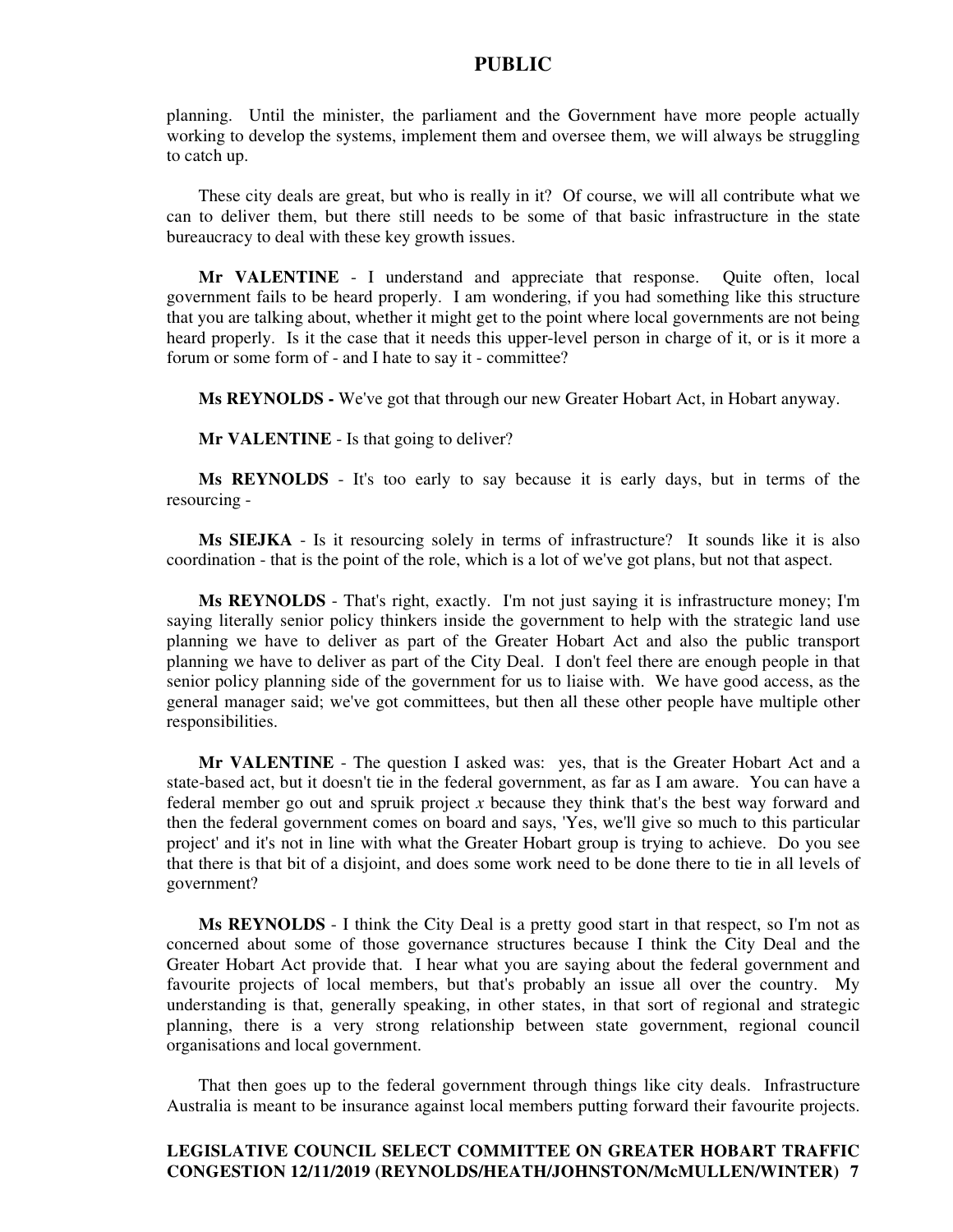That is why Infrastructure Australia is there, to provide that insurance policy, to ensure that any federal government money has an independent party assessing projects and making sure that it is good value for money for the federal government.

That is why we were so concerned by the Infrastructure Australia advice in this particular project, which was a core part of our City Deal. We signed up to it in good faith and then saw the IA advice. That is where our concern comes from.

**Mr VALENTINE** - There is a need to have all the information on the table before you go down the path of looking at something that is worth, I don't know how many million it is these days, \$500 million or something.

With respect to the Bridgewater Bridge, while that is being discussed, do you see that if that is fixed, it will do anything to reduce the Greater Hobart traffic problem? Is it going to exacerbate it by bringing people closer to the city quicker?

**Ms JOHNSTON** - The new Bridgewater Bridge project would actually touch our municipality. Currently it is outside the Greater Hobart municipalities, but it will eventually touch on our municipality.

The suggestion is that the traffic congestion is not on the crossing itself. It is on the intersections on either side, the roundabouts on either side.

We agree there needs to be significant improvements to that particular crossing. The Infrastructure Australia report highlights that there are other options available, and suggests the state Government give consideration to some of those, that they have merit at a more affordable project cost while still delivering some of the key outcomes.

**Mr VALENTINE** - Like what options?

**Ms JOHNSTON** - By using the existing infrastructure and expanding that to provide four lanes across the river, and providing pedestrian and rail access across it as well.

They are looking at a significantly cheaper operating model there rather than the necessarily high bridge.

At the moment the proposal is for a high bridge, which would be the same height as the Bowen Bridge. To do that requires quite a long run up to the crossing, which is significant infrastructure. There could be an opportunity to use the existing causeway, to expand that to provide four lanes across the river crossing, and then to do some work on the lifting span. To change that lifting span, whether it be up and down or a swing bridge, to allow the ferries to be able to go up the river.

There are alternative options on the table. The state Government has put forward the gold-plated version as a preferred option.

**Ms HOWLETT** - It's a very important piece of infrastructure, the Bridgewater Bridge, and we have to get it right. It connects north and south. It is vitally important.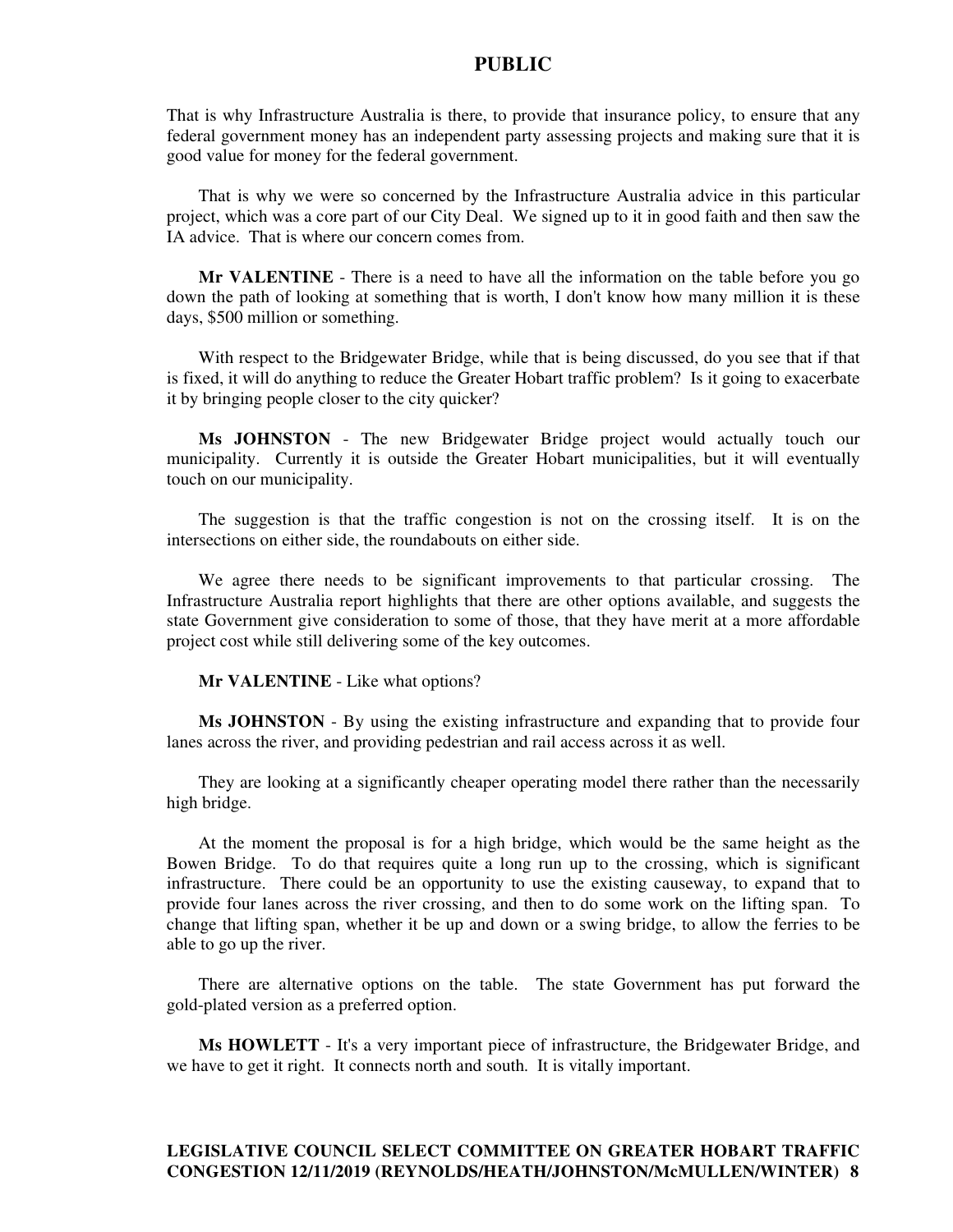**Ms JOHNSTON** - We agree with that. It is a really important piece of infrastructure. We want to make sure we are providing good connections across the river.

A concern I have with the current proposal for the Bridgewater Bridge is that it doesn't allow for rail crossing to go across the new bridge.

Taking on board what my colleague and the mayor of Brighton have said, they need a new Bridgewater bridge but they also need better public transport and they need that rail service to go across there.

One of the key concerns highlighted in the IA report is if they were to commission the new bridge, as proposed in the report, there is no plan for how they would decommission the old bridge.

The suggestion is that you have the old bridge decommissioned so you could facilitate ferry or boat access up the river. You would need to leave the bridge span up on the old bridge. That would mean it would never come down again once you left it up for any length of time. You would immediately cut any rail access across the old bridge.

Infrastructure Australia raised concerns about the cost of decommission. I suggest the new bridge would mean there would not be maintenance on the old bridge. You would not have rail across the old bridge in the long term, which would be a concern for the Brighton community.

**Mr VALENTINE** - There's 16 000 people. How many people are in Brighton? And growing.

**Ms JOHNSTON** - And Southern Midlands. It is really important. A rail corridor going from Hobart all the way up to Brighton would not only service the Hobart, Glenorchy and Brighton community; it would also service the New Norfolk and Derwent Valley communities as well with park and ride facilities, and also Southern Midlands. The traffic congestion, particularly our side of the river, is at that particular roundabout, not on the bridge crossing itself. The bridge crossing is quite fast if you can get onto the bridge; it's on the actual roundabout itself, and that's traffic heading up to the Derwent Valley or trying to turn right to head further up to the Southern Midlands or to the Brighton area.

**Ms HOWLETT** - Are you saying you would rather we amend the existing bridge as opposed to having a new bridge?

**Ms JOHNSTON** - I'm not an engineering expert, but I think there is an opportunity to review the actual design and to come up with a design that achieves benefits within reasonable cost but that also, importantly, provides rail access across it. Certainly, Infrastructure Australia has suggested there is more work to be done in looking at the existing bridge and how that can be optimised to carry the capacity we want it to carry in the future, but with also maintaining the rail access. I strongly encourage the state Government to look at that as a viable option - certainly a more affordable option it would seem - at this point in time, which would provide the same benefits to the local communities.

**Mr ARMSTRONG** - If there is not rail, the Derwent Valley Railway's tourist railway would never - unless you bus to Bridgewater and then -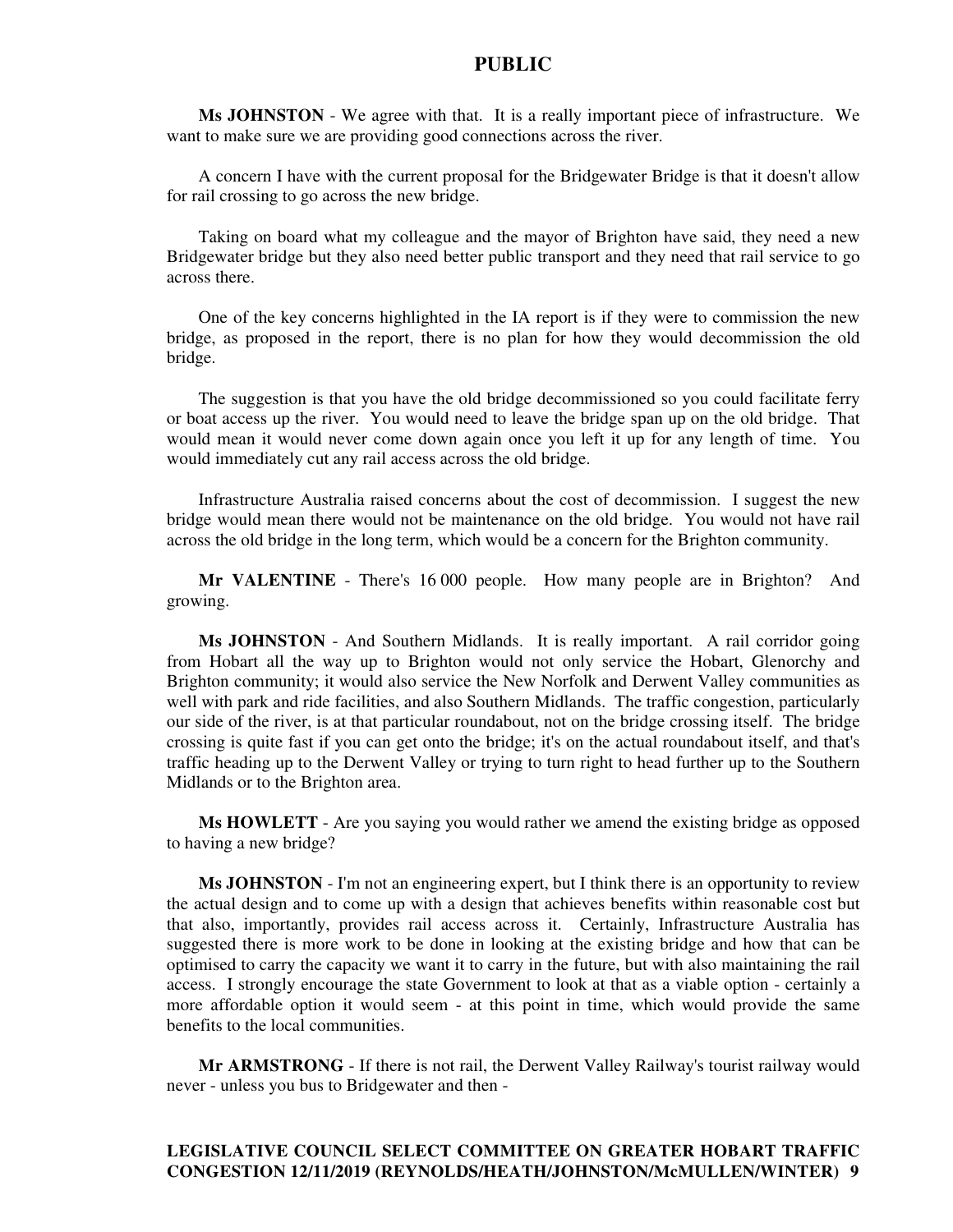**Ms JOHNSTON** - That's correct. Certainly, passenger transport is obviously a real feature, for Glenorchy in particular but heritage rail as well - the Derwent Valley scenic route up there would have to be world class in travelling. The river is really important. If you were to cut rail at the Bridgewater Bridge, whether for passenger or heritage, you really are cutting options for the future.

Even in terms of freight itself, I know that the state Government has made assertions that there would never again be freight on rail coming into the Port of Hobart, but that might want to change in 20 years time depending on the cost of roads and infrastructure and things like that. If we cut the rail link at the Derwent River and the Bridgewater crossing, we are really cutting our options for the future of heritage rail, tourist rail, for passenger transport and also for freight.

**Ms SIEJKA** - I direct my question to you, Mr Winter, but certainly welcome anything else. You were talking about Metro and the need for greater infrastructure and resourcing there. I know from, say, Clarence - and you have just mentioned Glenorchy - that a lot of the time when work is done to ease one area, it just pushes it along further and it becomes a big issue. I just want to know what your ideas or thoughts were around particular things that you can partly lead from your side. I realise things like park and ride options have to be something that's appealing to people - all those sorts of things. I guess from a local council perspective, what are the sorts of things you guys have done to progress some of those options and how would you see that actually working?

**Mr WINTER** - We are community of 40 000 people without a major bus interchange. We are 15 kilometres from the Hobart CBD. You wouldn't find that in too many places and I think that is a major failure.

**Ms SIEJKA** - Clarence has one, for example; Glenorchy has one.

**Mr WINTER** - Clarence has one, Glenorchy has one, and we don't. We have - it's sort of a bus shelter but mostly -

**Ms SIEJKA** - Where is your central point?

**Mr WINTER** - On the Channel Highway at Kingston, outside the banks and stuff. Most of the time you see kids sitting on the steps of the bank to catch public transport. It's a huge failure, council included, over time to not have a proper bus interchange there. Thankfully, in terms of the partnership identified during the City Deal discussions 12 months ago, the money is now there from the state Government to assist us to build a major interchange. There is also money from the state Government, which we really appreciate, for park and ride facilities. They have just completed a study that looks into where they should be located. They have identified Huntingfield as the first priority for the state Government and we expect them to get that underway as soon as possible. The issue with all that is that you need the frequency of bus services and that is the concern here: without the frequency of bus services and reliability of bus services -

**Ms SIEJKA** - It's not just the frequency, though, it's where it goes.

**Mr WINTER** - Where it goes, yes.

**Ms SIEJKA** - Outside of that main bit.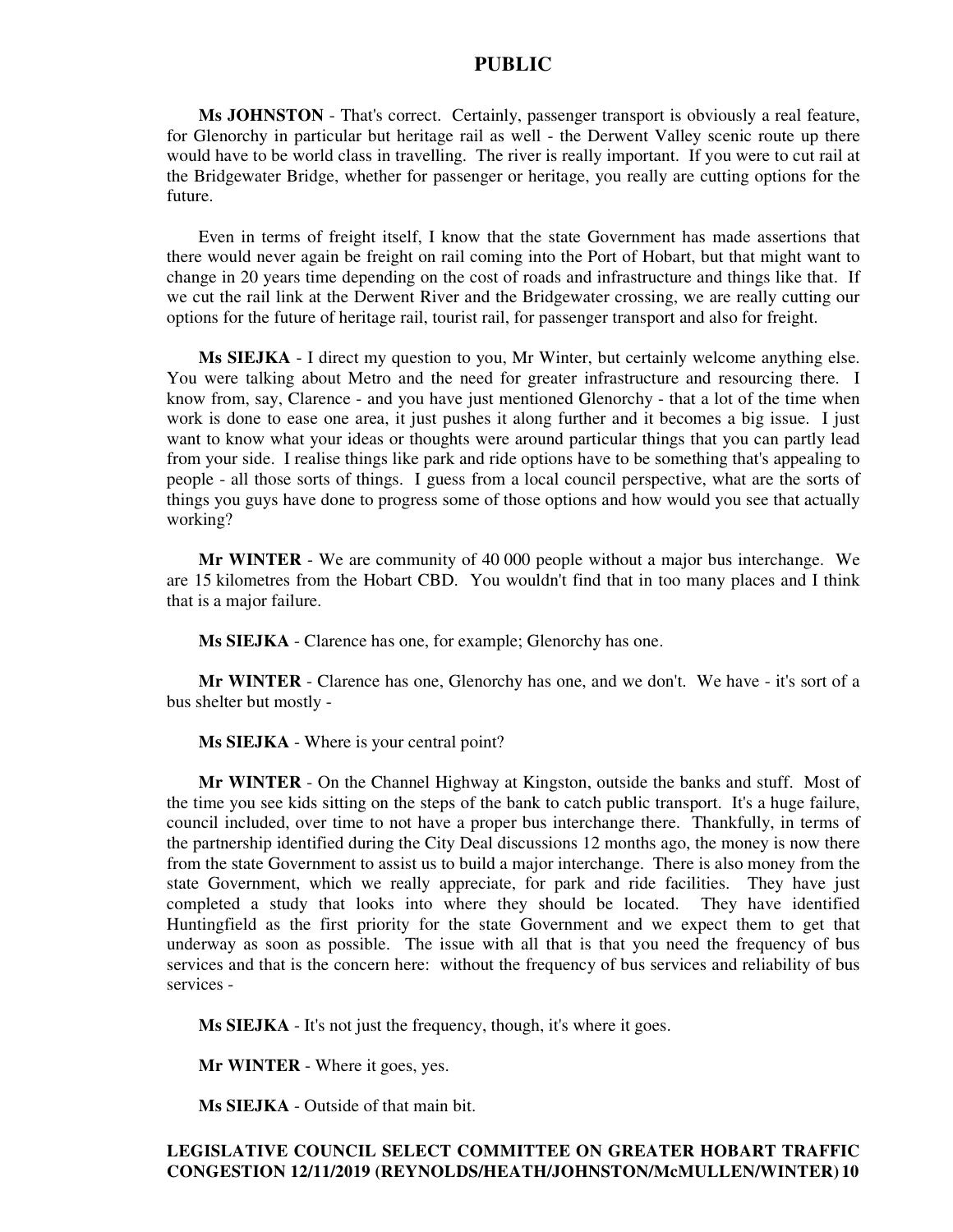**Mr WINTER** - That's true. I guess it's park and ride partly so you can focus your bus services in the same place and have that additional frequency.

**Ms SIEJKA** - It's not going to be a whole solution, though; anything like that would be part of a solution, I would think.

**Mr WINTER** - It is part of the solution from Metro. Metro has told us it does not have enough buses to meet peak demand in Greater Hobart. At the moment, people's experience of buses is - according to Metro's report - that only 87 per cent of them are on time. If you are on them during peak times you are probably squished, standing up, whatever, and all those things go against it.

My perception of Metro is it has a brand issue now - it is a pretty tired brand. It is losing money; it has lost money again for the fifth consecutive year and not just a little bit of money - it has lost significant money every year. Only 25 per cent of its revenue actually comes from ticket sales. The rest is massively subsidised by the Government. It is not really operating as a business in the normal sense.

**Ms SIEJKA** - You raised about the fleet as well - that in terms of disability, it was age unfriendly.

**Mr WINTER** - Yes, only 70 per cent of their buses meet the Disability Discrimination Act.

**Ms WEBB** - There are new buses coming.

**Ms SIEJKA** - I know, but there were issues with some of the buses that have come already.

**[ADVISER?] -** They have until 2022, so not very long to get it sorted.

**Ms SIEJKA** - No.

**Mr WINTER** - I do not want to make this sound as if I am attacking Metro. There is a structural problem where Metro does not have the autonomy to actually make decisions about where the buses go, how many buses -

**Ms SIEJKA** - A conduit.

**Mr WINTER** - Yes. It has a contract with State Growth. State Growth decides where the buses go, how many buses there are and it responds to the contract it has in place to deliver a service.

As pointed out by my colleagues, in other states there are different structures around. Looking at some of the structures that exist in other capital cities and states may be part of the response that sees us with a more strategic approach to public transport, which does not currently exist.

**CHAIR -** Do you have anything else, Jo?

**Ms SIEJKA** - I have a question on another topic but we will flow around.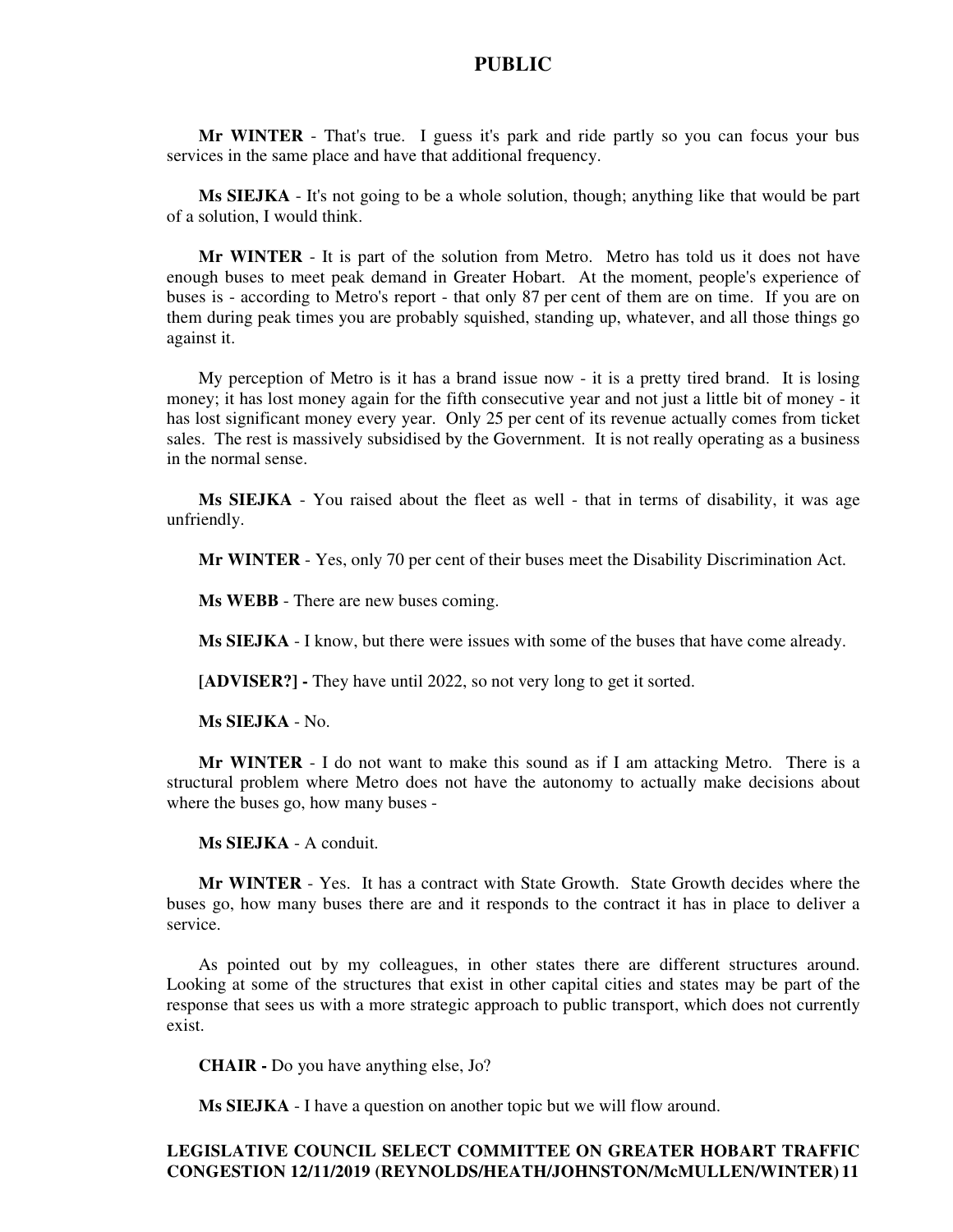**Ms HOWLETT -** Dean, you said in peak time buses are 100 per cent full. Is that the same in Glenorchy and Hobart?

**Ms JOHNSTON** - Absolutely. The Main Road corridor is Metro's busiest corridor across the state and certainly they are full at peak time. We work closely with Metro trying to ensure we have the infrastructure for them to facilitate faster travel times. We are happy to work with Metro in terms of bus optimisation, signalling - we have one of the very few signalling priority intersections in Glenorchy. But if someone turns up and the bus is full, it is a negative experience for them and they do not feel the need to come back again.

**Ms WINTER** - For my own benefit, would those commuters be predominantly schoolchildren as opposed to business people coming in from the city?

**Ms REYNOLDS** - There is both. The school bus services take a significant number of buses in peak time.

**Ms SIEJKA** - It would also depend on the route?

**Ms REYNOLDS** - Yes. There are a number of over-crowded school bus routes. There has been publicity about that. You want children catching the bus to school, but the school bus services are separate services to the public transport services and every bus is utilised. Every bus is very busy because you have the mix of needing buses for school bus services, plus commuter services so there is no capacity to add extra services when there is a high-in-demand service at peak time.

**Ms HOWLETT** - In regional areas it is very difficult to incentivise people to get on the bus. We can see buses go by 50 per cent full.

**Ms REYNOLDS** - Some of that is cost. Look at the Sorell services - and we hear often about the services to Cygnet and Huonville and those sorts of ones where it is just not attractive to people to pay \$16 for a one-way ticket to Huonville, or something. Some of those high growth areas of Brighton, Sorell and similar areas are not Metro; they are other contracted services, but for a whole range of reasons, they are not attractive to people, including cost.

**Ms WEBB** - You pointed out there is no-one with key responsibility for public transport within state government and perhaps everything could flow from that if that were in place. It is not just a matter of lack of capacity of having enough buses, because we could change some infrastructure arrangements - things like putting in extra lanes so buses can run on them and putting more buses into the system. How do you see the things that sit around that helping with the change of habit that the Mayor of Glenorchy, Ms Johnston, talked about earlier - that once you have things there, you need to get people to choose to use them? Do you see that an equal investment is needed in surrounding elements like smart ticketing systems, network planning and timetabling and even branding and marketing to change habits? Do you see that a package of investment is required, not just one element or another?

#### **Ms REYNOLDS -** Absolutely.

**Mr WINTER -** The other part of that is the ability to track where the buses are and allow users to see where the buses are. One circumstance in which I found myself too regularly when I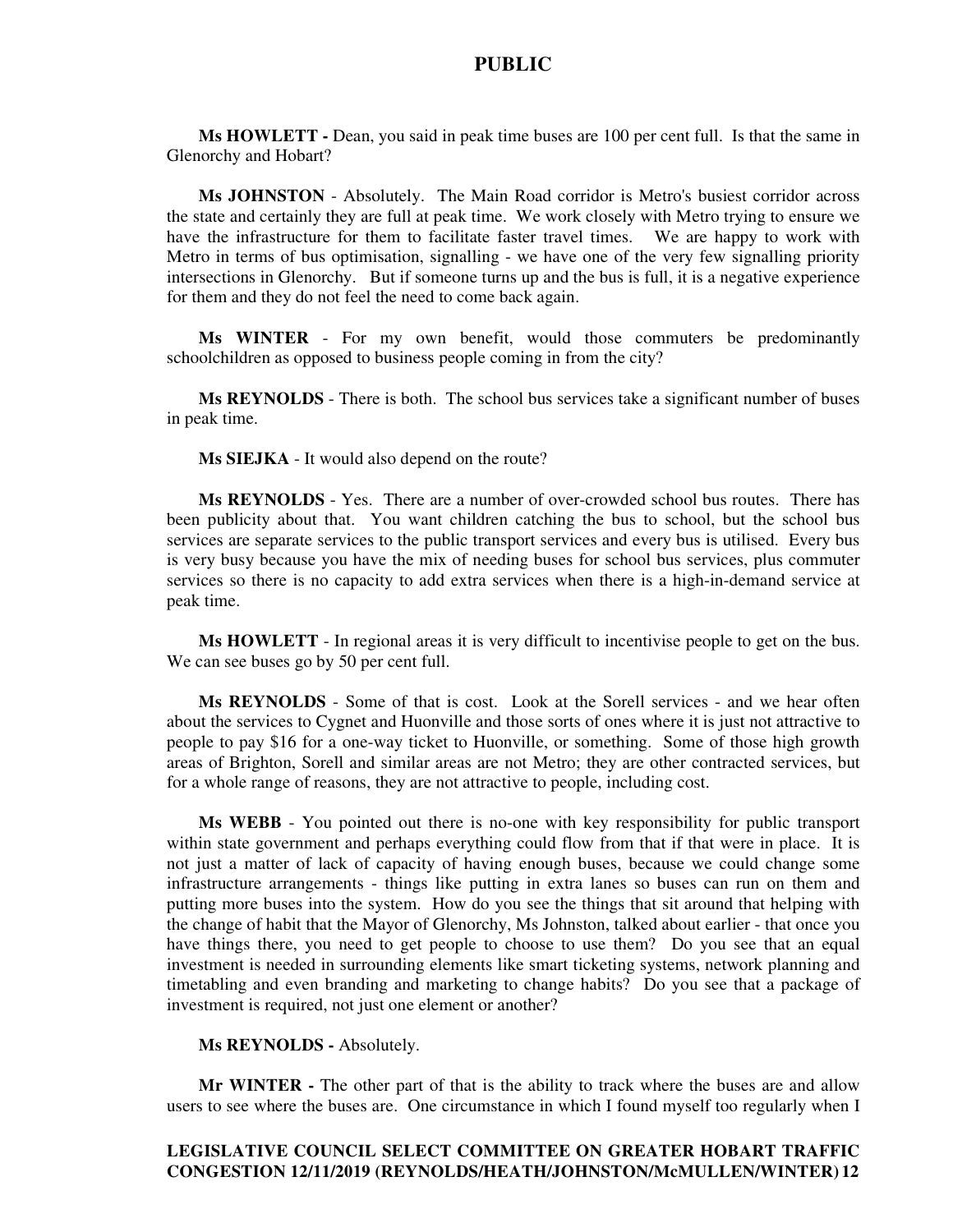was commuting to the city was that if I knew a bus was not coming, that was not as bad because I could find another arrangement and if I knew it was only five minutes away, I could wait, but the problem was I did not know. I remember one morning waiting for over an hour for the bus to come and it never arrived.

**Ms WEBB -** To follow that up, have you in your conversations with either Metro or the government talked about the full suite of public transport investment required beyond putting in extra lanes or building an interchange, beyond actual infrastructure stuff? We talked about that full suite. Have you noted an understanding and appetite to address a full suite of investment? We don't hear about that so much through the media; we hear about the big building things or creating infrastructure.

**Ms REYNOLDS -** I know my general manager would like to speak as well. We raised this as part of the City Deal discussions - that it can't just be about the infrastructure, it has to be about the services and the ability for the Metro, as the main Greater Hobart provider, to run a better service and have more buses, have more drivers, have more marketing and have better real-time information. We tried to raise that as a part of the City Deal. We got a small reference to it. There is certainly a reference to it; it was a last minute -

**Ms WEBB** - Not necessarily with allocated funding?

**Ms REYNOLDS -** No, we are planning to continue to advocate for a greater budget allocation to public transport services, not just these infrastructure projects. The services have to increase. When we have raised ideas with Metro about marketing there has been a little bit of, 'Well, yes, we would like that, but the problem is that if you promote bus commuting to commuters, we have a challenge because we do not have enough space for our peak services. Our peak services are full. We are interested in promoting the off-peak times, which is the whole idea of the free buses before 7 a.m.' They would like to get people right across the day. The main concern around congestion is peak time travel. We have that fundamental disconnect that they do not want to promote peak time commuter travel because the services are already busy. They are keener to spread the peak.

**Mr HEATH -** I want to pick up on that point and say that we have had numerous conversations with Metro and State Growth about funding smart apps and real-time data, but the conversation always comes back to who is paying for it. It is a question you need to put to State Growth and Metro. You can have these great ideas, you can talk about smart apps, you can talk about real-time data and you can talk about bus shelters. Who actually pays for it?

Hobart City Council, as I said in my opening remarks, has been prepared to pay for bus shelters around Franklin Square. State Growth contributed towards the bus shelters currently being constructed in the bus mall. There is no structured funding arrangement. As Mr Winter has pointed out, Metro is struggling. It is not keen to pay for new bus shelters or stuff outside its remit. This is a conversation you will probably need to raise with others. At officer level we have come up against all the time, 'Who is paying for it?'

I was keen to move the discussion beyond public transport into a broader discussion on mobility. As a city, you are probably highly aware that Hobart is facing huge growth and huge demand on its infrastructure. Managing congestion is one of the outcomes of that. We have a broader mobility plan - it's not just about public transport. We are working very closely with, for instance, Rufus Black and his teams as the university seeks to move into the city, to improve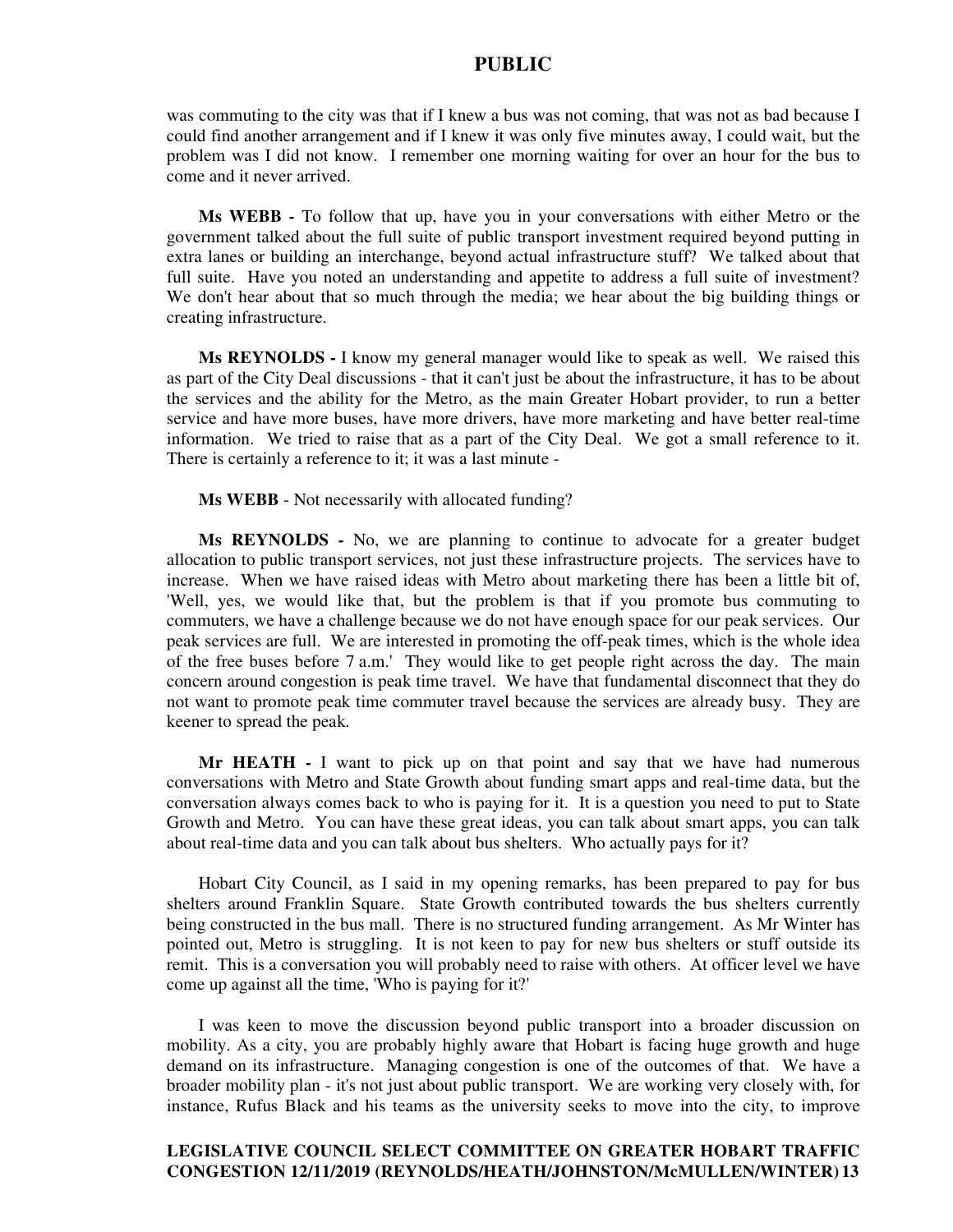cycling and walking infrastructure. Anything we can do - we are building bridges to connect the university campuses to the city and building bridges to connect across the Tasman Highway to link the Queens Domain to Macquarie Point and beyond.

The mobility issue for us is public transport, yes, but we have a limited lever we can pull there as a council. Building other infrastructure such as cycleways, pedestrian infrastructure and connecting the city is what we are very much about so that people do have options. You can ride your bike now through the city out to the botanical gardens; you never could do that before. You can ride up the side of the rivulet to South Hobart. We are doing work at Molle Street so you can safely cross Molle Street and then go down Collins Street. We are looking at Campbell Street outside the hospital to make sure we provide safe pedestrian and cycling access through there when the new hospital opens.

The congestion issue isn't just limited to getting people onto public transport - yes, it is a very important element of it. Making the city function - not just for now but also in 10 years time when all these new hotels, new hospitals and new university infrastructure comes online - is the work we are doing now and the work we are doing with the State Growth and UTAS to make sure we are in a place to cope with that. Otherwise we'll have a city that's just going to get more and more congested if we don't start thinking ahead.

**Ms WEBB** - Can I have a follow-up question on that?

**Mr HEATH** - I thought you might be asking that.

**Ms WEBB** - I have plenty of questions but we are not going to get to them all. Lord Mayor, you talked earlier about the lack of policy expertise at a senior level within government. I'm also wondering about the expertise within local government. The general manager has just described a plan of investment that local government is undertaking. Within local government, how do you know that you have the right expertise to do cost-benefit analysis of this project rather than that project, or that making these changes will deliver for the needs we are going to have down the path? Where does that sit for you?

**Mr HEATH** - I think where local government does it really well and is ahead of the pack is consultation. We have a sophisticated relationship with our community. We are the local level, if you like. We do our planning, visioning and capital works allocation by sitting down and talking to our community. We plan well in advance. In our renewal of the retail precinct upgrades, if you look at New Town, we have been having conversations with that New Town community now for the best part of three years. It's a bottom-up process that's driven by the community. Yes, okay, we have to allocate the capital and the resources to build it, but I think we have a deep understanding of what community expectation is and what our community wants. That's what we use and that's how you develop your vision and your strategic planning, and that's how you allocate your resources: by understanding what your community wants, and local government does that better that anyone.

**Ms WEBB** - I agree that local government does a good job of that. There is an understanding what the community wants and perhaps needs, but then there is also examining and prioritising projects to deliver and evidence-informed, cost-benefit analysis and actually delivering an outcome. That is more the side of it that I am wondering about: expertise and how you go about knowing you have invested in this because you know it's going to deliver. If we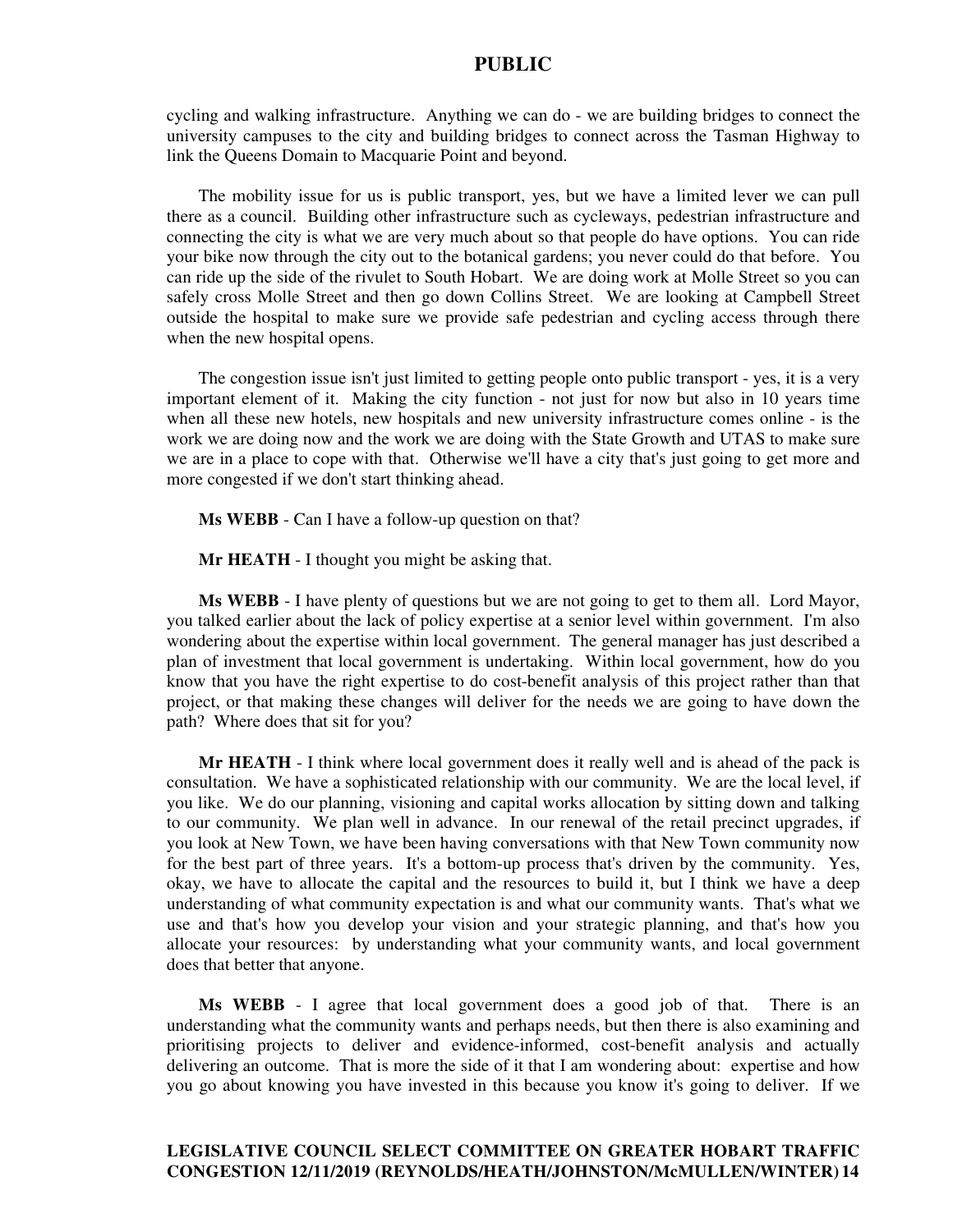were to come to you and ask you to show accountability around that, is that something you are confident you can do?

**Ms REYNOLDS** - We often do. If we were to invest a significant amount of money in a separated cycleway, we would undertake traffic analysis. Generally, you would buy that in probably through consultants, but I think there is now a lot of expertise in local government around the country in active transport. There are all sorts of guides; there are even global guides on how to design streets. Some of this stuff is actually easily available. Any of us could travel anywhere in the country and we would be able to meet with local government, or our general managers would be able to meet with local governments that have developed active transport infrastructure and those kinds of things.

**Ms WEBB** - I am going to push you one more step further. I understand you can go and find information about how to build these things and how to do it well.

In terms of a change and an outcome you want to see happen in the city, how do you decide, or have the expertise to decide, a separated cycleway should have money spent on it as opposed to upgrading *x* number of bus stops, or putting money into focusing on public transport? How can you show us you have the expertise?

**Mr HEATH** - There are two things to say to that.

First, the Lord Mayor is saying we have strong networks. We do not invent something and just do it. We network and go and look at other cities. The key is we have had a strong track record of doing study tours, finding out what is going on in other jurisdictions and what works.

The other thing driving our DNA, in terms of the upgrade of the city, is the work we did 12 years ago with Jan Gehl, a world-renowned city planning, city-visioning architect who spent the best part of three months in Hobart.

The evidence-based plan we have from that is our DNA and drives our thinking. It is not just Australian. It is worldwide. He has worked in Perth. London and New York.

Jan Gehl has a well-recognised process. Hobart, a city with people in mind, a plan we did in 2010, is driving our DNA now. That is evidence-based and we have tested this in other jurisdictions to make sure it works. If you look at what Perth has done with its urban renewal and its vision, the city is coming back and flourishing. We are following the same model other jurisdictions have used through the work Jan Gehl did.

**Ms REYNOLDS** - The same thing with a transport strategy - which we haven't submitted as part of this inquiry, but can submit it. That involved a number of discussions with stakeholders, including government, freight companies, pedestrians and cyclists.

There was about two years of work and then research about what is best practice - thinking about what streets are suitable for what types of modes of transport. This was quite a detailed piece of work and informs a lot of our decision-making. I am not saying every single council in Tasmania has the capacity to do in-depth transport strategies -

**Ms WEBB** - Not all of them would need to.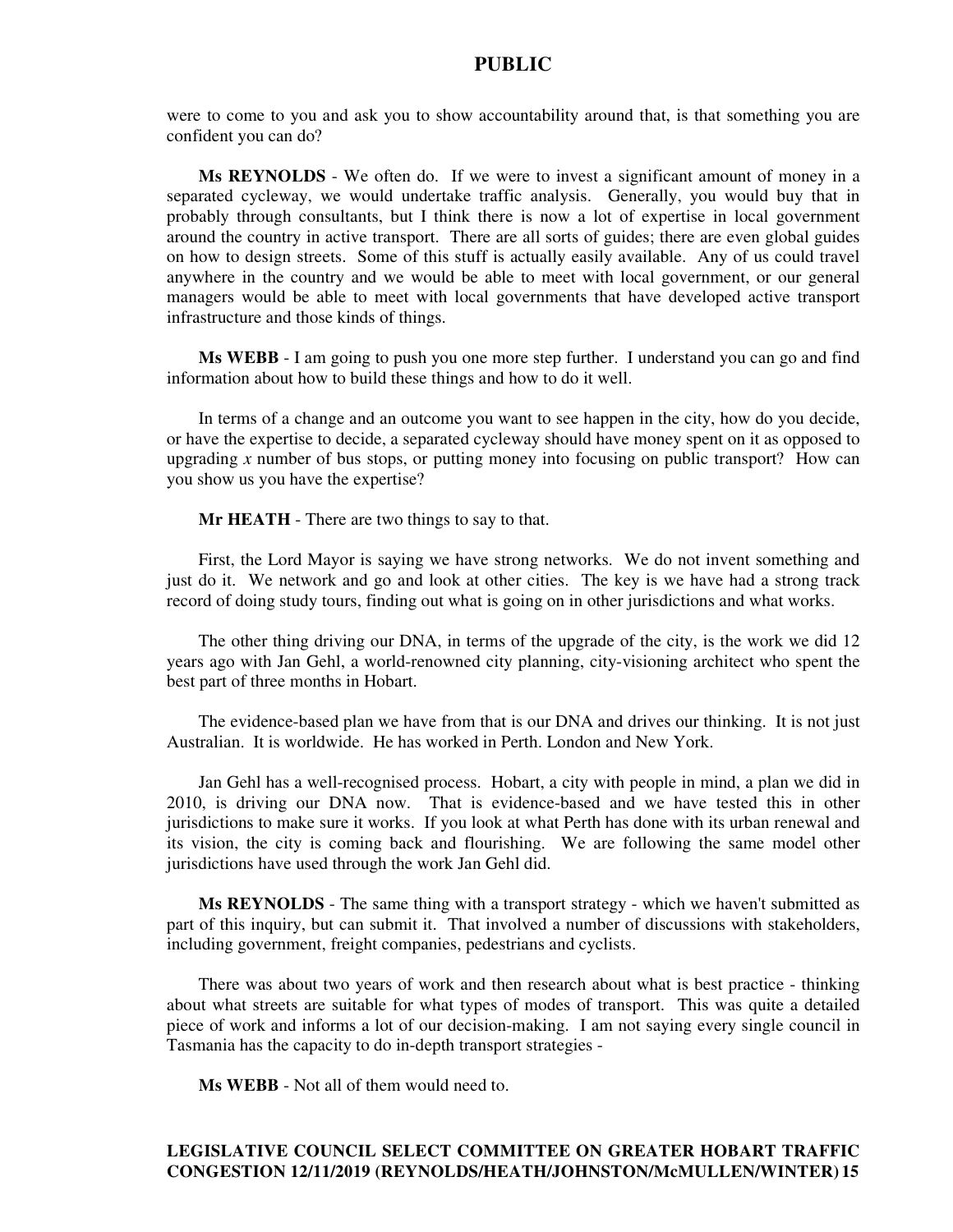**Ms REYNOLDS** - No. We have certainly done that. We can submit this as part of our evidence.

**Mr HEATH** - If you would like to see it all.

**CHAIR** - We need to wind up in the next few minutes.

A quick question on park and ride. It has come up in our submissions from the Eastern Shore, the northern suburbs, the Huon and channel areas. At the present time, Hobart has a bus mall in the centre of Hobart. How would you see that working if we have all these buses coming into Hobart? Do you think there would have to be another transit station in the city or would the bus mall handle it if you have more buses all of a sudden?

**Ms JOHNSTON** - From our prospective, our focus is on the rail corridor. So, what we would envisage for the centre of Hobart is an integrated public transport hub. The Circular Quay, if you like, of Hobart.

It has ferry connections to Clarence, if that is appropriate method from Clarence. It would have a bus mall that would facilitate the buses coming from the south. It would have rail connections that would facilitate access from the north and would become an integrated hub.

The bus mall is an important component of that, but not the only method in which people would be travelling into the city. From Glenorchy's perspective, we would see a public transport centre at Hobart as a hub of integrated public transport systems.

We need to acknowledge that in the Greater Hobart region we have quite unique geography and one solution will not fit every scenario. We need to be able to provide an integrated system that addresses the needs of each of our communities and makes sure we make the most of our unique assets.

**Ms REYNOLDS** - I will ask Nick, because there has been a lot of history. The City of Hobart has looked at the location of bus malls over the years. Did you want to comment on that?

**Mr HEATH** - We did some work with Parsons Brinckerhoff in 2016, which was a co-funded state, federal and local government contribution. We looked at 30-odd sites throughout Hobart City as to where the bus mall should be located. The work said the bus mall should be located where it is.

That is why the strategic decision was made to make some investment in the bus mall, as is, where is. You might want to ask State Growth when it comes in - there is a tender or consultancy to look at the bus mall again, which I know is being driven by State Growth. As to where the future of the bus mall is, it's in the hands of others at this time.

**CHAIR** - Thank you. The member for Hobart might have a final question.

**Mr VALENTINE** - With respect to the projects you have at the back of your submission, are they in priority order or would you see certain of those brought forward in terms of criticality?

**Mr REYNOLDS** - They're not in priority order, they're just what's in the City Deal.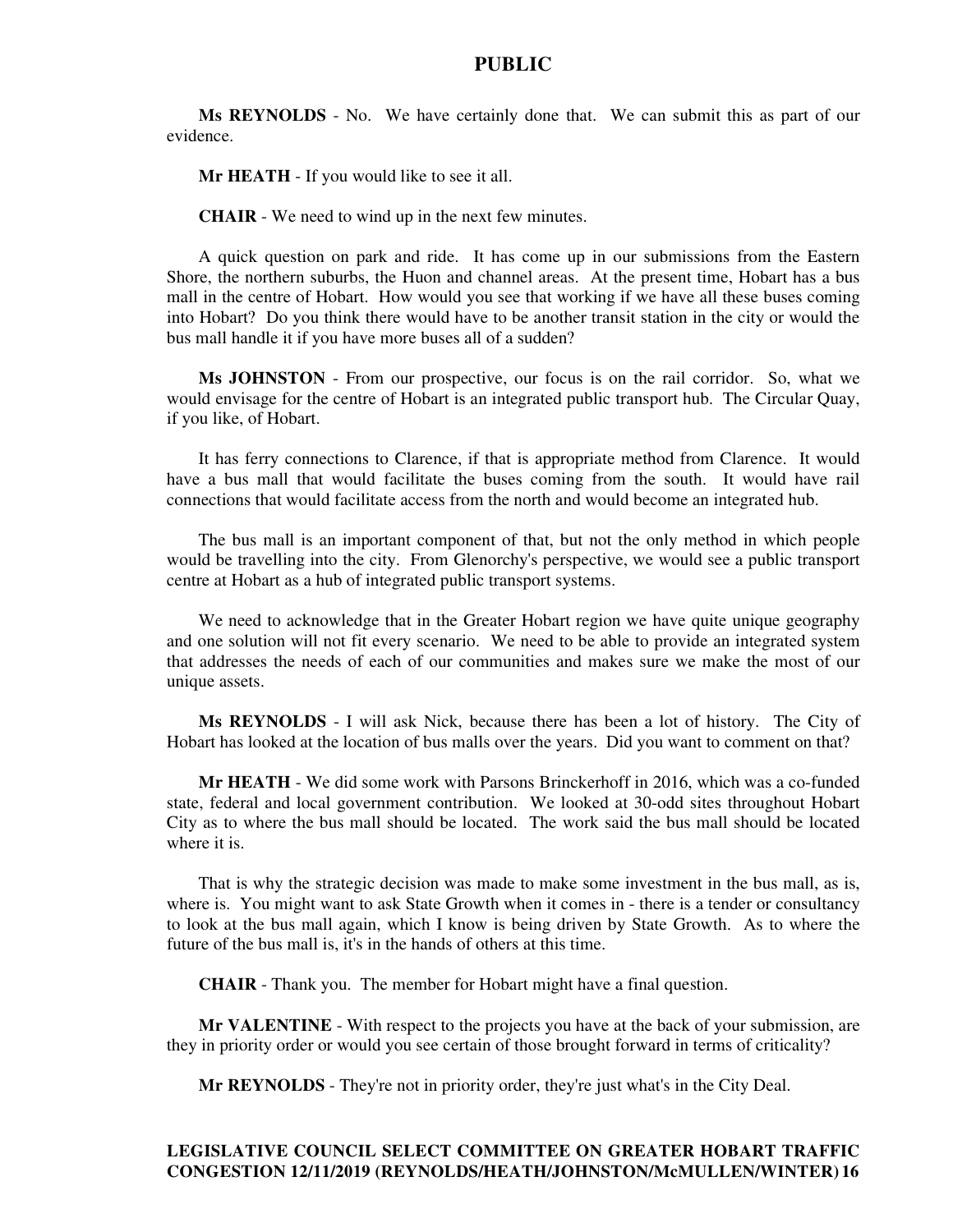**Mr VALENTINE** - I appreciate that, but can you give us some understanding of what you see as the most important projects? No, if you can't that's fine; I'm interested to know.

**Mr WINTER** - We would all say the ones in our area, Rob.

**Mr VALENTINE** - This is the point; this is what we need to know, whether there's a consensus of projects.

**Mr WINTER** - We can see the consensus in the submission in the fact that we've done it together and put the list together.

**Mr VALENTINE** - I can appreciate that and I can appreciate that each of these might have interest for your own areas. In terms of reducing traffic congestion, you don't have -

**Ms JOHNSTON** - I think the take-home message from the fact that we've collaborated to put these particular priorities together demonstrates that the total estimated additional funding required is \$367 million or less. Against some of the other infrastructure we have on the cards the Bridgewater Bridge, \$633 million to address a very small component of the Greater Hobart traffic issue - there are some relatively cheap solutions on the cards that would go a significant way to addressing Greater Hobart's traffic issues. Whether it be down south, east or north, it is affordable to do that.

When we're talking about traffic solutions on a national scale, you are talking billions of dollars for many of the projects, but in Hobart, we have some very relatively easy to deliver cheap solutions that would futureproof our city in terms of the growth we are experiencing at the moment.

**Mr VALENTINE** - Thanks for that. I had to ask the question.

**Ms WEBB** - You're not prioritising them here now, but are they prioritised in the City Deal?

**Mr WINTER** - They are not funded in the City Deal.

**Ms WEBB** - No. They're mentioned but -

**Mr WINTER** - I think all of them are mentioned, but they're not funded in the City Deal.

**Ms WEBB** - There's no commitment to them?

**Mr WINTER** - Yes. I will try to wrap this up. No-one is arguing against upgrading the Bridgewater Bridge. We all agree it's a project that needs to be done. Even physically it looks bad and needs to be upgraded. The Infrastructure Australia report is a really easy to read, easy to understand and clear report that says that the current design does not stack up. It says that the benefits of the project are only 50 per cent of the total costs. It also says that one thing that State Growth could do is think about a different design.

One of the suggestions, and the one they actually suggest, is what the Mayor of Glenorchy, Ms Johnston, said earlier, which is to work on the existing causeway and upgrade that. There is a whole bunch of reasons why that is a good idea. It is also cheaper. The idea of the list is to say, 'Here are all the things you could do if you listened to Infrastructure Australia. You could still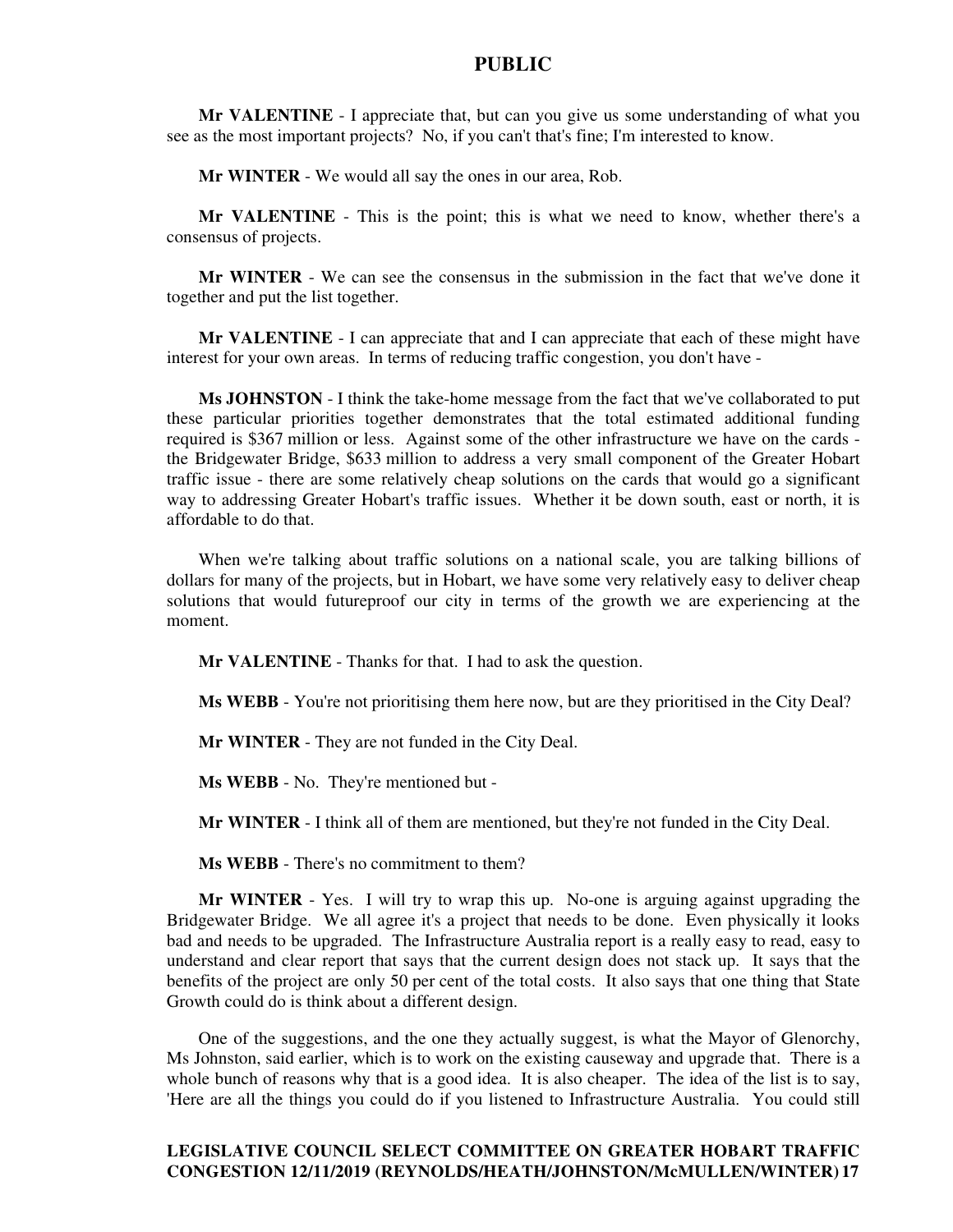upgrade the bridge and you could do all these other things that are going to have a much greater impact on fixing congestion in Greater Hobart.'

**Mr VALENTINE** - Better outcomes?

**Mr WINTER** - Yes, better outcomes.

**Mr VALENTINE** - Thanks very much for that; I appreciate that.

**CHAIR** - We have just about run out of time. Thank you for making your time available today. It has been very much appreciated. Thank you also for your submission.

We have hearings for the next two days. We will see what comes out of that and then we might have to hold some more.

Thank you very much for coming here today.

### **THE WITNESSES WITHDREW**.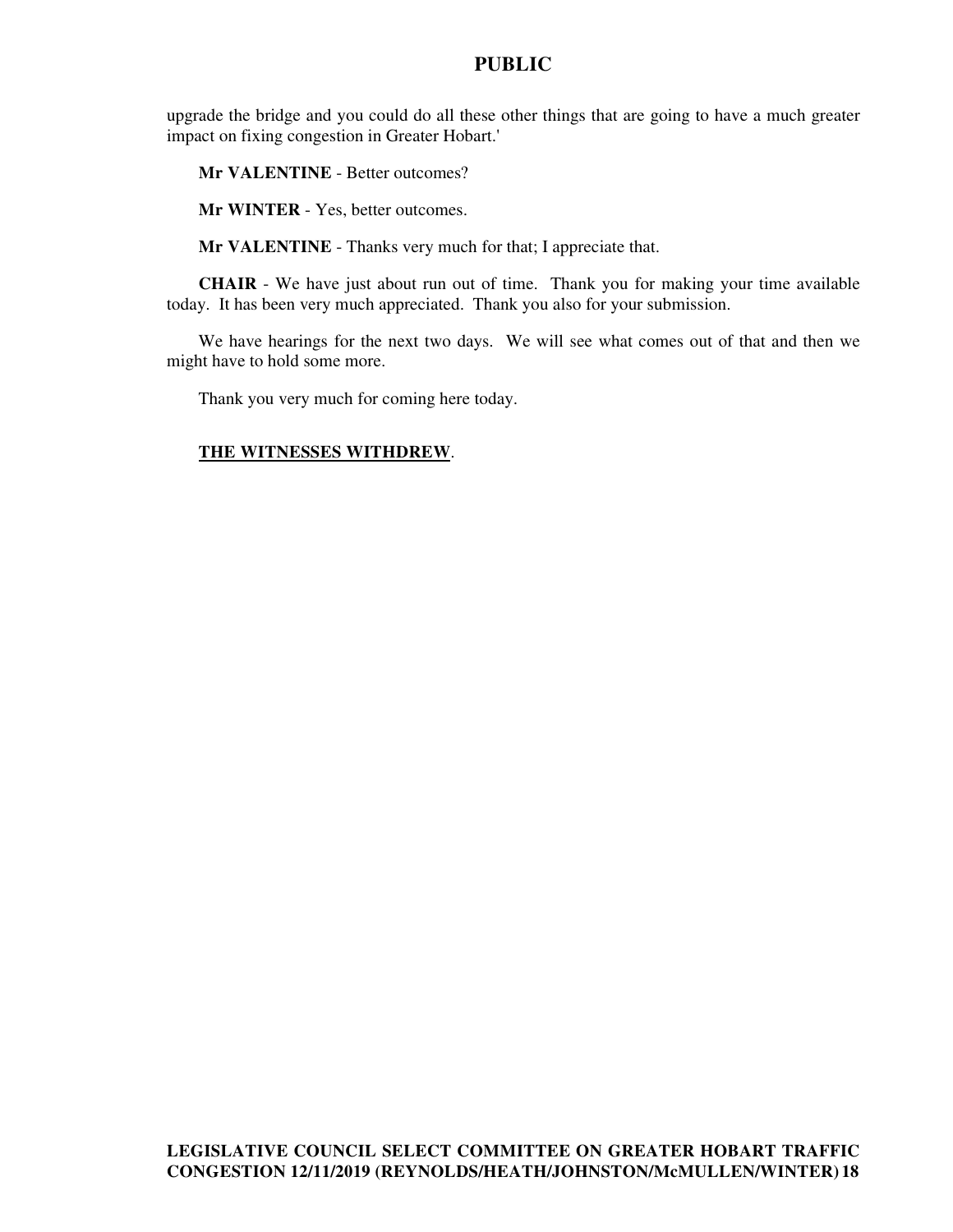## **Mr DOUG CHIPMAN**, MAYOR, **Mr IAN NELSON**, GENERAL MANAGER AND **Mr ROSS GRAHAM**, GROUP MANAGER ENGINEERING, CLARENCE CITY COUNCIL WERE CALLED, MADE THE STATUTORY DECLARATION AND WERE EXAMINED.

**CHAIR** - Thank you, and welcome to the public hearings of the Legislative Council Select Committee on Greater Hobart Traffic Congestion. All evidence taken in this hearing is protected by parliamentary privilege and I remind you that any comments made outside the hearing may not be afforded that privilege. A copy of the information for witnesses is available if you have not read it or are not aware of that process. The evidence you present is being recorded and the *Hansard* version will be published on the committee website when it is available.

I advise the procedure we intend to follow is that first you are provided with an opportunity to speak to your submission. We are seeking information regarding the terms of reference. I remind you of the information provided to you on the information for witness sheet; however, if you are concerned about the nature or the appropriateness of giving of any evidence, we can do that in camera. We have until 11.15 a.m., but we are running five minutes behind schedule, so if you'd like to give your opening statement.

**Mr CHIPMAN** - Thank you, Chair. In the first instance, we greatly appreciate that the Legislative Council is conducting this inquiry into traffic congestion in Greater Hobart. It is something very much relevant to the City of Clarence as well. As you would be aware, Clarence and the south-east corridor has seen substantial population growth over the last decade. Clarence's population growth is expected to continue at 1.3 per cent, which is higher than the Tasmanian population at around 1 per cent.

Clarence is actively and strategically planning for future growth. For example, we are working with relevant landowners to complete a structure plan for Droughty Point to eventually join the suburbs of Rokeby and Tranmere.

Currently, Clarence has approximately 4500 housing lots to be released over the next two decades, and it is understood the Sorell Council will have approximately 1800 housing blocks over the same period coming online.

While this growth has many beneficial aspects for Clarence and the region, I consider it to be a major factor influencing future traffic congestion in the region. We need to find better ways to balance development and traffic management outcomes.

I will take a little time to iterate some keys points from our submission. The traffic system is failing during peak hour periods and is highly susceptible to system shocks such as accidents, causing negative impacts on our community, both socially and economically.

Apart from population growth and ineffective use of cars, our submission identifies a multitude of causes for traffic congestion. These include a lack of Tasman Bridge capacity, the lack of a regional transport strategy, limited alternative routes, relatively cheap CBD parking fees, and that the CBD acts as a key employment hub.

All levels of government must play their role in developing suitable solutions and this must start with an overall southern transport strategy. The coordination of an approach from all three levels of government is critical to the identification and implementation of possible traffic congestion solutions, now and in the future.

### **LEGISLATIVE COUNCIL SELECT COMMITTEE ON GREATER HOBART TRAFFIC CONGESTION 12/11/2019 (CHIPMAN/NELSON/GRAHAM) 19**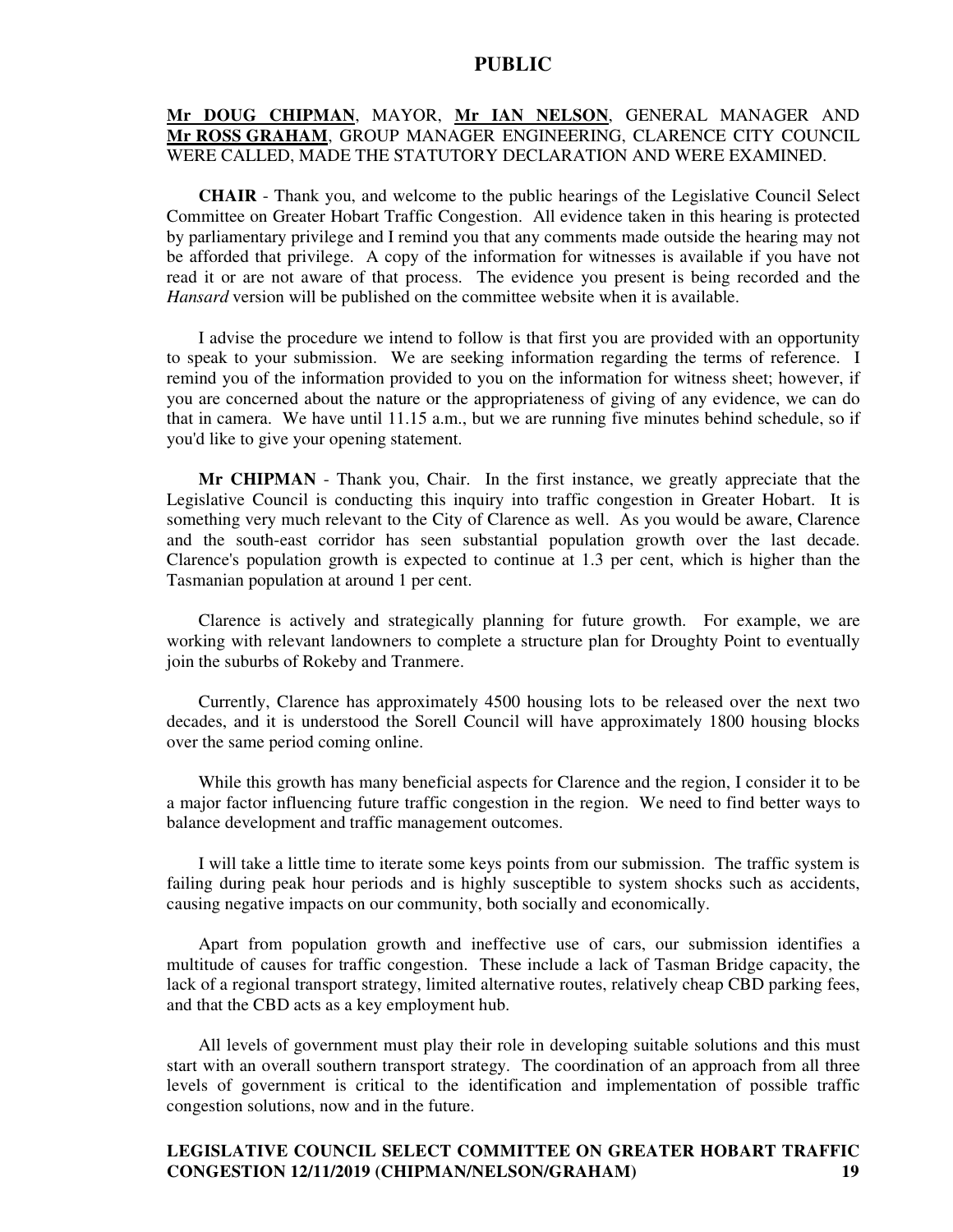Our submission also identified a number of practical solutions that could be implemented, with key suggestions being implementation of intelligent transport systems; establishment of park and ride facilities; increased use of alternative forms of transport, such as electric and pedal bikes, buses, ferries et cetera; incentivising public transport use; decentralising CBD employment and education hubs; and development of suitable bypasses or alternative routes.

A major component in any consideration of the issues and potential solutions should be the implementation of the Hobart City Deal under the Greater Hobart Act. I am sure the committee will be familiar with both the deal and its implementation plan.

Much of the work currently planned to ease congestion, such as improvements to the Tasman Highway, will only funnel more cars to the bottlenecks closer to the Hobart CBD. While these planned works improve certain areas of the highway, they don't seem to tackle the big issues that reduce traffic congestion. Our communities need investment into substantial game-changing infrastructure that addresses the transport challenges now, to ensure that the future generations are not lumbered with wicked traffic problems to address in the future.

I urge the state Government to undertake some bold actions regarding traffic congestion, such as increasing the Tasman Bridge capacity, changing the Metro model to address peak demand periods, incentivising public transport and creating strategically placed park and ride facilities, creating new employment and educational hubs outside the CBD, and increasing alternative modes of transport such as cycling and ferries.

It might be of some curiosity that we haven't joined with the other three metro councils in making our submission. The only point of difference we had with them was in regard to their interpretation of the Bridgewater Bridge. We accept it has been funded and that both levels federal and state governments - have committed to that project and we didn't see any utility in suggesting that moneys be diverted from that into other projects.

**CHAIR** - The main issue they had was with the rail, with the current bridge -

**Ms HOWLETT** - They don't want a new bridge.

**Ms WEBB** - I think we should move on, Jane. They want an evidence-informed bridge. I don't think it is our role to talk about that here as a committee.

**Ms HOWLETT** - Sorry, Meg, I am just responding to the mayor. The mayor just happened to bring it up.

**Ms SIEJKA** - Thank you for bringing that up; I did wonder myself.

**Mr CHIPMAN** - In every other sense we are on the same page. We are partners under the Greater Hobart Act and the City Deal and we are very supportive of all of that.

**Ms SIEJKA** - There are a few tricky areas in Clarence that are partly the responsibility of local government to manage in some states - and I think it's federal in some of them. Some of those key intersections that get clogged, if you try to address some of those - and I will use the Mornington roundabout, which we've talked about a lot. There has been research done recently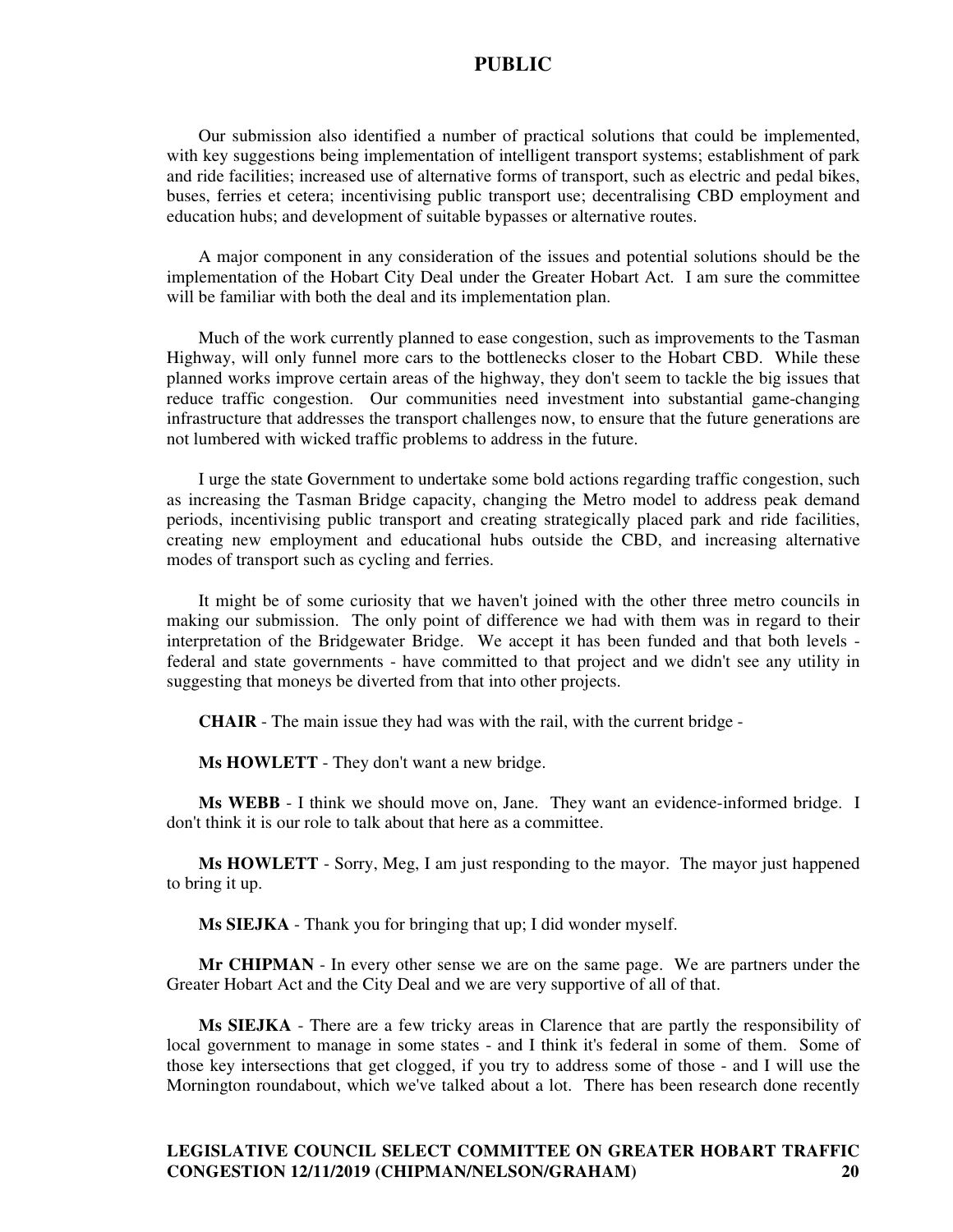that shows it has increased 40 per cent in 10 years or something. If you did use some of the small things they suggest to push that on, it will just become a bigger problem down the road.

What I am keen to know is: you had a real focus on public transport in your submission, but I'd like some clarity about how you see local government's role in getting to some of these solutions, appreciating that you do need that strategic look in infrastructure and investment. What things do you think you can contribute from local council that would improve some of these things?

**Mr CHIPMAN** - It's probably no surprise that we have been lobbying the state Government in particular but also the federal government over many years, particularly in regard to the Mornington roundabout -

**Ms SIEJKA** - It's the example I know best, as you know, Doug.

**Mr CHIPMAN** - and access into Rosny Park. We see some linkages there which would unload the Mornington roundabout.

By way of history, 15 years ago the Mornington roundabout was a failed roundabout. The Hon. Vanessa Goodwin, myself and the council lobbied for upgrades and just over 10 years ago, the roundabout was upgraded with a 'Cheap Charlie' solution, quite frankly.

**Ms SIEJKA** - I can see that history where different attempts have been made. I guess you have a number of intersections like that in the area.

**Mr CHIPMAN** - We have a current plan to unload the roundabout, first of all by having ramps between Gordons Hill Road and the Tasman Highway, which would reduce queueing and provide access towards the east, including to the airport from Bellerive and Rosny.

At the moment, you have to go through the Mornington roundabout to do that and traffic coming from the east in the morning has a choice only between Rosny Hill Road and the Mornington roundabout to access that whole area. Unloading the roundabout by providing those ramps is the highest priority for the Clarence City Council and we have been lobbying the government accordingly.

**Ms SIEJKA** - Clarence is quite a large area outside of Pembroke - I know it does exist - but in terms of those areas other than lobbying and pushing, what sort of role or particular things would council really like to see happen?

**Mr CHIPMAN** - There are two other ways to reduce traffic congestion in Greater Hobart. We need two ring roads - an inner and an outer ring road. The inner ring road would connect the Mornington roundabout to the East Derwent Highway up through Flagstaff Galley. The outer ring road would connect the Brighton logistics hub to the airport up the Richmond Road and Back Tea Tree Road onto the Brighton bypass. The inner ring road and the outer ring road are essential to future development of Greater Hobart.

**Ms SIEJKA** - And the other things you have highlighted around park and ride and ferries, regarding all part solutions, but that is a big planning.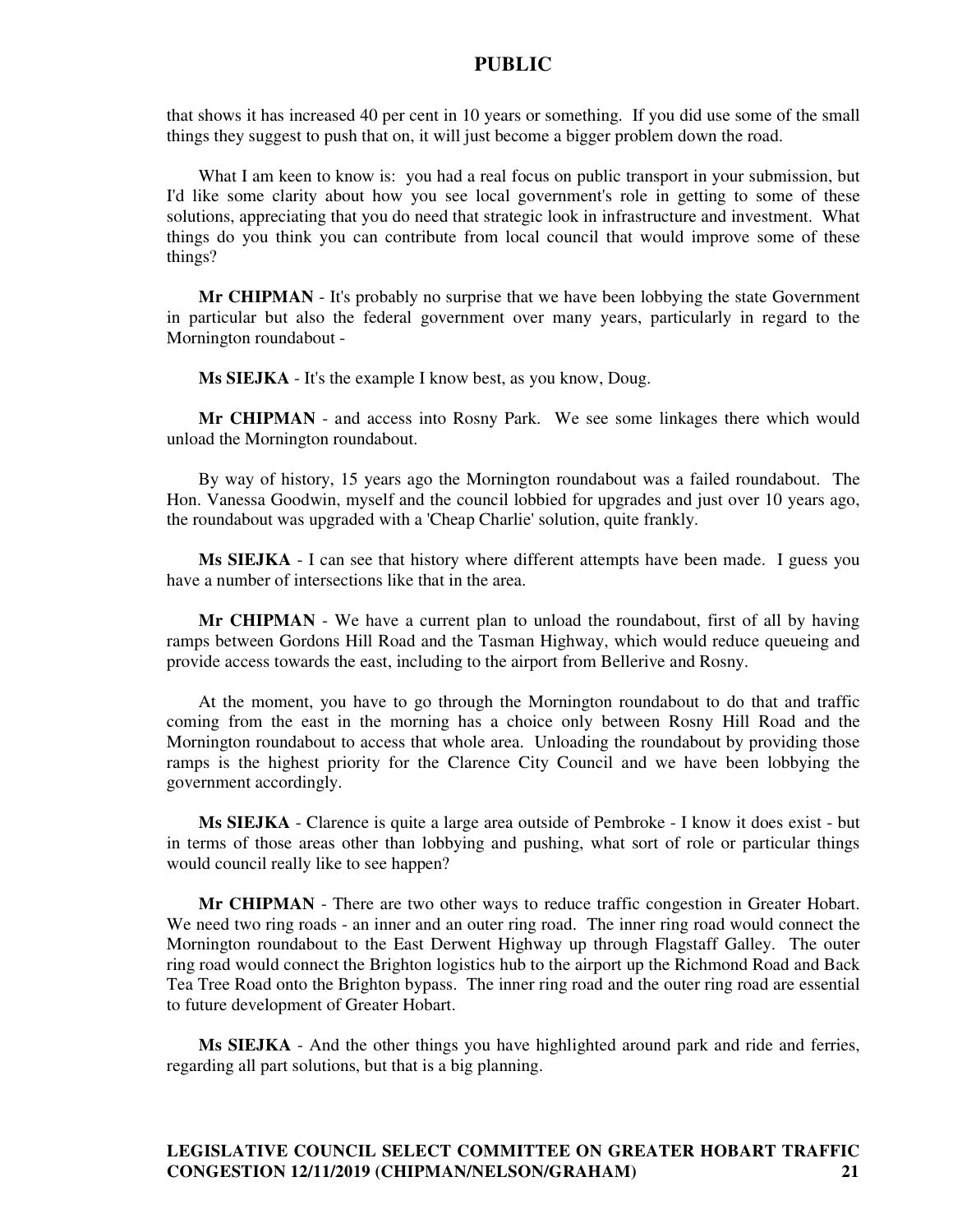**Mr CHIPMAN** - With 65,000 cars a day going over the bridge, you are going to need a lot of ferries to make a significant dent. There are really strong reasons we have the ferries, and they include making them pedestrian- and bike-friendly for people to commute between the eastern and western shores using those basic means. Of course, some people will want to travel by ferry by parking their car. But the main park and ride benefits would come from significant park and ride hubs at, say, Rokeby, Cambridge, Sorrell.

**Ms SIEJKA** - And there is space there.

**Mr CHIPMAN** - Maybe even Richmond. With express buses connecting from those four park and ride facilities into the CBD.

**Ms WEBB** - When you talked about game-changing infrastructure, are things like the ring roads and the park and rides what you meant or were there further things?

**Mr CHIPMAN** - They are the key big projects.

**Ms WEBB** - Okay, sure.

**Mr CHIPMAN** - They can be enhanced with smart traffic management and all the other things, but the game-changers are the inner and outer ring roads and the slip roads onto Gordons Hill Road from the Tasman Highway.

**Ms WEBB** - When you talk about incentivising public transport, can you expand on what your thoughts are on the way to do that and what it might look like as an incentivised system?

**Mr CHIPMAN** - Absolutely. The other three metro mayors and myself met with Metro and after some forensic questioning, it dawned on us that even if we provided free bus services for everyone in peak hour traffic, Metro could not cope. Metro is designed around providing continuous services most of the day, which it can just meet. It is severely constrained in terms of what it can provide in terms of peak services. That means it needs more buses and drivers if it is to be of any further use at all in peak hour traffic.

**Ms WEBB** - You mean incentivise Metro to put more services in place? I interpret 'incentivise' as meaning incentivise people to use the public transport.

**Mr CHIPMAN** - Well both - first of all, you need to provide Metro with more resources so it can increase its capacity. We also need to incentivise people and encourage them to use public transport. There are two dimensions.

**Ms WEBB** - And is that through price? That is what I was trying to pick up what you meant about the incentivise part. Is your thinking for free or cheap services? I want to make sure there was not something else missing.

**Mr CHIPMAN** - An example of a great incentive would be if we had free bus services for schoolkids.

**Ms WEBB** - So price incentive, thank you. That is fine.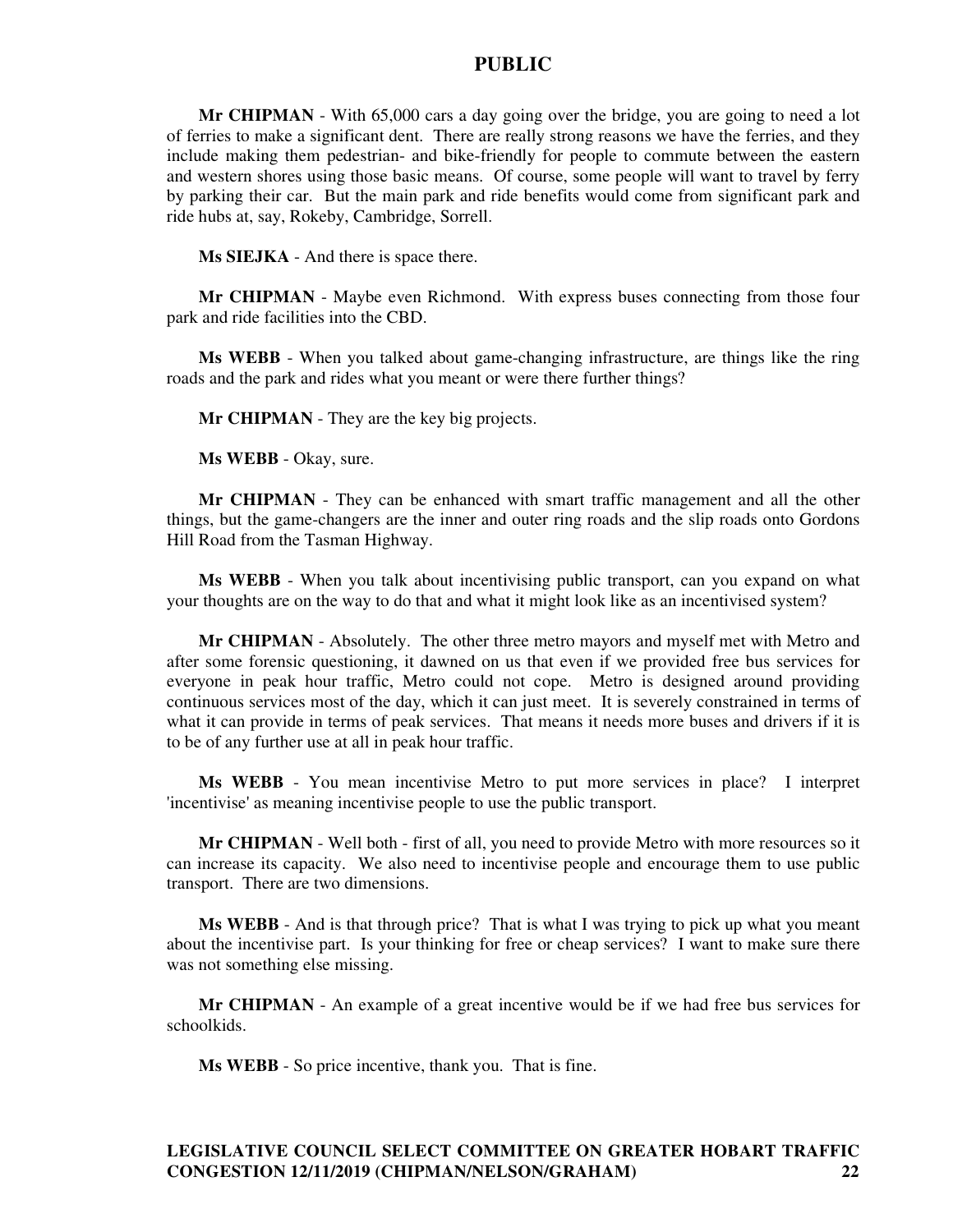**Ms HOWLETT** - The three previous mayors stated at peak hour buses are at full capacity. Is it the same on the Eastern Shore?

**Mr CHIPMAN** - Yes.

**Ms HOWLETT** - So, there is no point offering incentives for people at that time of day.

**Ms WEBB** - That is what he is saying - services first, then incentivise.

**Mr CHIPMAN** - I think more could be done in terms of widening the peak hour period.

**Ms HOWLETT** - Would your peak hour period start from 7 a.m. in relation to the buses?

**Ms SIEJKA** - Not the cars on the bridge with the Metro buses.

**Mr CHIPMAN** - I think the two are very closely related. The traffic starts building up from 7 a.m. and I think the buses probably start building up about then, too.

**Mr VALENTINE** - So many questions. So many areas to deal with.

I am interested in the aspect you mentioned about the Flagstaff Gully ring-road. What is being done to address that? Is there any movement by council to press this with the state or federal government? Have there been any origin-destination surveys to show it would be beneficial? Can you give us an understanding of it?

**Mr CHIPMAN** - I might invite the general manager to comment on that, or even Ross.

**Mr GRAHAM** - Back in 2012, council tried to set aside land. We did a study including the option of going through Flagstaff Gully Link Road. Of the options, council found a preferred one going through Geilston Bay Road. Council was looking at that time - Doug, you might remember - at setting aside a road reserve for future use; it wasn't to be done right at that time. Some of the local residents lobbied and council decided not to proceed any further. I think that was in 2012. We haven't moved any further on that.

In terms of a local issue, Begonia Street has a gravel road and cars are going through that. We have just received origin-destination data for that, which found about 250 to 300 cars in the morning are going along South Arm Highway through the Mornington roundabout and up the gravel road of Begonia Street towards the Geilston Bay and Glenorchy region.

It is not a significant number of cars in terms of the number using the entire network, but for a gravel road, and those local residents -

**Ms SIEJKA** - And a funny entry point, too, on that road.

**Mr GRAHAM** - That's right.

**Ms HOWLETT** - There is not a great deal that is unsealed there, is there?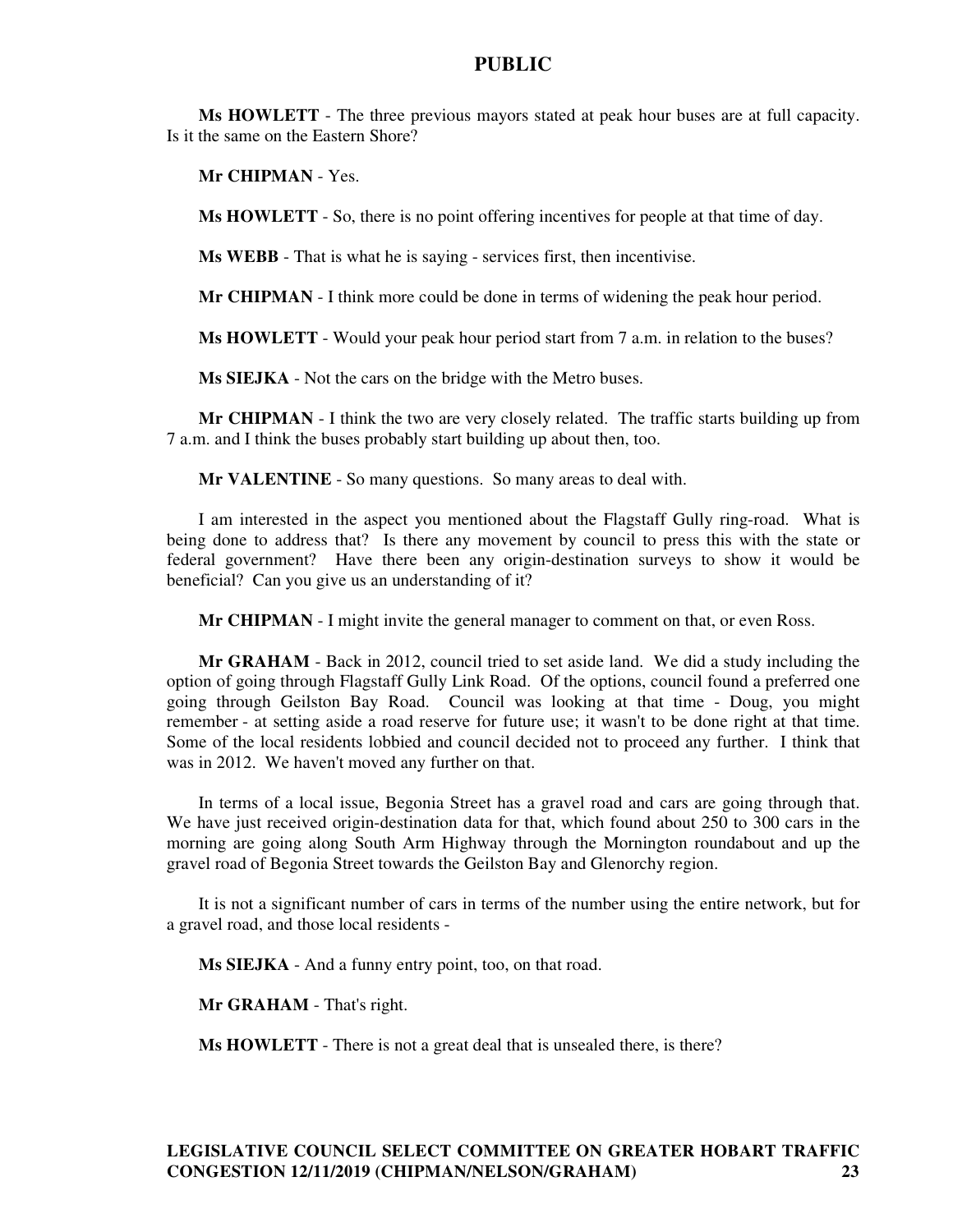**Mr GRAHAM** - No. It is a small section, but for the local residents - I think what the mayor is saying is that it's the long-term planning. It might not be needed right now, but it is setting the road reservation aside.

**Mr VALENTINE** - It takes a long time to do that, doesn't it? You need to be looking 20 or 30 years out.

**Mr GRAHAM** - Exactly. That's right.

**Mr VALENTINE** - We only have to look at the old Bellerive to Sorell railway and how that land has now probably been consumed back into private ownership. Or a lot of it.

The question is: has that been seriously considered in terms of light rail service through Clarence to Sorell, and beyond?

**Mr CHIPMAN** - We used to have one, of course.

**Mr VALENTINE** - That is what I am saying. That corridor existed and I am assuming that a lot of it has been privatised. Has it been seriously considered by council to promote the possibility of light rail?

**Mr CHIPMAN** - It is not seen as practical. Council hasn't seen it as practical to push at this stage. We have been lobbying very hard for that inner ring-road through Flagstaff Gully, and it gets a mention in the recently released infrastructure report for the 30-year infrastructure pipeline the state Government has issued.

There is some resonance with us wanting that. Hopefully under the City Deal and the Greater Hobart Act, we can start increasing the pressure for that project to be progressed.

**Mr VALENTINE** - You say the regional strategic transport planning processes seem to have stalled.

**Mr CHIPMAN** - Previous ones certainly have. We hope under the Greater Hobart Act that we will be able to -

**Mr VALENTINE** - It becomes reinvigorated.

**Mr CHIPMAN** - Absolutely

**Mr VALENTINE** - Is there any talk of bringing the parties together to do that, by the government, that you know of?

**Mr CHIPMAN** - The Greater Hobart Act is still being [implemented?] We haven't had our first meeting under the formal terms of the Greater Hobart Act yet. It is certainly high on the agenda that we start addressing traffic issues and strategic transport planning.

**Mr VALENTINE** - I just wondered. Because it is obviously critical to solving all these issues, one wonders why that has stalled.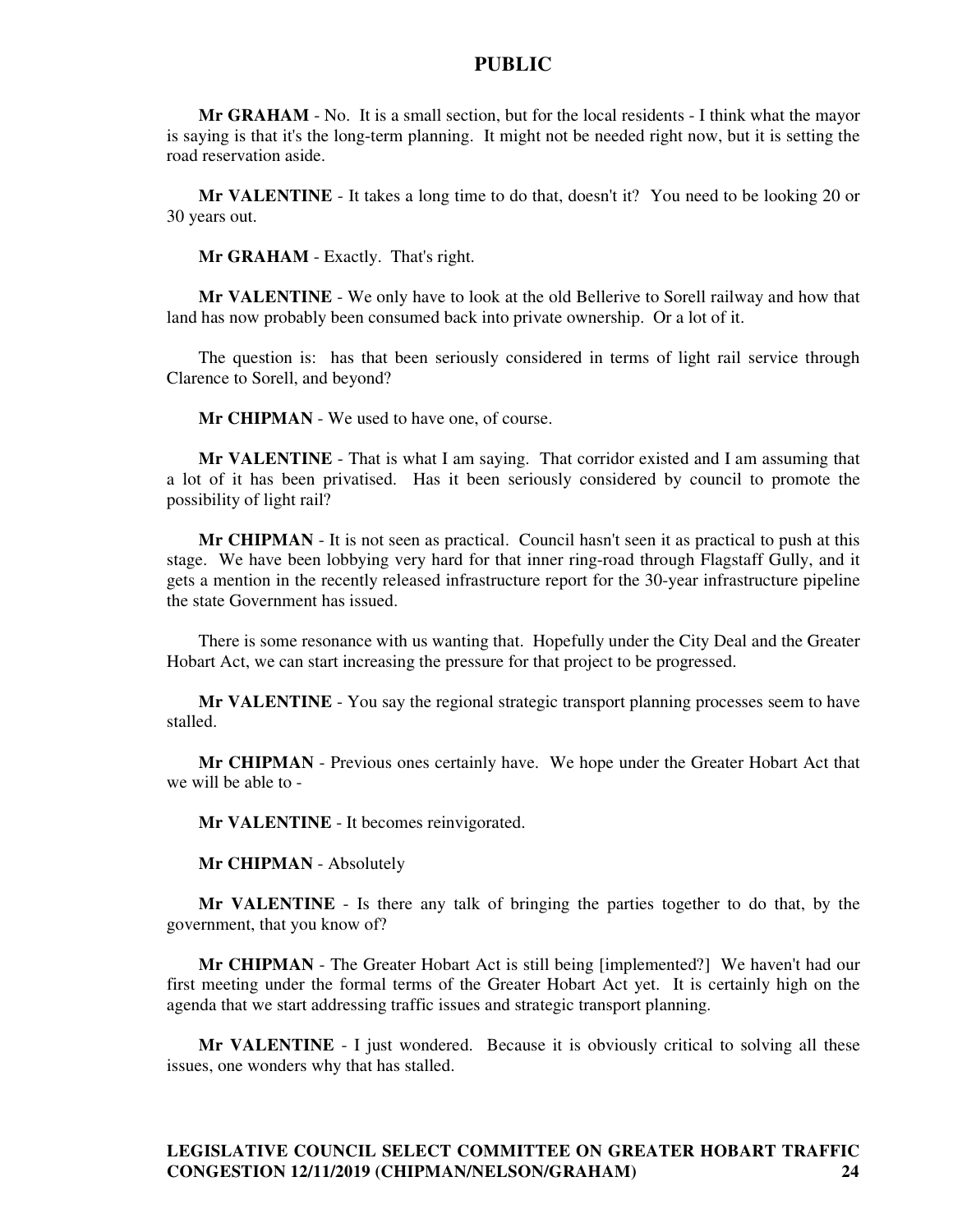**Mr GRAHAM** - The Southern Integrated Transport Plan was done in 2010 with DIER at that time, the Southern Tasmanian Councils Authority and the 12-member councils. It had 16 regional actions that talked about park and ride and such things. Many of those things are happening now, but the government is looking at the main highway corridor, which is its level of control. If we are all working together on having consistent strategies, then regionally, we feel, we will be better off. We see the City Deal as being a way to reinvigorate that regional strategic move forward.

**CHAIR** - We heard from Hobart City Council, and I think you mentioned it, about moving government departments into other areas to help with the traffic congestion. Have you had any conversations with federal or state Government about moving government departments into your area?

**Mr NELSON** - As the City Deal process was being established, there certainly was discussion about creating regional commercial hubs, not necessarily specifically moving government departments into regional areas or out of the CBD. Certainly, the conversations we have been having have been multifaceted in the sense that part of the transport solution is not just providing alternatives but actually taking the need away to work in the CBD.

This notion of regional commercial centres is quite intrinsic to the notion of a traffic solution because it will create its own economy. Within that, there would be an expectation that government has an involvement and a presence. In terms of actual specifics, we haven't got to that point at the moment, but there is certainly an implication that those sorts of conversations should be had as part of the overall solution.

**Mr CHIPMAN** - In some ways it's already happening. When you look at what has happened at Cambridge, TasNetworks has moved out there; Hydro Consulting is also out there now. There are other government agencies in Rosny Park, including Housing Tasmania and WorkSafe Tasmania. There is some of it already there, but we need to build on that.

**Ms SIEJKA** - I wanted to give you the opportunity to provide information or learning that you might have had from your Age Friendly Clarence work. Part of, say, with public transport, is trying to get older Tasmanians on transport but also their movement. Is there any work you have been doing in that space that would be of use for us to know?

**Mr GRAHAM** - No, but we are trying to make sure our facilities are disability-friendly in terms of access at bus stops and when they get to the Rosny CBD area, increasing access ramps through our municipality; in a budget sense we do that on a yearly basis.

**Mr NELSON** - I can probably add a bit to that. We've recently completed some work with Dr Peta Cook, who has been doing a qualitative study comparing essentially two groups of people: older residents and younger residents in Clarence.

**Ms SIEJKA** - Very similar issues often.

**Mr NELSON** - The point is, Dr Cook was always looking at where there are similarities in their needs and where there are differences and trying to understand what is driving those. In many respects, it's the precursor to that next stage of asking what does that mean in terms of urban design and how do we actually create an age-friendly city. The issue that a lot of people have been focused on is that age-friendly, in a lot of people's minds, means older age. We have taken a

## **LEGISLATIVE COUNCIL SELECT COMMITTEE ON GREATER HOBART TRAFFIC CONGESTION 12/11/2019 (CHIPMAN/NELSON/GRAHAM) 25**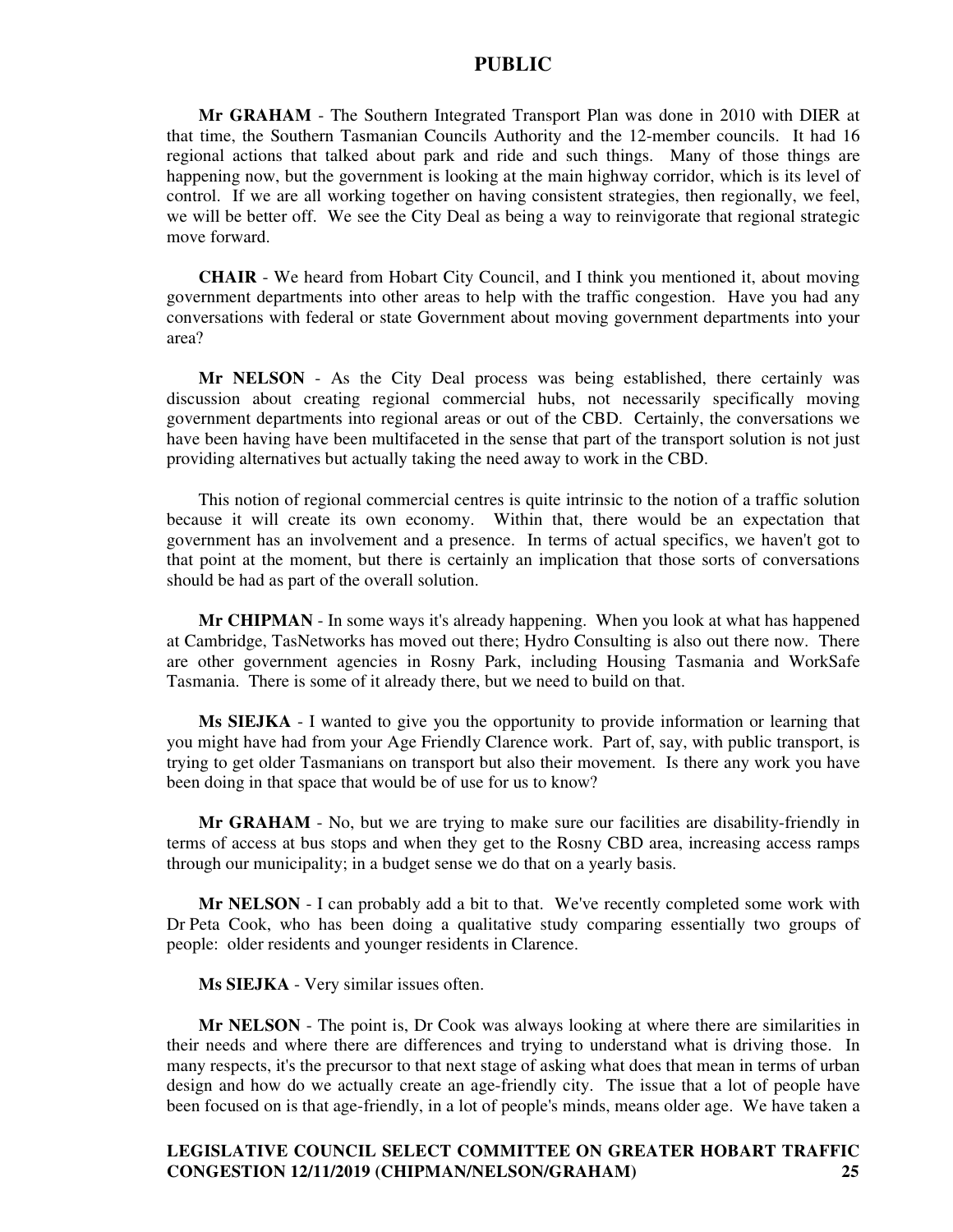much broader view and looked at it from a youth point of view as well as our older citizens. The next stage will be to start to integrate that into our planning to better consider how we might respond to those issues.

**Ms SIEJKA** - Will that urban design research be available through the council website, or is there anything we could receive? It seems that there is a real focus on public transport across a lot of the submissions. I think those two age groups are consistently the two that come up as a key concern.

**Mr NELSON** - Certainly. I will need to check whether that information is publicly available at this point but if it is, I am certainly happy to make that available to the committee.

**Ms SIEJKA** - Thank you.

**Ms WEBB** - Given your comment around the stalling that seems to happen around strategic planning and also comments we have heard from the other councils potentially around a lack of a coordinating focus for this work across levels of government and across areas, what role could this inquiry best play or what outcome could we best achieve through this process that would contribute to good action on this issue?

**Mr CHIPMAN** - In a sense, this inquiry may be a little bit premature because our work under the City Deal is not yet underway. The most productive outcome from the committee would be to focus on what would be our agenda under the City Deal and the Greater Hobart Act projects you have discovered through gaining your evidence that would be useful to Greater Hobart would be good food stock for us when we meet in committee to consider our strategic plan.

**Ms WEBB** - Can I pick up on another part? It is great to hear about the thinking and planning you are doing around the age-friendly area, and that it includes various ages. Thinking more broadly about transport equity, is this a concept you actively have, within your consideration of needs and solutions in your local government area, as a point of discussion and thinking?

**Mr CHIPMAN** - I am not familiar with the term 'transport equity'.

**Ms WEBB** - Maybe I have made it up. You have quite varied demographics across your local government area, and transport equity would take in transport needs. Accessing transport challenges is going to vary across different demographics, whether age, socio-economic or even geographical. Thinking about trying to achieve equality of access to transport, whether related to services, cost or whatever, is that something you would consider? Or not necessarily something you would consider, by the sound of it?

**Ms HOWLETT** - I think that is what you are doing now. You have a very broad area, part of which is not regional but out of suburban areas as far as Opossum Bay et cetera, and I think you are already considering and looking at that from what I have -

**Mr CHIPMAN** - It certainly has been an issue and that context we have been in to bat for better bus services to Richmond, Opposum Bay and Seven Mile Beach. This has been a constant dialogue we have had with Metro and the state Government, because it is not only Metro that provides those services.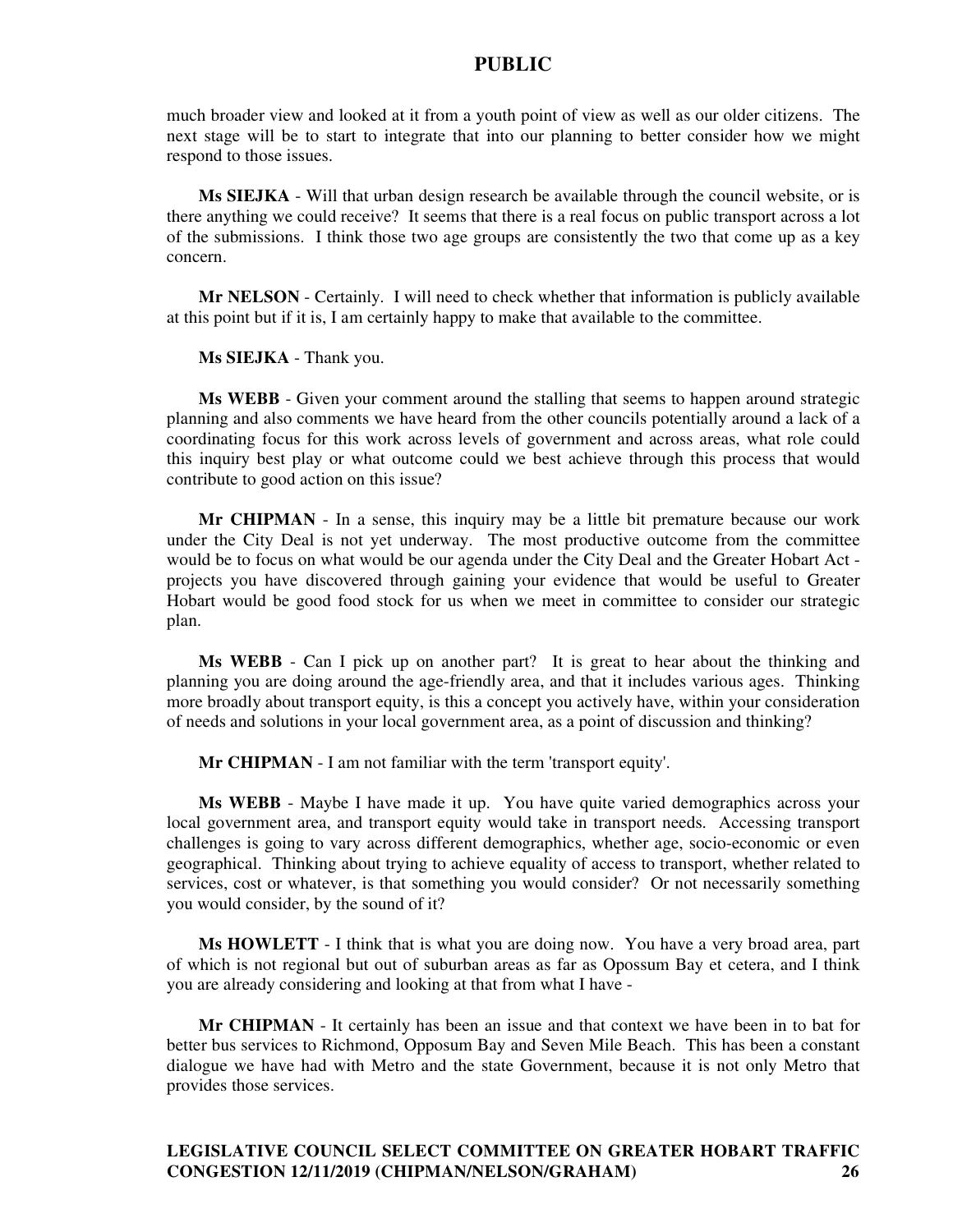The work Dr Peter Cook has undertaken identifying what people would like to see as improvements in Clarence, what they do and don't like about Clarence and how things can be improved is also going to be informative in that regard. Beyond that, I am not sure we have proactively sat down and looked at transport equity.

**Mr NELSON** - A lot of our work to date has been focused on how we might make transport options more accessible to people. Using buses as an example, the park and ride option is partly focused on taking cars off roads, but also making that an acceptable and preferred choice over driving. This is particularly for people who are in regional areas who can come to a hub location and then take a bus for the rest of their journey. Coupling this with those alternatives around it, different commercial centres at the CBD are not the only choice, is really important. When you start to overlay things like good walking trails, good bike paths that do not necessarily - or certainly in the City of Clarence - need to be along roadways, you can create alternative networks that give people choices about how they transport themselves. What works for them and how they combine options together. That's where a lot of our thinking has been going. Then the next step I think is: how do we actually make that equitable for the most people possible? There's not a silver bullet in any of this; it's a lot of different initiatives that come together as a whole package. That's the issue that probably highlights the value of the City Deal and the way the Greater Hobart Act is designed to operate: it brings those parties together to sit around the table to talk about what might work and what won't, whereas before - and this is a gross oversimplification - we might have been talking to each other but we weren't necessarily around the same table picking apart what's a good idea and what's not. The City Deal really gives us that opportunity to delve into some detail and talk about a package of solutions as opposed to one project.

**Mr VALENTINE** - You were talking about ferries and about walkers and cyclists. Have you done any work on locations other than Bellerive and whether there is a demand for ferry services? For instance, you might think about Lindisfarne, South Arm and those other locations that might take a lot of traffic off the road if those services were provided. Have you done any background work on any of that?

**Mr CHIPMAN** - Certainly, a ferry solution between the CBD on this side of the river and South Arm or Opossum Bay would be very attractive to a lot of people because it's a long commute with peak hour traffic from down there into town. I think there are many reasons we should be pushing that. Lindisfarne -

**Mr VALENTINE** - Maybe Geilston Bay too; I don't know.

**Mr CHIPMAN** - Absolutely. I am familiar with the suggestions that we move down that path and council was very supportive of it.

**Ms WEBB** - Are there any studies into it or investigations into the actual likelihood it would deliver the outcomes we hope for or think it might provide?

**Mr NELSON** - Not at this stage that I am aware of. Ross may have some more information, but most of the work I am aware of has been focused around Kangaroo Bay and meeting the commitments focused on by the state Government. One of the discussions that has arisen in a very informal sense through the early City Deal discussions around the implementation plan was the possibility of a park and ride facility in the Rokeby area. It's a natural bottleneck, if I can call it that, and a catchment point. There is certainly some land in the Rokeby area that comes onto

## **LEGISLATIVE COUNCIL SELECT COMMITTEE ON GREATER HOBART TRAFFIC CONGESTION 12/11/2019 (CHIPMAN/NELSON/GRAHAM) 27**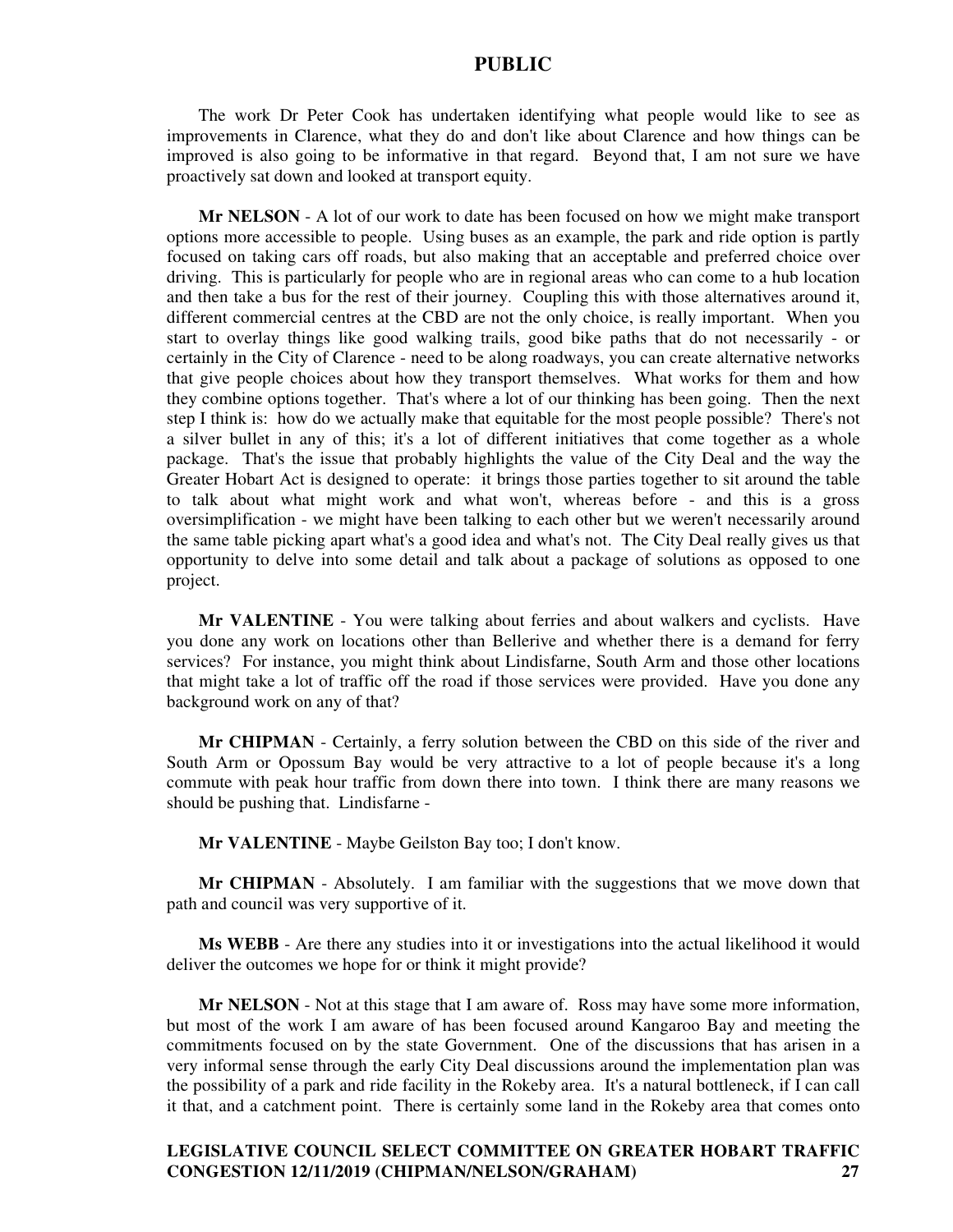the water frontage that might form a possible site for a ferry terminal. The mayor raised earlier the work we are doing at the moment around Droughty Point planning. Certainly if that were to go ahead in future years - and again this is one of those 20- to 30-year future plan issues - that sort of development might well make Rokeby a viable site for a ferry terminal, coupled with a park and ride facility.

**Mr VALENTINE** - Do we have the depth of water for that?

**Mr NELSON** - I'm not sure. At this time, it's just looking at possible locations. There are some options there but beyond that, no actual study of options.

**Ms WEBB** - In terms of the viability of Kangaroo Bay and a ferry across to the CBD, can we look to a cost-benefit analysis or a viability analysis of that?

**Mr CHIPMAN** - That has been done by Metro recently at the request of the state Government.

**Ms WEBB** - Is that available yet? Do you know if it will be publicly available?

**Mr CHIPMAN** - It's my understanding the report is publicly available. I haven't seen the Government's response to it.

**Ms WEBB** - But from your side of it, you haven't seen that yet?

**Mr CHIPMAN** - Yes, I think we have seen that report from Metro, but we haven't seen any response from the Government yet.

**Ms SIEJKA** - I am curious. I think it's clear that there is probably a bit of tourist interest in that sort of thing, and it would be good for business from that perspective. Understanding that you haven't done research yourself, do you have any particular opinions on that commuter traffic being diverted to ferries? Do you think that is feasible or is it all quite dependent at this stage?

**Mr CHIPMAN** - I could make three points. One, you would have seen the announcement just recently that UTAS is teaming up with Chambroad for the hotel and hospitality school in Kangaroo Bay. In that sense Kangaroo Bay will become a small campus, at least a presence, of UTAS. The intention is that UTAS would have its students doing some work at Sandy Bay, maybe some in the city and maybe some at Kangaroo Bay. There is an intention by the state Government to build a new ferry terminal in Kangaroo Bay as part of the hotel school complex. It is envisaged there would be a lot of student traffic taking advantage of the ferries under these situations. In terms of Kangaroo Bay and Sullivans Cove, the thought has been to get one leg up and running and prove that we are into the technology, we are able to provide the service, before expanding it to other areas on the Eastern Shore and maybe the Western Shore. There is another opportunity we believe that could be emerging because of the new golf course going in down at Arm End. Part of that whole proposal will require a ferry service between Opossum Bay, for example, and the centre of Hobart. There are a lot of moving parts. I have just tried to capture what some of those might be.

**Mr NELSON** - If I can add a little more to the mayor's comments, the ferry proposed for Kangaroo Bay, we understand and support, will have a focus on walkers and cyclists. It is not necessarily primarily focused at people driving into the Rosny area parking and then going the

## **LEGISLATIVE COUNCIL SELECT COMMITTEE ON GREATER HOBART TRAFFIC CONGESTION 12/11/2019 (CHIPMAN/NELSON/GRAHAM) 28**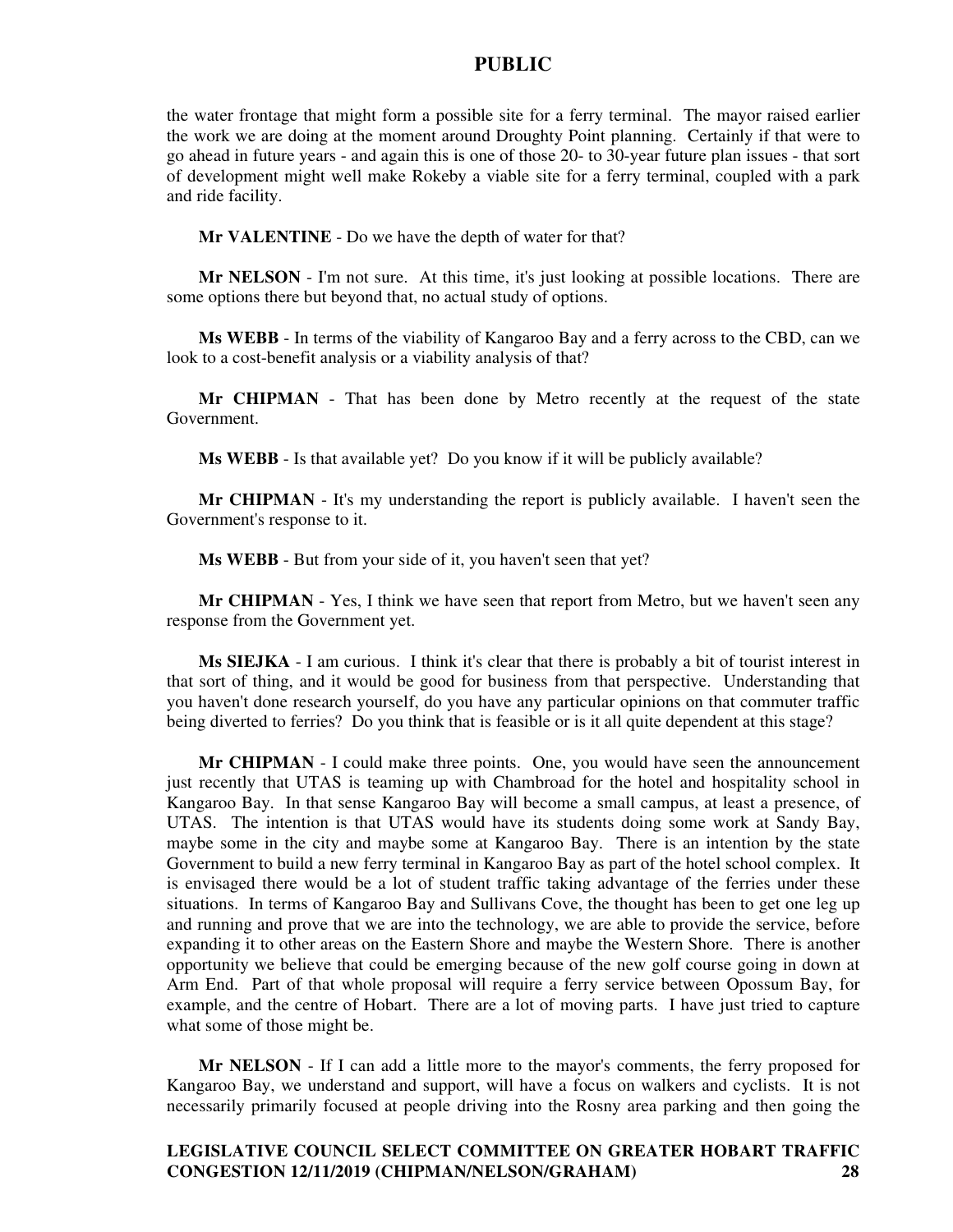remaining distance across the river. The question you would ask yourself is: why would you do that? If we are focused on the commutability of rate payers in Clarence and the way they might get themselves to Kangaroo Bay, whether via walking or riding or some other means of alternative transport, the ferry then becomes a viable option for crossing the river as a suitable and safe alternative to going across the bridge. We think from that perspective the ferry has an immense opportunity to change the way people want to travel to and from the CBD from the Eastern Shore.

**Ms WEBB** - Do you know whether that is what Metro has looked at in its assessment of that project?

**Mr NELSON** - I understand that is the case.

**Ms WEBB** - And is that because there is not parking available there to have a significant commuter park and ride.

**Mr CHIPMAN** - There is not much space there.

**Ms WEBB** - Just to change the topic a little bit. Around your internal expertise and the way you plan and prioritise the resources that you as a local government deploy on public transport infrastructure and other movement of people projects, how do you decide which projects to prioritise? Do you prioritise public transport over active transport? Do you put money into ferry, or future focus other sorts of technology initiatives? At the moment do you have an approach that you bring to that? Do you have the internal expertise to do that prioritisation and cross benefit of weighting against each other?

**Mr CHIPMAN** - I will ask Ian to expand on this. Lots of people come to us with lots of ideas. There are lots of great projects.

**Ms WEBB** - There are a million things you could do.

**Mr CHIPMAN** - In a sense there is a practical consideration that leads to a logical flow. You have a big reservoir of projects, there is a pipeline and to a large extent there is a natural order in which things flow out. Some things are really important and achievable. Other things that might be important to us are not achievable for all sorts of practical reasons, other than just resources. So there is a practicality overlay to how we schedule work.

**Ms WEBB** - Practicality would be a principle underlying some of that decision-making?

**Mr CHIPMAN** - For example, it might require us buying or resuming land. There are time constraints on how quickly you can make a start.

**Ms WEBB** - Would there be other underpinning principles you would apply? For example, that you value making sure public or active transport is optimised. Do you have underpinning principles?

**Mr NELSON** - Ross may have some further comments. From our perspective, we try to work in an evidence-based environment as much as possible.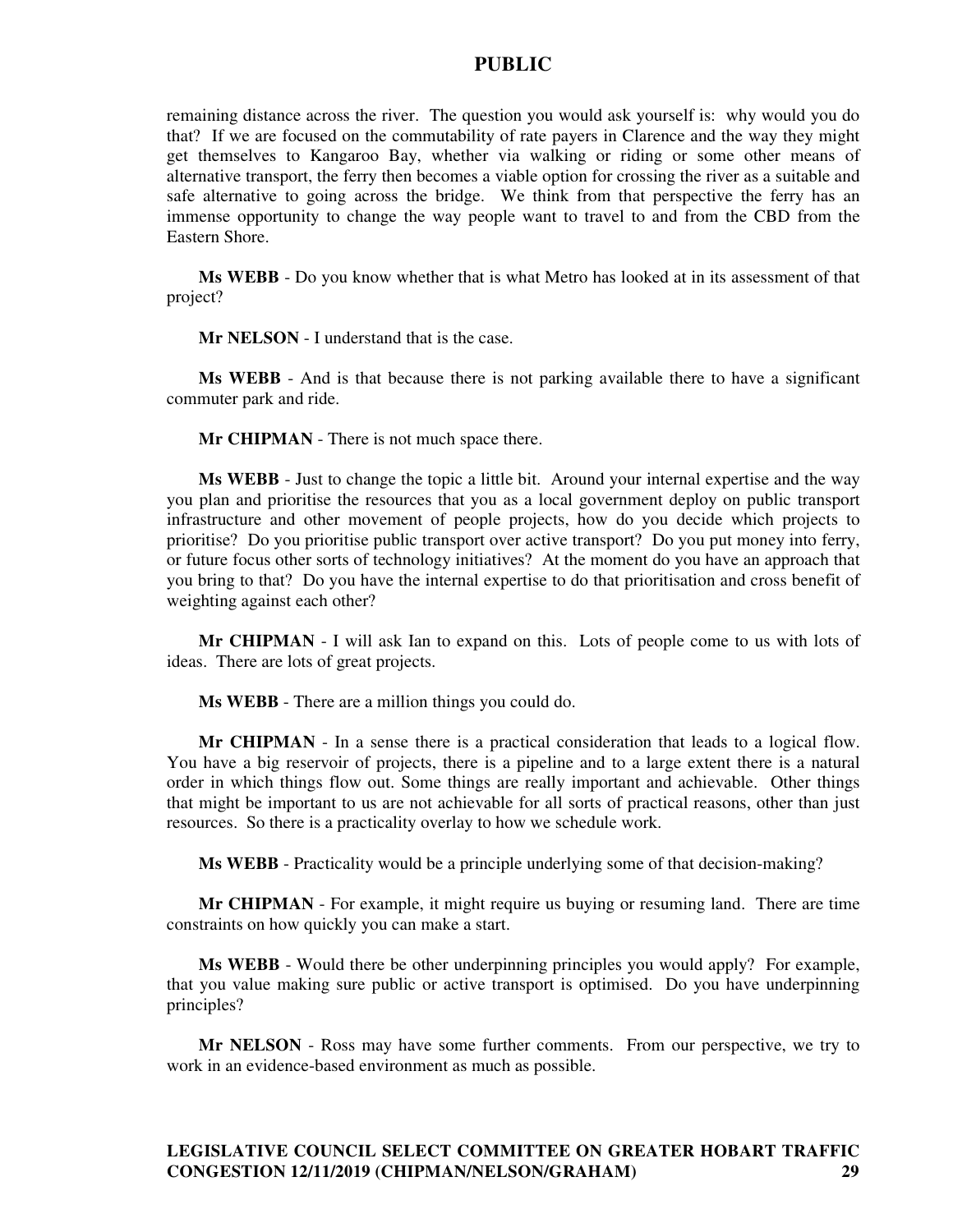As the state Government would do, we will commission studies or conduct our own research trying to quantify the need and useability of particular initiatives we might wish to progress. Then, as the mayor has said, focusing that in terms of what we can afford, how it is going to be delivered and the progression of some of those projects.

Projects of significance within the city will usually progress through a planning phase into a resourcing phase and so forth. They might take a number of years to materialise, but there is a gradual working through and those issues get revisited every year, in terms of our budgets and estimate and annual planning processes to make sure they have the right priority.

Priorities can change as councils change, and the demographics of the city change. It is very much a living process for us, but as far as is possible, it is evidence-based.

Ross was talking about the issue of Begonia Street earlier and the traffic studies we have been doing there. Begonia Street has been on our radar for a long time. So has Flagstaff Gully Road. Those issues develop over time. Priorities come and go, but again we are - to some extent subject to external agencies such as state and federal funding, and what we can do. That is where the issue of working with other levels of government becomes really critical to delivery for us.

We have quite an extensive list of things we would like to do if we had the money, time and capability, but we pick and choose where our priorities are.

**Ms WEBB** - That is what I am interested in - the principles on which you do that, or the rationale on which you say, 'We could do this or this, and because we have a principle of optimising public transport, we are going to do this one, or we might have a different principle and we will do that one.'

**Mr CHIPMAN** - I can give you an example. We set as a really high priority developing the Bellerive Beach Park into a regional park. We started that. We have been through phases 1 and 2.

When phase 3 was doing the boardwalk along the dunes, we ran into technical problems in terms of coastal protection, which I am sure Ross can illuminate.

There is also a sense in the community, because we are such a large community. We have urban areas along [inaudible] the Derwent, but we also have Meehan Range, Richmond Valley, down South Arm and Seven Mile Beach. There is also a sense within the council that we should be sharing the goodwill and the projects so all our communities benefit from our capital program.

**CHAIR** - We have just touched on our time. Can I say thank you, Doug, Ian and Ross, for making your time available today? We very much appreciate that and also your submission. We have another two days of hearings, so it is going to be a couple of interesting days, and hopefully we can come out with some good recommendations from the process. Once again, thank you.

**Mr CHIPMAN** - Thank you very much, Chair. If we can provide any further information, please do not hesitate to contact us.

#### **THE WITNESSES WITHDREW**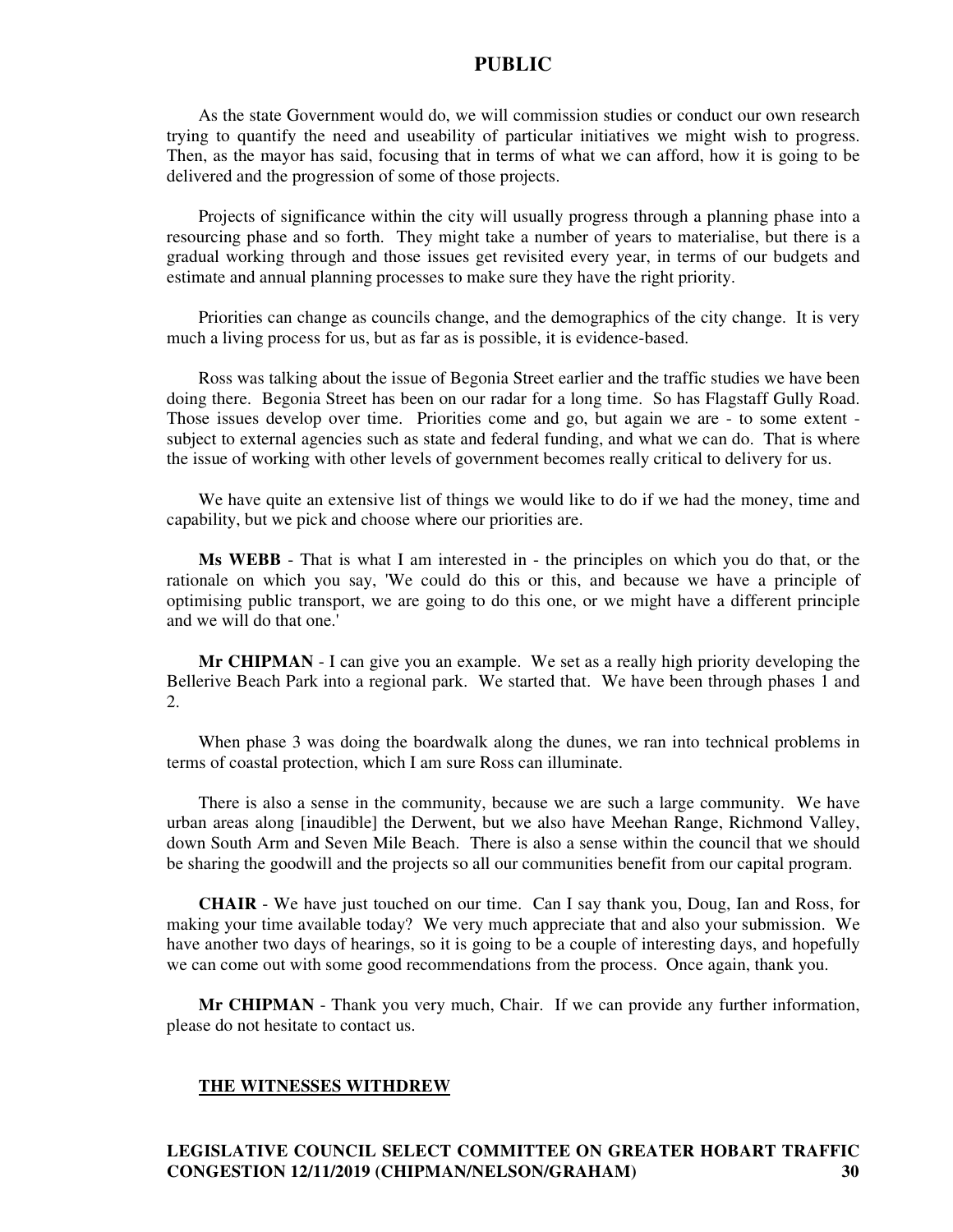### **Mr GRAEME LYNCH AM**, CHIEF EXECUTIVE OFFICER, AND **Mr KEITH BROWN**, POLICY ADVISOR BUILT ENVIRONMENT, HEART FOUNDATION, WERE CALLED, MADE THE STATUTORY DECLARATION AND WERE EXAMINED.

**CHAIR** - Welcome to the public hearings of the Legislative Select Committee on Greater Hobart Traffic Congestion. All evidence taken at this hearing is protected by parliamentary privilege. I remind you that any comments you make outside the hearing may not be afforded that privilege. A copy of the information for witnesses is available if you have not read it or you are not aware of the process. The evidence you present is being recorded and the *Hansard* version will be published on the committee website when it becomes available. I invite you to give a 15-minute statement on your submission, following which the committee can ask questions. If there is anything that you don't want to be made public, we can look at going in camera. I invite you to make your submission.

**Mr LYNCH** - Thank you very much, Chair and committee members, for the opportunity to speak to our submission.

Traffic and active modes of travel are a really complex system and I'm sure you have seen that from the 40-odd submissions you've had to review. At the Heart Foundation we recognise that traffic congestion is linked to wider patterns of movement which, in turn, link to settlement patterns, to land use planning and to transport planning.

The Heart Foundation advocates for the creation of healthy spaces and places to improve health outcomes by offering healthy lifestyle choices in communities in which people live, work, play, study and, importantly in Tasmania, visit. Traffic congestion can impact on the community and the economy of a place with connected impact on health and wellbeing, including heart health. Traffic congestion is linked to a predominance of vehicular traffic, with limited infrastructure for more active modes of travel and public transport. As we said, we recognise this is a complex systems issue.

At the Heart Foundation we are particularly concerned about equitable solutions so that we don't leave anybody behind when we talk about solutions for infrastructure development in our communities. I know this committee would be very aware that two-thirds of the Tasmanian population are in the bottom two quintiles of social and economic disadvantage. The great majority of people who use our public infrastructure are people who are in real danger of being left behind.

This committee is no doubt aware that there is a real social gradient related to health and wellbeing outcomes in our community. People who are socially and economically disadvantaged certainly bear a much higher proportion of mental health and physical poor health outcomes and all the associated things that come with that.

To introduce the Heart Foundation's background in this space, I have been with the Heart Foundation now for nearly 11 years. Very early on we saw the importance of the built environment in creating better opportunities for Tasmanians to enjoy health and wellbeing.

Many of you would know Rob Nolan started with us about six years ago to work specifically in this area of the built environment and planning. Rob's a life member of the Planning Institute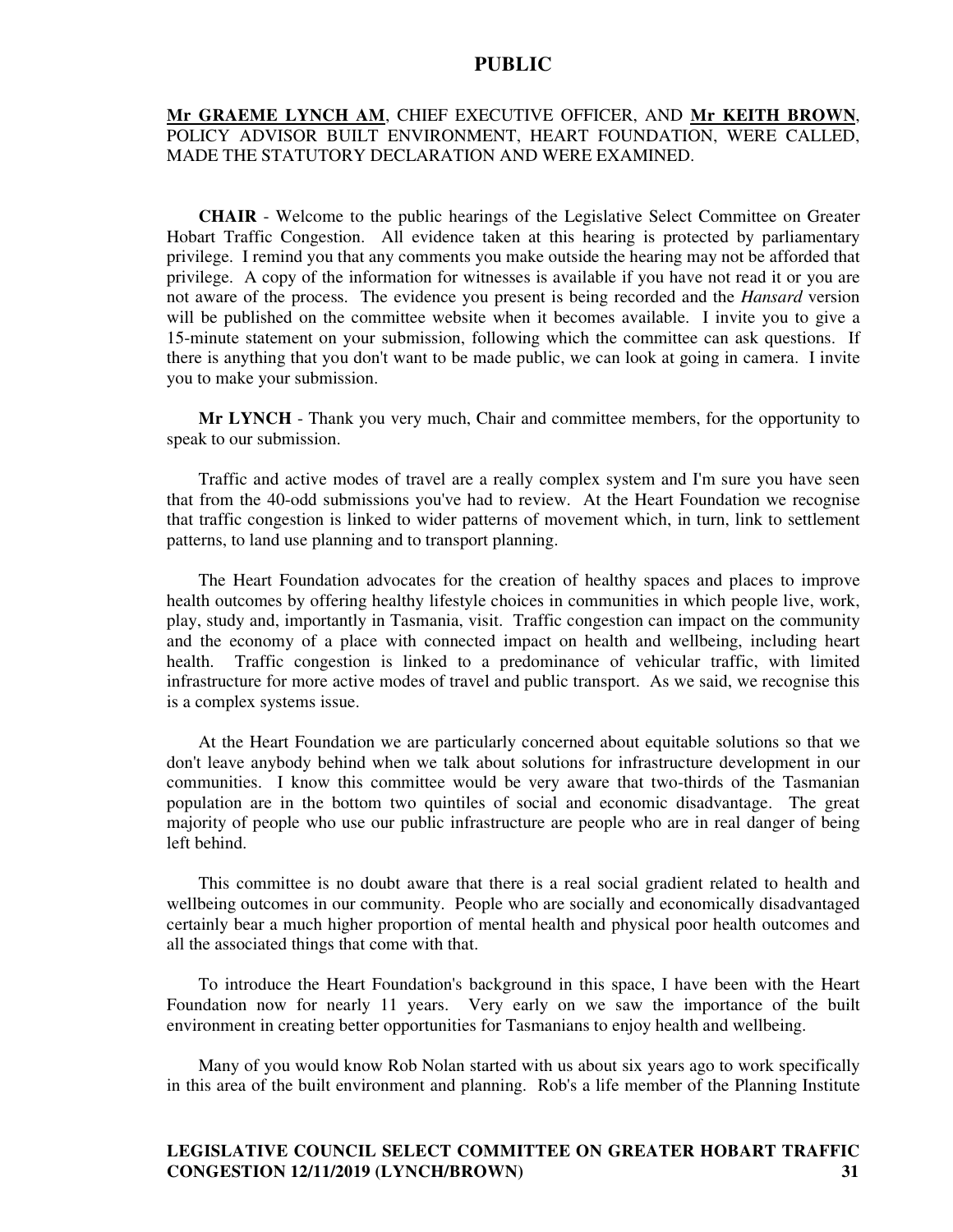and he's made a submission to this inquiry separately or PI and also the Heart Foundation, of course.

Keith, my colleague here, has been with the Heart Foundation now for about 12 months. He's emigrated to Tasmania - not a two pound Pom. but a modern version of that.

**Mr VALENTINE** - It was a 10 Pound Pom, actually.

**Mr LYNCH** - Keith has a lot of experience in planning; he is a planner. He is very embedded in the planning community here in Tasmania. He works for the Heart Foundation three days a week and he also works in a private consultancy for couple of days a week. He is very committed to the work of the Heart Foundation.

We also have working out of the office in Hobart Dr Kate White, who is a manager nationally of Active Living in the Heart Foundation; she is responsible for coordinating and writing a number of policy documents at a national level.

As you would see from our submission around the Greater Hobart traffic issues, we've been very involved both with the Hobart City Council and its draft transport strategy. We've made four submissions at the various phases of that. They are attached and referred to in our submission.

We have also been closely engaged with the RACT with its future mobility strategy for Greater Hobart. At the Heart Foundation we've been talking to the RACT as an identified stakeholder for eight or nine years around these issues. We commend the work that it has done.

There are just three documents referred to in our submission that I would like to physically show you. One is the *Blueprint for an Active Australia*, for which links are provided. This is the Heart Foundation's key advocacy document with the evidence around all the things in our submission that could be a very useful reference for a committee and public policy design.

We also have a document that is eight years old but is still very relevant. This is *Healthy Active by Design*, which was developed and adopted specifically for Tasmania from work of the Heart Foundation around Australia. It's a compendium of case studies that looks at the unique issues we face here in Tasmania where we don't have the greenfields developments you see in other places. A lot of what we need to do here is retrofit.

Finally, there is a more recent tool, the Healthy Active by Design resource that's available on the web which has many case studies and evidence.

**Ms SIEJKA** - Would it be possible to have digital copies of those sent to us? How does that work, Rob?

**Mr LYNCH** - There are links in the submission but if you would like us to email those to you, we can certainly do that. We will provide those to you.

**Ms SIEJKA** - It might be good to include in the report.

**Mr LYNCH** - Over the last decade the Hearth Foundation has been very actively involved working with planning and working with government at all levels - at a federal, state and local levels. This really addresses term of reference no. (3). We've been advocating for a long time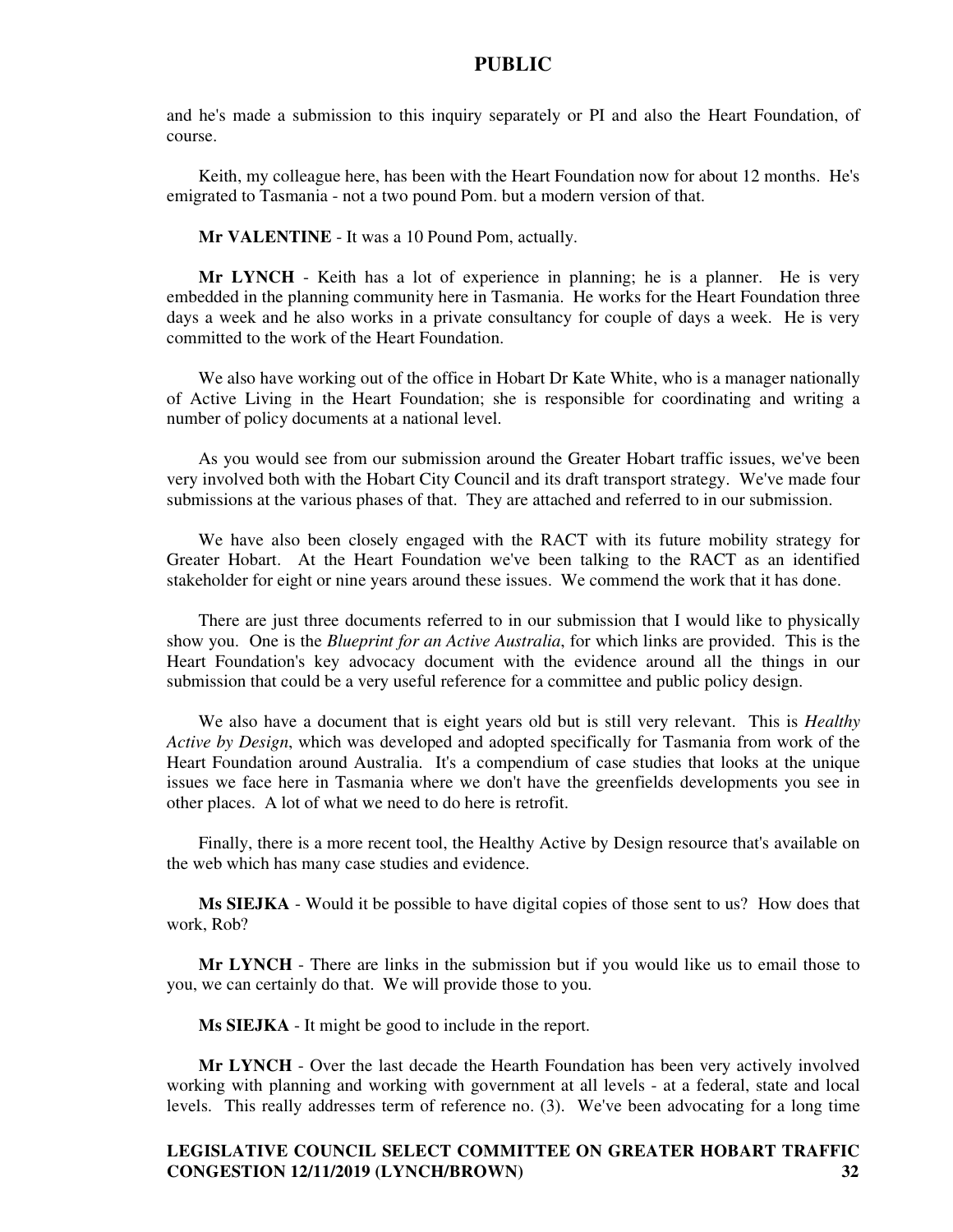around a state policy in the planning system policy. That was the focus of a submission we made jointly with a number of stakeholders. Meg sat in another committee room, when we made representations to the Joint Parliamentary Select Committee - a committee of both Houses of parliament around preventative health. The recommendations from that committee are still very much alive today, and are shaping public health policy in Tasmania.

We are also very actively involved in statewide planning reform. We were very pleased with the support of the Legislative Council. Rob Valentine was particularly supportive, where we got the only none machinery change into the Land Use Planning Act and there was an objective around health and wellbeing in the objects of the act.

We've been strong advocates within the planning system for a streets code, which would address many of the issues in the Greater Hobart area about how we make streets places not just motor vehicles but for all users. We're also engaging with the Tasmanian Planning Policies that are being talked about to provide some strategic direction.

We are very strongly engaged in the link with the equity of active travel and health and wellbeing. There is one document - I don't know whether committee members are fully aware of this; some of you may be - that I would seek permission to table if I may. I think I have enough copies here. It is a statement from the Tasmanian Government that was an output from the Premier's Health and Wellbeing Advisory Council, and a statement signed by the Premier and the Deputy Premier, now the Minister for Mental Health and Wellbeing. It is a Tasmanian statement about working together for the health and wellbeing of all Tasmanians. It is quite a shift in the way the Government is starting to look at contemporary public health policy and around how we should frame it and look at the sorts of issues this committee is facing about traffic in the Greater Hobart area. It is very easy to be seduced by one mode of transport - motor vehicles - and not look at the broader picture.

On the right-hand side, there are five or six dot points that recognise the health and wellbeing of all Tasmanians is enhanced by natural open spaces, by our fresh food and air and water, our economy and culture and that our communities are strong and diverse. We can all reach our potential and have better health and wellbeing if we can participate fully in society and, of course, transport is one of the key ways people can participate in society. It is important we have an opportunity as Tasmania grows to plan our communities in a way that creates healthy, liveable and connected spaces. We need to continue to take practical action on issues that impact the health and wellbeing of current and future generations of Tasmanians. Those relationships are our strengths and most importantly health and wellbeing is the foundation of successful and bright futures for Tasmanians.

So, this is a statement from the government about working at an intersectoral collaborative level across all aspects of policy, across all agencies of government with the community and business. As a set of principles adopted by the government, it provides a good guidance and starting point for this committee in its deliberations around the many issues and interests you will hear about in terms of shaping recommendations.

Within our submission is a range of specific recommendations based on the evidence we put forward for the committee to consider. At the Heart Foundation, we do not see it as our place to make specific recommendations about allocations of whether a particular piece of infrastructure should be preferred over another one. That is the role for politicians and agencies and so on. Our expertise really is around the very strong evidence for the impact physical activity, access to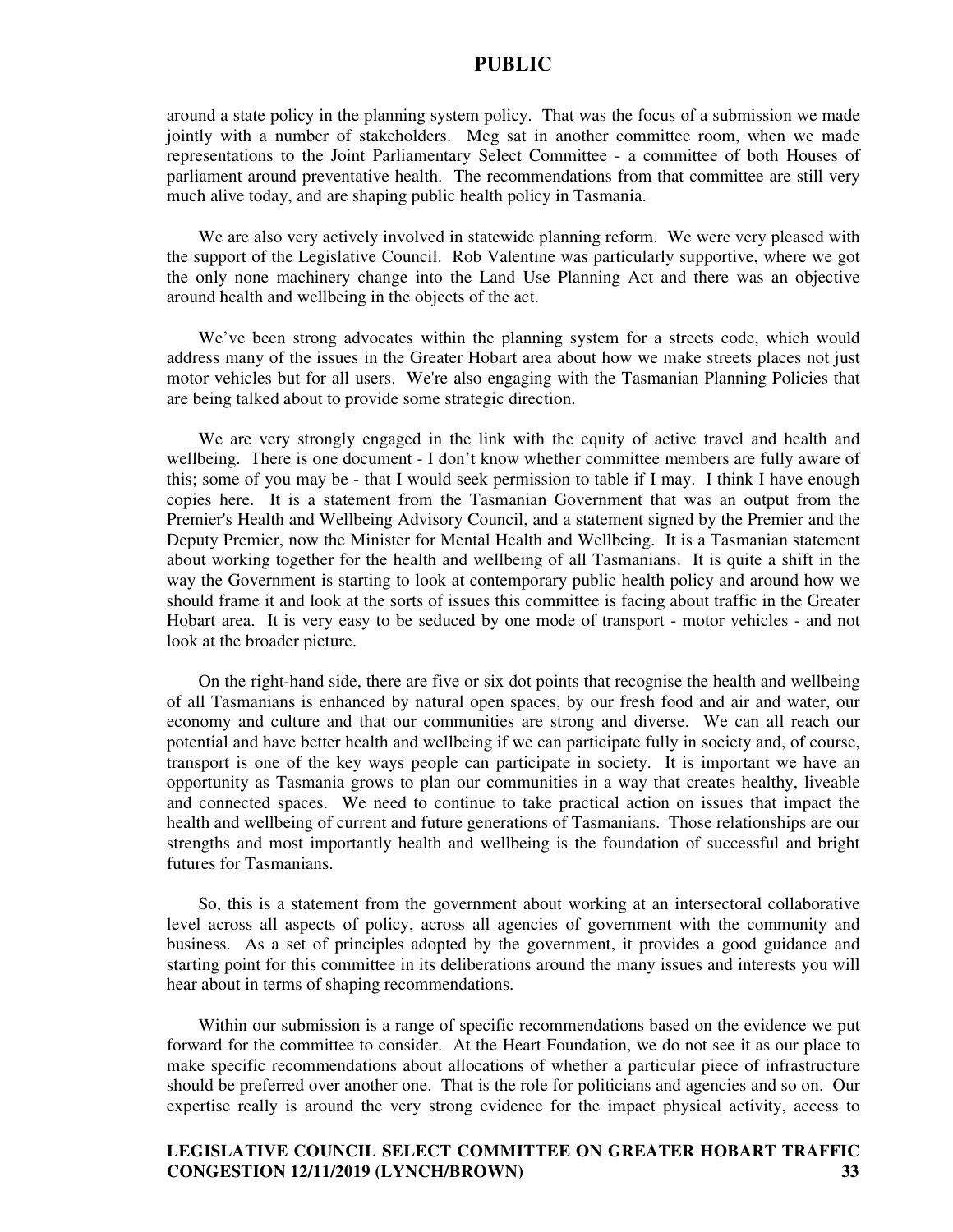healthy food and social inclusion can make to the health and wellbeing of Tasmanians. This is our strength and the evidence we can really bring to this committee and transport in the Greater Hobart area is about social inclusion, access to health food, access to public open space and access to all the services and so on we provide.

Those are my introductory comments and I am very open to answering any questions.

**CHAIR** - Thank you. Do you have anything else to add?

**Mr BROWN** - The only points of detail I would like to add reference the blueprint document; we are happy to provide pdfs of or links to copies.

**Ms SIEJKA** - It would be good to include in our report.

**Mr BROWN** - In particular reference to this document, which was revised and republished in May this year, there are action areas on specific topics, including a number of the issues Graeme has discussed. I particularly draw your attention to action area 1, built environments, and action area 4, active travel, that clearly relate to what the committee is considering.

**CHAIR** - Thank you, Keith.

**Ms HOWLETT** - Graeme, this is a great collaborative document. When is this going to be implemented?

**Mr LYNCH** - It was actually signed on 14 August, so the Government has made the commitment, as you can see. The Premier and Deputy Premier has signed it, so it is very much an authorising document. It is authorising a new way of working. The work of the Government and the Premier's Health and Wellbeing Advisory Council advising the Government is now: how do we put in place some governance arrangements to ensure we join up decision-making? That we have common key performance indicators we look at. Mutual benefits from activities - again, in the area of transport, there are a lot of vested interests, but there are interests that support both transport getting around, but also health and wellbeing, economic development and active travel is good for business. It is joining up all of those things. The governance arrangements are something that advice is now being provided to Premier and Cabinet and, of course, for Cabinet and heads of agencies to start to think about a new way of working.

**Ms HOWLETT** - Preventative health would be a major component of this.

**Mr LYNCH** - Absolutely. Language is an interesting thing when we talk about health. This document was very deliberately written for everybody to read and understand in very simple language. When we talk about health and wellbeing, we are talking about all the things that contribute to that, including preventative health - being more physically active, eating healthier food, better mental health and so on.

**Mr VALENTINE** - I am well and truly aware of what your impetus is in the Heart Foundation and health in all policies. Obviously this would be a classic opportunity for implementing some of that. What do you say to people who might push the line of, 'We need major infrastructure, this is tinkering around the edges; we need tunnels, we need to reduce the congestion, that's what we need; this really isn't going to provide a great deal of inroads into the congestion problem'?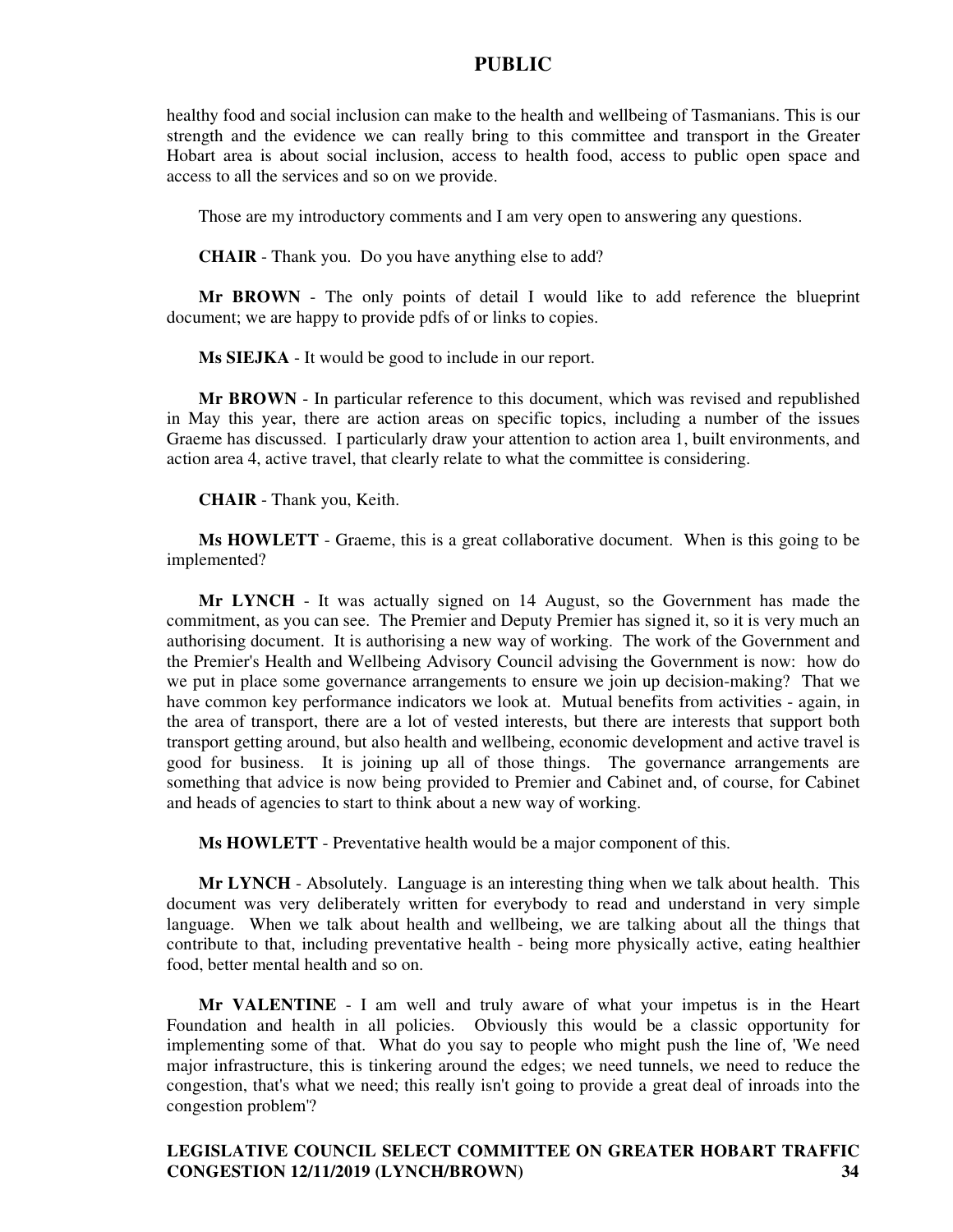**Mr LYNCH** - The Heart Foundation and public health advocates generally are not against motor vehicles and personal travel. It's necessary in our modern society. As I said, it's a complex system issue we are dealing with. The issues we specifically raise in our representations, with respect, we don't think are tinkering around the edges. They can make a significant system change in the way of thinking and the way of approaching things, but, as I said in my opening remarks, it may well be that there are some infrastructure solutions that could be implemented.

We have read the 40-odd submissions that have been made so we are across what has been recommended. They are all made with good intent and they have come from various aspects. One thing we would say is that there might be \$1 billion or \$2 billion tunnel solutions, for example, but we really need to think carefully about what we might be able to do with that \$2 billion in other areas.

**Mr VALENTINE** - In terms of more effective projects that will deliver the same outcome.

**Mr LYNCH** - Exactly. A number of them are outlined in our submission, but they are around things like creating better access to public transport and looking at the way that's organised or about how we manage parking of vehicles, park and ride. Keith, you might like to add a few other comments in relation to that.

**Mr BROWN** - It's an entirely valid question. I was referring to some of the points in our submission. Presumably you are well aware of the statistics. Looking back to when we referred to the City of Hobart draft transport strategy, there are some interesting statistics in there; it cited that 83 per cent of all journeys to work were by car, a higher proportion than any other Australian capital city. A small percentage change in trying to improve public transport or active modes of transport, be that walking or cycling, potentially has a big impact proportionally.

Other submissions have made more detailed representations and experts in fields who could talk about public transport in great detail, but I think the potential for us to make a difference in public transport and active travel are there before us. The RACT's work on the mobility vision strategy that we have been engaged with highlights some of those, for instance. As Graeme said, any advice we give is not against one mode of transport, it's more trying to be representative, looking at our society, equitable choices, recognising there is a need for the motor vehicle, but there is also an opportunity for other modes of transport as well.

**Mr VALENTINE** - You are looking at the long game, not the short game?

**Mr BROWN** - Yes, and also taking a step back. Graeme referred to my context in terms of coming from the United Kingdom and practising there, and having an awareness of what's going on in other cities, both within other state capitals, territories within Australia and internationally. Many other cities are addressing similar problems, with different geographical, physical geographical and social issues. It's notable that a lot of places are really looking to make a different stepped change, particularly with public transport and active travel, and recognising that the benefits are multiple. We can sit here and talk about the health benefits, but we often talk about the co-benefits: what's good in terms of planning for health can also be good for business. We have a separate document that is literally titled 'Good for Business', which we would be happy to provide to the committee as well.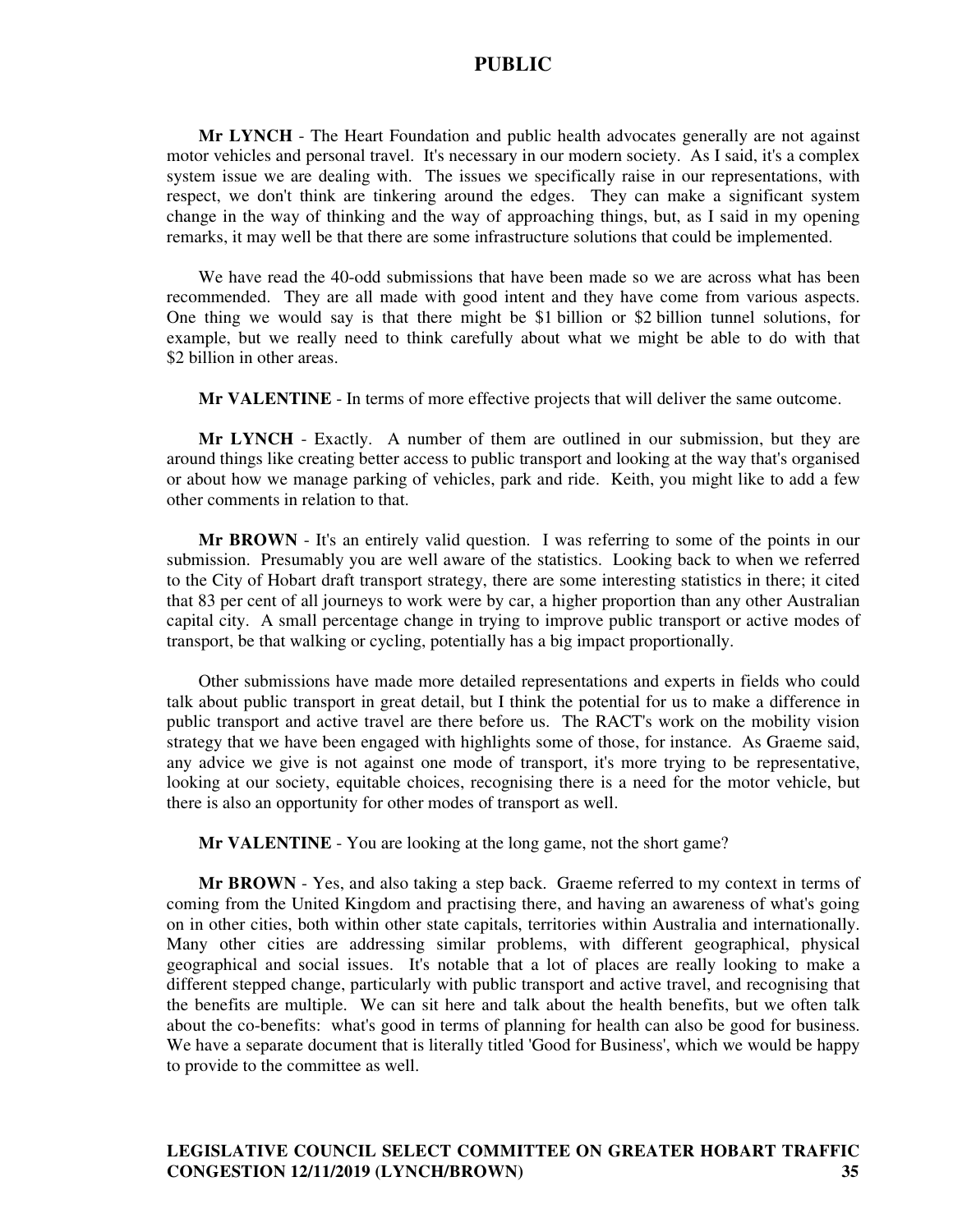**Mr LYNCH** - It is a long game. It is complex. They are difficult problems, and it comes back to sound planning principles. As I said in my first opening remarks, it is about how we plan our settlements - where we place people.

Many of our difficulties come about because we place people on the fringes of our cities where they don't have access to motor vehicles, they don't have access to transport, and they don't have access to all the other things that lead to a healthy life. Settlement planning is an important part of this longer term gain.

**CHAIR** - You said you had worked with the Hobart City Council on walkways and so on. What is your involvement with Glenorchy and Hobart when they are talking about walkways? Do you just look at the picture of a recreational walk or do you also look at linkages towards different areas and services? Does that come into what you are doing with the Heart Foundation, or do you just look at recreational walks?

**Mr LYNCH** - On the point of local government: we are very closely engaged with local government. We sit on various committees and advisory bodies with the Hobart City Council.

Clarence, particularly, which were in the room before - we actually are on two of its committees providing advice. We have done a lot of work with Glenorchy and some of the councils in the north and north-west.

The environment in which we live is now an obesogenic, unhealthy environment created by the way modern society has organised itself. It is no accident we are seeing these huge rates in mental health looming.

We are very much about creating environments that make healthy choices easy choices. Whether that is recreation, which you mentioned, which is part of it. It is about children, how they commute to and from school. It is about how people get to and from work. It is about how visitors to our state get around. It is very much about that connectedness and making sure we create environments that actually make healthy choices easy choices. We often refer to it as health by stealth.

If you create an environment where it is much easier to actually take your car and park and walk, and you don't have the hassles of parking, that is a much better outcome.

To give you an example at Salamanca: the Gehl report and others said we should remove the cars from the waterfront. You will hear business and the community saying, 'That is going to absolutely devastate our commercial activity on the waterfront', yet when you look at the busiest time at Salamanca for the commercial businesses, it is on Saturdays, when it is a walkable, easy connected place.

It is easy to get into the city, because there isn't the weekly traffic. I think there is a tipping point, in the short term, in Hobart. We see this when the school holidays come along, when that 10 per cent or 15 per cent goes off the roads. We don't have the same problems.

That is as it exists today. This committee is obviously going to be looking at recommendations well into the future, not just in the next five, 10 or 15 years. We have to have our eye on the long game.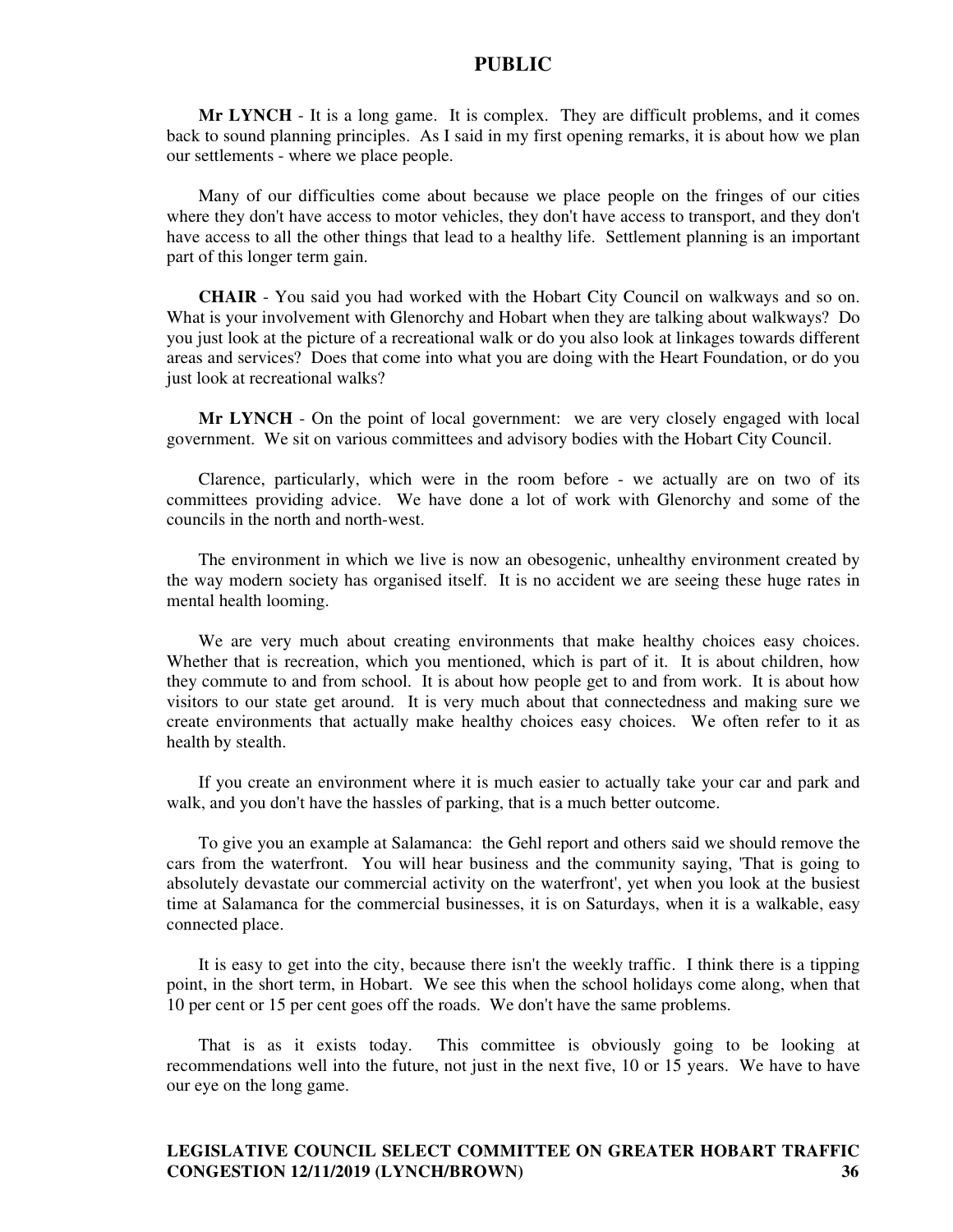**Ms SIEJKA** - Urban planning is coming up quite a lot, and we are obviously looking at Greater Southern Hobart region for traffic.

Are there any particular low-hanging fruit ideas you have in terms of urban planning? There is obviously short-, middle-, and long-term planning to consider. Is there something that should be happening that is not at the moment?

**Mr BROWN** - In our response we set out a number of suggestions related to our inputs to other consultations. Just by way of context, we talk a lot about the question of walking. From a Heart Foundation perspective, it is obvious. Walking is good for your health, but sometimes people ask, 'How does public transport fit into that?'

I draw the committee's attention to the statistic we cite about 29 per cent of public transport users achieve 30 minutes a day of their physical activity just by walking to and from the bus stop. That could also relate to park and ride, for instance.

I think in the Greater Hobart perspective, park and ride is a good opportunity, noting that people do need their cars, but if you drove part of the way, stopped at the park and ride, and then took the rest of the journey into the city, that could be on a bus. That could be on a dedicated bus route, if some carriage way space was freed up on particular key routes into the city; equally, in terms of the northern suburbs and others have placed responses on whether that be light rail or whatever form that may take. Ferries are another opportunity area as well, but I think with all those points, we would say that in terms of looking at public transport within park and ride, we then need to think at the first and last mile - the connections at both ends to give people the opportunity of walking and cycling facilities to make it the easy choice. Graeme earlier referred to trying to make these things -

**Ms SIEJKA** - Is that the sort of inadvertent activity you don't even know you are doing?

**Mr BROWN** - Yes, absolutely.

**Ms SIEJKA** - We all prefer that.

**Mr LYNCH** - Behavioural change is very difficult. We all know that from our personal experience. We have to look at these solutions and this why the Heart Foundation invests so much time and effort in planning and creating healthy environments that - again, it's that health by stealth, the easy choices.

**Mr BROWN** - In terms of low-hanging fruit, there are a few bigger-picture ideas - just by acting on a few key junctions - sometimes it's connectivity, whether that be for pedestrians crossing particular streets or cycle networks being able to get from one point to the Intercity Cycleway or the rivulet route -

**Ms SIEJKA** - That seems to be a theme the councils touched on - some of those major intersections that each one has but there might be a barrier, whether it's bus infrastructure, or in Clarence you could cycle but then you get stuck in a really messy area and then you either then take your life into your own hand or you use another route - those small things as well.

**Mr LYNCH** - One of the really good gains has been - and Jan Gehl articulated this very clearly - that you look for an opportunity and you have a plan. This is where planning comes into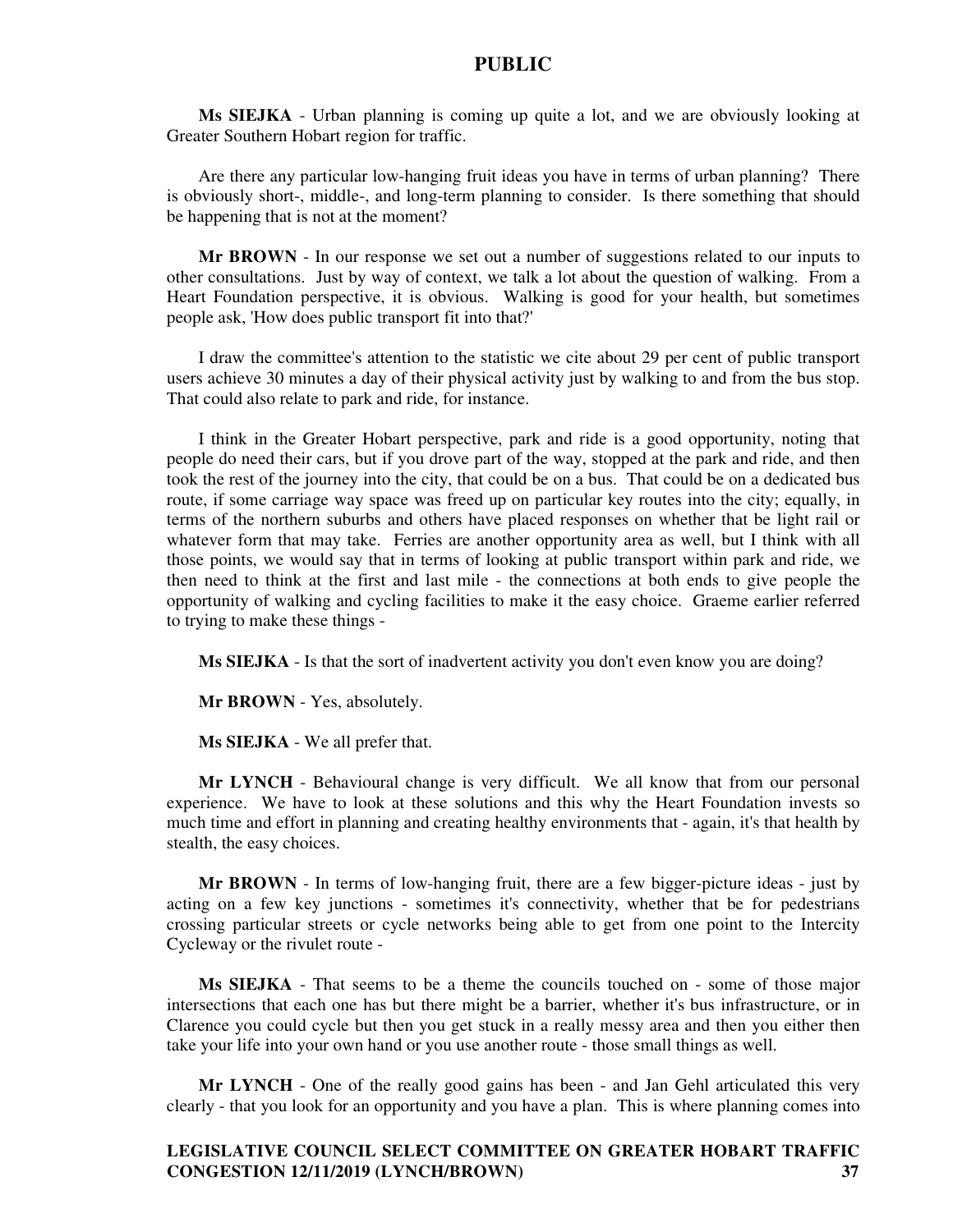play. When you are looking at connecting, as the Chair asked us about the connecting areas and so on, you look at all the bits on the gradient that you need to do. When you get the opportunity you plug it in -

**Mr VALENTINE** - You do it slowly, gradually over time.

**Mr LYNCH** - Yes, gradually over time all of a sudden you've got a network and everybody says, 'How the hell did that happen?'

**Ms SIEJKA** - That's what happened in Victoria.

**Mr BROWN** - Yes, and that's very valid, looking to what other cities have done, of a comparable size in particular. There are precedents out there where people, bit by bit, have identified a short list or a medium list. Cumulatively, it makes a big difference - while acknowledging there are needs sometimes for a bigger picture, grand idea as well, subject to funding.

**CHAIR** - You quite often see it in local government where they'll start a walkway and it finishes up linking and it could link up to a park and ride.

**Mr BROWN** - We have some excellent examples in Greater Hobart. The eastern Foreshore Trail, for instance, in Clarence is a fantastic facility. The Intercity Cycleway is also a good facility. Others - the Bicycle Network Tasmania and so forth - are advocating hard for improvements within the city core. I think within the city core that's important, recognising how we can improve the environment for people. Our definition is in peak pedestrian areas; that's where people want to go to work, shop, school, destinations. We give some priority to people in terms of active modes of transport.

**Ms SIEJKA** - Before we move on, are you aware of any other jurisdictions we should consider looking at? If there's any in your particular field, are there are particular places doing it well?

**Mr BROWN** - Yes. Graeme refers to this. This is an online resource and it has hundreds of case studies and we can search by state and territory and, for instance, movement network. There are a range of instances.

**Ms SIEJKA** - There's nothing that springs to mind for you?

**Mr BROWN** - A very recent example I would highlight, and I acknowledge it's a different scale of city, is that the City of Melbourne has been working on its transport strategy, which I have some paper details on. I would refer you to that because they have actively put forward and promoted active modes of transport and public transport as a priority within their city core. The City of Yarra, also within the Greater Melbourne metropolitan area, has done some very strong work on speed control on certain streets - not all streets, acknowledging people need a vehicle. Speed is a big impact on people's usability of space, as a pedestrian, cyclist or other active modes of transport.

**Ms WEBB -** You mentioned some of data about the percentage of people who use different modes of transport. Do you have particular target suggestions we could be aiming for as we look ahead and what we might implement?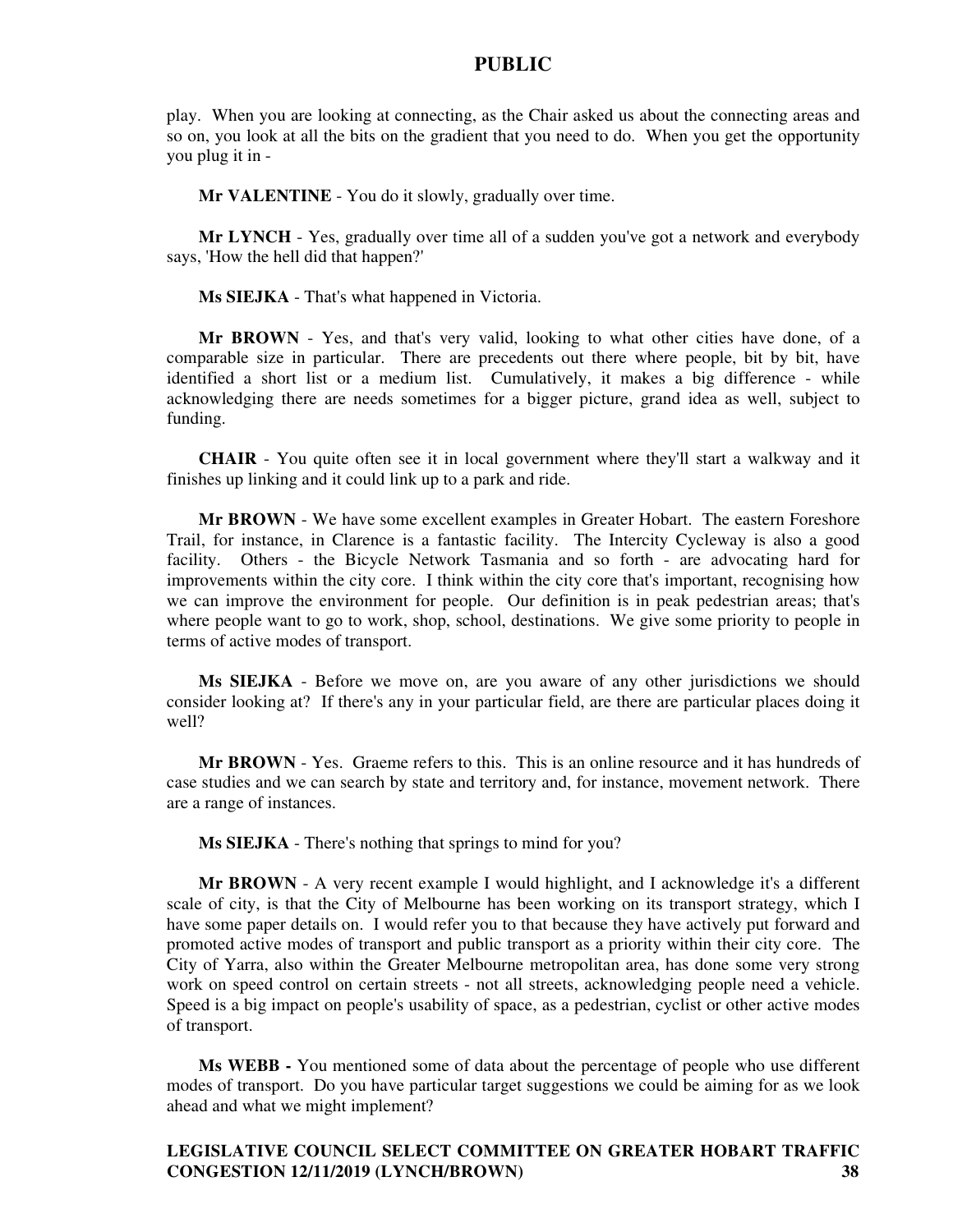**Mr LYNCH** - From a physical activity point of view, there are physical activity guidelines the Australian Government produces that we promote. The one that would be best known to most people is 30 minutes of moderate physical activity each day can improve health outcomes, not just for heart disease but for a whole range of chronic diseases. That goes back to what Keith is talking about using public transport. It is no accident that people who live in the big cities in the world are the healthiest people and a lot is because of that. That is one target that could be built in.

**Ms WEBB** - To focus as I am mindful we have limited time. I meant modes of transport: driving your car, being on a bus, being on a bike or walking. Do you have suggested percentage targets we might aim for when considering what we implement in this area? From where we are now to where?

**Mr BROWN** - That is a good question and the statistic we looked at before was around 83 to 84 per cent of the regular car-borne trips into Hobart.

**Mr LYNCH** - There is a really simple answer. It would be great if all commuting to and from Hobart -

**Ms WEBB** - Sure, if everything that wasn't cars was higher.

**Mr LYNCH** - within the Greater Hobart area was all active travel would be a great goal to work towards. But of course, it is complex. Every setting is different, Meg, in terms of what you might aspire to but certainly, more is better.

**Ms WEBB** - That is fine. I was checking whether you had anything specific in that area.

In regards to the statewide planning reforms: you mentioned, Graeme, in your opening statement that you have been involving yourself in the process. Do you see opportunities specifically that we could be aware of in this inquiry which would bear fruit for the issues we are looking at?

**Mr LYNCH** - I definitely do. I referred to the Tasmanian statement - the principles contained there - which are a statement of government intention. It has been our view for a long time that the opportunity presented by the State Policies and Special Projects Act is a vehicle to have an overarching long-term strategy for what is valued in Tasmania. That would pick up these types of principles, when we are having these sorts of discussions, and balance them against economic development and other sectoral issues. What do we really see Tasmania looking like in the next 10, 20 or 50 years? We do not have that anywhere in Tasmania.

**Ms WEBB** - Which would please us then when we consider we could, to (a) or (b), not necessarily have the agreed principles underpinning why we might choose (a) over (b) or (b) over (a).

**Mr LYNCH** - Exactly. We are still talking to a whole range of stakeholders. Everybody sees the void in terms of the longer term beyond the life of parliamentary tripartite support for that sort of commitment. This is the beginning of an authorising environment. But if it is in the State Policies and Projects Act, it is then owned by parliament.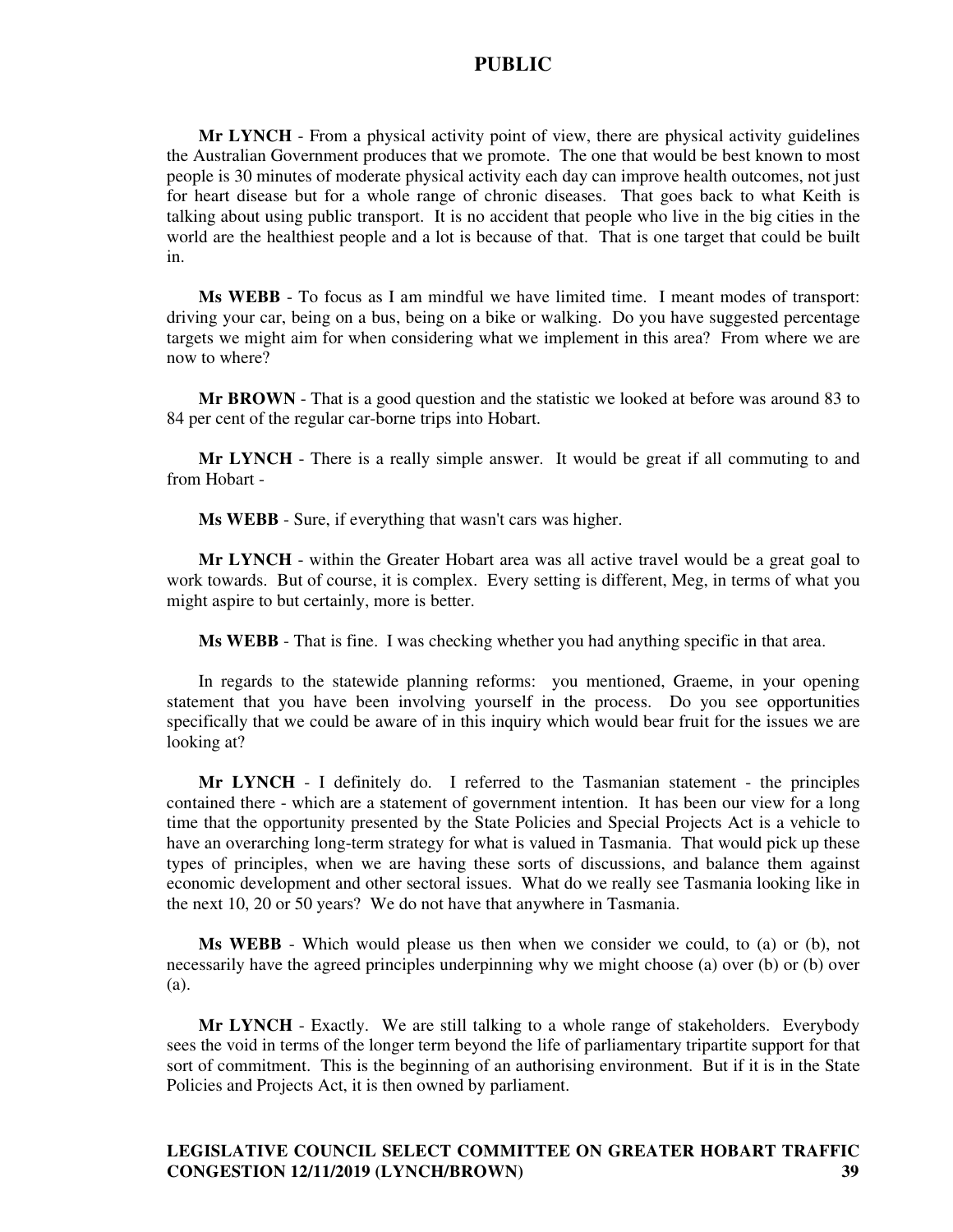**Ms WEBB** - Do you think we have we missed the boat, Graeme, at this stage?

**Mr LYNCH** - No, it is very much alive.

**Ms WEBB** - I note your focus on the equitable and socio-economic gradient that exists there. I am interested, because you have worked 'intensively' with Hobart City Council and mentioned you have worked with some other councils. Noting a lot of our lower socio-economic areas are outside Hobart City Council, when I asked about transport equity of a council in this room a short while ago, there was a lack of connection to that concept.

**Mr LYNCH** - Yes.

**Ms WEBB** - Do you see there is greater opportunity for you to be talking with targeted councils around their approach to transport and equity?

**Mr LYNCH** - Yes, absolutely. Keith has been very engaged at Brighton, for example, around the longer term development of Brighton, particularly in the most recent development of the public open space activity there, then the connectiveness. Certainly, that is a place where we really do need to focus, because a lot of the great work the Hobart City Council does is still being done in the more advantaged communities.

**Ms WEBB** - Indeed. One thing I am interested in asking many who come before us is: what do you see this inquiry could best deliver in this area as a contribution, given this conversation has been happening in lots of different ways? What could we best focus our outcomes on?

**Mr LYNCH** - If I were sitting where you are sitting as Legislative Councillors conducting this inquiry, the biggest contribution would be a set of really strong principles around the shape of Greater Hobart and how it is going to look - not as an immediate fix - but in the next 10, 20, 30 years. That is the biggest contribution. Once you have that in place, then all the sorts of things in our and many of the other recommendations before you will become much easier to look at in terms of what resources should be applied because there is nothing there that is not worthy. Whether it be a tunnel under, it is a matter of allocating scarce resources to get the best results. We need to be very clear with the tunnel proposal, for example. There is a whole range of environmental issues. There are issues about isolating certain parts of the city. It is about having those principles strongly in mind that decision-makers can then look at what is the best allocation of the \$1.5 billion, say, for the tunnel or could it be done in other ways. To me, that is the work of this inquiry because it is going to be very difficult for you to come up with a menu of specific capital expenditure activities. It is almost impossible for you.

**Ms WEBB** - And perhaps not our role.

**Mr LYNCH** - With the greatest respect, it is not your role.

**Mr VALENTINE** - Have you met with the Greater Hobart councils to discuss the initiative you talk about? It almost goes to what Meg was saying. One page 4, point 3, Strategic planning processes between Commonwealth, state and local governments, you talk about, at the Commonwealth level, the Heart Foundation calling for government support to fund and implement a cross-sector action plan for physical activity. Have you actually met with the Greater Hobart councils collectively with regard to that or is that something you have scheduled to do in the future?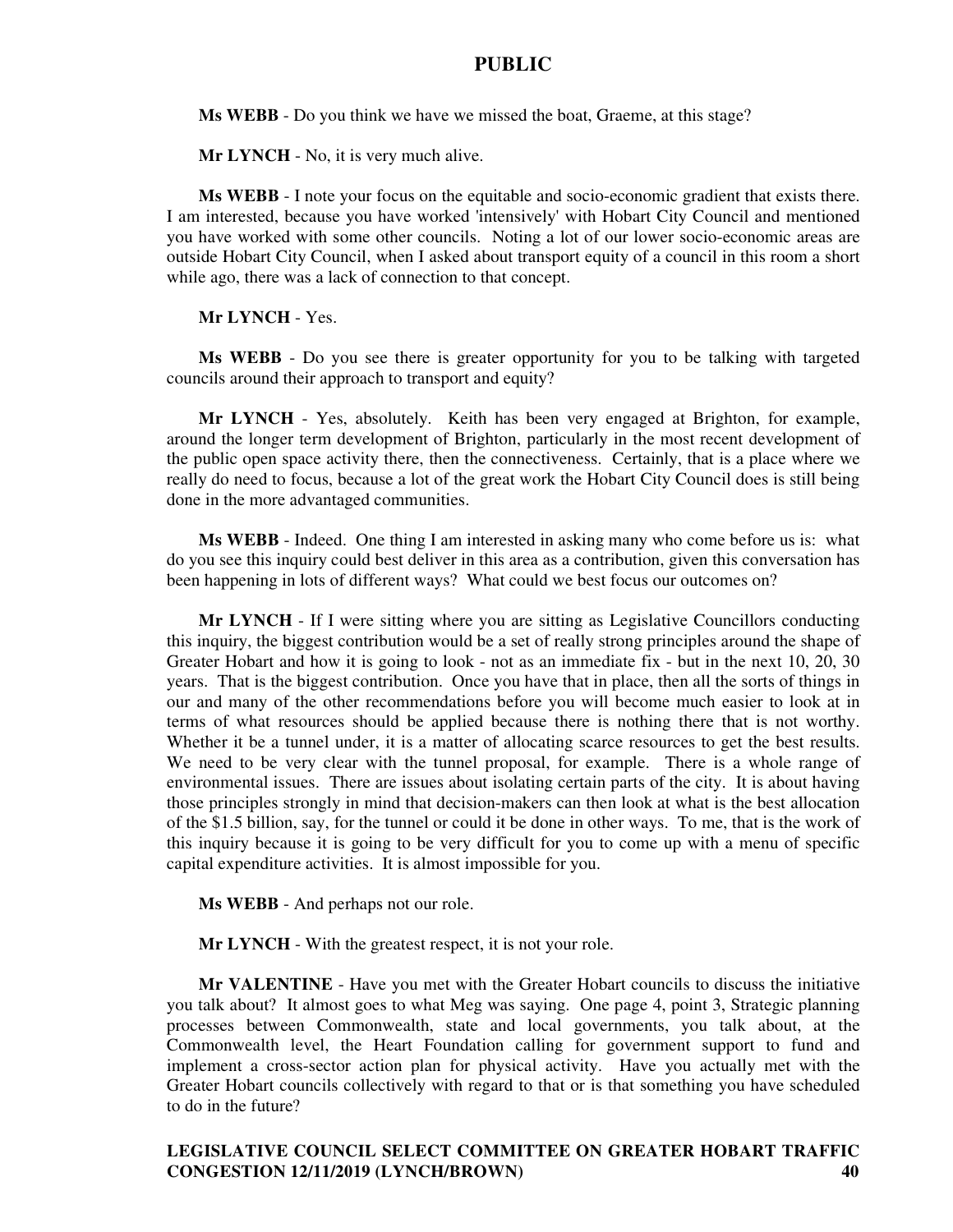**Mr LYNCH** - Not specifically with the Greater Hobart councils, but we are very closely engaged and work very closely with the Local Government Association. We are very actively involved in a whole range of activities there. Meg would be familiar with the peak bodies that continue to meet regularly to talk about these sorts of issues. That is, with the building sector, the property sector and so on. We are very actively involved in partnership with [inaudible] and local government.

At a national level we see the need for a national physical activity plan and transport strategy. We are also strongly advocating across the country for a dedicated spend - this is part of the KPI, if you like - from infrastructure budgets around the country to be dedicated and siphoned off for infrastructure development. In Tasmania, for many years we have been arguing for a 5 per cent allocation out of the State Growth budget on roads and infrastructure. Part of that ask is for this to be matched by local government. The funding for that local government has to come primarily from the Commonwealth. It is not going to come from ratepayers necessarily, but local governments for many of these solutions are the appropriate delivery mechanism. Very actively involved in that area, both in a Tasmanian context, but also more broadly in a national context.

**Mr VALENTINE** - Another thing you talked about was student transport and how during school holidays the problems almost melt away. Do you have much discussion with major schools about providing better options for their students to get to school, rather than mum or dad rocking up in their SUV?

**Ms SIEJKA** - [Is that] trying to be a stereotype?

**Mr VALENTINE** - No, not trying to stereotype but you know what I am saying? A lot of people do it and, yes, it does cause some significant issues - 8 per cent of traffic for a start.

**Mr LYNCH** - The premises of Premier's Physical Activity Council - which preceded the Health and Wellbeing Advisory Council - certainly had a working group specifically engaged not just with the state school system but also with the independent schools. That work is still ongoing through the Department of Communities. We are also strongly working through a body Keith is now chairing, the Tasmanian Active Living Coalition, which has stepped in to take the place of the Premier's Physical Activity Council and will form part of the information and advice to the Health and Wellbeing Advisory Council to Cabinet. Keith might like to say something about schools because there is another involvement with the Hobart City Council that is coming up.

**Mr BROWN** - Yes, another document. The Heart Foundation has another document called 'Active Travel to School', which is exactly in the space that you are talking. That is not saying that we are speaking with a particular school in the Greater Hobart area but it is a good example of a document and some guidance that we would welcome the opportunity to speak about with relevant local authorities and partners. We have started to have conversations with some other councils within the Greater Hobart area with regards to that. We recognise that patterns of school transport, as you have just reflected on, are a big part of that. We also acknowledge in that document, and will share it if that would be useful to the committee, there are a number of factors that go into people's choices in terms of why those changes are made. I believe from memory in that document there is a statistic from the 1970s that three-quarters of school-aged children were moving to school through some form of active or public transport. That's sharply reduced. I cannot cite that statistic exactly but if we share the document with you there is a lot of information about the impact of travelling to school in terms of the built environment.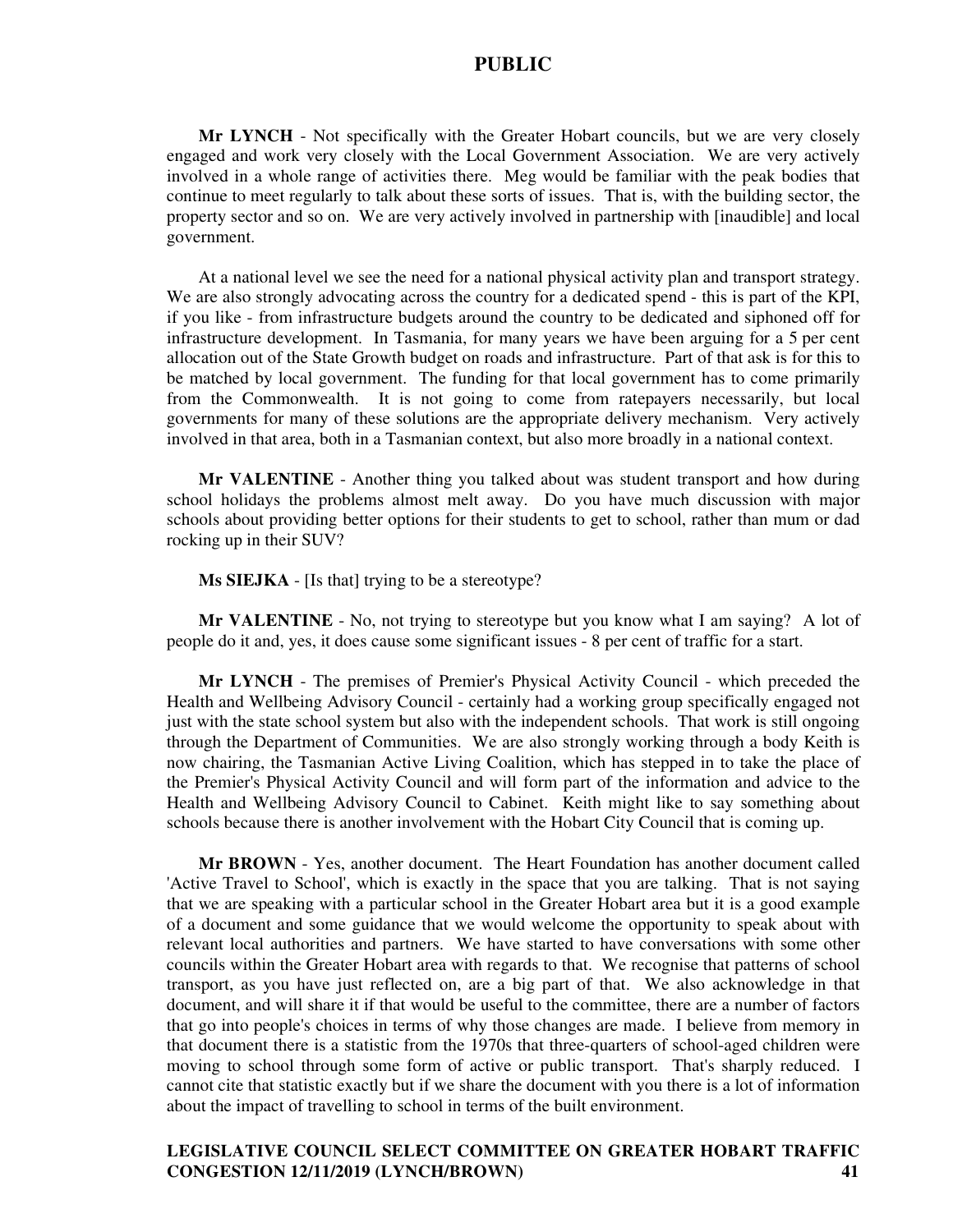**Mr LYNCH** - There is an excellent case study at Port Sorrell.

**Mr BROWN** - That is very true.

**Mr LYNCH** - Where a new school was built with planning for active travel. There has been an evaluation of that and the number of children cycling and walking to school has been greatly enhanced. It was built into the settlement planning so it was perceived as safe, with separated cycleways and so on. It is harder to retrofit but that is part of the longer term approach.

**Mr BROWN** - The Active Travel to School document that I refer to, while having high-level principles, also get down to some case studies. It was worked through with consultants and put a financial figure on, for instance, streetscape improvements, such as a corner junction identified on a walking route. A local authority can say 'That is going to cost us *x* thousand dollars but the impacts in terms of improving walking and cycling is measurable'.

**Mr VALENTINE** - I think you might have even been involved in initiatives like the Walking Bus and that seemed to be a good initiative and seemed to get some good outcomes.

**Mr LYNCH** - Children can get their hour-and-a-half of physical activity just by going to and from work. We often say if physical activity was available as a medication, everybody in the population would take it, and the population -

**Ms WEBB** - Can you give it to me in a bottle?

**Mr LYNCH** - And the health and wellbeing of the population would be greatly enhanced.

**Mr VALENTINE** - Some who drive their cars, say, to the Domain and park there and walk half an hour to work would say they are getting theirs.

**Mr LYNCH** - That is park and ride.

**Mr BROWN** - That is an informal version of park and ride.

**CHAIR** - I think we are all done and we are on time. Thank you, Graham and Keith, for coming along and giving your time today and your submission. We appreciate that. We are going to have an interesting couple of days listening to witnesses. Hopefully we can bring something out of this committee for the Government to look at.

**Mr LYNCH** - Thank you very much, Chair and members. If there is anything else you require from us, please let us know. Keith has made a note of some of those additional documents we will send as a pdf and a link.

#### **THE WITNESSES WITHDREW**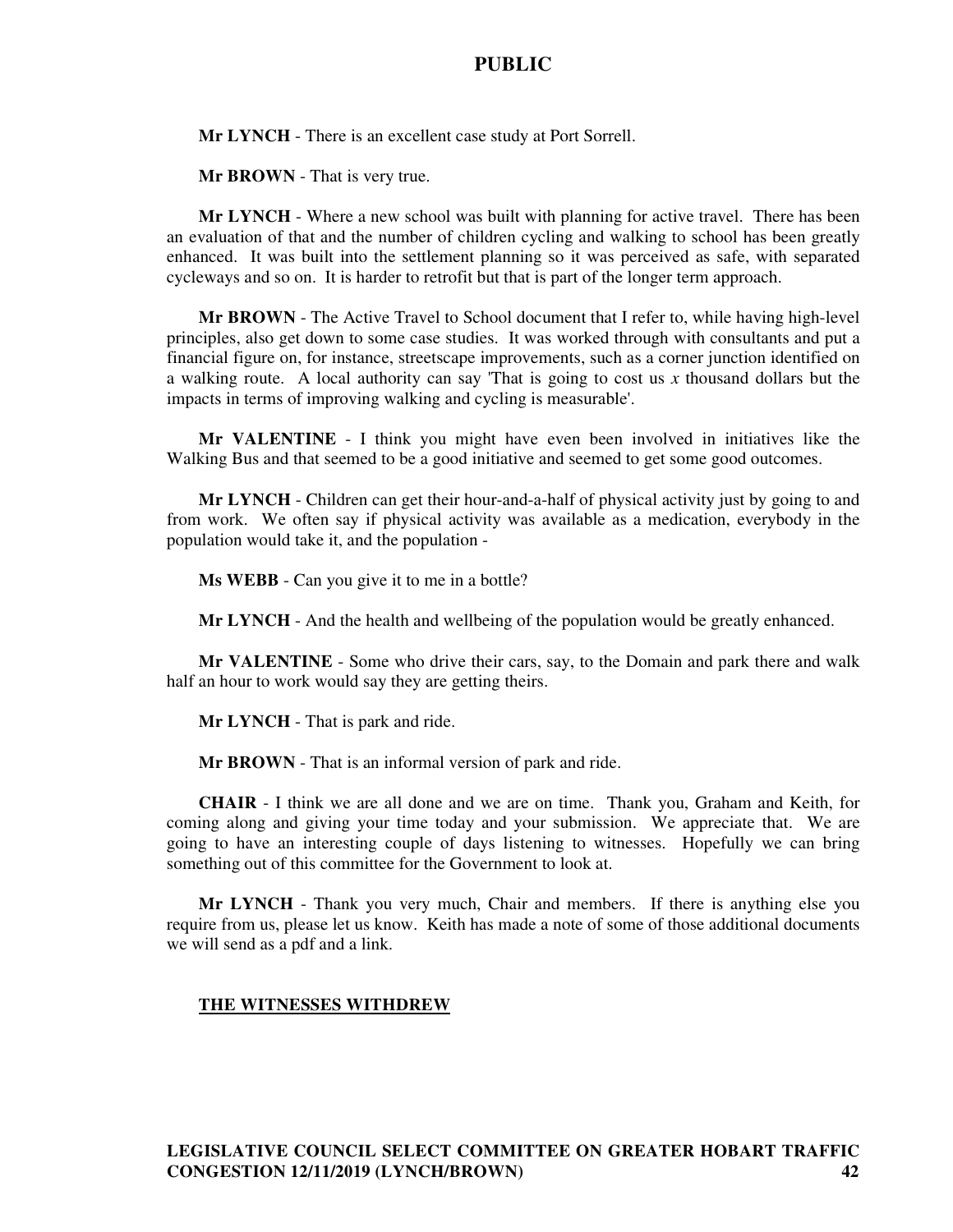### **Mr CRAIG RICHARDS**, CHIEF EXECUTIVE OFFICER, BICYCLE NETWORK, WAS CALLED AND EXAMINED VIA TELECONFERENCE AND **Ms MARY McPARLAND** WAS CALLED, MADE THE STATUTORY DECLARATION AND WAS EXAMINED.

**CHAIR** - Mary, I welcome you to the public hearings of the Legislative Council Select Committee on Greater Hobart Traffic Congestion. All the evidence of this hearing is protected by parliamentary privilege. But I remind you that any comments made outside the committee may not have the same privilege. A copy of the information for witnesses is available if you have not read it. The evidence you present is being recorded and the *Hansard* version will be published on the committee website when it becomes available. We will ask you to give a small preview of your submission and then the committee will ask questions and the same will apply to the other witnesses. If there is anything you think you want to have in camera, you can ask for this to happen.

**Ms SIEJKA** - Do you need Craig to do the oath?

**CHAIR** - No, we do not apparently. Mary, if you would like to start with a small overview.

**Ms McPARLAND -** My submission was addressing the traffic congestion through modal shifts. We know during school holiday times, traffic significantly flows a lot better. It is not actually a huge reduction in the number of cars, it is cars are so space inefficient it does not take many cars off the road to actually make an impact on traffic congestion. We believe providing more opportunity for active transport, particularly for those shorter journeys. People who are living within five kilometres of their destination and are driving - to shift them out of their car into other modes. Walking for shorter distances; biking, described as smart walking because you get four times the distance with the same expenditure of energy so it is practical or public transport.

My area of focus is primarily cycling; the ability to travel five to seven kilometres is about the ideal. We often hear, 'Hobart is hilly', and parts of it are, parts of it are not, but we also have new technology. Ebikes are all the rage at the moment, they are coming down in price and we are seeing more of them. I get overtaken on the Intercity Cycleway by a really old lady and realise she has a an ebike. There is a lot of opportunity, but the biggest barrier is safe places to ride. Most people who would be interested in riding. Based on surveys, we know about 60 per cent of the population is interested in riding, but there is no way they are going to ride under the current conditions. What's currently out there at the moment is providing for very experienced or confident riders. When we put in painted bike lanes on the road, that makes it better for that existing group of riders; it makes their level of comfort a bit better, but it is not really going to attract new riders until we actually separate them from motor vehicle traffic, and that is through separated cycleways.

The submission the Tasmanian Bicycle Council did - Cycling South is a member of that and it's our state body - was really focused on the CBD. At the moment we have the Intercity Cycleway that takes you to the edge of the city, we have a South Hobart Rivulet track that takes you to the edge of the city and then you are left to mix it with really heavy traffic.

Separated cycleways are physically separated barriers on the road. One of the big challenges is the discussion around road space and how it is used. Macquarie and Davey streets have just had their clearways put in because they felt that moving traffic in the morning was better than having people storing their private property on that bit of road. I think the conversation around the Hobart CBD is going to be how we use the space. At the moment, cars are very space-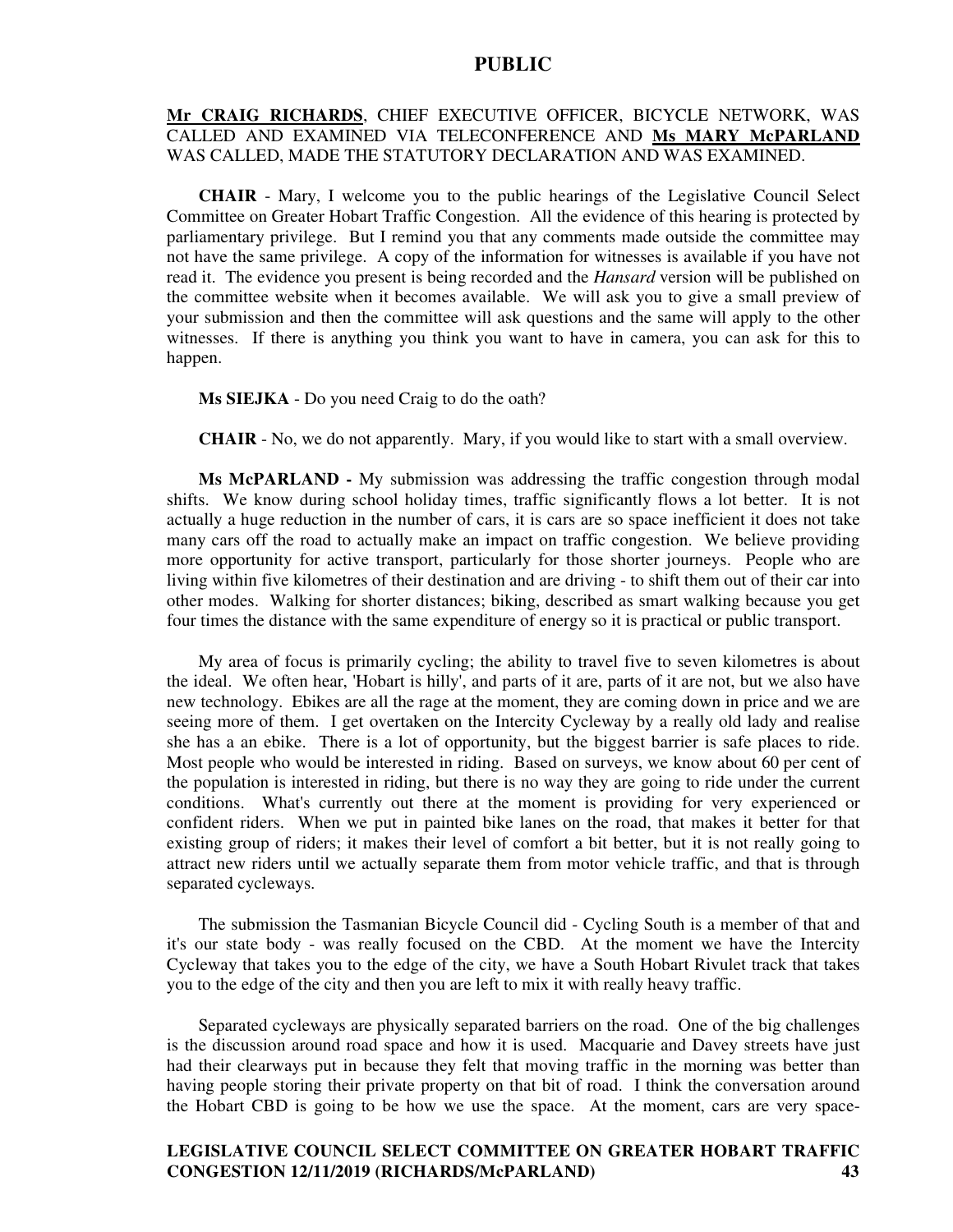inefficient; they take up a lot of space. We prioritise them because we can't let them hover around for too long because the roads get congested. The problem with that is that they have always been prioritised to the detriment of [other road users], with narrower footpaths and no space for cycling.

What we are looking for is probably removing some on-street parking to reallocate that space to move people, [to have] better footpaths and separated cycleways.

**CHAIR** - Craig, did you want to make a statement before we go into questions?

**Mr RICHARDS** - Yes, sure. Similar to Mary's position, our position is that if you're going to remove congestion from your cities, you need to come up with safe, energy- and cost-efficient ways to move people around.

From the human perspective, humans are looking for the most convenient way to move around and the added bonus is, if you can provide a healthy way that improves their health outcomes, that obviously is a great thing as well.

When it comes to Hobart, it has been very much a car-centric city but to be a city of the future, it can't continue to be a car-centric city. When it comes to the space limitations, it just doesn't work to move people around that way. As we have seen with many other cities around the world, they have gone the way where they prioritise active travel as their most space- and energyefficient means of moving people around; second, they have prioritised public transport; and, third, their private vehicles, particularly with so many being single-occupant vehicles, are the ones that get the least priority.

As Mary mentioned too, we know in Hobart there are a lot of people who are interested in riding a bike. Over half of the people in Hobart are, but the key reason they don't want to is that they don't want to run the gauntlet with motorised vehicles, particularly given the differential in the weight and the perception of feeling unsafe amongst that.

In the recommendations we make in our submission, as Mary mentioned, we are talking about introducing a series of protected bike lanes to Hobart and a number of key streets have been identified, like Campbell Street, Collins Street, Elizabeth Street and Harrington Street. Another key one, of course, is to fix the Tasman Bridge. There is a provision there for bike riders but I know personally, from when I did it for the first time a few months ago, that it is incredibly narrow and quite daunting. That no doubt stops a number of people riding.

Another important one is to integrate public transport and bike riding as well and so, in the city, to provide priority for the bike riders so they can move around in an efficient way, with endof-trip facilities and looking at other incentives. That's in our submission as well.

The last one is that it is important to prepare the case well for bike riding. It's a very compelling case for a way to move about the city, but it does involve change and for some people it's counterintuitive. That can, as a result, get some opposition, particularly when it comes to things like on-street parking, which some people believe, particularly those running businesses, is a key to their financial future when in fact the evidence points to the opposite: if you do provide spaces for more people to come and places for them to come into your city by bike, you will get more people as a result of that. You get a more vibrant economic community as well as a more vibrant visible community.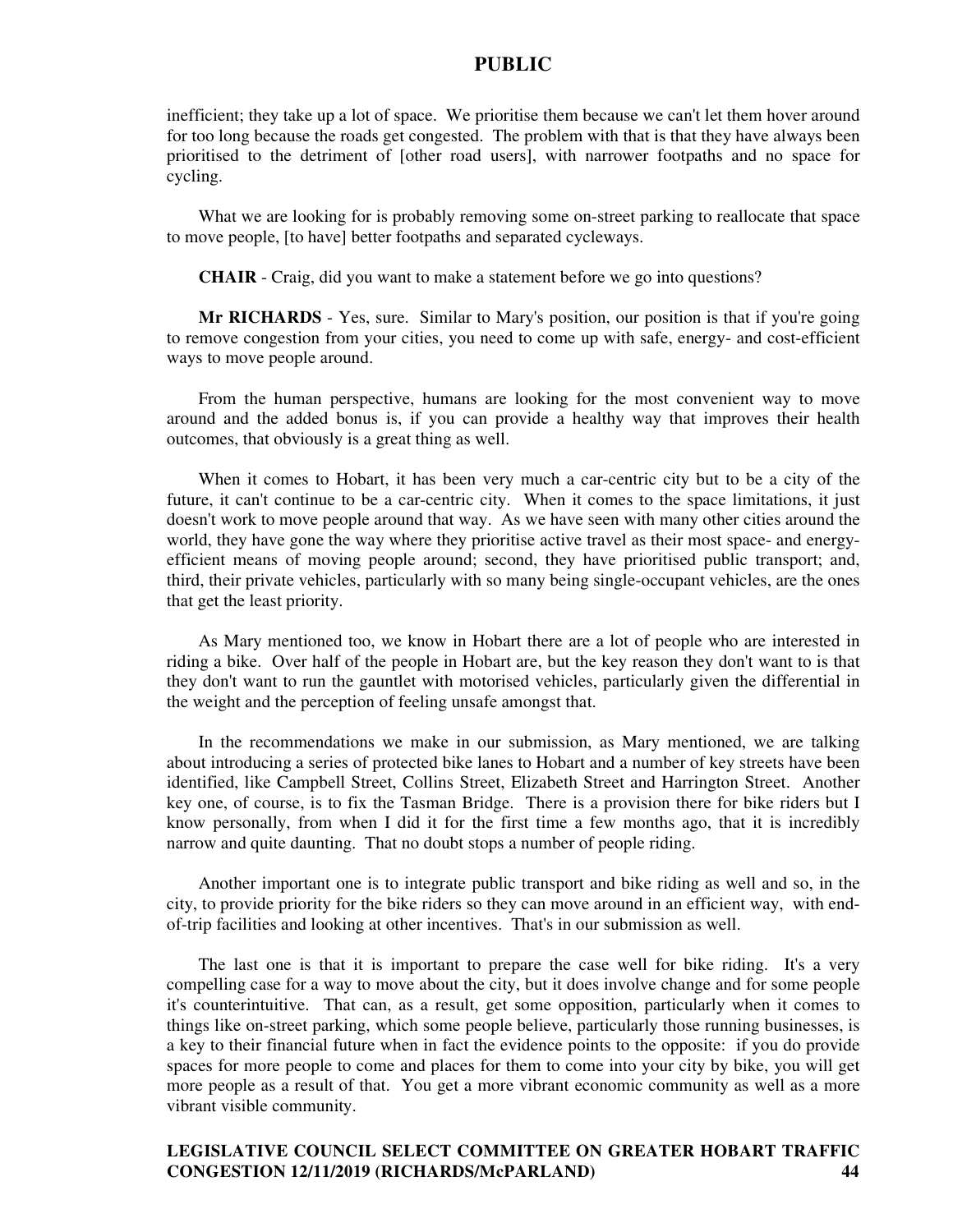**CHAIR** - Thank you, Craig. Jo, do you want to lead off there with a question?

**Ms SIEJKA** - Yes, sure. This committee looks broadly at transport and traffic across the greater southern region. Urban planning, how we can improve what we do and how we do it, has come up in a lot of the submissions - not so much infrastructure, just smart planning.

In terms of design across the greater system, and I appreciate you have chosen to focus on the CBD, but like the Tasman Bridge, there are those feeder points: what would you see as the priority for cycling and to get cyclists now and reluctant cyclists to engage in that greater network?

**Ms McPARLAND** - The problem at the moment is that we have a very sporadic and disjointed network. You couldn't really call it a network, because network implies there is an interconnected set of routes and we don't really have that.

One of the things we have been looking at the moment is the Sorell to Tasman Bridge corridor and, as part of that, looking at an intercity cycleway style cycleway alongside the highway. It would actually give people an alternative, because at the moment there isn't any. As Craig said, the bridge is a challenge. It is all these little stress points that are off-putting.

I think the challenge with cyclists is they always gets the scraps. Cycling is never prioritised. Even things like road crossings - the Mornington roundabout is a perfect example. You have a fantastic cycleway leading up to both sides, but how do you cross that road?

**Mr VALENTINE** - Fear your life.

**Ms McPARLAND** - Absolutely. It is often for local trips. It is the little, short trips that will make a huge difference. If you live out in the middle of Woop Woop, a car is going to be the most efficient because you can't provide a proper public transport service. That is where the car is fine.

The problem is when people are using their car for local trips and for trips that could be done perhaps in a bus. They are the ones you really want to be trying to shift.

It is really difficult to tell someone to get on a bike when there is nowhere for them to ride where they feel safe and comfortable.

**CHAIR** - The Southern Outlet is a perfect example.

**Ms McPARLAND** - Yes. They have done a lot of work on Bonnet Hill. Again, that is fantastic for those riders who already use it. It has made the road a lot safer for drivers and people riding over there, but it is not accessible to the average person who wants to go down to Kingston from Bonnet Hill to the shops. You are not going to do it with your family. It is not that kind of environment.

I think that has been the biggest challenge. The reason why we focus on the Hobart CBD because, if you start in the middle and work out, it is those short trips, it is the CBD that is actually -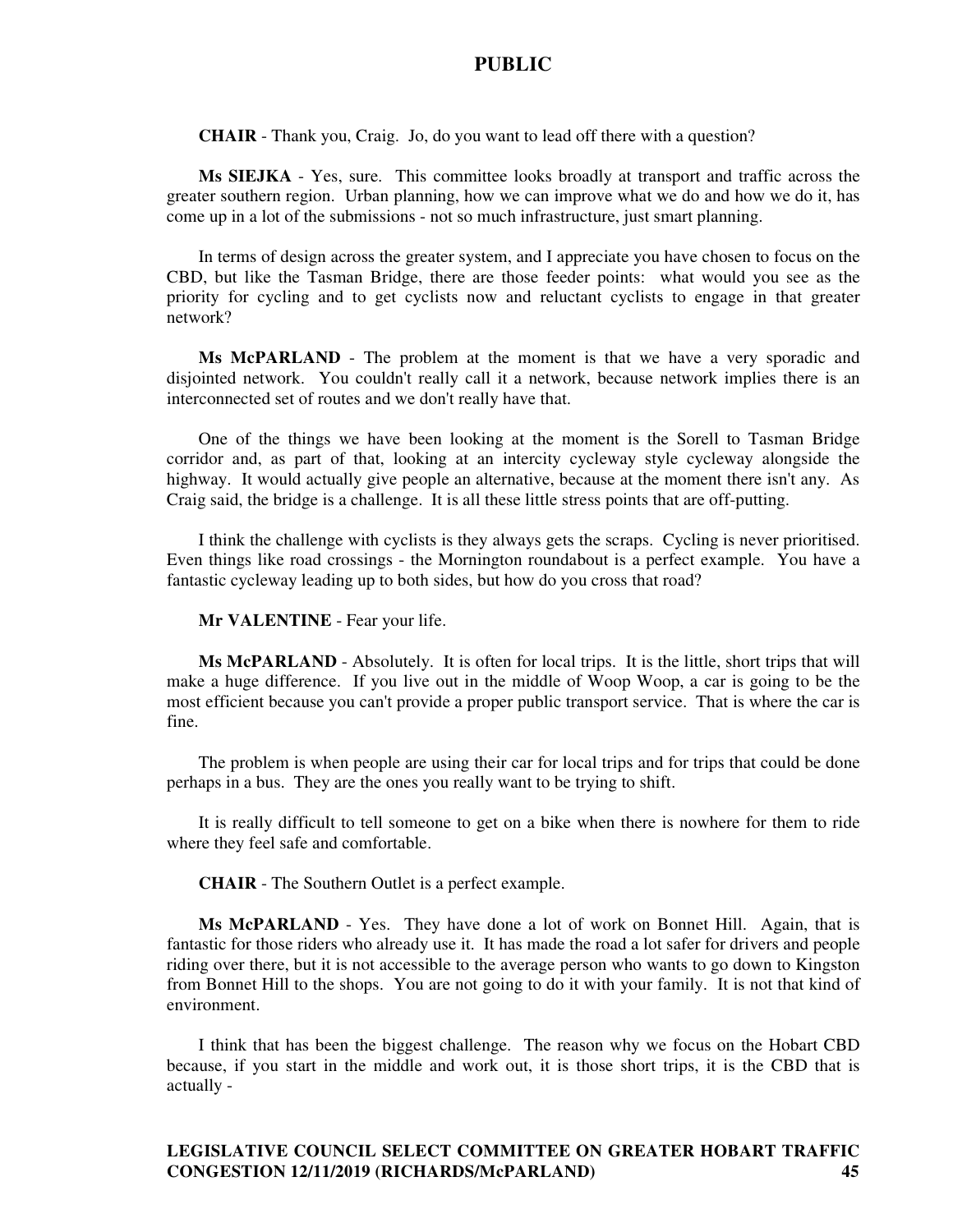**Ms SIEJKA** - That's the low-hanging fruit.

**Ms McPARLAND** - Someone who lives out in the middle of nowhere and drives to the Domain and parks and walks in is not part of that CBD congestion. That is actually okay. Focus on the CBD and work your way out for the cycling.

**Ms SIEJKA** - Most of those pressure points are identified within local councils and other areas.

**Mr RICHARDS** - Just a couple of small things. One thing to think about is that your bike commute is only as good as the worse piece of infrastructure. If you are going five kilometres and 100 metres of it is terrible, people won't ride as a result of that.

While bike networks tend to grow in a piecemeal fashion, a great opportunity if you're looking to change congestion which some cities have done - London, Seville, some of those cities - have said they can't afford to wait 20 or 30 years for this to happen, and they have really accelerated those networks.

The only other thing to think about is in some areas further away from where a lot of people are moving around - shopping precincts, education precincts - getting more people riding. We talk often about local streets, where you are not going to have separated bike infrastructure everywhere. Where you can, you can calm traffic and reduce the speed limit in those areas. They provide more liveable places for people to live as well, while being more comfortable when they are in a situation where they are having to interact with vehicles.

**Ms WEBB** - Rob, did you want to follow that up?

**Mr VALENTINE** - It was in regard to the Domain comment. I was interested in that statement. You said they are not part of the congestion. Some would say they are, because in fact they have to come across the bridge and if those spaces were not available, they might think maybe catching a bus is not a bad idea.

**Ms McPARLAND** - They are actually a good audience to be targeting, because they are already doing multimodal trips. They are doing a car and a walking trip. If you can shift that to a bus and a walking trip, because sometimes the bus does not get you exactly where you want to go, but having a little bit of a walk at either end is not a terrible thing. They are a group worth targeting. It is for those who drive and live in Sandy Bay or Battery Point,

**Mr VALENTINE** - Or New Town like me. Guilty.

**Ms McPARLAND** - Or New Town and they drive into the CBD. It is probably the audience you are trying to tackle. Like you said, it is not a huge number of people you have to start to change. It is something like 6 per cent to start to see a difference in congestion at those peak periods of the day, which is primarily the morning and the post-school afternoon. As the lowhanging fruit, targeting those shorter trips and giving the people in those areas opportunities to take different types of transport modes rather than just driving is where the biggest wins will be.

**Mr VALENTINE** - Some say people will choose cars over bicycles because they have to do an extended trip after work, pick up children from child care, which might be a fair way away, or they have to use the car during the day. I am sure I am in that category and others might be too.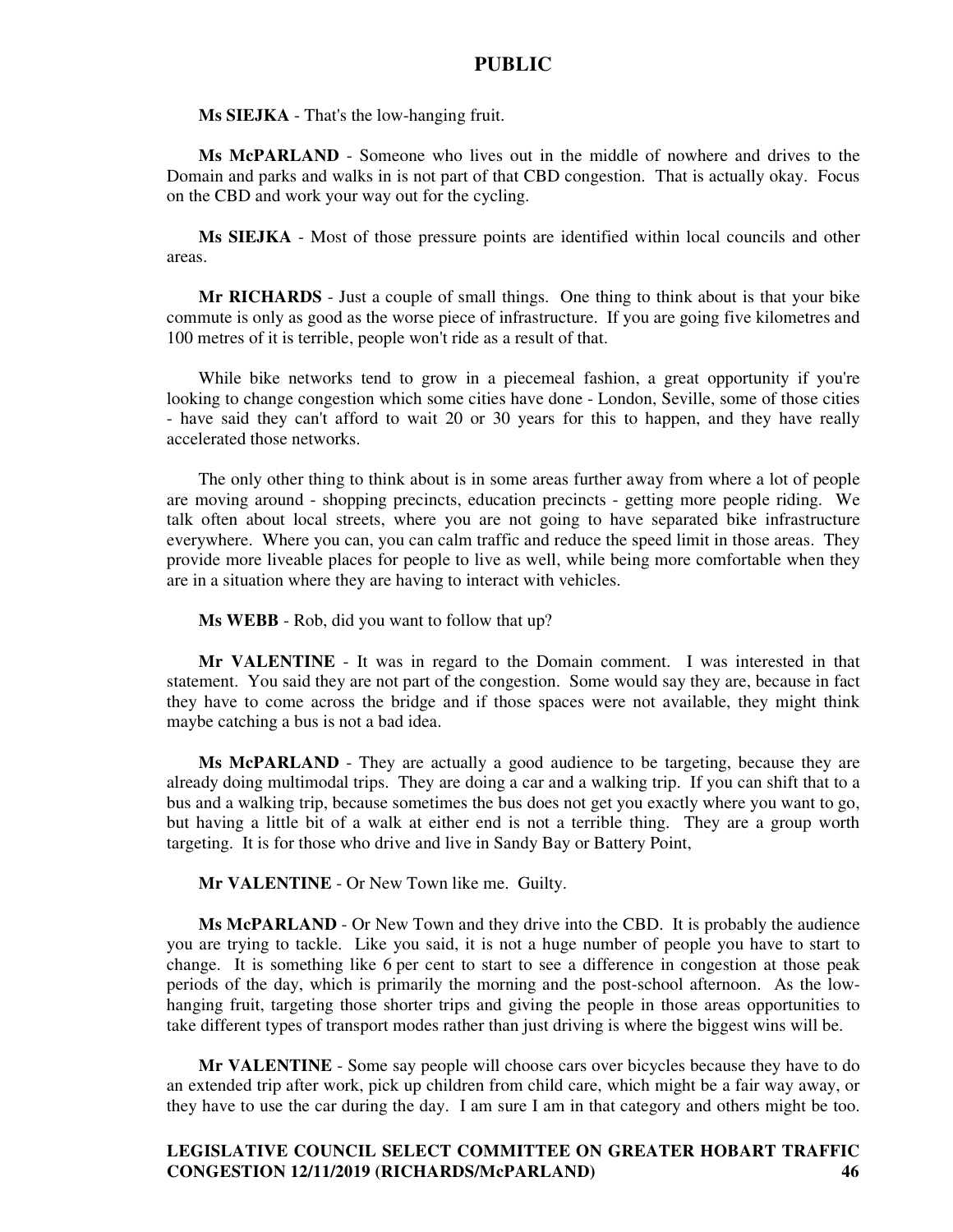Isn't part of the issue that people see cars as a really important utility and getting them out of their cars is not such an easy thing to do?

**Ms McPARLAND** - Part of the challenge is someone who uses their car for 100 per cent of all their journeys and then someone says 'Maybe catch the bus, maybe take a bike or walk or get a taxi.' It is almost like shifting their 100 per cent of car journeys to 100 per cent of bus journeys or 100 per cent of bike journeys. Some people had said to me in the past, 'I have to sometimes go to Launceston.' I am not saying ride your bike to Launceston, and that is the challenge. It is saying it is actually a smorgasbord. On the day you need to go to that special appointment, you need to take the car, but the next day you do not have that special appointment would be a great day to take the bus. You might ride your bike in and then a terrible storm comes in and you catch the bus home and you leave your bike at work and then you catch the bus in the next day and ride your bike home. There are all these mixed journeys. I think one of the challenges is that people are creatures of habit and doing the same thing every day is the challenge, but you can change those habits. Suddenly you get into a new habit; I actually enjoy walking down to the bus stop and meet my neighbour at the bus stop. It is creating those new habits.

**CHAIR** - People with bicycles - 'I live down the Huon and to catch a bus into work is all right, but not if I lived out of the town'. It an issue for cyclists as soon as they get off the bus, if they had an interchange, where they could store their bikes? Has that ever been raised.

**Ms McPARLAND** - It has been raised. I sometimes work a couple of days a week over in Rosny Park and some of my colleagues live in South Hobart. They would ride their bike into the Hobart CBD, the bus mall, and lock their bike up and catch the bus over the bridge. They are doing those multimodal trips, but there was never anywhere really safe or under cover to park their bike. Having bike parking at transit hubs is quite valuable, because some people could even leave the bike. For example, if you lived on the Eastern Shore and worked in New Town, you could catch the bus into town and then your bike is waiting for you in a nice secure lock-up where you can ride up to New Town, you can ride back and bus home. It is all about having those little bits of infrastructure that remove some of the current barriers.

**CHAIR** - That is one of the issues. I know people who live in the country. They can get a bus into the city, but then they might work at North Hobart or somewhere and getting connecting vehicles, or to the Eastern Shore, whereas if they could access their bike -

**Ms McPARLAND** - Two bus trips is always a bit hard because you always have waiting, whereas it is great if you can get off and there is something waiting for you. Either you can walk or straight onto a bike. That is the challenge.

The other think probably worth mentioning is micro-mobility. There is a lot of them around. It is electric scooters in Brisbane. The bike share schemes in many of the European cities are huge. It is almost like an extension of the public transport system, but for those really small journeys where you get off a bus and you need to go a short distance, people were getting on to these - what they call micro-mobility - scooters and we're not really catering for it. Where would they go? They're either on the footpath in these high-congestion zones where people are walking, or they're on the roads with the traffic. That's where the challenge is, and that's where the separated cycleways have a role to play.

**Ms HOWLETT** - Mary, are they the ones that you can hire?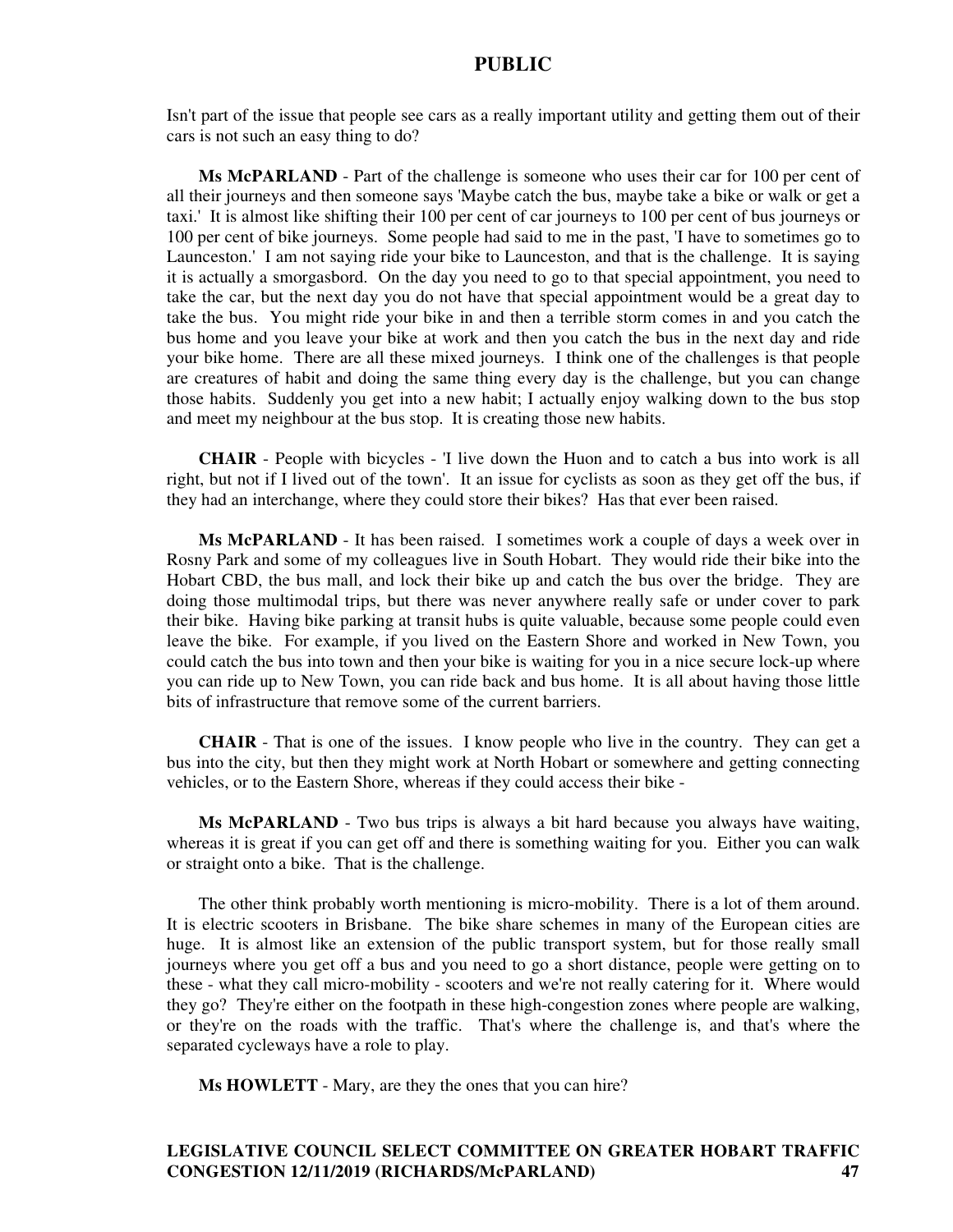**Ms McPARLAND** - Yes. They're like an app.

**CHAIR** - Do you have anything to add there, Craig? We know that you're there if you want to interrupt at any time.

**Mr RICHARDS** - Yes. One that I might mention to you which I have seen works very well is in Darwin. Darwin is a slightly smaller city than Hobart, but it still has about 100 000 people. South of Darwin - obviously you can't go north of Darwin - there's a place called Humpty Doo. They have quite a big park and ride facility there where a lot of people are riding their bikes and then getting the bus into town, to work and other things from there. I've seen that work really well and that's probably, I am guessing, 10 to 15 kilometres outside Darwin so generally the average person - and here we're not talking about trying to convert people into lycra and clip-in shoes-type warriors, we are talking about ordinary people in ordinary clothes who will ride in those 5, 7, maybe up to 10 kilometres, but if you try to push them to 25 kilometres, they're not going to do that. That's one place that the committee might want to look at where that has worked, and it has worked very well.

**Ms HOWLETT** - It would be worth having a look at.

**Ms WEBB** - Knowing that currently we have active transport covering a certain proportion of people who are doing trips but the bike part of that is quite small. I wonder: do we have evidence-informed, achievable targets for what you would like to see as a percentage using bike transport? When I say 'evidence-informed', I mean where it's been demonstrated somewhere else that a shift to that percentage can be achieved through the sorts of things that you're proposing.

**Ms McPARLAND** - Certainly, where they've implemented separated cycleways. There are studies from Auckland and even Sydney that show that when they put in the cycleways, they've seen 200 to 300 per cent increases in usage on a particular route when they converted from, say, a bike lane to a protected bike lane. That has been borne out around the world.

Separated cycleways have been around a long time in European countries, but we were always different. Australia was a different type of country. The US and Canada were different types of countries; they wouldn't work there, but now it's the new norm, say, in New York. All these countries that were very much like us have decided that separated cycleways are the way to go because the evidence is there that the people are using them. It's not the current cyclists in the lycra, it's families, elderly people, people with the sit-up-and-beg bikes with the basket on the front and their groceries in it. It's a real shift and we don't see that kind of rider around Hobart because they are not accommodated in the way our road network is set up.

**Ms WEBB** - For some it's the topography. I accept what you said about ebikes but a vast number of Tasmanians cannot afford an ebike in this current pricing environment.

Do you have an evidence-informed target that if we were to implement these separated cycleways, in the first instance in the CBD, we could expect to see a certain shift?

#### **Ms McPARLAND** - Yes.

**Mr RICHARDS** - If you look on page 4 of our submission, we talk around a 10 per cent target when the current mode-share target is around a 1 to 2 per cent situation. There are a couple of examples there. One is Vancouver and another one is Seville, which I mentioned earlier.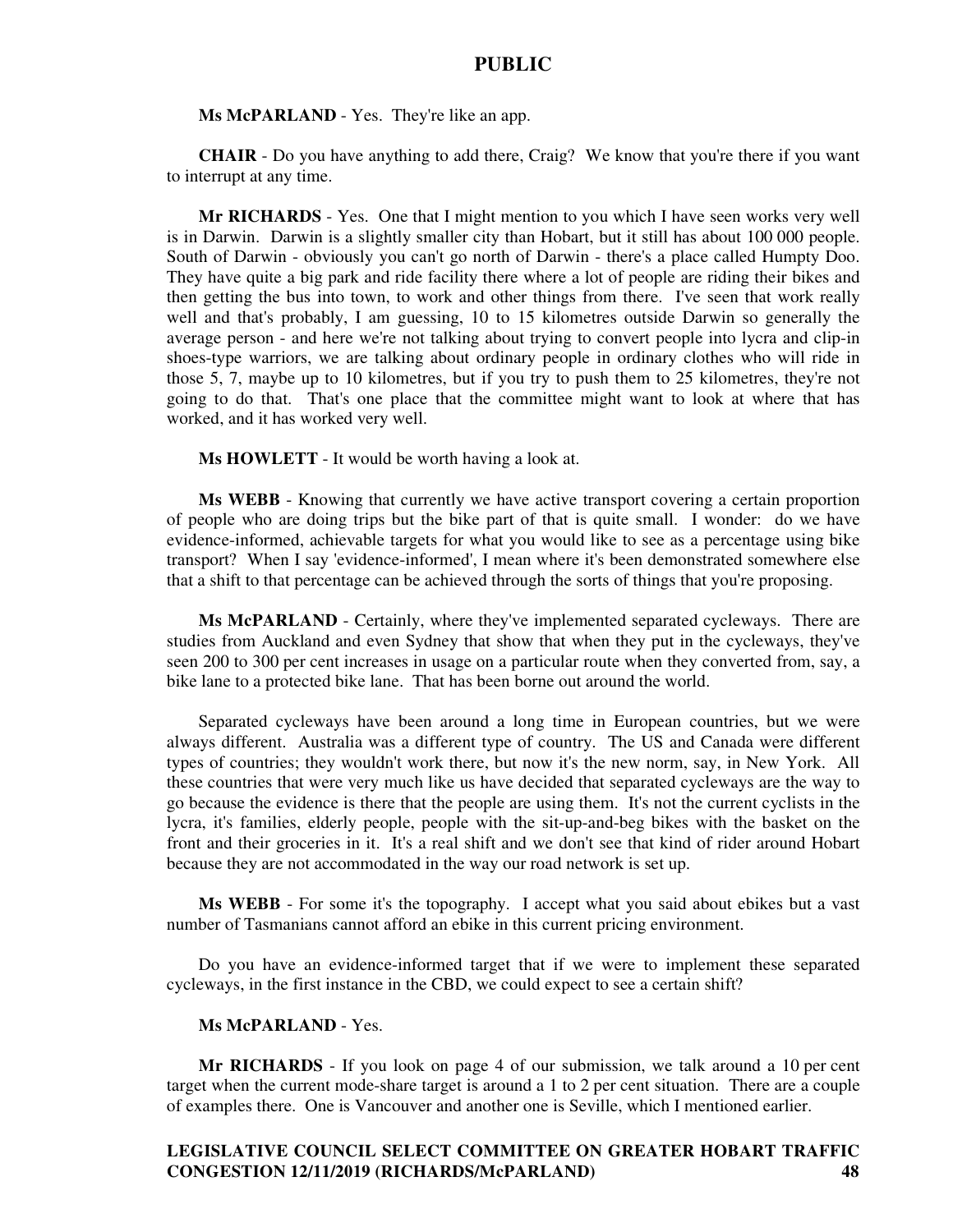The build pretty quickly went. They went on a significant build where they built 80 kilometres of bike network in just 18 months, which in bike terms was fairly rapid, but they realised they needed the trip numbers to increase from about 3 million through to 15 million in the space of five or six years. I would think it's a fairly modest target in Hobart if you build enough infrastructure and also provide enough other programs, you could get your mode share to 10 per cent reasonably quickly in that three- to five-year space.

**Ms WEBB** - When you say 'enough' in terms of the various infrastructure or programs you mentioned also, what do you mean by 'enough'? Are you talking about what you proposed in your submission where you say we could expect to hit 10 per cent of people using bikes - to go from 1.5 per cent to 10 per cent?

**Mr RICHARDS** - Yes, that's correct. Obviously, you have to back that with the expenditure, which is mentioned in the submission. The plans that have been prepared are very good and they show that networking can be built into the city where there some good feeder routes. That is the sort of target we should be aiming at.

**Ms WEBB** - Do you have a picture of who are your likely transferers, to transfer from one mode of travel to bikes, within that shift from 1.5 percent to 10 percent? Do you know who those people are likely to be?

**Mr RICHARDS** - Obviously there is a large number of people who are interested in riding bikes. It does come from there, but we are looking at who is the most likely. Most likely they are going to be people who are living near the bike facility.

So 60 per cent is a big number, but you are looking at the people who are living within that range, particularly in the city, but also the ones who are living closest to the corridors, where the current facilities are.

If they are currently close to the intercity cycleway, I think they are a better target than those living further away That's where your most likely shift is going to come. They are most likely going to be people who are coming into the city regularly.

**Ms WEBB** - Do you have other characteristics you can point to as evidence of who makes the shift?

**Ms McPARLAND** - When you say the 1.5 per cent, that is across the whole region. If you break it down into census data pockets, nearly 7 per cent from Taroona ride in on the Sandy Bay Road bike lane. South Hobart is another pocket, and New Town is another pocket, that section of New Town into the intercity cycleway.

It is actually breaking down the data and understanding where people are coming from. They are the people coming from areas that actually have a demographic and infrastructure that supports their journeys.

**Ms SIEJKA** - It's distance as well.

**Ms WEBB** - When you talk about the demographic for cycling, can you elaborate on that more? Is that the demographic you expect to see expanded?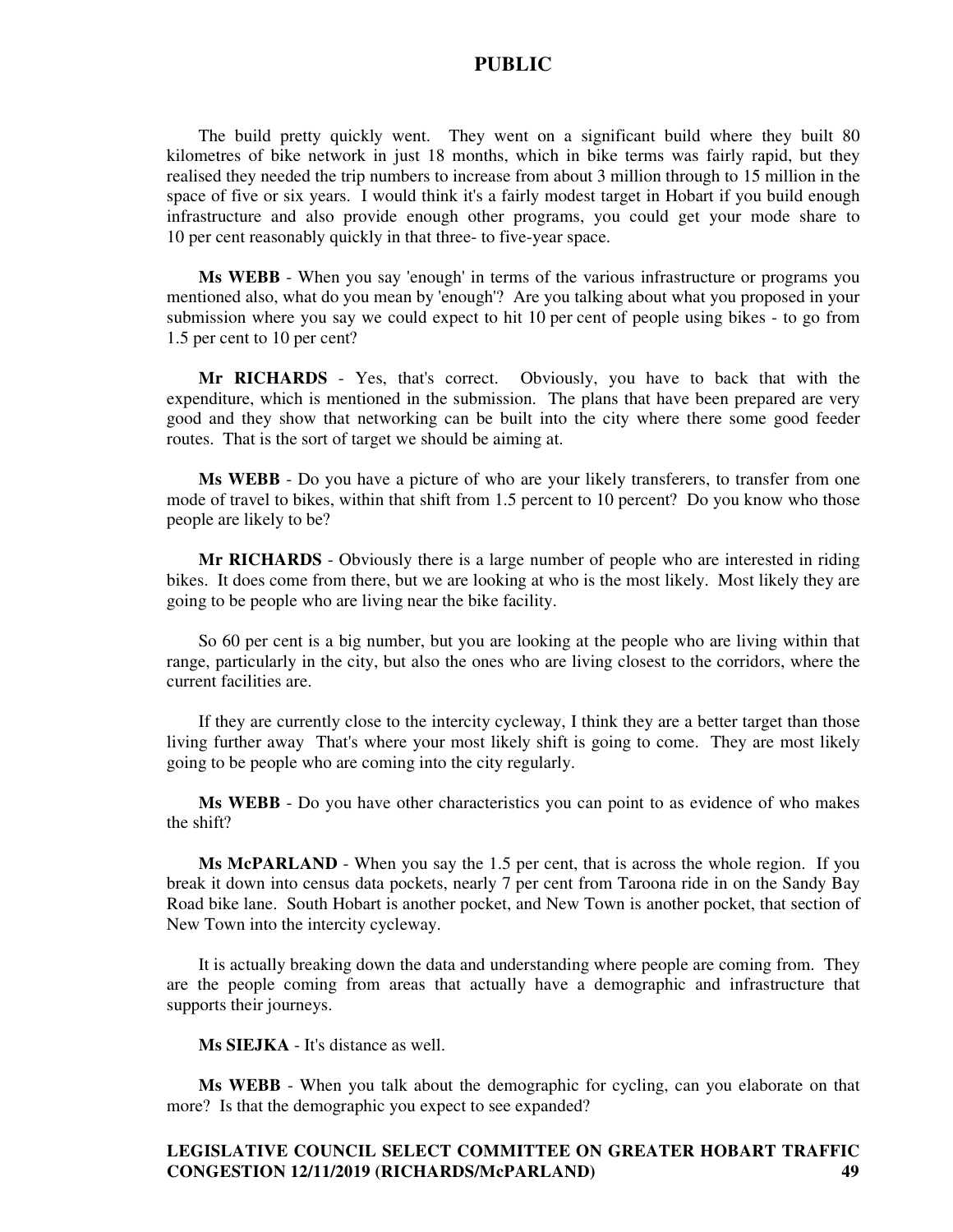**Ms McPARLAND** - When you look at most people living close to the city, there are higher home values. It is a different demographic. They are often the ones with lots of cars, often a free car-parking spot at their workplace, so driving is really incentivised.

They are the target group. They're actually the most set up for a modal shift because they are so close to the CBD. As I said, Taroona is a very high cycling mode. They are often interested in a whole range of social issues as well - climate change, liveability of their cities. They are often educated around that stuff as well. They are actually a group you can engage with.

**Mr VALENTINE** - Is there an age group? A cohort?

**Ms WEBB** - A range of demographic characteristics. You have some information about demographic. I am wondering about this picture of who we might see shift modes. What does it look like? What things could we expect?

**Ms SIEJKA** - We are also looking at multi-modal stuff. You said they are people who may well easily transfer

**Ms McPARLAND** - We are also seeing the city change too. A lot of development is happening. We are seeing apartment buildings, the university is moving in, so we are going to see a lot more students. We have a whole range. We have people who are downsizing, so they are selling their house in West Hobart and buying an apartment in the city so they can walk, and actually [inaudible] themselves.

It is going to be a real mix of people. People who want to have a nice liveable city and want to be close to the services they want don't want to have to drive a car to go from Battery Point to North Hobart for dinner if there are other ways of doing it. At the moment there are no other ways.

**Mr RICHARDS** - One thing I could say around the demographics is what we have seen when we do provide, pretty much anywhere, good places to ride, particularly from people thinking, 'What's the gender demographic?' Well, the gender demographic is the complete representation of society. People riding bikes now tend to have a male skew, but once we provide good places to ride we get almost instantly the 50:50.

And also, from the age side of it, as well. When we are looking to build these facilities, if we build them in the way that they satisfy the 8- to 80-year-old test - people of all walks of life ride.

And while it's true some people may be more predisposed to start, once it becomes a habit, others join in quickly to do what their peers do.

**Ms WEBB** - Where would you suggest we find the best similar example to Hobart, that could demonstrate that evidence?

**Ms McPARLAND** - Sydney is probably the closest in terms of not having to go overseas, because it is relatively new in Australia.

**Ms WEBB** - No, I am happy to go overseas. I am more interested in what is similar to us topographically, size, potentially what we could imagine investing and that sort of thing. We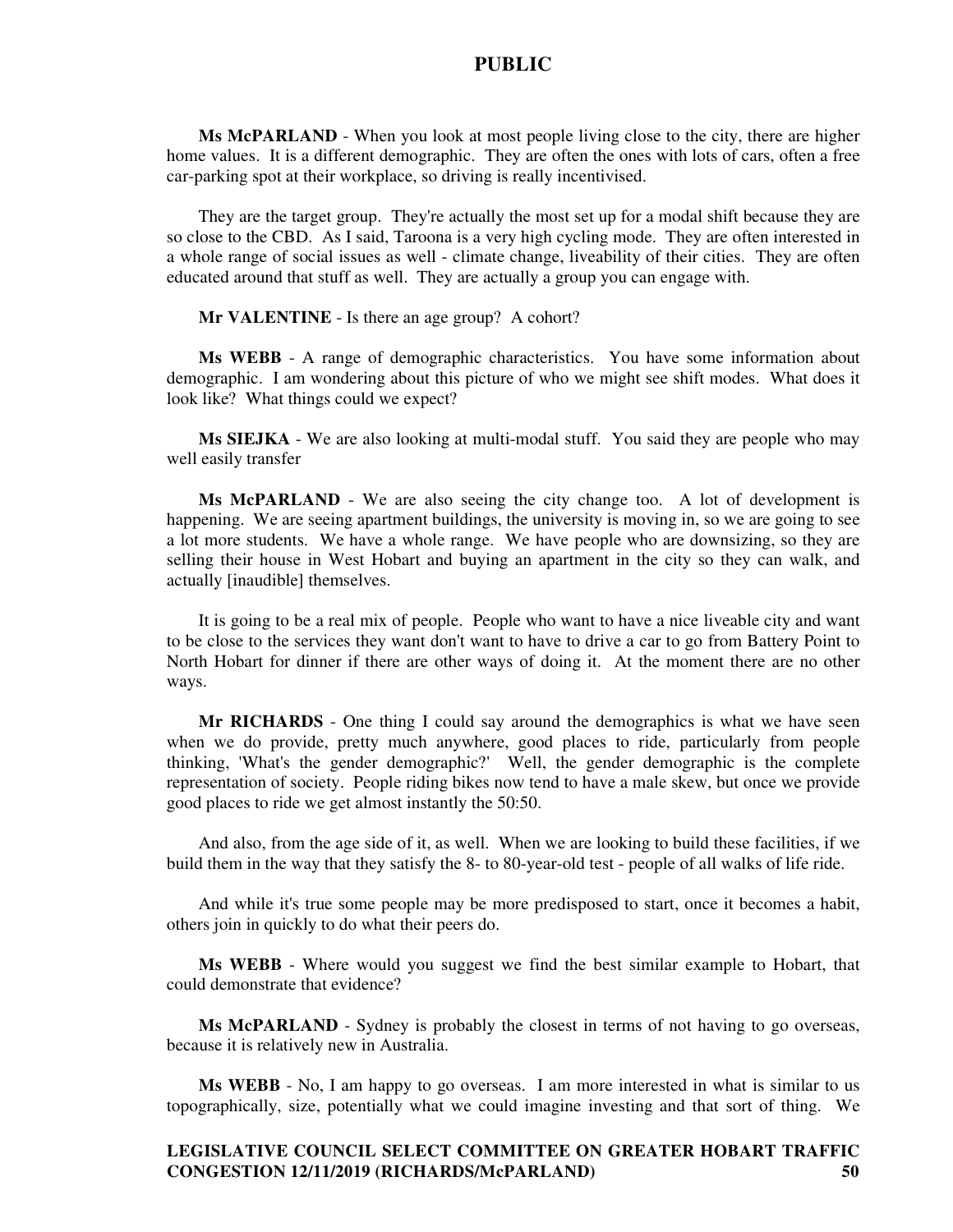have tackled this challenge and demonstrated this outcome successfully which shows what Craig just mentioned about a range of demographics and ages and genders responding to a change of mode.

**Ms McPARLAND** - Do you have any suggestions, Craig? I was recently in London. I lived in London 20 years ago and would never have dreamed of riding my bike in London. I visited there a couple of years ago and they have what they call cycle highways, I think.

**CHAIR** - It is actually in your submission.

**Ms HOWLETT** - They are in New York as well, aren't they?

**Ms McPARLAND** - It was astounding. It was absolutely astounding, the shift in that period of time. We stood there one morning just watching people, no lycra to be seen, there was no-one in lycra. Everyone was in their office clothes.

**Ms WEBB** - If you have to go up hills, you cannot be in your work clothes.

**Ms McPARLAND** - Although the ebikes are really getting more popular. Bicycle Network has an ebike expo coming up. It is interesting who turns up to those things because it is across all demographics. It is a replacement for a car. A car is an expensive asset to own. If you can replace a car with an ebike, it is much cheaper to run.

**Ms WEBB** - Do you advocate incentivising ebike purchase or access?

**Ms McPARLAND** - There would be benefit in that if that meant that you were getting cars off the road.

**Ms WEBB** - Is that something you have looked at in your proposal or would look at suggesting?

**Ms McPARLAND** - Have not looked at in detail. We are a one-car family, always have been a one-car family, and a multi-bike family. We use the car and the bikes depending on the trips and who is going where.

**Ms HOWLETT** - Mary, you made a statement before that because ebikes are becoming very popular there has been a reduction in price. What is an average ebike worth now ?

**Ms McPARLAND** - A decent ebike is around \$2000. So compare that to the cost of a Hyundai.

**Ms HOWLETT** - Is there anywhere in Tasmania where we are doing it well from a cycleway point of view.

**Ms McPARLAND** - Probably not in terms of transport cycling. Cycling has often been seen as a bit recreational, intercity cycleway, Clarence Foreshore trail, but they don't really connect people to work places and places of education and we have not -

**Ms SIEJKA** - There are pressure points, aren't there.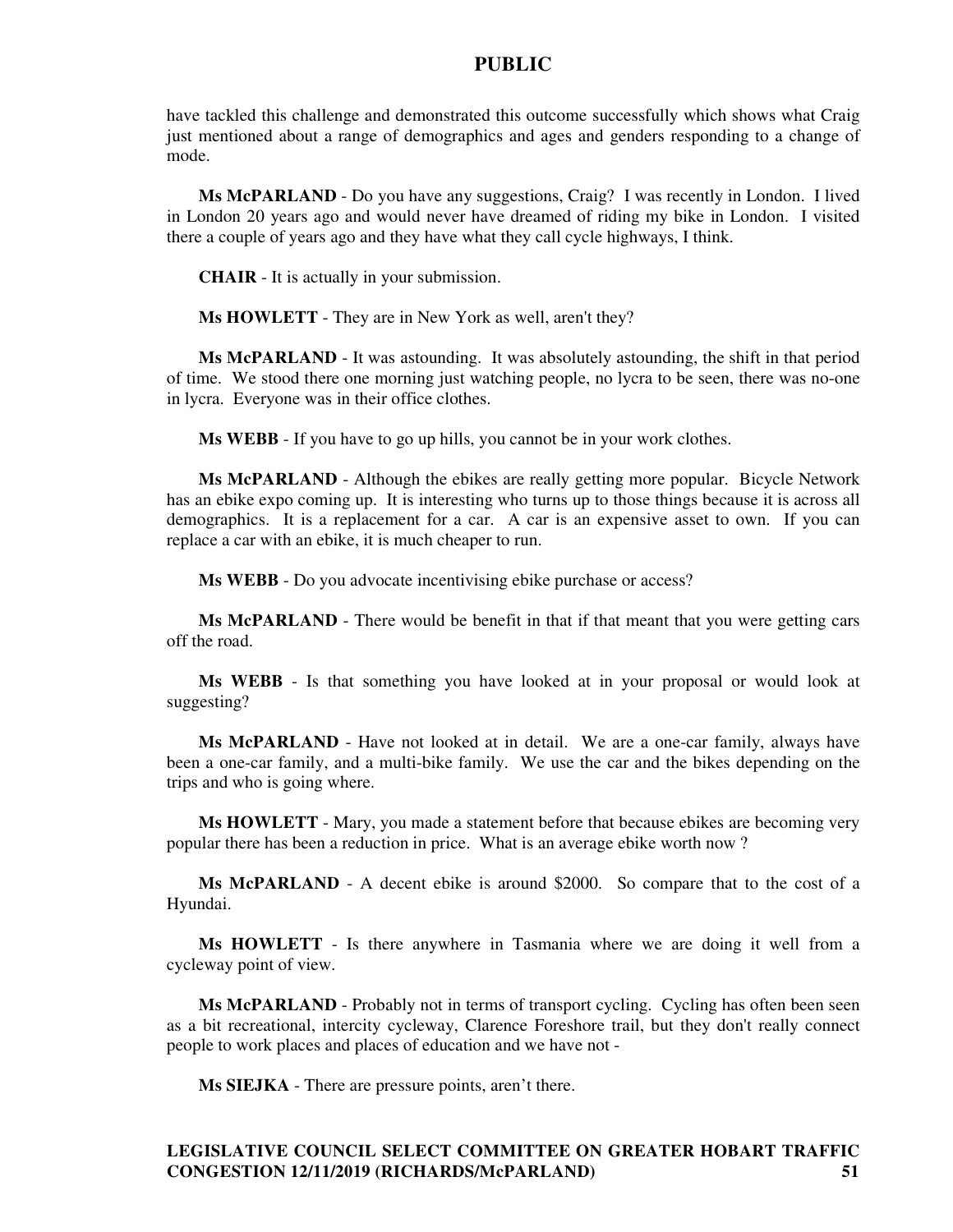**Ms McPARLAND** - And again there's that lack of network, of actually connecting into destinations.

**Ms HOWLETT** - So we have more of a destination cycleway currently.

**Mr VALENTINE** - That brings me to my question, and it is about bikes on buses. Do you want to comment on that? How much conversation have you had with Metro recently about bikes on buses and whether they are accommodating anything?

**Ms McPARLAND** - I have not had any direct conversation with Metro, just through some broader submissions around public transport to the Department of State Growth. I will just give an example. A friend of mine's son lives at Seven Mile Beach and goes to school at Rose Bay. He catches the bus to Rose Bay High and after school he has hockey practice. There's an off-road cycling route all the way from Rose Bay High to the hockey centre, but he cannot get his bike to the school to do that journey. His parents have to pick him up then they have to drive him to hockey hang around and then drive him home. I know there was a trial of bike racks on buses. Particularly with low floor buses there is opportunity for luggage space at the front that can accommodate prams, wheel chairs and bikes. That is a policy change.

**Mr VALENTINE** - Hang them up by the wheel.

**Ms McPARLAND** - Even more basic than that, a large standing space at the front of buses can also be used for large items and allowing bikes on at the discretion of the driver. If the bus is absolutely packed, obviously it is not going to happen. That is a policy change that could be a trial.

**Ms SIEJKA** - They have done that in Victoria, all their transport has those areas.

**Ms McPARLAND** - And bungee cords to secure things so that they do not move around and see how that goes. Again, it is one of those barriers - I do not want to ride my bike, what if I get a flat tyre and I have to get a bus home?

**Mr VALENTINE** - I did the Ride To Work Day this year and I could not leave here until late at night. Riding at night is always a little more risky. I got home okay, but if there was a bus and an opportunity to put a bike on it, it would have been a no-brainer.

**Ms McPARLAND -** Particularly when the bus only has two passengers and you can take your bike on board.

**CHAIR** - At certain times of the day.

**Mr VALENTINE** - I wonder if you had talked to the private bus operators coming from further out - Huonville, for example - for bikes on those buses. Have you had any conversations with those?

**Ms McPARLAND -** I have not any conversations with those; I must say the focus has been on starting from the centre and working out rather than the other way around.

**CHAIR** - That is the issue with people living in Cygnet catching a bus to Hobart, they have to get to where they want to go.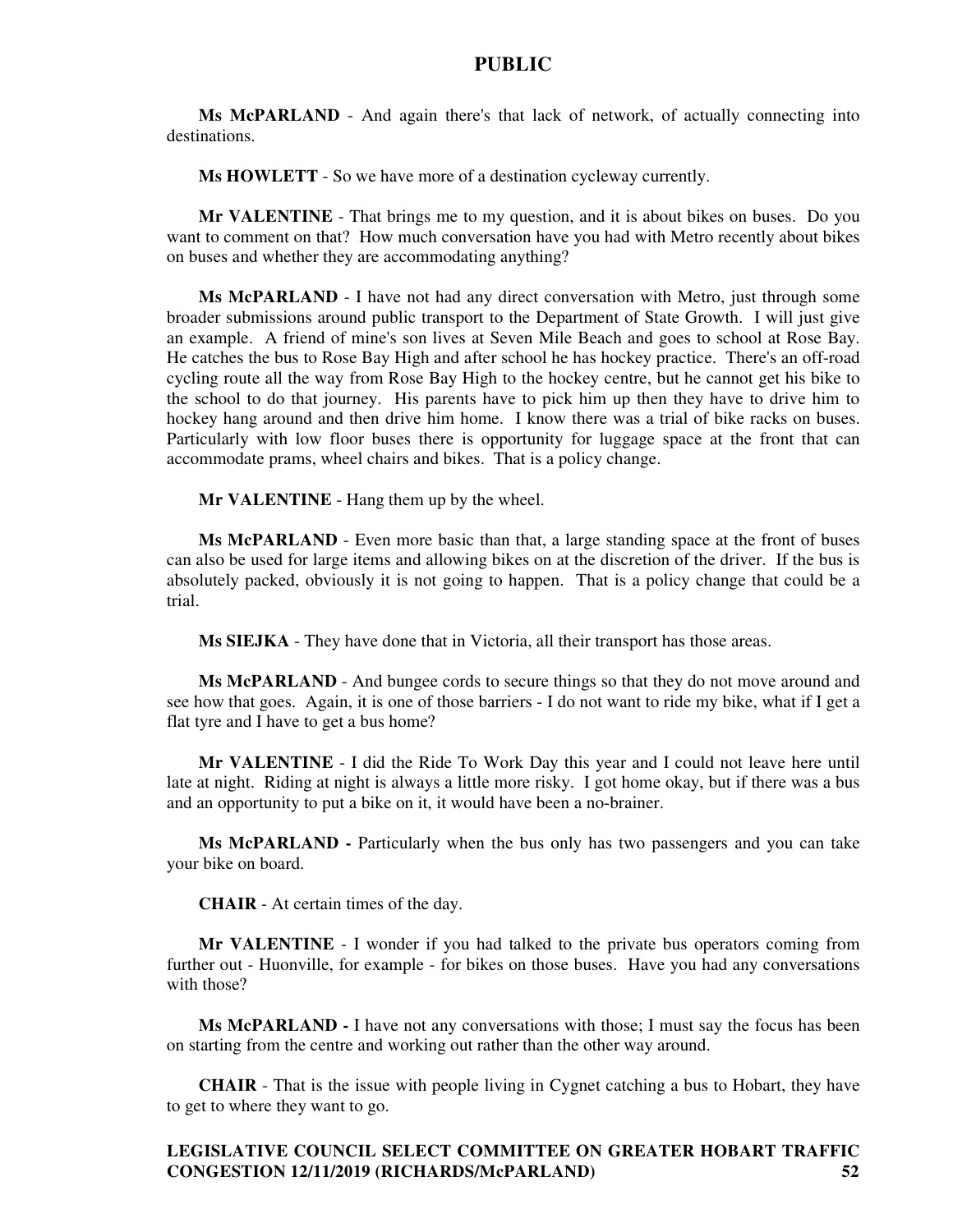**Mr VALENTINE** - If they had a bike, they could put it on the bus.

**Ms McPARLAND -** By having that city-based network, it is within the city journeys they replace.

**Ms SIEJKA** - The example you used is really valid because in many regional areas, it is very difficult for kids to get to after-school sports or other activities. As it often becomes more socially acceptable as you get older not to participate in sport, all these things put you off more and more. In terms of an education health perspective, it is a very good point.

**CHAIR** - Just following up on Meg's question, you said Sydney is doing it well.

**Ms McPARLAND -** Sydney is a very congested capital city, the largest city in Australia and they have decided they need to give people alternatives to driving. They have been tackling separated cycleways on key routes and just announced a large amount of funding to start linking them up. They targeted a couple of key routes technically easier to do than some of the others and now they are starting to do the more difficult bit, where the space is more restricted. Certainly, they have seen a huge increase on the routes where they have put stuff in.

**CHAIR -** There has been a big increase in users?

**Ms McPARLAND -** Yes, around 400 per cent jump in the number of users over five years.

**Mr VALENTINE** - Do you know or have any figures with respect to why that has occurred? Is it simply because the congestion is there and they want to have a timely trip into their place of work and by providing more highways, you are reducing the congestion and therefore reducing the impetus for people to go to a bike.

**Ms McPARLAND -** Congestion is not going to go away, it is going to get worse. One of the challenges is actually how do we prevent it from getting worse? How do we actually give alternatives to people who do not want to sit in a car stuck in traffic? Some people are always going to choose to drive their car. Based on some of those surveys, about 30 per cent will never ever ride a bike or catch a bus - they are going to take their car.

**Ms SIEJKA** - You have to consider physical abilities too.

**CHAIR** - Did you want to add anything, Craig?

**Mr RICHARDS -** The key reason people choose to ride is convenience once they work out it is the most convenient means to get to where they want to go. The other reason that gets people riding bikes is that as humans we tend to do what others do and once we see our neighbours doing it, we join in. They are the two ways that really make a difference. In the situation you are talking about it is really people concluding it is the most convenient way for them to get where they need to go; because of the congestion they face, vehicles tend to not be the most convenient. Once they start doing it, they suddenly realise it is good because it improves their lifestyle significantly in the time they get to spend outdoors enjoying the fresh air. Some people find it is a good way to de-stress at the end of the day.

**Ms WEBB** - The proposals you have for the CBD will have an impact on other traffic flow?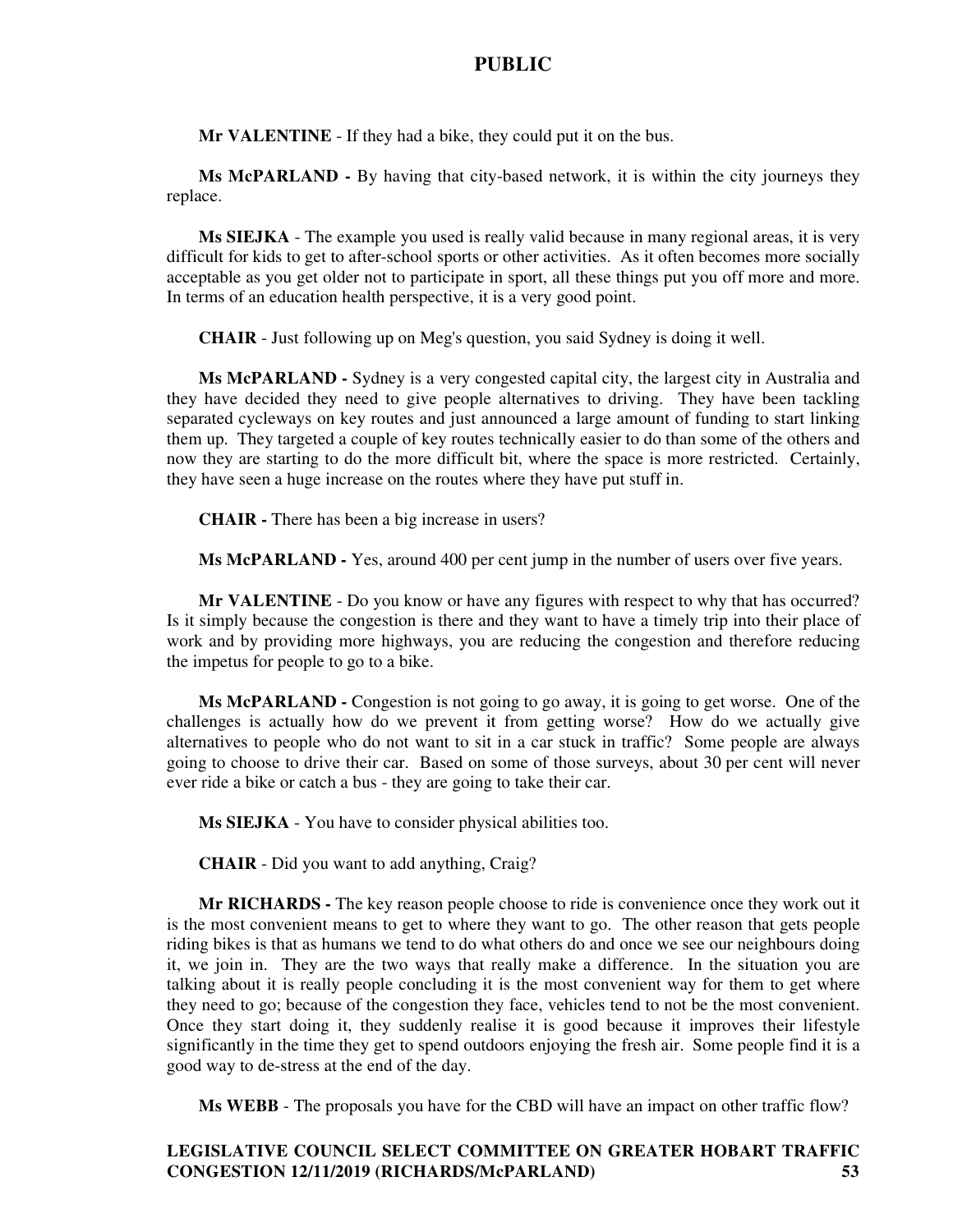**Ms McPARLAND -** Not necessarily, because we are only looking at removing on-street car parking. You are removing people reverse parking, looking for car-parking spots and doing that circulating. The grid we identified has large off-street car parks available people can use. It doesn't impact on the traffic flow; traffic is determined by the capacity of intersections and it doesn't impact on that at all.

**Ms WEBB** - Okay. So that's a key pillar of what you are suggesting. The infrastructure changes that would go into the CBD under that proposal wouldn't impact on traffic flow -

**Ms McPARLAND** - Only people parking their cars. That would enhance traffic flow. If you remove people searching and circulating for on-street car parking and reverse-parking in or coming out of car parking spots, you are actually improving the flow of traffic.

**Ms WEBB** - So you are not seeing it as displacing any other amenity for transit of cars?

**Ms McPARLAND** - The movement of people in cars, on bikes or on foot wouldn't be compromised. It's trying to reimagine how the space is used. We are so used to seeing cars parked on our streets. That could be a wider footpath with a row of trees and a separated cycleway instead of just storing private motor vehicles. But that's part of the challenge too because people are so used to seeing that and so used to driving and parking in front of the front door of where they are going, that to say we are going to remove 10 car parking spots from a block would be the end of the world for some people.

**Mr VALENTINE** - I think that gets back to how you do it and doing it gradually - you take one out here and one out there and all of a sudden you have a clear space and people are not so concerned about it because they realise it actually brings people to their shop. It's interesting. That was talked about that earlier with the Heart Foundation.

**CHAIR** - Do you have any closing comments, Craig?

**Mr RICHARDS** - No. I just want to say thank you very much for your time and for considering this important issue.

**CHAIR** - Thank you, Craig and Mary, for making your time available, your submission and coming along today. It's very much appreciated.

**Ms McPARLAND** - Thank you. It's always good to talk.

#### **THE WITNESSES WITHDREW**.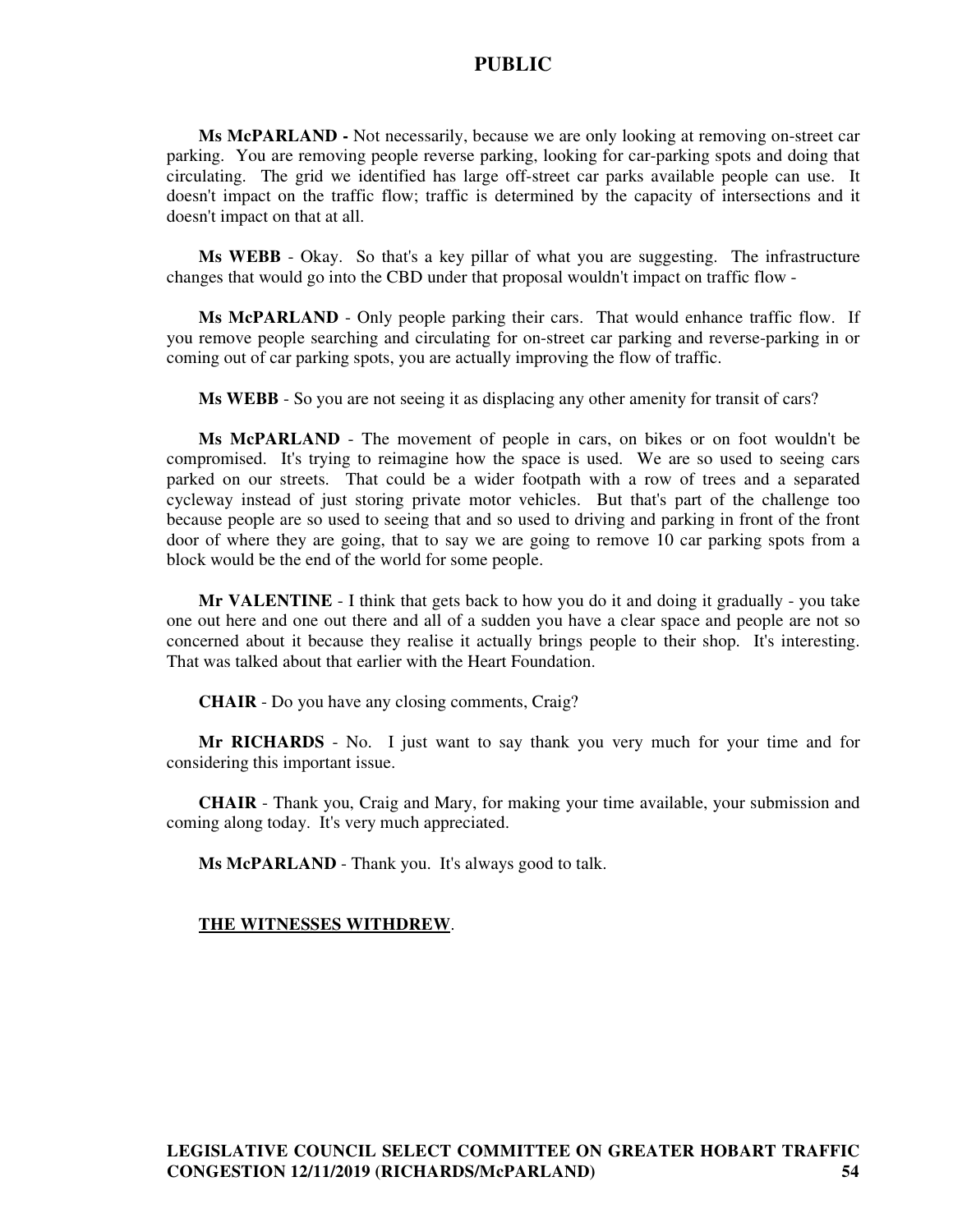#### **Ms MADELEINE OGILVIE MP**, ELECTORATE OF CLARK, PARLIAMENT OF TASMANIA, WAS CALLED AND EXAMINED.

**CHAIR** - You know the process, of course.

**Ms OGILVIE** - I am familiar with the process.

**CHAIR** - I will ask you for a short statement then we have 30 minutes, and then we will come with some questions to you.

**Ms OGILVIE** - Perfect. Do I need to make a declaration as an MP?

**CHAIR** - No.

**Mr VALENTINE** - I think you did that when you became an MP.

**Ms OGILVIE** - I do not know what the rules are around committees; anyway I am happy for you to publish everything. I promise I will not defame anyone. I think that is the main reason that is there.

Thank you very much for having me along. I will take the opportunity to make a short statement and to run through some of the issues as I perceive them coming out of my electorate. I am particularly here today to talk about people who live in Clark and those who commute into Clark, particularly from the gateway of Kingston and the issues we have with the Southern Outlet and the intersections of Davey and Macquarie streets, but also the Brooker Highway and Sandy Bay Road being key problem areas. I foreshadow I am going to make some suggestions around how I think we can perhaps organise ourselves a bit better around long-range planning. I will also point to the AAMI and RACT report on dangerous traffic roads. I think the top nine were in my electorate - so nine out of 10 were in Clark. I might make the mistake of calling Clark, Dennison. You can amend that on the record for me if I do that.

It is an issue of great concern. I am a self-described school-run mum. I have three kids who I transport around the traps in Clark. Quite often I am caught in long traffic jams, which we have noticed are increasing in frequency, intensity and duration. It is adding to the stress of daily lives for people in my electorate. I get a lot of communication from people who are frustrated with this. I note that the Government has tried to put some measures into place already, particularly around clearways, which does seem to be helping somewhat. Some funding has also gone into reports looking at the data needs around traffic and people movement so as to make good decision-making possible. In the interim we still have this problem and it is driving people crazy as I have said in my various submissions to *The Mercury* on this matter.

I will not repeat the written submission that I gave, but I will speak to its headline points. One of the things I think we could do better when we look at the issues of traffic and transport and human movement, whether it is ferries or roads, cycling, pedestrians, car transport, buses, is to think about that fully integrated system. The difficulty we have from an engineering perspective is that we have legacy modes of transport and each one of them needs an upgrade in its own right. The business case for improving transport and traffic, and particularly our roads, has to be incredibly strong. It is about productivity, not just about those who are trying to use the roads to do business and deliver goods, be tradies and get to work on time, but also people who wish to get to doctors' appointments on time, particularly people coming from Kingston. I heard a lot when I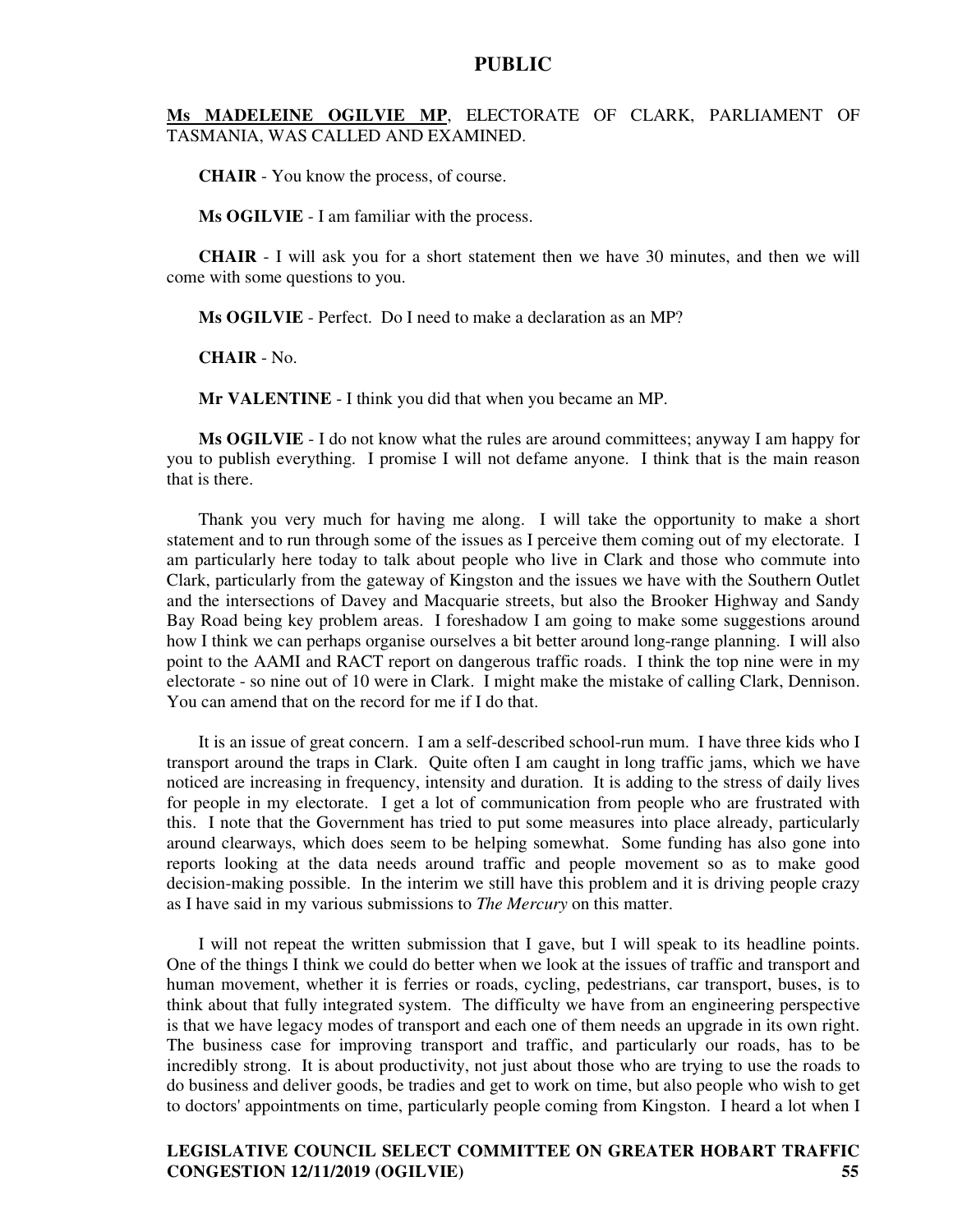was doorknocking in Kingston, from older folks who were nervous to go on the Southern Outlet and into town and could not work the new Hobart City Council parking meters. They were saying to me, they would prefer to stay home or asked why there couldn't be more services in Kingston.

Some of it is about where we have our services located. Things like wanting to use the hydro facilities at the Aquatic Centre. That is something that could be provided in Kingston, just to alleviate some of that traffic off the Southern Outlet.

I am a big believer in making life easier for our customers and our customers are our constituents. I do not think we have really nailed that down yet.

When somebody wants to make a complaint or hopefully wants to say something positive about our roads and transport, there is no single point of contact for them to be able to do this. It is very difficult to find out who is responsible for which particular road or piece of transport they want to talk about.

One of my recommendations to this committee is perhaps you could consider whether there is a need for an organisation with a single point of contact.

It is something we have used in the business sense before. I come from a telecommunications and infrastructure background where life is complex. We want to try to make it as easy as we can for constituents to make one phone call to say 'This is the problem I have with traffic or transport in my area', rather than having to make a phone call to the council, to the state government, to the federal government, to their local members, state lower or upper House. By the time you have done that, nobody is really quite sure who is responsible or accountable for fixing the problems they are encountering.

What that might look like, I am not quite sure, but in the olden days we had the Office of State Works. I am not sure if we need to go that far, but certainly a frontend where our customers - for example, our voters and ratepayers - could have that single point of contact would be beneficial.

I am personally in favour of using small tunnels to alleviate pinch points. I am aware of course, these are major infrastructure projects. Having now been up to Brisbane and travelled their tunnel system, where you can move from one side of the city right across to the other side, even from the airport right through under Brisbane and out the other side, with great ease. This has assisted, not only drivers, but also bus transport and trucks moving commodities. It has generally improved the productivity of that city.

Looking at other major cities, the use of flyovers and tunnels, in particular, is very helpful. Thinking of Shanghai, San Francisco, Paris, all these places I have been, and some places I have lived. It does help a lot.

Clearways and traffic flow management are also helpful.

There is a great amount of energy around light rail, but we also need to consider whether, if we are going to implement a light rail system, it exists only on the current or existing track system or there is a desire and a need to take it further out to Kingston and perhaps New Norfolk and Brighton.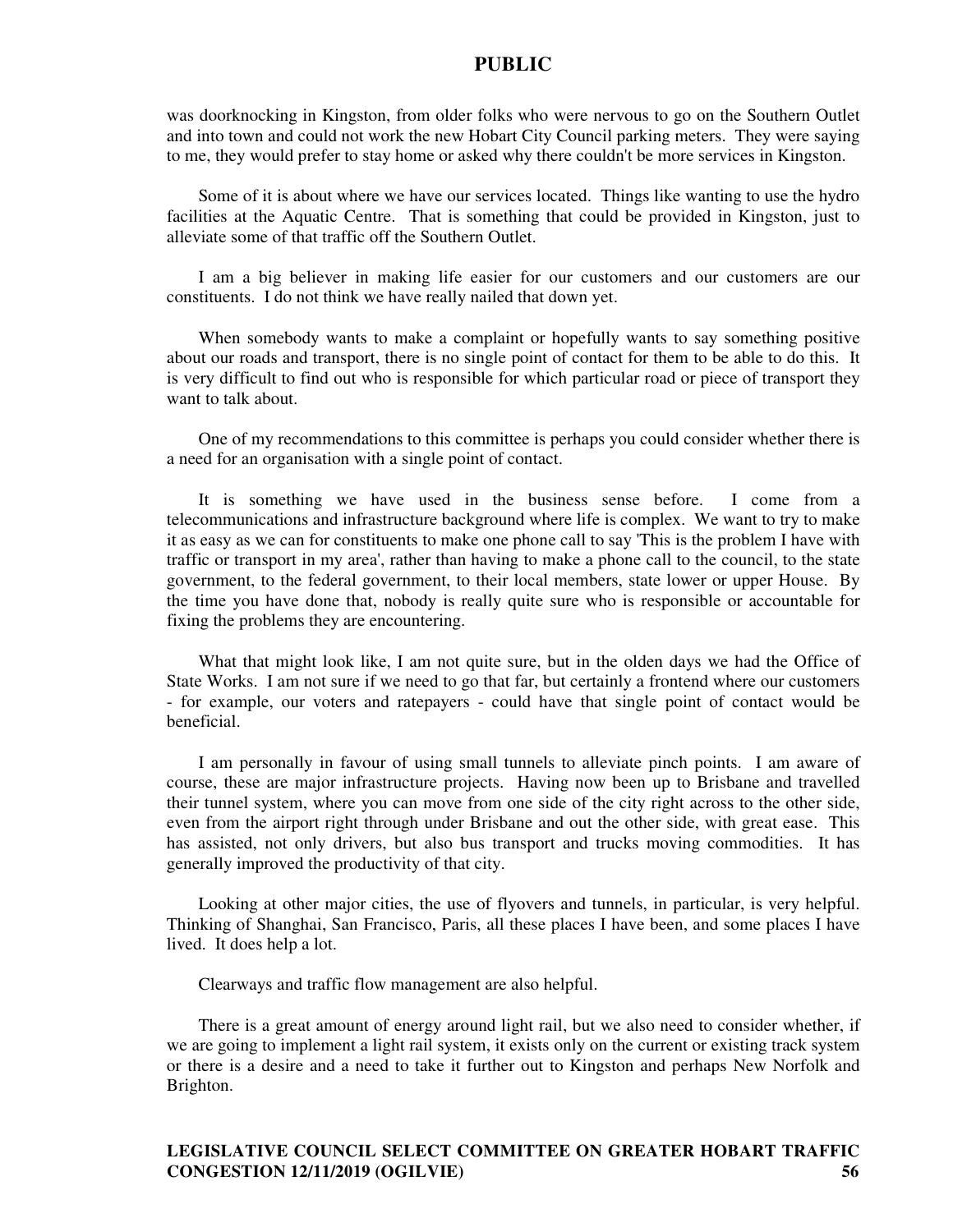If we are going to reinvent and revise how we do this sort of transport, let's zoom up and take a big picture perspective on that.

With the ferries, everybody loved the ferries when they were around, although it was a sad reason the ferry system came on board. The timing is right to do a pilot for Derwent River ferry system. Something could be done at the height of tourism season, working in conjunction with, perhaps, Incat - which I know has access to the boats - Mona and others that have an interest in getting people onto the water and up and down the river.

When it comes to buses, rethinking and revisioning Metro is a good idea. A transport organisation funded more fully to do other elements of transportation would be a smart idea.

One of the things we have been thinking and considering in our office is a pilot of a Canadian-style small bus system for schools. Schools with a huge amount of traffic around them and transport needs such as Lenah Valley might be a good example, where people live fairly close by. One of these Canadian-style school little minibus systems could be a way of helping the school home mum not have to get in the car in the beginning, and perhaps have a nicer day because at the end of the day we all want to enjoy our lives.

I don't think we have heard enough about walking - pedestrians and walking tracks. There is a lot of good stuff happening around Hobart. In particular, in Sandy Bay, there are some lovely pedestrian walking tracks that go through the back blocks all the way up into Mount Wellington. I believe that particular track that starts at Princes Street Park was walked by Charles Darwin when he came out. There are very old historic walking places and I'm not sure we are really maximising those urban walking tracks or have focused on those. That is something that would be very good for the dog walkers, pram walkers and older folks - anyone who likes to walk, all the folks who like to get out and about.

With cycling, some of the things we have been thinking about in conjunction with the cycle networks are an extension of that cycleway so that it runs the full length, effectively, of my electorate into Kingborough. Can we get some cycleways happening that are fully connected between Claremont, Bridgewater and New Norfolk all the way into Kingborough? But they would have to be segregated. Part of the problems we have with the cycleways at the moment where it's causing traffic pinch on Sandy Bay Road is that it has actually taken up space of the dual carriageway for the bikes. We can resolve that if we get some better parking in place. The next layer to it is a desperate need for improved, probably multilevel, parking facilities, particularly around the university and also in North Hobart.

There is land in North Hobart. The government already owns some land there. I think it has been allocated to the Police Association. There is a perfect spot there where we could resolve that parking.

As an aside, I have been doorknocking the local businesses in North Hobart and Steve in one of the shops there said to me their main problem is getting enough people through the door to sell enough product to make enough profit to stay open - a standard business problem - but they have to get the people there, and the parking is causing a barrier to getting customers through the door.

These are the highlights of what we have been thinking about. I am aware we have a small amount of time so perhaps as an opening statement that is sufficient.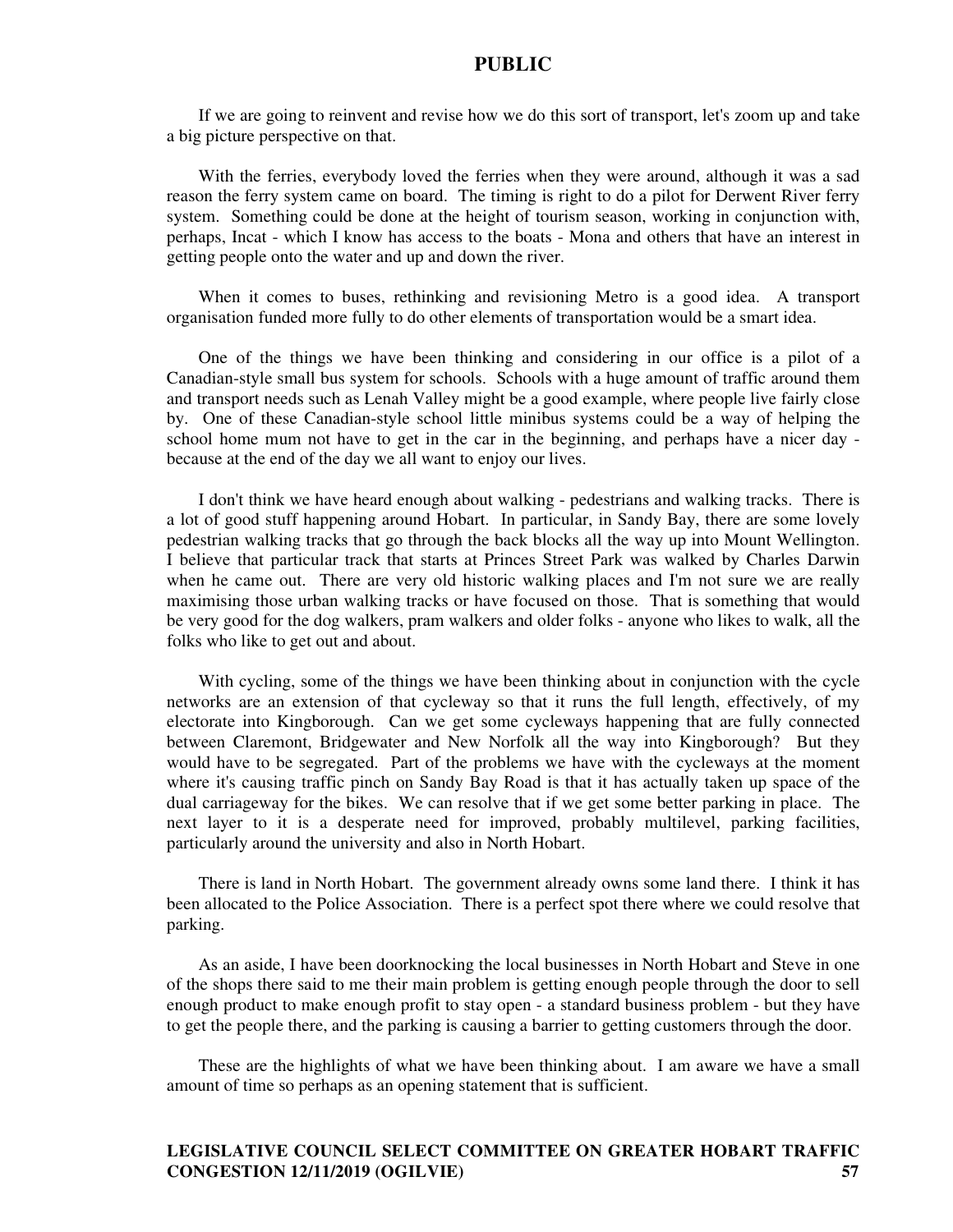**CHAIR** - Thank you. Where you say a ferry system, would you be talking Kangaroo Bay to Hobart?

**Ms OGILVIE** - Yes. I think at Kangaroo Bay it is possible to have a ferry there. I met with Bob Clifford and looked at his proposal for what it could look like. Using existing jetties - and I am thinking the DEC and Mona have ones as well - or perhaps ones that only need a modicum of support. We could actually run a pilot. That might be a really good way to start. Even if it's a summer thing, people would like that. It's the height of the tourism season, so I think it's a great idea.

**CHAIR** - The pilot Canadian-style small-bus run - I am interested in that. How does that work? Most of our school buses, I would take are -

**Ms OGILVIE** - Big old Metro things.

**CHAIR** - and full probably - are they?

**Ms OGILVIE** - Full as a boot. My kids take the buses. My son, who is at St Virgil's at Austins Ferry, takes two buses to get to school. The St Virgil's buses are just chock-a-block, they are full of St Virgil's kids, but that's a senior school thing. If we can get that light rail corridor open again, we would see those kids get onto light rail, so that's where your big customer base would come from.

But we are thinking about the primary school bus systems they have in Canada, where they get picked up at the door and the teacher is on the bus. I know that by the time you get to child number two or three, anything that alleviates having to get into the car with a number of kids is a good thing. If you're able to walk one out and put him on the bus to get to the local school, that would be good.

**Ms SIEJKA** - You were talking about - I don't think these are the words you used - an authoritarian, overarching -

**Ms OGILVIE** - Single point of contact.

**Ms SIEJKA** - Single point of contact. One of the things we heard about this morning from a couple of different stakeholders and from a couple of different angles was the need for something like a public transport authority or a greater authority. The planning is happening but I guess it's the coordination of that and also that strategic overview. Given what you said, which was not exactly public transport, but it was broader, what are your thoughts?

**Ms OGILVIE** - I completely agree with you that there is a need for a public authority that deals with the overarching program of work and the engineering program of work on this. In parallel there is no reason we could not immediately set up a single point of contact, a phone bank of people who can do the running around behind the scenes to help people solve their problems.

**Ms SIEJKA** - You are thinking of an integrated -

**Ms OGILVIE** - The interface, yes.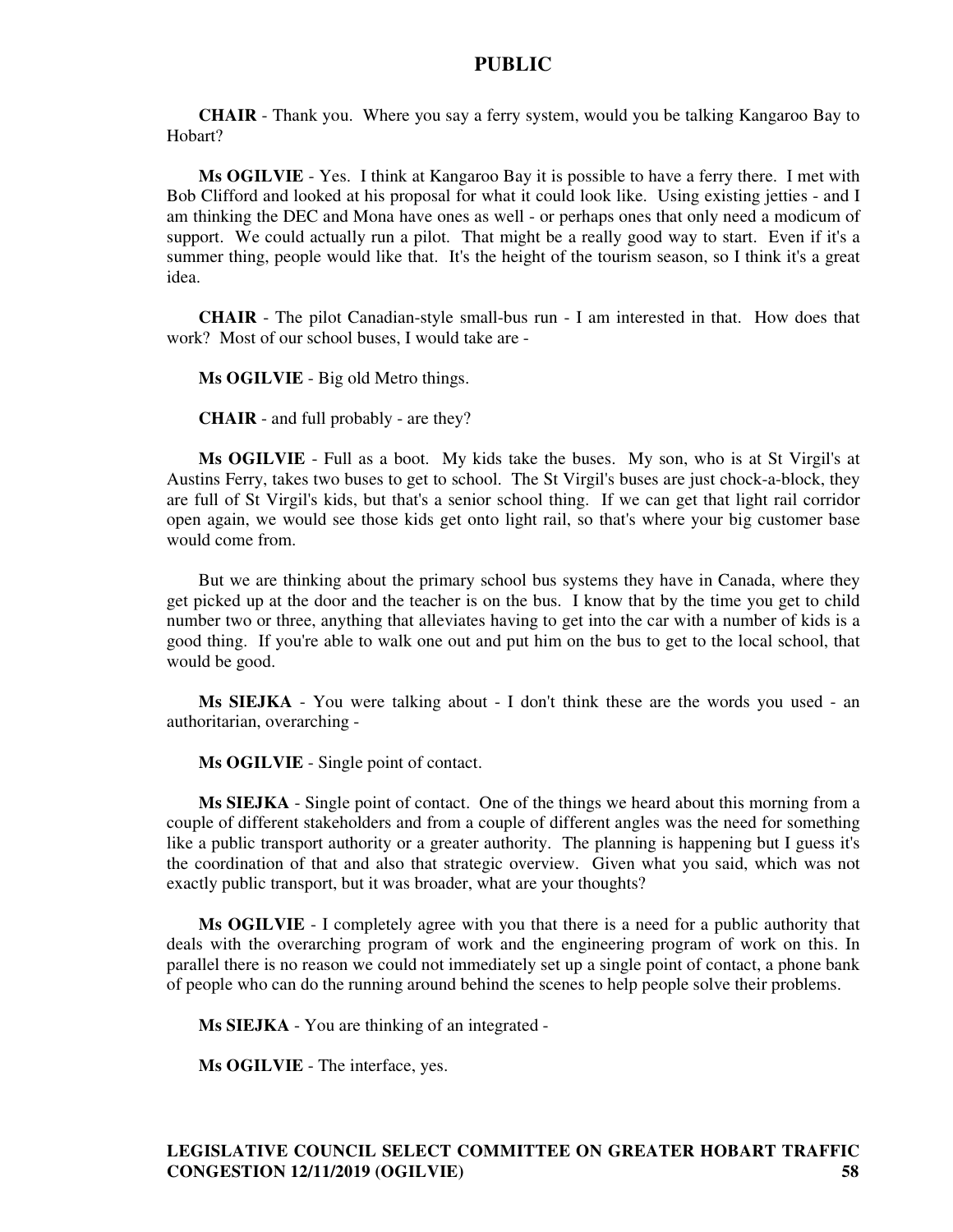**Ms SIEJKA** - One of the other criticisms is the need for an integrated system. It would help if the system was integrated for that contact person.

**Ms OGILVIE** - Absolutely, I think you need both.

**Ms HOWLETT -** As a supplementary to that, is there any other jurisdiction that actually has that?

**Ms OGILVIE** - I have looked at what New South Wales and Queensland have done. I think by the time you have an integrated system set up, you have effectively delivered your single point of contact because people will ring them. In our scenario where we are putting the jigsaw puzzle of legacy -

**Ms SIEJKA** - It is where that responsibility lies.

**Ms OGILVIE** - You need an organisation that is responsible and authorised to resolve issues. People also need somewhere to call. With those two things as an interim measure, I think we could immediately put a single point of contact together because behind that you could have the council. They would know who to sort out the problems with. A customer service interface is a missing piece that we could do straightaway.

**Ms HOWLETT -** You mentioned you would like the Government to implement small tunnels to improve the productivity. What is your cost estimation? Where are you proposing these tunnels?

**Ms OGILVIE** - Tunnels are incredibly expensive. Not only are they expensive but you need 20-year planning. It is big engineering, which is great for jobs. The Southern Outlet is in desperate need of help. That is obvious. I know there are plans for some sort of western by-pass. My view is that if you were going to implement a tunnel system, you look at those pinch points. We call Hobart traffic the octopus in our office because you have that CBD area and all of the limbs are coming through the CBD. If we are to truly open up Kingston and create that gateway to the Huon for housing, for services, for all of those things that we know could be sited there, we need to alleviate that pinch point quite urgently.

There are some views in the engineering community - I believe there is dolerite under there and it is still achievable that a small tunnel that runs from Tolman's Hill and under Macquarie Street, coming further down Macquarie Street, perhaps even towards the railway roundabout would be enough to by-pass that chunk of the city where other arterials are pushing through. I am a big fan of tunnels because I think it is the ultimate long-range fix. Of course, budgetary issues could be in the way.

**CHAIR** - Everywhere else in Australia where there are tunnels, there are tolls.

**Ms OGILVIE** - Nobody likes tolls. You can have a toll but only when there is a proper alternative way. People need the choice of whether to choose a tolled or an untolled road. I am not a big fan of tolls but at the end of the day, if, for example, I was running a business and I needed to get my tradies there or the school buses there, all of those elements for them, I presume a toll road cost would actually be tax deductable. You might find some people love to use a toll road and others would choose with time on their hands to go the old-fashioned way around the mountain.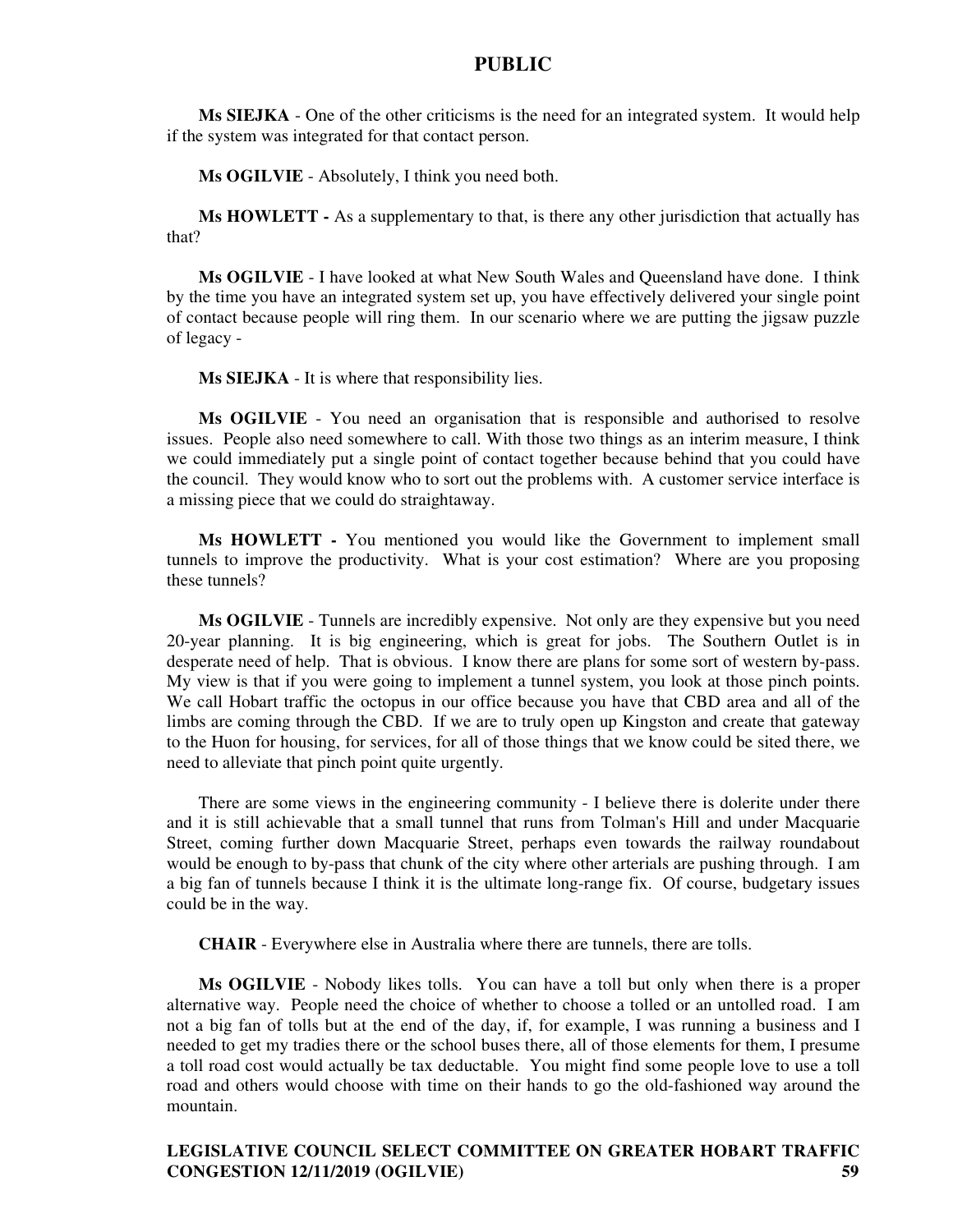**Ms HOWLETT** - It certainly still makes them cost-negative though.

**Ms OGILVIE** - As a good Tasmanian I believe that the federal government should tip in. They have the infrastructure money and we are being treated a little bit like the poor cousins. If you look at the work being done in Victoria, which is federal- and state government-funded, and in Queensland. I prefer that we keep our ownership of things in the public sector. Public-private partnerships, where your toll roads come in, lead to outcomes that are not necessarily the best, such as not being able to get a train from Melbourne airport to the city. So those kinds of decisions probably may not even be repeated, if they were designing those systems again.

**Mr VALENTINE** - You were talking about improved multilevel parking; I was not sure exactly where you were thinking about this.

**Ms OGILVIE** - What we have been trying to do, and I have been chatting to people - I know this is in your electorate, so we can have a good discussion.

**Mr VALENTINE** - For the whole of Tasmania.

**Ms OGILVIE** - Yes, that is right. There is block of land owned by the state Government - I do not want to say storage lot - but it is used by the police for cars.

**Mr VALENTINE** - Where they used to keep their maritime assets.

**Ms OGILVIE** - Yes and now it is used for cars. That area could be used and repurposed for a multilevel or any sort of car parking. I do not think there is any real reason they need to have that facility in the middle of North Hobart.

**Mr VALENTINE** - The reason I ask is that some would say providing more facilities for cars will simply push the real problem further out.

**Ms SIEJKA** - Make it more attractive for drivers.

**Mr VALENTINE** - Yes, make it more attractive for drivers, increase the car traffic and cause more congestion. A couple of the submissions we have received point this out. Instead of providing greater infrastructure, doubling a road to a four-lane rather than a two-lane might cope with the traffic today, but tomorrow it simply becomes more congested. Do you think that argument holds water and basically encouraging people? Doesn't congestion encourage people to try to find an alternative public transport option?

**Ms OGILVIE** - I only have my personal views and obviously I am not a traffic engineer.

**Mr VALENTINE** - I can appreciate that.

**Ms OGILVIE** - But 80 per cent of people drive a car. Now, the proportion of men and women both working in a family is almost as high as 80 per cent. You cannot run a family, drop kids off at school and get all of that done without driving a car. A proportion of people will have to use their car. I often have a giggle when I hear someone say I saw them driving and there was one person in that car. I always respond by saying if they are like me, they got up at 6 a.m., got three kids ready for school - primary school kids - dropped them each off and by the time I was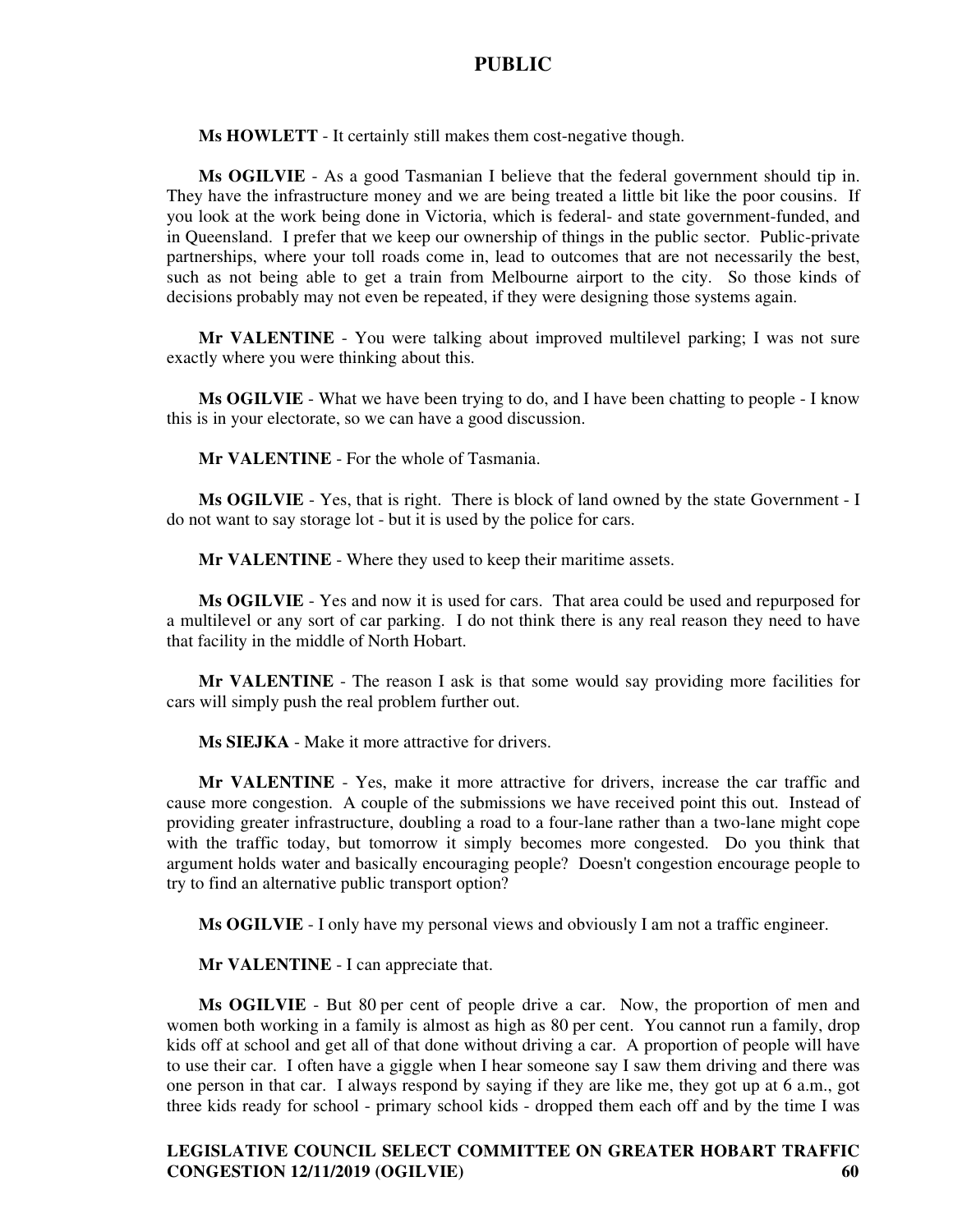getting to my job at 8 a.m., having done a few hours work already, there was only me in the car. So again, we need to be data-driven with this; we need to ask our customers and our road users what they actually want and then try to balance that with those other elements. It is imperative for us to provide infrastructure, including road upgrades and more parking. If we do this right, particularly, on Sandy Bay Road around the university - which is a difficult area - we will actually alleviate the traffic problems right down through Taroona and make it also safer for the cyclists. We cannot do this work until we have the data and we need the data. In order to get the data, we need to ask people what the problem is. That is why I have come up with the conclusion of saying we actually need this single point of contact so we can gather the information about what people actually want and need.

**Mr VALENTINE** - There is some of that going on at the moment with the cameras numberplate recognition software looking at through traffic versus those who simply just come into the city.

**Ms OGILVIE** - I think that not providing proper roads and parking does nothing other than frustrate people.

**Mr VALENTINE** - You do not think there is an argument for looking at better ways to get kids to school? As you were saying, you have three and you take them and drop them off.

**Ms OGILVIE** - That would be great.

**Mr VALENTINE** - If there were an alternative, would you use it?

**Ms OGILVIE** - Of course, yes, absolutely. Whatever we can do to alleviate the need to drive a car, but let us not maroon people at home - and we do have some problems in Kingston where people feel a bit marooned, particularly older folks who are worried about taking to the roads. So we want choices. If I had the choice to put my primary school-aged child on a little Canadian-style school bus where the teacher turns up and off they go with their packed lunch, fantastic, that is one trip I do not have to make. It shortens the number of trips I have to do and that is less traffic on the roads - but it's complex, obviously. We want the traffic engineers to design the solutions.

**Mr VALENTINE** - The other observation about tunnels and flyovers in Brisbane is that they've got a heck of a lot of people there - they've got over 1 million in Brisbane. Is it likely to work in terms of the funding available to us? Could that work or not?

**Ms OGILVIE** - I have given that some thought too, and it's a little bit like the arguments around the size of the Houses of parliament. The solutions you need are not necessarily linked only to the number of people you have. To run a proper football team, you need the right number of people regardless of whether you are a small town or a big town. It's a little bit like a road and traffic network. You need it working properly in harmony to be able to get people where they need to go on time.

Hobart is doing nothing other than growing at the moment. We've seen an increase in migration that's been quite enormous. We know that people are living further out and working all over the place so the amount of cross-traffic is large, but I take your point. As far as mounting an argument for the feds to kick in some dollars, we would need to have a pretty loud and squeaky voice at the table.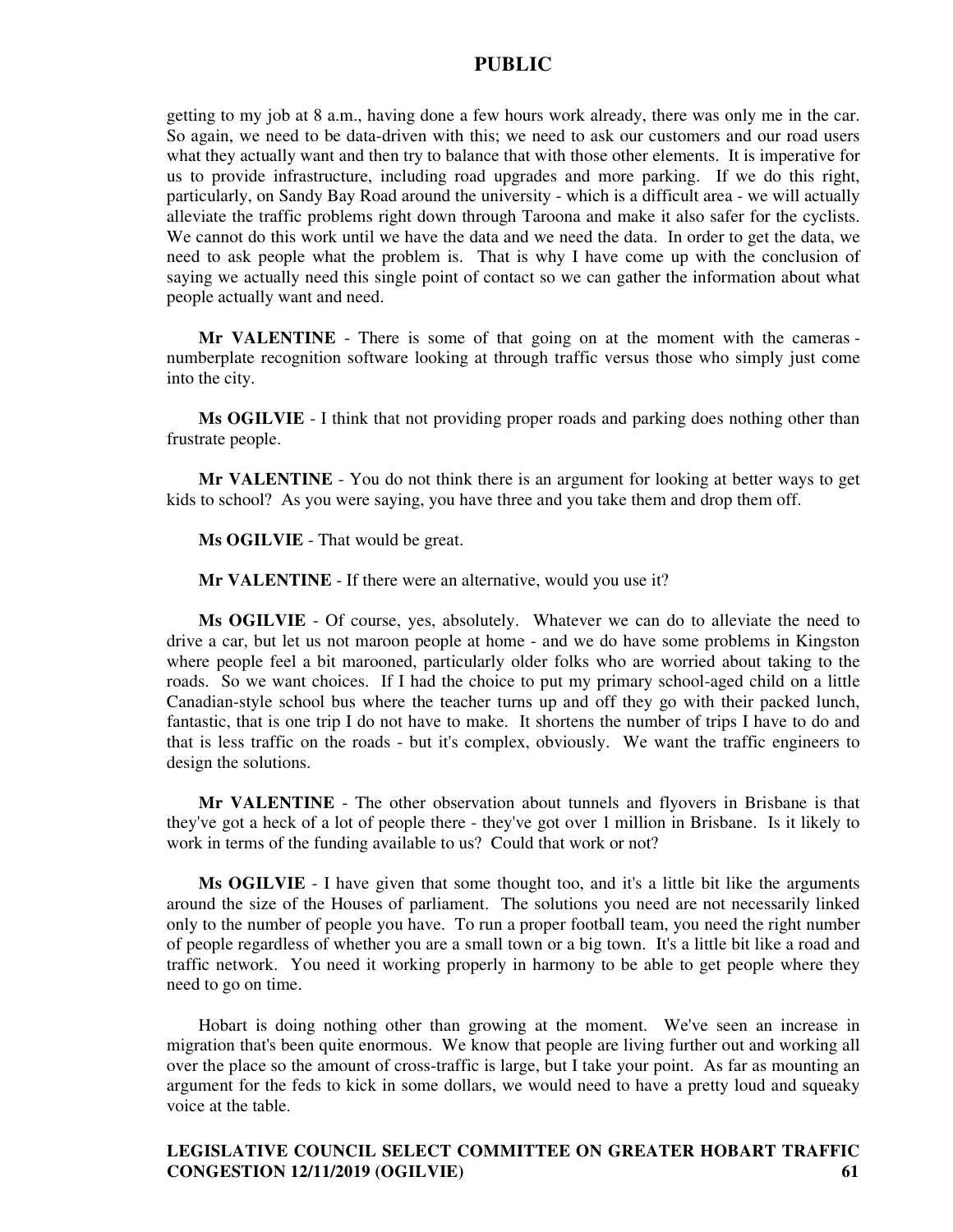**Mr VALENTINE** - You are talking about the ferry system, and that would be good to have a trial.

**Ms OGILVIE** - Yes, it would be great, wouldn't it?

**Mr VALENTINE** - Do you have any opinion on the sorts of services that need to exist at those terminals or roads?

**Ms OGILVIE** - Yes, I know some of them are in poor shape because they haven't been used for this purpose before or it's been allowed to fall away. I guess we'd need to at least put in some all-weather capabilities for people standing on a windy dock in the rain or whatever it happened to be. There is all that stuff around ticketing as well. You might need to work with an entity like Mona. The access to the boats could be sorted. The ticketing systems are tricky - that's a Metro thing, I think.

**Mr VALENTINE** - What about our other services like childcare centres and supermarkets for shopping and those sorts of things to keep out the cars, as a mum as you are?

**Ms OGILVIE** - Yes, absolutely.

**Mr VALENTINE** - If you were going to use that mode of transport, what would convince you to use the ferry?

**Ms OGILVIE** - As long as I didn't have to do the weekly shopping on my ferry run, I'd be very happy.

As a mum, when I do the shopping it's a major event; it's a lot of food for a family of five. I'm cooking three meals a day. It's a big deal, so I have to take the car or get it delivered. If it's delivered, it's an extra cost so I choose not to do that. We do it ourselves. It's very old-fashioned.

It might suit a lot of people who perhaps don't have that responsibility. They can take their ferry, get enough supplies for that night's dinner and breakfast perhaps.

I see the model you are thinking about could be really quite nice and - let's face it, the kid thing is just a phase of life as well, so that's only a certain proportion of people who are in the zone that I'm discussing. I see that in the not-too-distant future I'll have more freedom as well, and then I might choose to ride my bike at that stage.

**Mr VALENTINE** - Do you see older people wanting to catch ferry services more than younger people, maybe?

**Ms OGILVIE** - No. I think we need to flip it around. Maybe people who have caring responsibilities would find it harder to use ferry services and bus services as their primary mode of transport - that cohort. But I think we can deal with diversity. Part of the frustration I have with this whole debate is that we all think about how it works for me, but we actually have a huge spectrum of transport needs.

**Mr VALENTINE** - For sure. Thank you, Chair.

**CHAIR** - You probably need to go, don't you?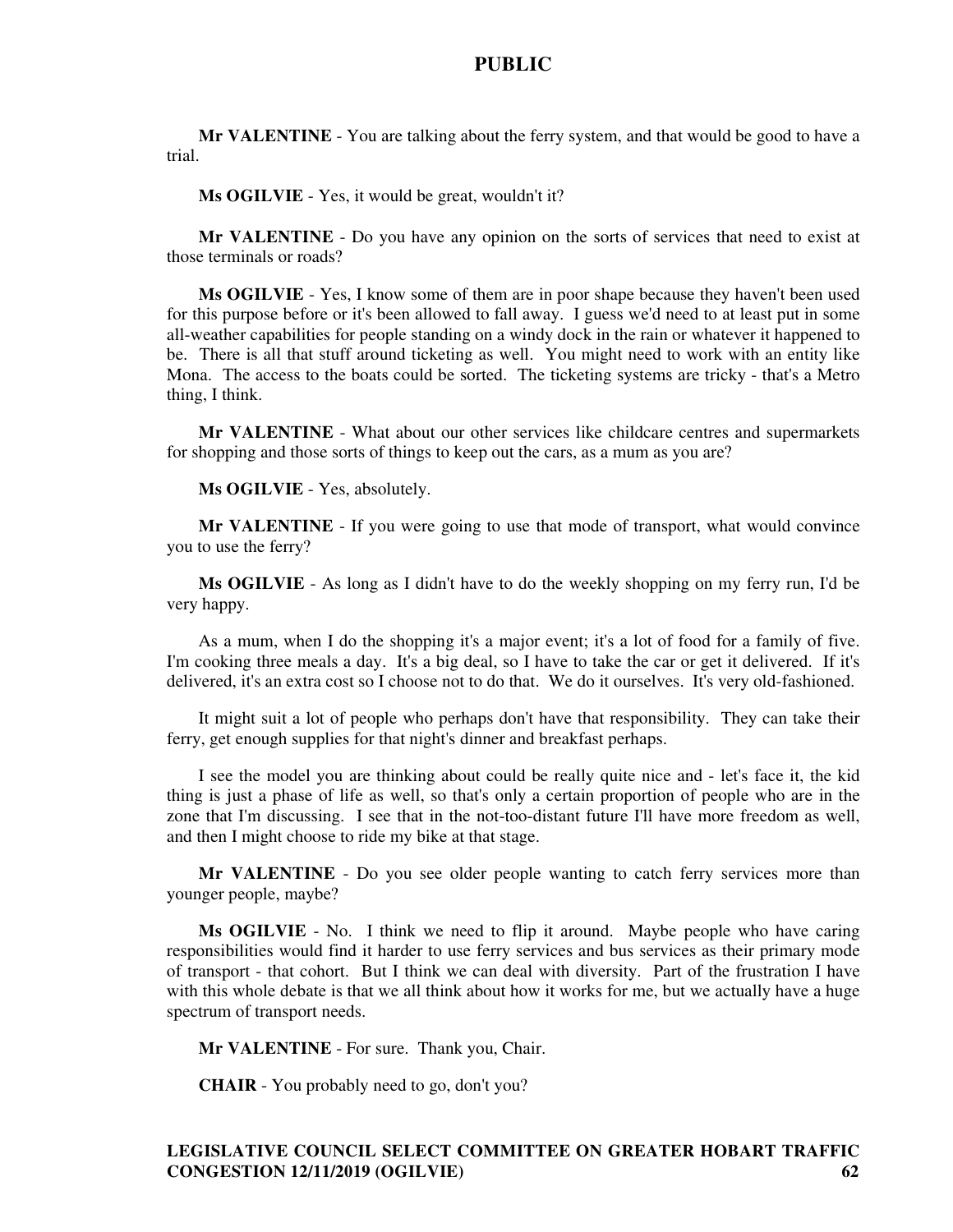**Ms OGILVIE** - I do. Thank you all, it's nice to see you. Good luck.

**CHAIR** - Thank you for your submission and your time.

# **THE WITNESS WITHDREW**.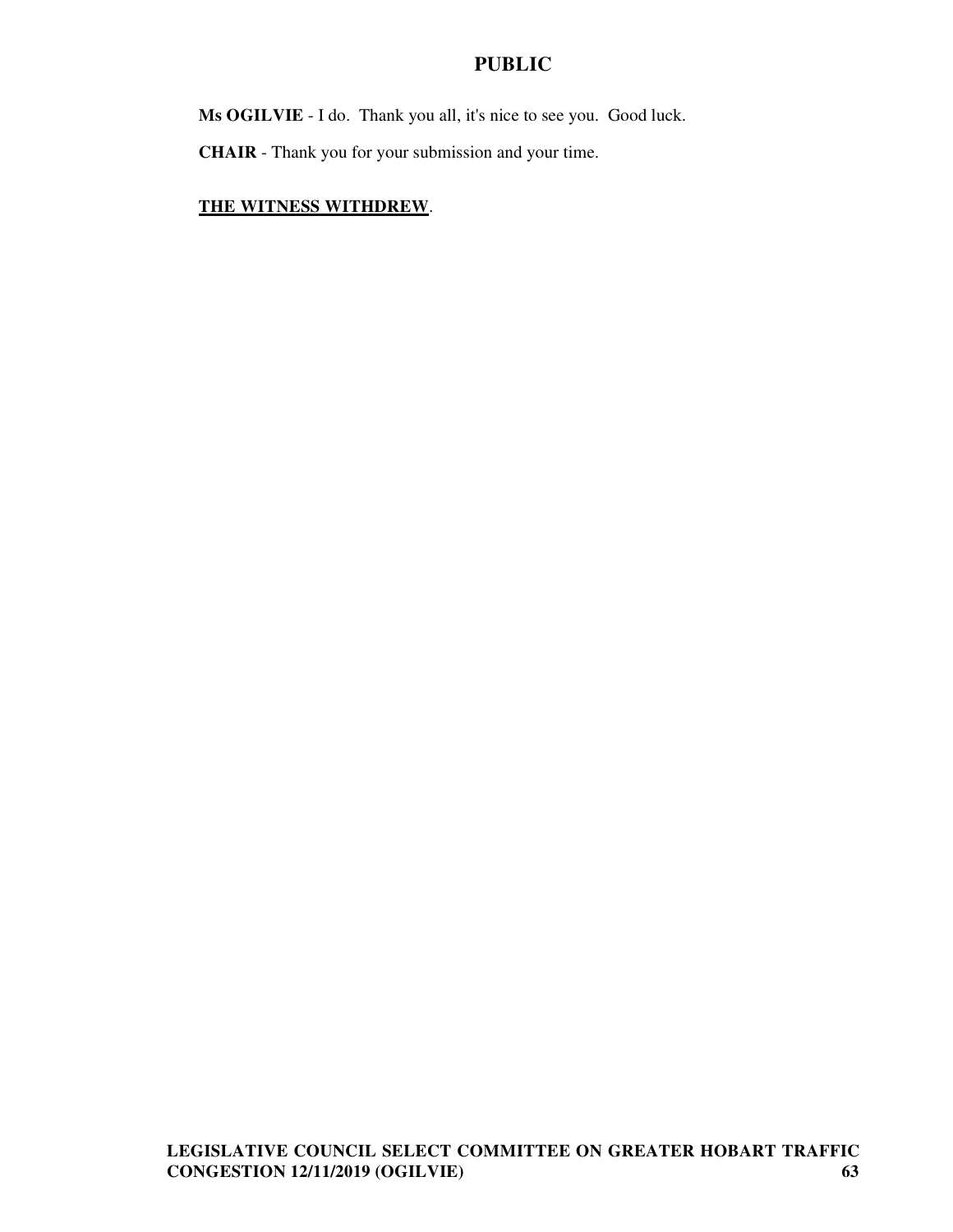#### **Mr TONY DENNE** WAS CALLED, MADE THE STATUTORY DECLARATION AND WAS EXAMINED.

**CHAIR** - Welcome to the Legislative Council Select Committee on Greater Hobart Traffic Congestion. All the evidence today in this hearing is protected by parliamentary privilege but outside of the hearing you are not afforded that courtesy. A copy of the witness information is available if you have not read it. The evidence is being recorded and will be available. By way of introduction, I will give you the opportunity first to talk about your submission. If there is anything you would like to have heard in camera, please ask us about that. If you could give us your short introduction, we can go on with questions. We have half an hour for your time today. It is also being broadcast.

**Mr DENNE** - Happy with all of that. Beyond what I have put in my submission, I am a fifth-generation Tasmanian. I was employed by Hydro Tasmania for 40 years, starting off as an engineering cadet, and worked my way through to being in charge as principal engineer for civil assets within the Hydro. That included all the strategic assets such as the catchments, dams, storages, intakes, canals, pipelines, power stations and then roads and canals, and also tunnels. As part of that inventory I was responsible for over 600 kilometres of road within Hydro's network brief and that ranged from major highways through to tracks. I was also responsible for looking after 50 kilometres of tunnels, both lined and unlined, within the Hydro's portfolio.

#### **Mr VALENTINE** - Sorry, what distance?

**Mr DENNE** - Over 50 kilometres. A lot of little diversion tunnels set up for getting around the dam sites all those years ago are still in use, but not practice, fortunately, for water. Generally, ones like Poatina headrace tunnel; you have Liapootah headrace tunnel, which is a concrete-lined tunnel not dissimilar to the proposals in here for road tunnels, and also we've got a number of unlined tunnels such as Lemonthyme and King River headrace tunnels, but essentially that is my past. Why I am here today, just to finish that, is that I was involved in the 30-year asset management plan for Hydro, which is to review all the criticality of civil assets and put them into a ranking, if you like, so they can be addressed for condition and performance throughout their lifetime. That's really my background.

I did nurture, having been a cadet myself, engineering students, who then went on to become graduates and then doctorate students - over 20 of those - so I see that as one of my major contributions to the engineering profession. I'd just like to point out too that I have been doing a number of presentations with both Bob Cotgrove and Don Challen. We have spoken to Jeremy Rockliff, Kim Evans and Gary Swain in the Department of State Growth. We have spoken to the RACT, the Secretary of the Department of Premier and Cabinet, Mr Baker, and a number of others. Also, this proposal I have put forward, which is an engineering solution to Hobart's traffic congestion, is being appraised for State Growth by its consultants, GHD. I met with them about three weeks ago to outline some of the detail that sits behind that proposal.

Generally, to sum it all up, specifically this proposal is to address Hobart's traffic congestion with an engineering solution. It's targeted to the Macquarie Street and Davey Street gridlock or bottlenecks that they pose. It's essentially to try to link the three arterials of the Southern Outlet, the Tasman Highway and the Brooker Highway so there is a non-stop traffic flow between those three elements. It is also there to accommodate the growth currently occurring and that which will occur in the future in those southern and eastern regions.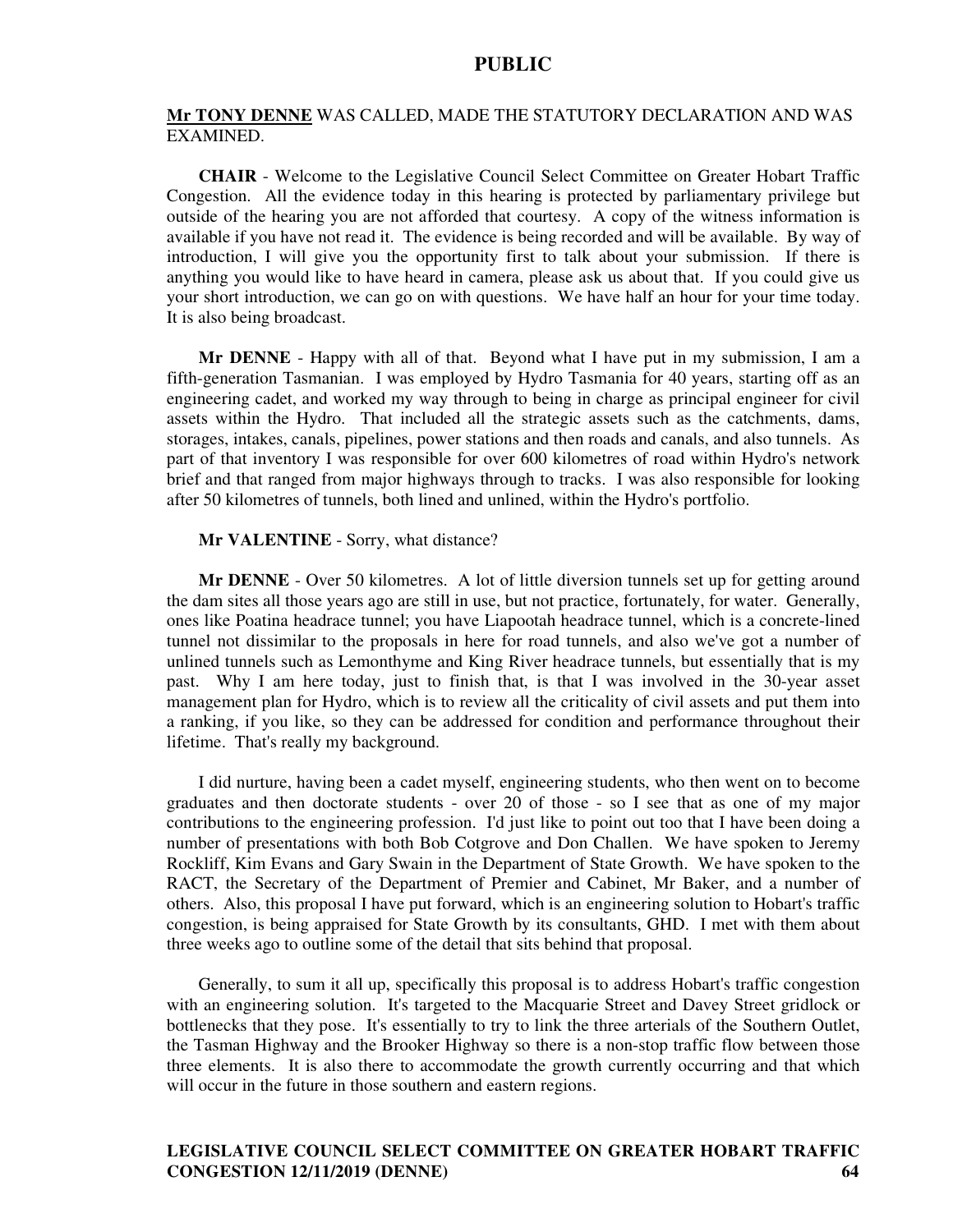It also ties in with the Jan Gehl report, which essentially said that they would like to free-up the dockside CBD area, particularly for a more pedestrian-friendly operation.

Essentially, that is my summary of where I have been, where I've come from and what this proposal is all about.

**CHAIR** - Thank you, Tony. The Wilbur Smith proposal of the Southern Outlet-Brooker Highway flyovers: properties were acquired for that in the 1960s. I don't know whether the properties are still in -

**Mr DENNE** - I believe they've been disposed of. Rob's probably got a better handle on those. They were generally heading up Harrington and Melville streets and then they were going to come down Burnett Street, as I understand it. That's why Burnett Street just near Campbell Street is a lot wider than you'd think for just a normal suburban route.

I've tried to pick up some of those key features in this proposal for integrating with the current traffic flows and also not to have any great number of acquisitions for putting this on the ground. It is the least disruption to the current situation as possible.

**CHAIR** - That is why with tunnelling you have less land acquisition.

**Mr DENNE** -Yes, that and also there are some areas that look like they were set aside by the old department of Main Roads or Roads and Transport. You can actually see those on the hill above the Burnett Street-Brooker Highway area. There's an area that's undeveloped on the northern side of the Glebe, for instance.

In South Hobart, there's an area just above the Hobart Rivulet, near Males Sand where Elboden Street meets Macquarie Street. There's a gap on the hillside there which is undeveloped so the only houses that I see that have to be acquired would be some on the northern side of the Hill Street grocery in Macquarie Street on the far side which are fairly run down.

**CHAIR** - This is for a tunnel?

**Mr DENNE** - Yes, access to the tunnel predominantly, Robert. You would have to have some acquisitions close to the Campbell Street Primary School, not the school itself but on the other side at the back of the car yards where I think DJ Motors are there together with Performance Automobiles.

**CHAIR** - Perhaps, the old bikies' headquarters might have to go too.

**Mr DENNE** - I would try to keep that to a minimum.

**Mr VALENTINE** - That's already gone. They're putting in new units on that site.

**Mr DENNE** - I've noticed that. The old bars are down, Rob.

**CHAIR** - With the tunnelling, I noticed you did say what you thought the geology was there. Was it sandstone?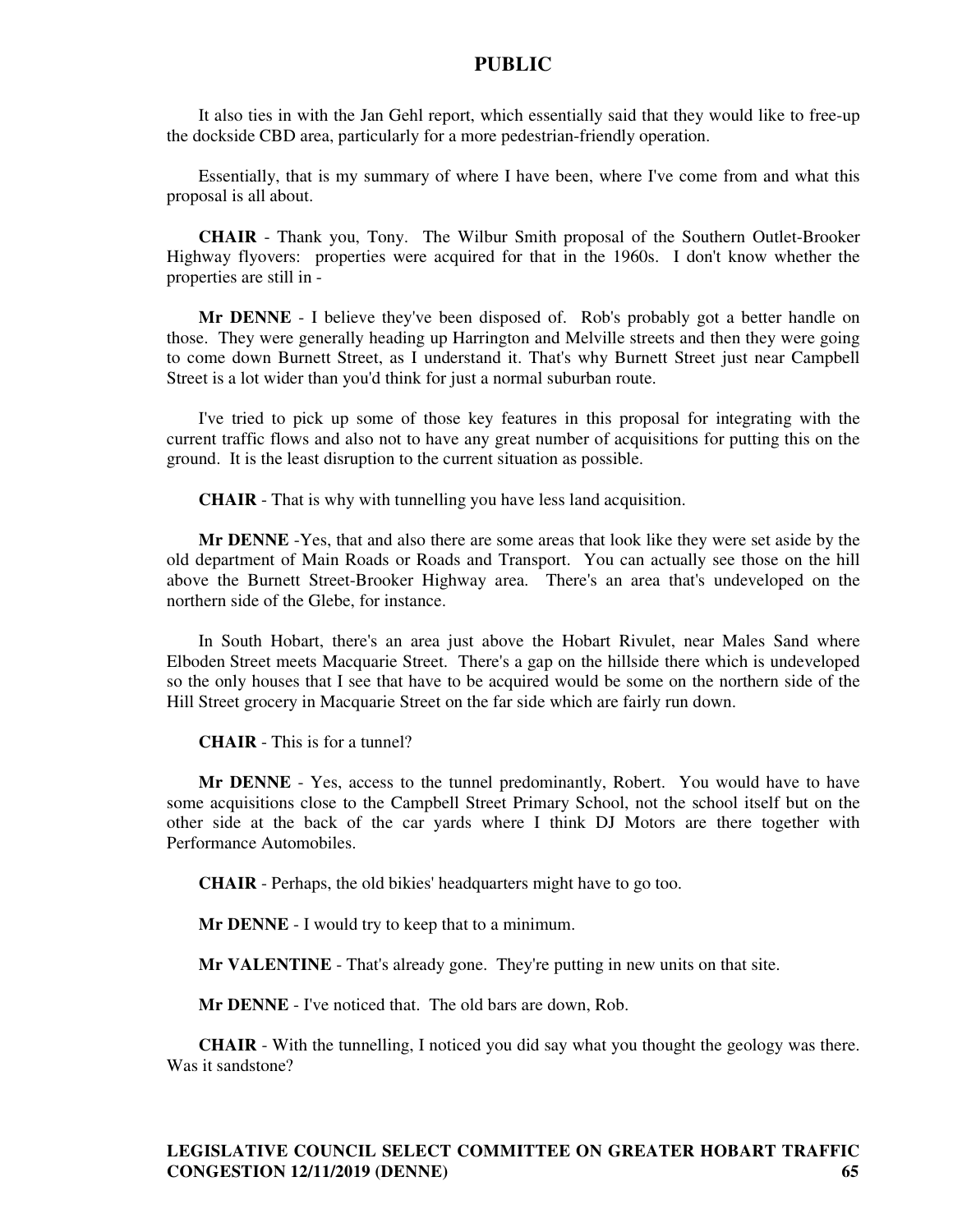**Mr DENNE** - The first part I suspect is in sandstone but normally if you went through a formal design - and I have included that investigation and design in the costs for the proposal you would go through and you would drill, say, every 100 metres or so.

**CHAIR** - There was never any drilling done that you know?

**Mr DENNE** - I haven't been able to find out. I have spoken to a lot of the engineers who were involved in it and even some of those who currently hold some of the design proposals for intersections and the like. There are a lot more of them, as you can imagine, but I have only taken the surface geology, which is what we always used to do in the Hydro. You would just take that as a first cut, then you get the geologists in and you might do a seismic thing or we did in the Hydro for out of town. In town you would not be blowing up people's backyards, I hope. Certainly, drilling is what you would look at to totally confirm that is what you have underneath you. I have taken the features on the northern side of the Hobart Rivulet - there is a lot of sandstone cliffs there. I used to go to St Virgil's so I know there is an old sandstone cutting on the footy oval there. My mother and father used to play tennis at St Mary's which is also sandstone. As you go across to the other side of the Brooker Highway, you have dolerite where the Hobart City Council depot is located on the pathway up the hillside there. I am assuming with those, that is what you would be looking at.

For a tunnel boring machine, one of my former colleagues, who is a tunnelling guru and engineer, has provided me with all of the cost analysis on that side of it. He said it was not a problem to go through dolerite. Sandstone is like going through butter. As far as dolerite goes, it is slower but you recover a lot of the material, which then becomes the road base for the tunnels and also for any other infrastructure that may be considered around Hobart.

**CHAIR** - You would not need any stopping up probably in dolerite either.

**Mr DENNE** - It is mandatory that you put a line around it, unfortunately. If you go to the Sydney tunnels just out near Parramatta, the new ones that have just been opened, they are all concrete-lined. It is just a safety feature so that if you do have a rock fall - in the Hydro, just harking back to that, we used to have emergency tunnel sets so we could run those in and shore up and clean it out, but you cannot afford to have those situations in a tunnel.

**CHAIR** - As you said tunnelling is expensive and everywhere else in Australia every tunnel has a toll to it, I think.

**Mr DENNE** - If it does not have one, it is soon to have one. I think the Melbourne one is the next to come on line and I think Brisbane is stage 2. I think they all have tolls on them, yes. Interesting enough, they reviewed some of the costs for the Queensland tunnels in particular, and for stage 1, they had some Europeans quote on the cost for the second half and their numbers came in at half the initial cost. So there is a lot of variation in cost, if you like.

I have used the one that I asked Channel Tunnel expert Nigel Sugden to give me some indication for. I have all of those numbers sitting in behind the proposal, and they are the ones I have used. They include things like ventilation, lighting pump out stations for groundwater ingress, all of the other services like powerlines, which can be accommodated in the invert of the tunnel.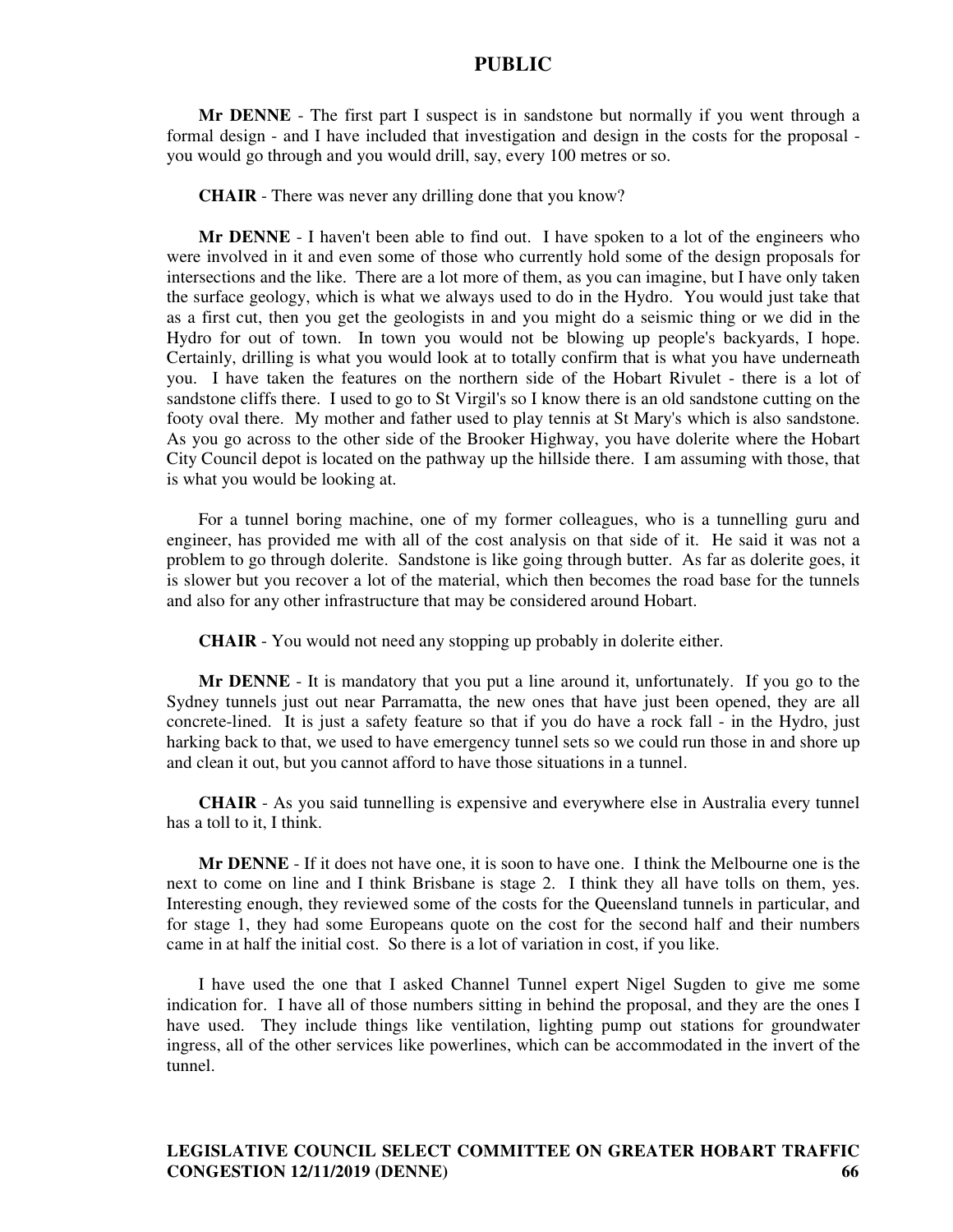**Ms HOWLETT** - A supplementary to that before my question. What is the costing for tunnelling?

**Mr DENNE** - It is roughly \$125 000 dollars per metre and if you look in the submission I put in, I think it is page 15 -

**Ms HOWLETT** - And that costing would change if it were sandstone or dolerite?

**Mr DENNE** - Not really, because it is a timewise thing. Essentially these are quite short tunnels in the Australian landscape and internationally there are tunnels everywhere. It may be slightly more expensive but on average - for instance, in dolerite, you would not expect as many areas of rock, rubble, boulders and alluvial-type material as you would perhaps in sandstone areas. Where you have a change of geology between sandstone and dolerite, there is obviously a fault line and that is generally where the creeks and groundwater run.

**Ms HOWLETT** - Given the population projections in Tasmania, how do you think all levels of government can work together to ensure an increase in our existing population aligns with current infrastructure capacity and congestion?

**Mr DENNE** - I think that is one of the main drivers for me being here to put forward an idea, a proposal. All levels of government will have to work together, but it is more a strategic-type thing. In the past these roles were carried out by Roads and Transport with a view, and they still do it, I think. I am not privy to how their processes are, but harking back to the Hydro we had our 30-year plan. I suspect they have a 10- or a 20-year plan, something like that. If that is the case, all these elements, such as ferries, light rail, clearways, tunnelling and all the rest, should be integrated into the strategic plan. The costs associated with it would be balanced against current local government funding, federal grants and things of that nature to support it.

As, no doubt, Don Challen and his group will say later in the week, there could be a case for putting in a toll, or a congestion tax overall, for Hobart so that if you want to go into the city centre, to park your car, for example, you might have to pay a nominal congestion tax. That is not inconceivable. It is not a cheap solution.

**Ms SIEJKA** - Just looking at the section about further congestion easing, in particular the Mornington bypass. There has been talk about a road. It is the same sort of route.

I was curious, looking at some of these options, why in those cases, a tunnel was a better proposal in your view rather than just improving the roads - the Mornington bypass one.

**Mr DENNE** - I don't think they are exclusive. I think when you look at, or hear on the radio about, the traffic coming in from Sorell and Midway Point, there is a strong argument to say that a lot of that traffic, rather than putting it onto the Tasman Bridge and then sending it south or north, the northern people could well bypass the Mornington overpass, Flagstaff Gully Road, which then comes out and joins the East Derwent Highway, then onto the Bowen Bridge.

The Bowen Bridge is very much underutilised. You really want to get the best 'bang for buck', excuse the term, but essentially to get a good use of your strategic assets like bridges. They are not cheap to build, and in essence, this proposal is a lot cheaper than the Bowen Bridge, the Tasman Bridge and the Southern Outlet, which cost a bomb.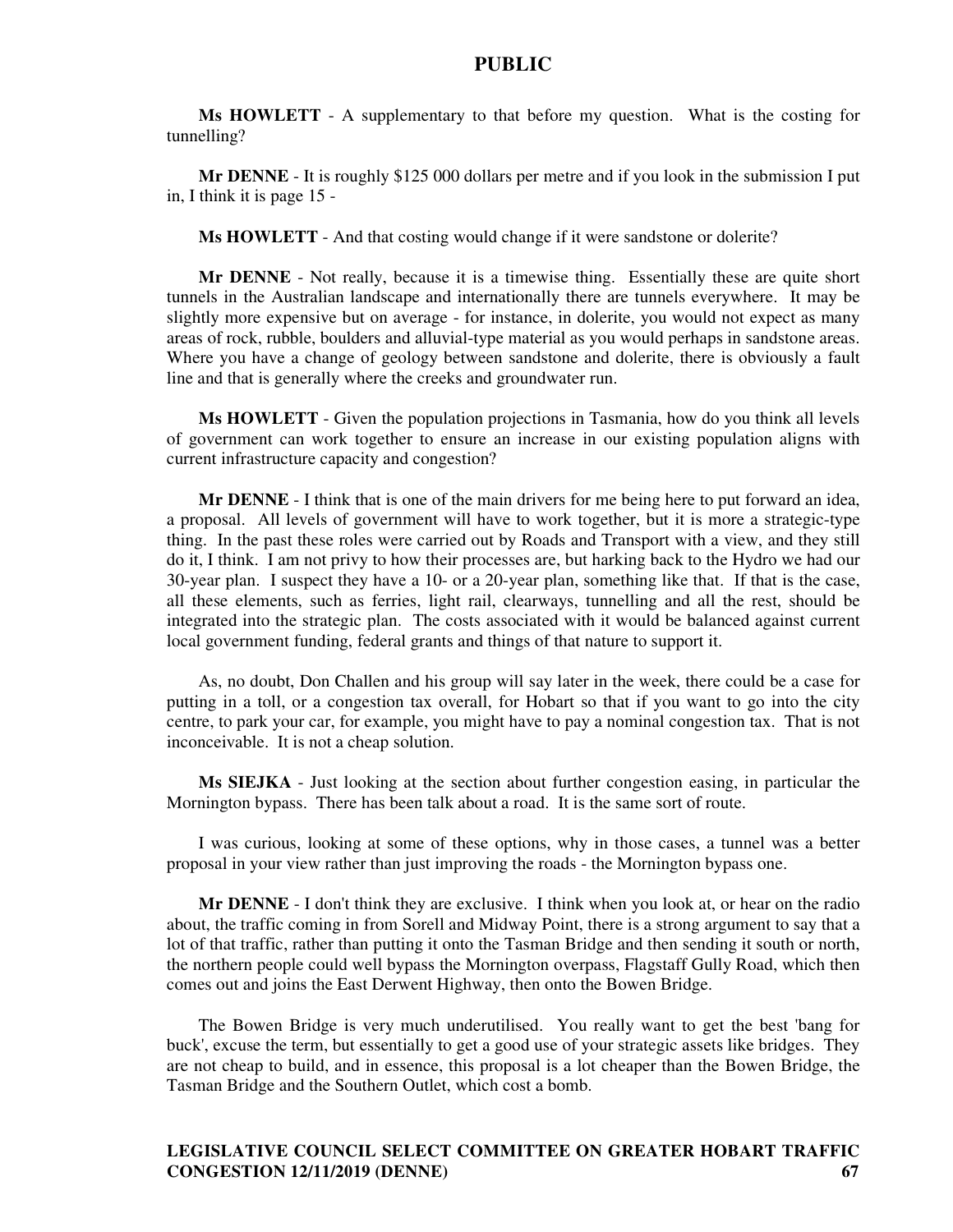It will perform the same sort of thing: to move people away from the old, tired current routes for commercial, heavy transport and private use vehicles.

**Ms WEBB** - Just to clarify these further congestion-easing suggestions. They are not tunnels, are they? They are road solutions?

**Mr DENNE** - They are roads that I stuck on the end of something I have been thinking of. If you look at the way the harbour is used at the moment, Macquarie No. 2, where they stockpile all the logs. Rather than running those through town, I could see that if you were able to get up through the Regatta Grounds onto McVilly Drive, you could then get back onto a bypass and take them further north if you want to, or south to that area.

**Ms SIEJKA** - That airport roundabout I find interesting as well, because it has been such a blocked area.

**Mr DENNE** - I was always taught that it is cheaper to go over with your main road, and go under with your secondary roads.

If you look at a lot of the north-west: coming from Burnie or Devonport, you peel off and go underneath that particular link road into Launceston, you head back to Perth and south -

that is a far better solution, say, than the new intersection - I don't want to be critical - near Bunnings at Glenorchy, which has all these lights, so you have to wait your turn.

You are better off going over the top. When I ran some quick numbers, I think it is a bit cheaper, or about the same order of cost - about \$50 million for that roundabout, using an overpass.

**Ms SIEJKA** - Using up different space as well. A lot of the time our proposals are about additional width, aren't they?

**Mr DENNE** - I don't see that as necessary. You don't have to encroach on the orchards or the golf course in that proposal. Just fly over the top. I could see a similar solution for the Midway Point nexus -

**Ms SIEJKA** - I will have to talk to you about the Mornington roundabout another time.

**Mr DENNE** - I was going to ask where you all came from, and what you -

**Ms SIEJKA** - I know that is one of the key blockages in that space, and that traffic has increased something like 40 per cent in the decade. But what you do with that is a tricky one.

**CHAIR** - Tony, do you know if there was ever any work done on a tunnel under the Derwent River, or is it too deep?

**Mr DENNE** - On the western side it is really deep. That is an interesting point. When they built the Tasman Bridge, finished in 1969 - I am sure you would have been around?

**CHAIR** - I wasn't very old, but I was about.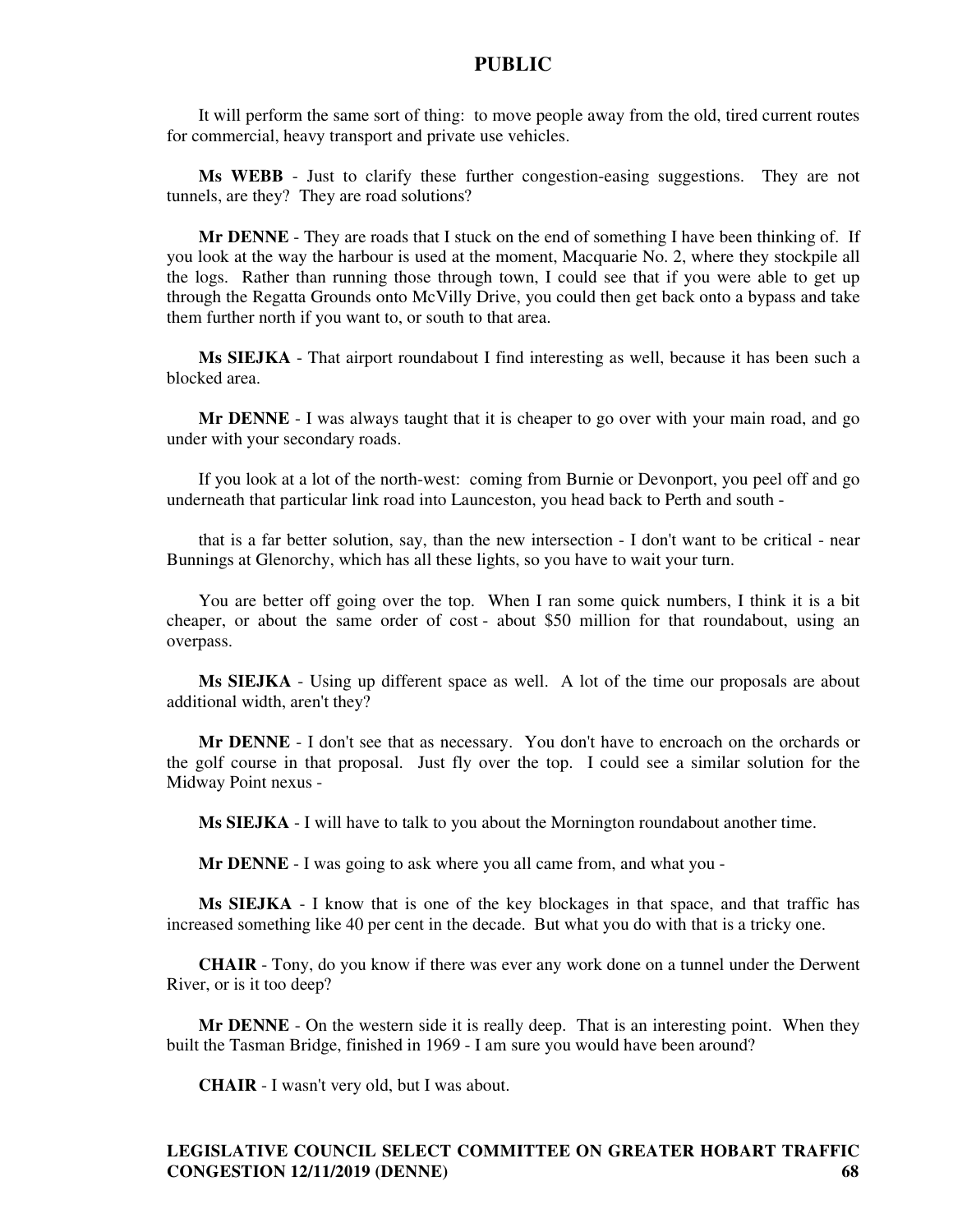**Mr DENNE** - They did all the geological investigation and they got almost to where the old lift span used to be on the Western Shore, but they didn't complete it. When they finally came to build the bridge, they found it was about five times deeper there, so that is why they had a temporary bailey bridge section there for a very long time. They were doing all the piling and everything underneath to put in that pier group that supported the last section of roadworks near Government House.

**Ms SIEJKA** - Does your theory about going over and under apply to bridges as well? I am just thinking of the Tasman Bridge, which will reach its [end of?] lifetime at some time.

**Mr DENNE** - Its projected capacity is 75 000 vehicles a day.

**Ms SIEJKA** - I'm just thinking whether you would have another layer. What are your thoughts on that?

**Mr DENNE** - Well, I used to think about this a bit. It was not in my provenance and I had plenty of other things to think about, but I always thought you could run something underneath it, but that compromises shipping, so there are a few things to go, and that is essentially why they built the Bowen Bridge. There were other ideas of tunnels or augmenting. They actually put a 'nip-on clip-on', as it was called, on the Tasman Bridge, if you remember back in those days. They had a box section they bolted on the side, and that allowed them to put an extra laneway.

**Ms SIEJKA** - We do think all these things are in the medium term, but I guess even longer term we do need to consider those things as well.

**Mr DENNE** - I understand the Tasman Bridge also has a number of structural issues, so whether it can take a greater load is arguable. I am not in a position to say that, but if you could make better use of the roads around the bridge and [inaudible] them so you can get traffic to those localised areas without having to travel through the CBD, that is the ultimate solution, and that is essentially what my proposal is about.

**CHAIR** - On sections of the Bowen Bridge, when it was being built, I worked on the drilling part of it, and six-metre cords came out unbroken in some places. It was very solid.

**Ms WEBB** - With the tunnels you have proposed, what is their lifespan as an engineering solution, and when would we need to think about the next engineering solution?

**Mr DENNE** - Well, again it depends on growth, but from an engineering standpoint, any concrete structure would have a minimum life of 50 years. We might never know their maximum life, because if you build them right they will still be going after 200 years, like the Roman aqueducts and all the rest. We could talk for hours, but a minimum of 50 years would see that particular structure stand up. Generally, it relates to concrete strength, so to overcome that you make your concrete stronger. Instead of 25 megapascal concrete, you might put in 50 and make it stronger, so it will last; it does not fret on the edges and dust up.

**Ms WEBB** - I was thinking not so much of physical lifespan, but more in terms of a solution to our traffic congestion, and when we might then have to contemplate another significant engineering solution because we have hit another situation like we are in now, where we have increased congestion and then we need to do the next iteration. Do you have a sense of that?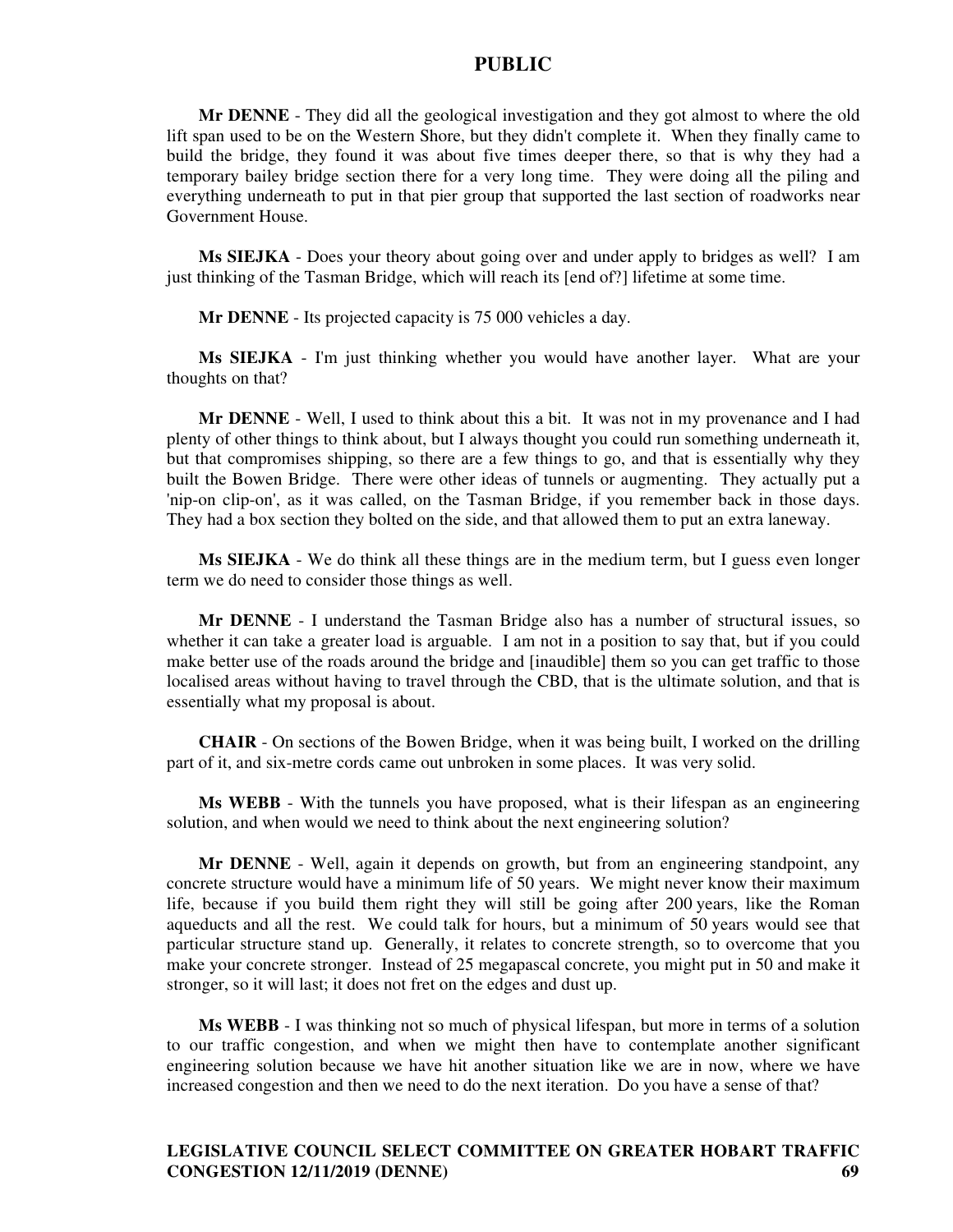**Mr DENNE** - This is going to take a while to implement. I was going to say in closing that it really needs to be integrated with all the other things, like light rail, the ferry proposals. The stuff that you can implement quickly will need to be done, because you can do this in two stages. You can do it from Southern Outlet to the Brooker, and then from the Brooker across to the Tasman Bridge, but it takes time, and in that intervening period you are going to have a lot of ructions from commuters, as you currently are now.

It is going get progressively worse, and I do not think you are going to turn people away from their social habits of using the car here in Hobart, to using bikes or walking or using public transport, to the sorts of figures that you will need to sustain people's desire to move around Hobart and Greater Hobart with the current solution.

As a solution, it is longer term. It can carry up to 192 000 vehicles a day. Currently the Bridgewater Bridge is about 30 000 vehicles a day, the Tasman Bridge is about 70,000 vehicles a day, so you are looking at decades of capacity.

#### **Ms WEBB** - What is coming in now?

**Mr DENNE** - That figure is not available. That is one of the things that is missing from the congestion study, but if you look at the traffic that goes out of the city in the afternoons, I think it is of the order of about 24 000 to 25 000 vehicles a day. That's an interesting statistic actually, because that is 82 per cent of the number of vehicles coming in from the Brooker Highway and the Tasman Highway, and also you've got Campbell Street and Barrack Street. All those, if you take a number down near Grand Chancellor and compare it to the number at the Southern Outlet, it's about 82 per cent so 82 per cent of the traffic coming into Davey Street, in this instance, it's 82 per cent of that number at the top end of the Outlet so that is quite a significant number. That is probably one of the reasons why of an evening it doesn't take much for Davey Street to choke up - I could show you photos but you have seen them in *The Mercury*. It's very frustrating.

**Ms WEBB** - I have been sitting in the middle of them.

There is one other thing I wondered about, and it's something I am interested to hear about from a range of people we have talked to. Given that there is already such an active conversation in this space and a lot of activity through different mechanisms, could you suggest to us what you think this inquiry should best contemplate as a contribution into that space and those active conversations? What should we do or think about to add best value from our inquiry?

**Mr DENNE** - If I can use what we did in the Hydro as an example of a yardstick, you need a strategic plan. If you can energise people into putting in those short-term, medium-term and then longer term plans and then add the detail to each of those, I think that will then become an achievable solution to traffic congestion for Hobart. But it needs to be properly framed; it needs to have all of the detail in it - which you are garnering from all of the submissions, I presume and then essentially, at the end of it all, someone has to sit down - normally State Growth does that - and analyse it to say 'This is what we need to have; this meets the needs of these communities or these people within our society'. In the longer term, you can have a solution that is going to cover all of those ideas - and it needs to be a rolling one. When we did the Hydro one, that's a rolling 30-year plan and it's distilled back to a 10-year plan and then an annual plan. You need to keep rolling it forward so as populations move and people's habits also change, you need to follow those so that you've actually got an active, viable plan. I would think this committee could perhaps highlight the fact that there is a need for a strategic plan.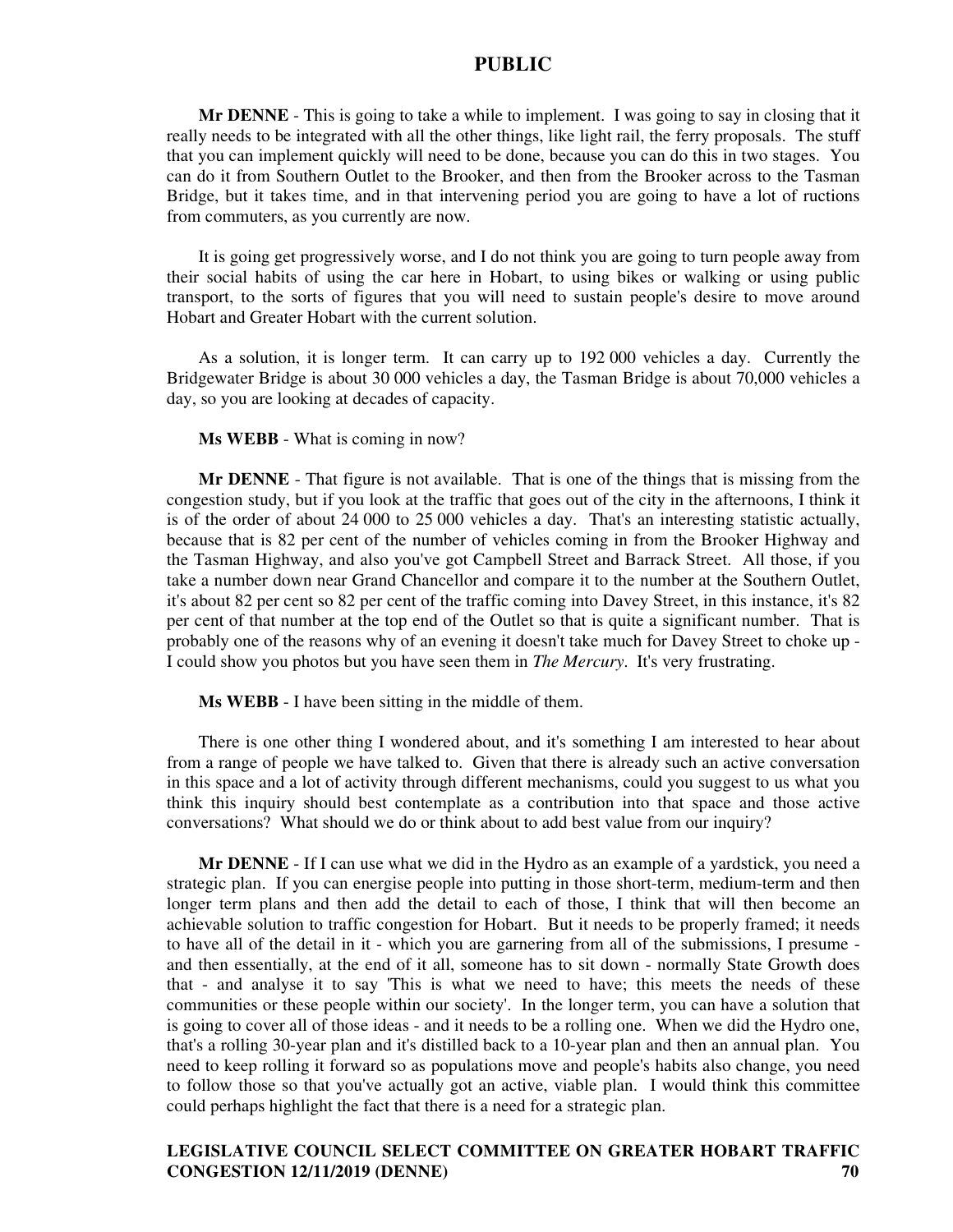**Ms WEBB** - And advocate for that.

**Mr DENNE** - And it needs to be in the shorter, medium- and longer term.

**Ms SIEJKA** - Just as a follow-up on that sort of planning -

**CHAIR** - We are getting close to time, and Rob is already on his -

**Ms SIEJKA** - Sorry, it's just that a couple of times we have heard that some people would like a greater strategic oversight or authority. I wondered, in your experience and history, whether there was anything key that you thought at that oversight level would need to be shifted at the moment to improve.

**Mr DENNE** - With respect, I am always in favour of having bureaucrats looking at something which you are at arm's length with a political solution, otherwise we'd end up with gold-plated roads in people's electorates all the time. I would see that currently not having an overarching crowd but making State Growth - which is what it says, State Growth - have the responsibility of driving that plan and looking to getting the inputs and support to make it happen. That would then sign off and it's the reason you are here looking at all these different inputs, not just reacting but being proactive about it all.

**Ms HOWLETT** - Just quickly, the Bowen Bridge usage: could you tell me the figures on the daily traffic?

**Mr DENNE** - I haven't got those. State Growth should have them; I'd suggest someone like Gary Swain or Martin Blake, who is one of their planners. There are not that many engineers around unfortunately in these groups, and I don't want to sound sort of -

**Ms SIEJKA** - It's generally underutilised.

**CHAIR** - You are a threatened species.

**Mr DENNE** - Not anymore; I've been retired for 11 years.

**CHAIR** - That's right, but you are still a species - retired or otherwise.

**Mr VALENTINE** - \$1.45 billion is a heck of a lot of money.

**Mr DENNE** - Over 10 years, though.

**Mr VALENTINE** - Yes. The problem seems to be an 8 per cent problem, so take away the school traffic and it flows quite well. So one might argue that this is a very big sledgehammer to crack a nut. Some would say that in providing more infrastructure for the cars simply exacerbates the problem into the future. Do you see how that can be the case, that indeed providing for greater traffic simply exacerbates the future congestion? Whereas possibly, as one of the submissions suggests, concentrating on smaller issues like kids being dropped off at school and those sorts of things might be a more economic way of going. Do you have a comment on that?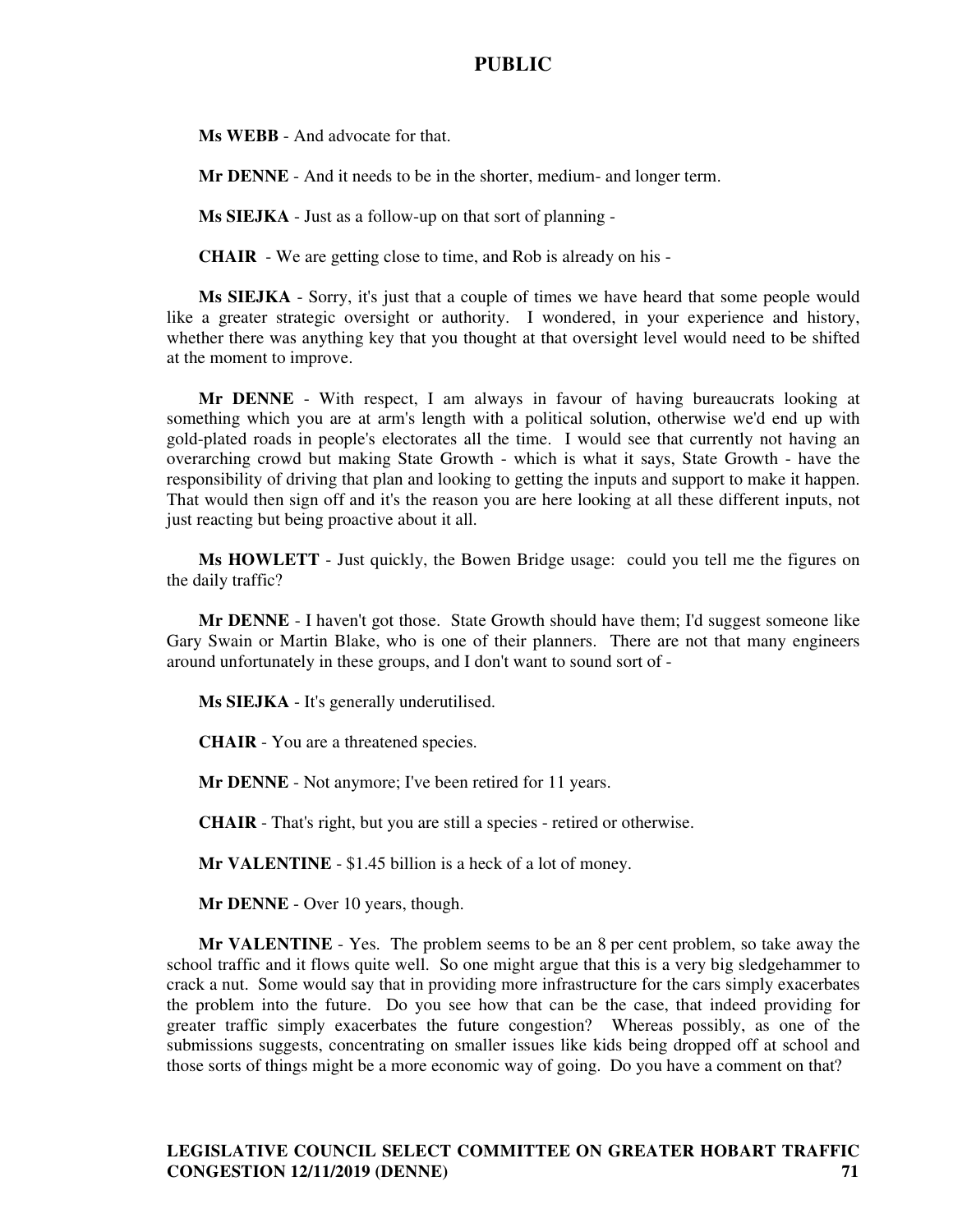**Mr DENNE** - If you really look at the last three to five years of traffic growth and extrapolate that for another three to five years growth, it means that the time we used to have traffic jams three to five years ago, which is around the time this report was projected, was only a short period in the morning and then in the evening. That tallies with what you said about schoolkids being dropped off and picked up again. Give that another three to five years and it's more visible now that those periods of heavy traffic load are extending in the mornings and in the evenings. Give it another five years and you will actually meet what the GHD thing said: you actually have a volume greater than the capacity of the roads. As the traffic speed slows and gets down to zero, you either get people off the road - so that's why the fifth lane on the Southern Outlet is no good at all, you need to get rid of the bottlenecks to keep the existing traffic moving and away from the city centre. Traffic modes may well change. People will go to electric vehicles and the like -

**Mr VALENTINE** - Might even have jet packs, Tony, and we won't need roads at all, just got a problem in the sky.

**Mr DENNE** - I've heard that said. Everyone has to live in the CBD then. If you don't want to be a university student, that's not a long-term future. You still have to go on your holidays. They found in America that a lot of the millennials who grew up saying we don't need cars and that we'll get around on bikes, at some stage they have to go on their holidays or they have to go and visit relatives who are outside. They say we'll just lease a car or get an Uber, but it doesn't really work out that way. Statistically it has been proven that that's not quite the way it works.

Another point is they are doing a traffic study in Melbourne for the tunnels and the like. Peter Seamer, who wants to get people off the roads, found that even by doubling the number of people who use public transport in Melbourne, which is highly geared to rail and bus and the like, was actually going to have a worse effect. There would still be more vehicles on the road than those traffic reductions would provide. It is on the ABC listen app; he spoke to Philip Clark a while back.

**Mr VALENTINE** - Peter?

**Mr DENNE** - Peter Seamer.

**Mr VALENTINE** - Some would say that if you have congestion, you will force people onto public transport simply because they can't handle their car in all that in a timely manner.

**Mr DENNE** - Just as a footnote on Peter Seamer, he advocates having residential business nodes outside the CBD so that you make people, their place of work and where they go to congregate outside of the CBD so that you don't have everyone wanting to go through the same spot all the time to get to wherever they are at.

For instance, he would see Cambridge Park or something in the northern suburbs or down at Kingston having greater development which would draw people to those areas and take them off the need to go through. He's an advocate of decentralisation and roads still figure in his solution to that problem. He is probably erring on the side of the people you just mentioned who would get away from cars and traffic and walk everywhere and get Ubers and that. You would need to have a huge increase in the number of Ubers for a start. Electric vehicles, when they come, people will go for smaller size and more of them.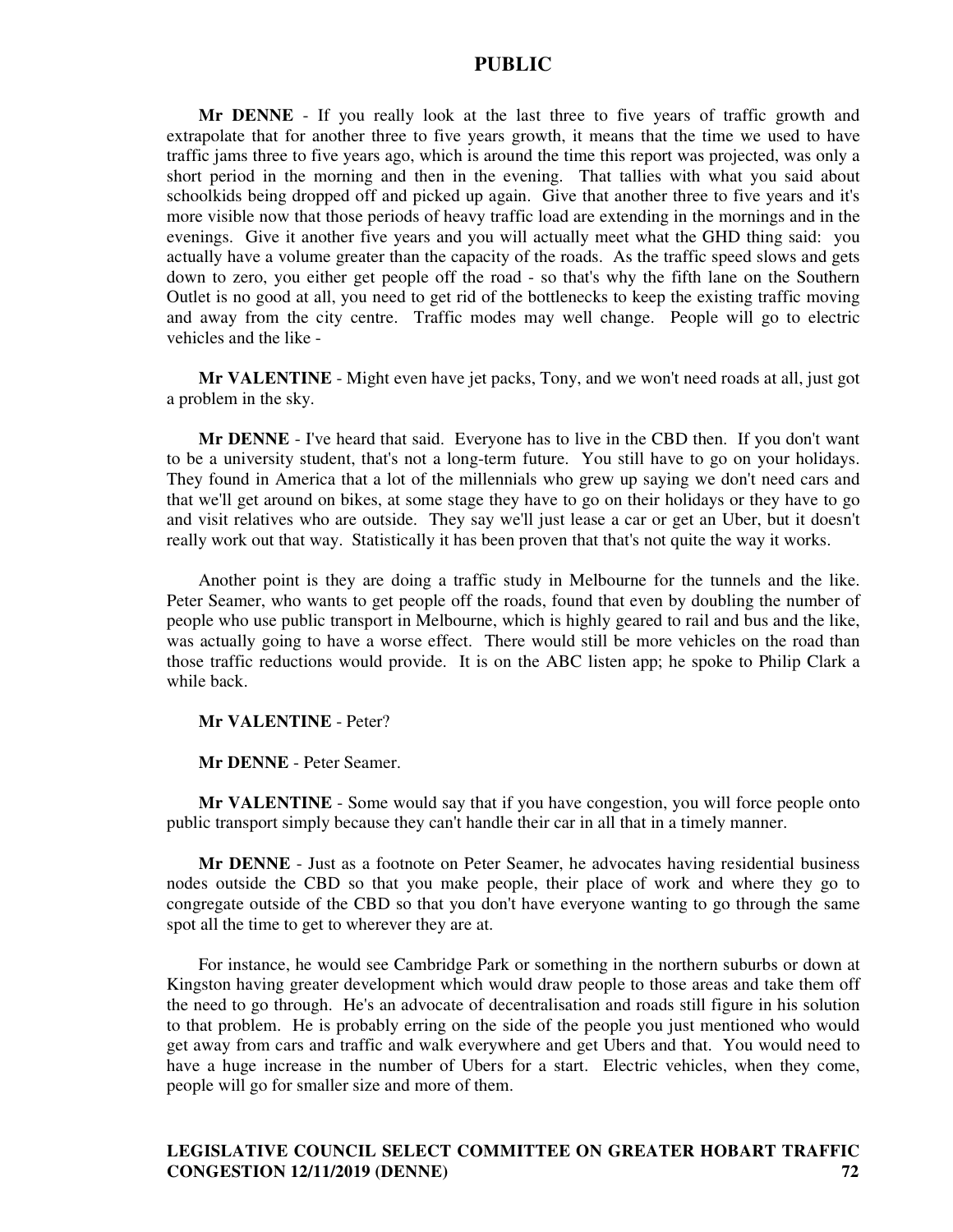**Mr VALENTINE** - We'll follow that up.

**CHAIR** - Thank you, Tony, and thank you for your submission. It certainly was interesting reading.

**Mr DENNE** - I hope so.

**CHAIR** - It was, I know it was commented to me that it was very good. Thank you for your time to come along today to the committee. We really appreciate it.

**Mr DENNE** - I wish you well on the rest of the submission period.

#### **THE WITNESS WITHDREW.**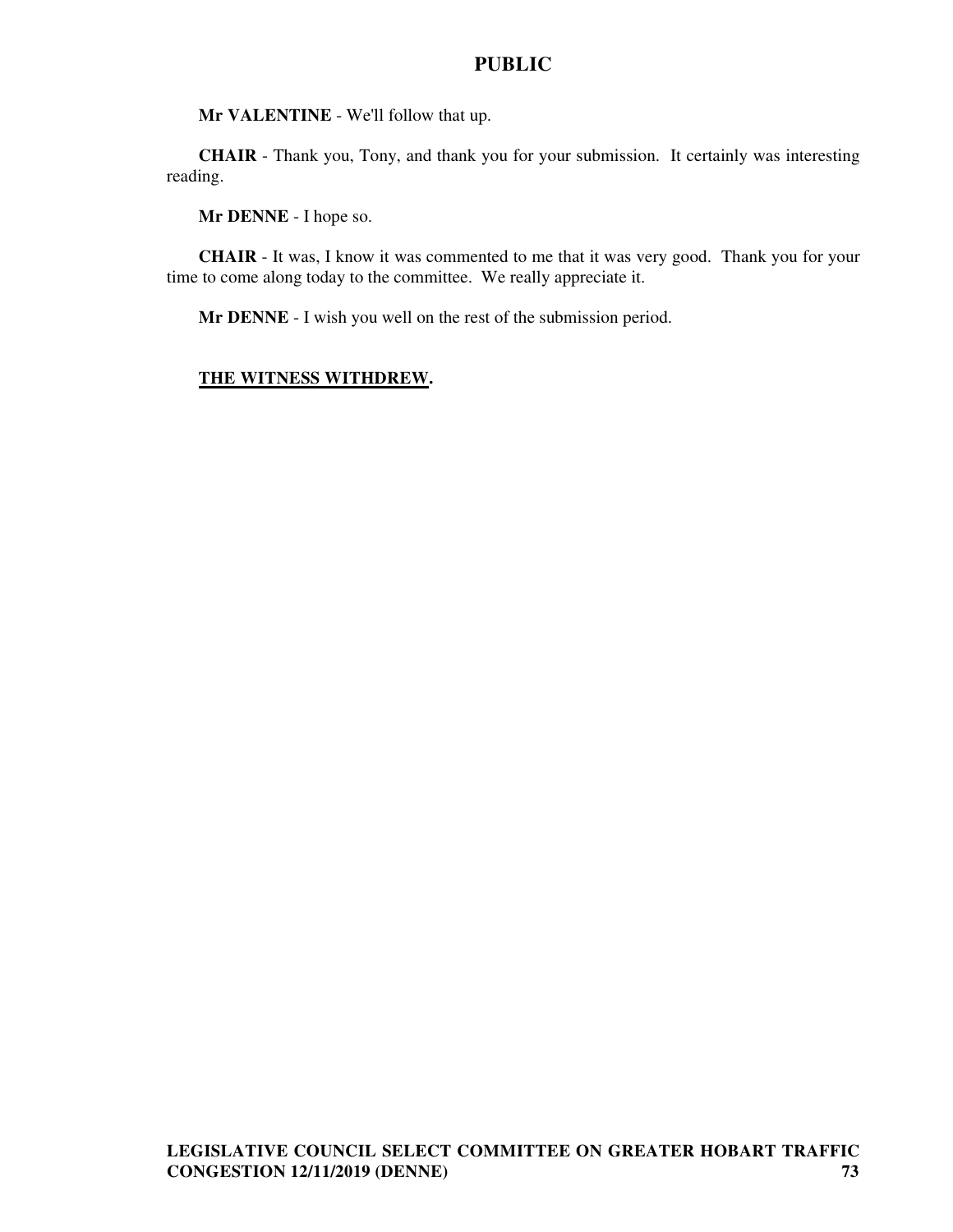#### **Mr SHANE DEWSBERY**, PRESIDENT, AND **Mr GEOFF LEWIS**, GENERAL MANAGER, TASMANIAN BUS ASSOCIATION WERE CALLED, MADE THE STATUTORY DECLARATION AND WERE EXAMINED.

**CHAIR** - Welcome to the public hearing on the Legislative Council's Select Committee on Greater Hobart Traffic Congestion. All evidence taken in this hearing is protected by parliamentary privilege. I remind you that any comment you make outside of the hearing may not be afforded that privilege. A copy of the witness information is there for you if you want to read that to make you aware of the process. The evidence today is being broadcast and the evidence you present will be recorded and the *Hansard* version will be published on the committee website when it becomes available.

By way of introduction I advise that the procedure we intend to follow today is as follows, firstly you will be provided with an opportunity to speak to your submission, then questions from the committee. If there is something that you feel needs to be in camera, just ask and we will see how we can facilitate that for you.

**Mr DEWSBERY** - Thank you very much. As I said, my name is Shane. I am the president of the Tasmanian Bus Association and my colleague is Geoff Lewis, who is the general manager of our association. I am also the managing director of Tassielink Transit, which is a bus operation that delivers services into the urban areas. Our association is the peak body for the bus and coach transport industry in Tasmania which looks after members who are school bus operators, or who operate tour and charter and general access services; it also includes Metro Tasmania.

You will see from our submission that as an industry, we believe we have a vital role to play in Tasmania as far as both short- and long-term solutions to traffic congestion, issues with connectivity from our regional centres into the urban centres and connecting services within and around Tasmania. We have a very wide range of topics that we mentioned in our submission, from providing solutions for healthy, active lives to providing connectivity for very special needs and also providing social benefits to those who are isolated and transport disadvantaged.

It is not just about transport for us; it is about providing services and looking after our communities. That is where we stand at the moment.

**Mr VALENTINE** - On page 2 of your submission, you talk about the creation of a transport advisory panel. What do you see the membership as being on that particular group?

**Mr DEWSBERY** - We have raised this topic for some years now. Geoff and I have been in the industry for many years and we have seen a lot of discussions about what we are going to do regarding transport, bus network and public transport. We think that we need an advisory panel or a group that can bring all that together to get the messages from all the inquiries that we have had and consultants' work, work out what the federal government's role is, state government, local government, stakeholders and bring it all together, all forms of transport, not just buses but active transport, bikes and maybe ferries. What do we do with the rail corridor? What do we do right across Tasmania? It is not just about the urban areas. We need to bring all that together and make recommendations to policy and to help drive that policy.

We're at a stage now that we're a little bit behind what we need in Tasmania so we need a bit of injection. We think that if we had a body like this, it could contribute to ensure that we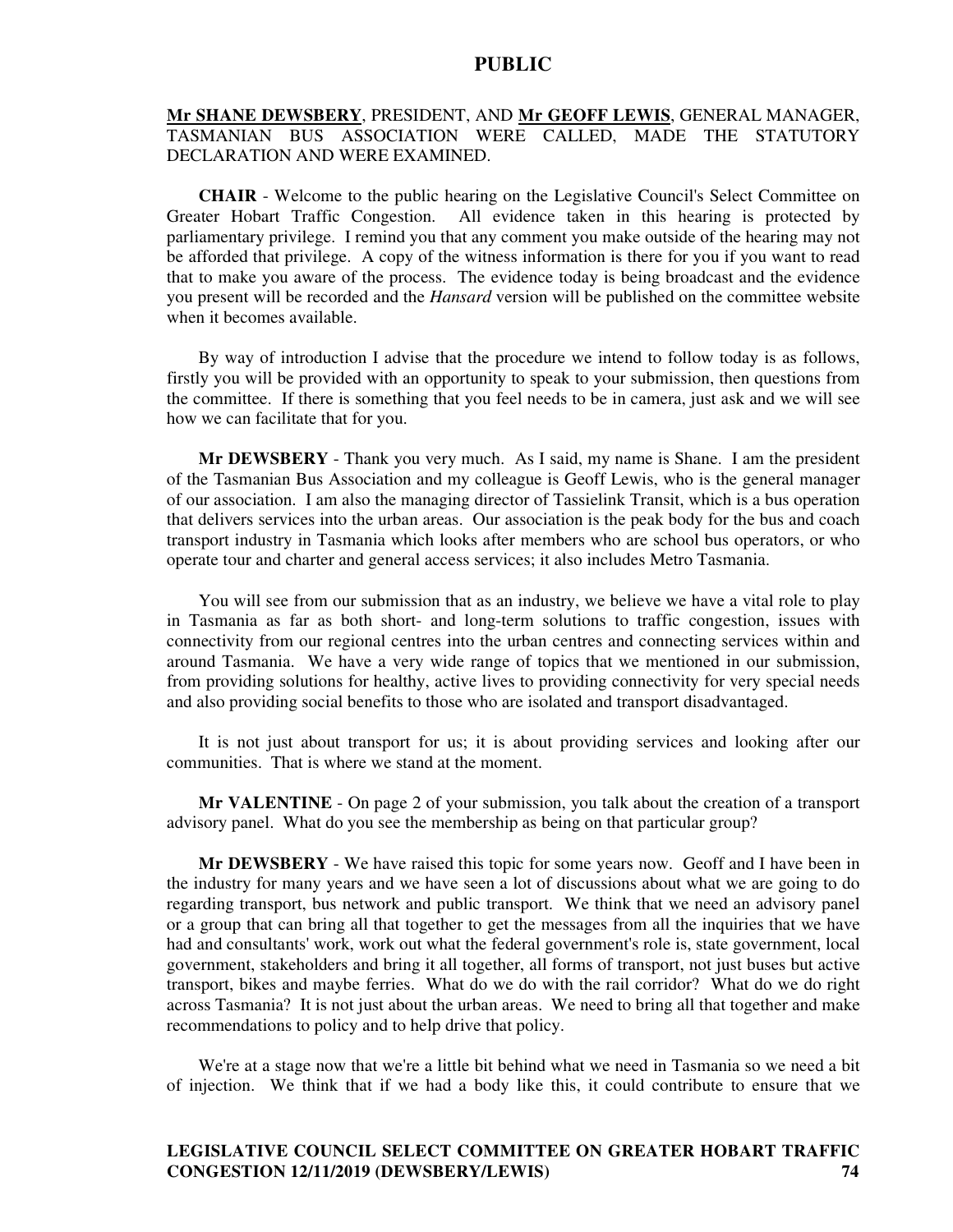continue with the strategy; everyone agrees on a strategy, and if anyone disagrees, we deal with it, but continue to move on.

**Mr VALENTINE** - How do you see that strategy being developed? Do you see that being developed prior to a group like this coming together or do you see it being developed in conjunction with a group like this?

**Mr DEWSBERY** - We've seen a lot of work being done and what the needs are for Tasmania. We've seen strategies being done and we've seen committees being formed and we've got those reports. Maybe this committee or this advisory group with mixed stakeholders can sit down and go through the latest information we've received and come up with some hardcore policies.

I think there is enough information out there now that we can start to look at the future of what we need, both short-term and long-term.

**Mr LEWIS** - I think one of the things at the moment is that all individual groups are pedalling their own bicycles. As Shane said, if we get all the groups together with a strategy to go forward, to make the policy, you will get something out of it. At the moment - let us take the light rail, we've had the light rail corridor; we agree, as we said in our policy, keep it, but make it work in the future. It's not perhaps viable at the moment, but in the future, but you need somebody when is that time due for that to happen? That is where this group would be able to go to government and say, 'We see in the future that should be up and running, whatever, in the time down the track'.

**Mr VALENTINE** - Have you had an opportunity to look at the trackless trams and do you have an opinion? You mentioned using alternative technology and intelligent transport systems, so have you had a chance to look into that and what's your opinion?

**Mr DEWSBERY** - With the trackless trams, it really is a really good-looking bus on wheels. There are many different types of examples in the world. Australia is pretty well advanced as far as what we are building, as far as the buses are concerned. We're modern, we have a lot of technology in it and we have Australian body builders and bus manufacturers. When we are looking at the needs of Tasmania, we can go to them and say, 'This is what we need'. We need a really good, efficient chassis on a nice design body. Some of those are coming into the state now, but what you want [is called] a 'trackless tram' and what you call a bus.

At the end of the day a trackless tram provides the same sort of service as a bus. It's flexible, it's modern, it has to be attractive to the customer, but at the end of the day it still provides the same services. It can start a culture where people can catch passenger transport. It is that culture that we need, so if it looks pretty and it does wonderful things, we might get more and more people interested in the product we can deliver, and it might be more attractive for the wider community and not just students or commuters.

**Mr VALENTINE** - My last question or my last lead-in, just with respect to data, is: do you survey your passengers across the board very often just to find out your demographics? I suppose the individual bus drivers would know their demographics, but getting a broader picture as to how to build more effective services for your passengers rather than just putting on services that you hope they take on?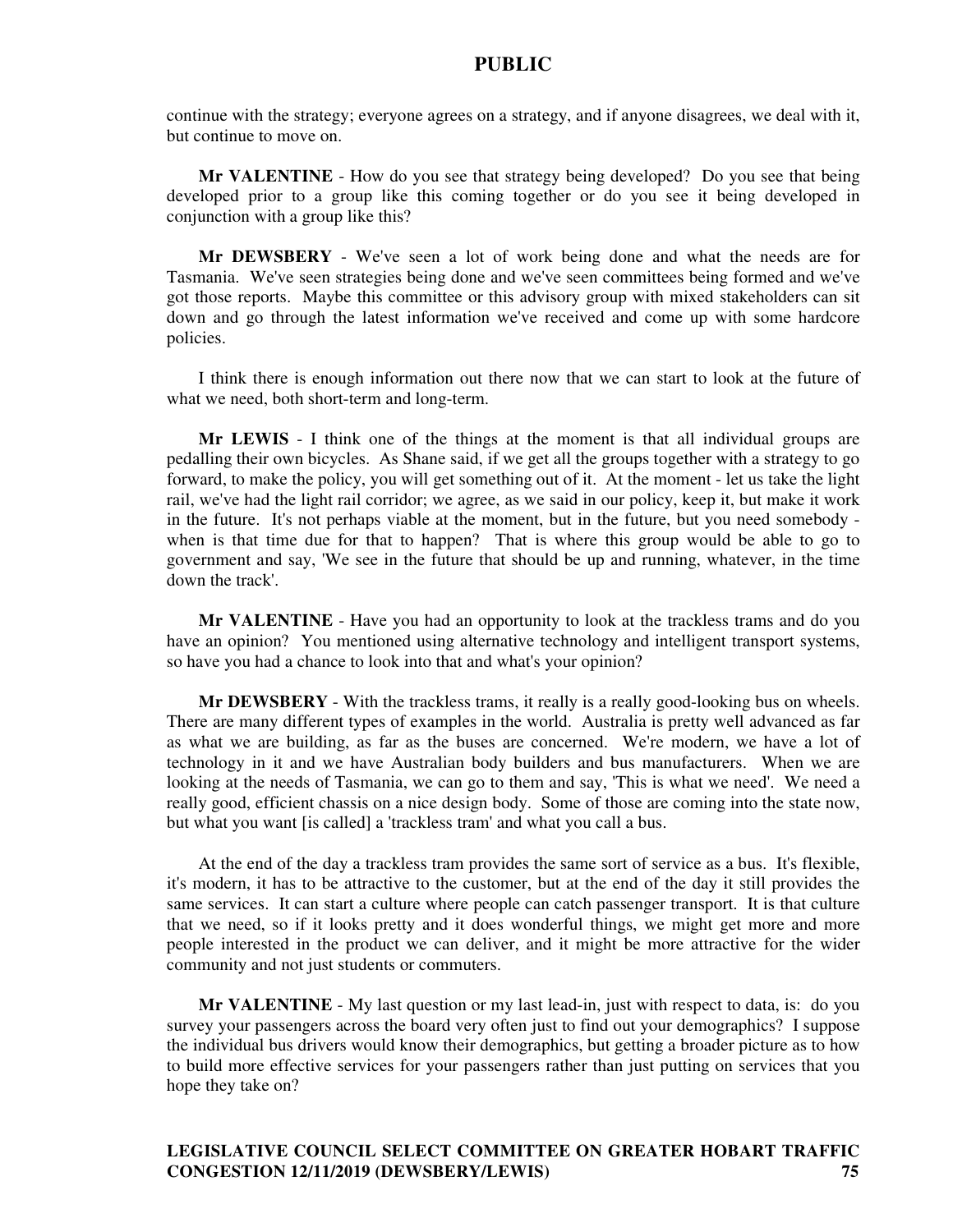**Mr DEWSBERY** - It's a good question because the data we get is normally from passengers who use our network. What we don't know is why people don't use our services. While our customers might say, 'We want services at this time of the day' or 'We want this type of bus', for those who for some reason don't catch us, we struggle to get that data.

**Mr VALENTINE** - I understand that and that is a third-party exercise. But for those who do use your services, do you have a regular survey?

**Mr DEWSBERY** - We allow a feedback component through the websites normally. Other companies would do it differently, no doubt. They might do it by written responses and technology nowadays with social media certainly gives feedback pretty quickly.

**CHAIR** - Okay.

**Mr LEWIS** - One of the things in that at the moment is that we do not know the pattern. Shane can survey the people he brings into Hobart but where do they go then? Do they jump on Metro or do they go to work? At least now with the integrated ticketing between Tassielink and Metro, we can track those people, whereas with the other services coming in, we cannot.

**Mr VALENTINE** - So you can get origin and destination, or just origin?

**Mr LEWIS** - Just origin at the moment, unfortunately.

**Mr VALENTINE** - That is a bit of an issue, isn't it?

**Mr LEWIS** - There is a new proposal to look at a different ticketing system and one of the thoughts on that is tap-on, tap-off so you can.

**Mr VALENTINE** - Like the Oyster card, which does that.

**Mr LEWIS** - Yes.

**Mr VALENTINE** - Thank you.

**Ms WEBB** - I have two to pick up on each of the things Rob has already covered, but I will just ask a bit more if that is all right.

Going back to that idea of an advisory panel, and we have heard a bit about a lack of potential coordinating function, which what you are talking about would bring the pieces together, would do that good evidence-based strategic thinking and planning and then perhaps coordinate implementation. Do you see that there is, perhaps, a gap of that sort within government or bureaucracy in terms of a senior responsibility and point of contact around public transport and/or transport more broadly? Is your experience that this gap would be there?

**Mr DEWSBERY** - Are you talking about the role of coordinating the transport services or more of the strategic?

**Ms WEBB** - Probably both those things. We heard from another group earlier that we have no, say, a minister for public transport, or somebody with a very senior responsibility who is the go-to person in the bureaucracy who sits behind the minister, who would be that identifiable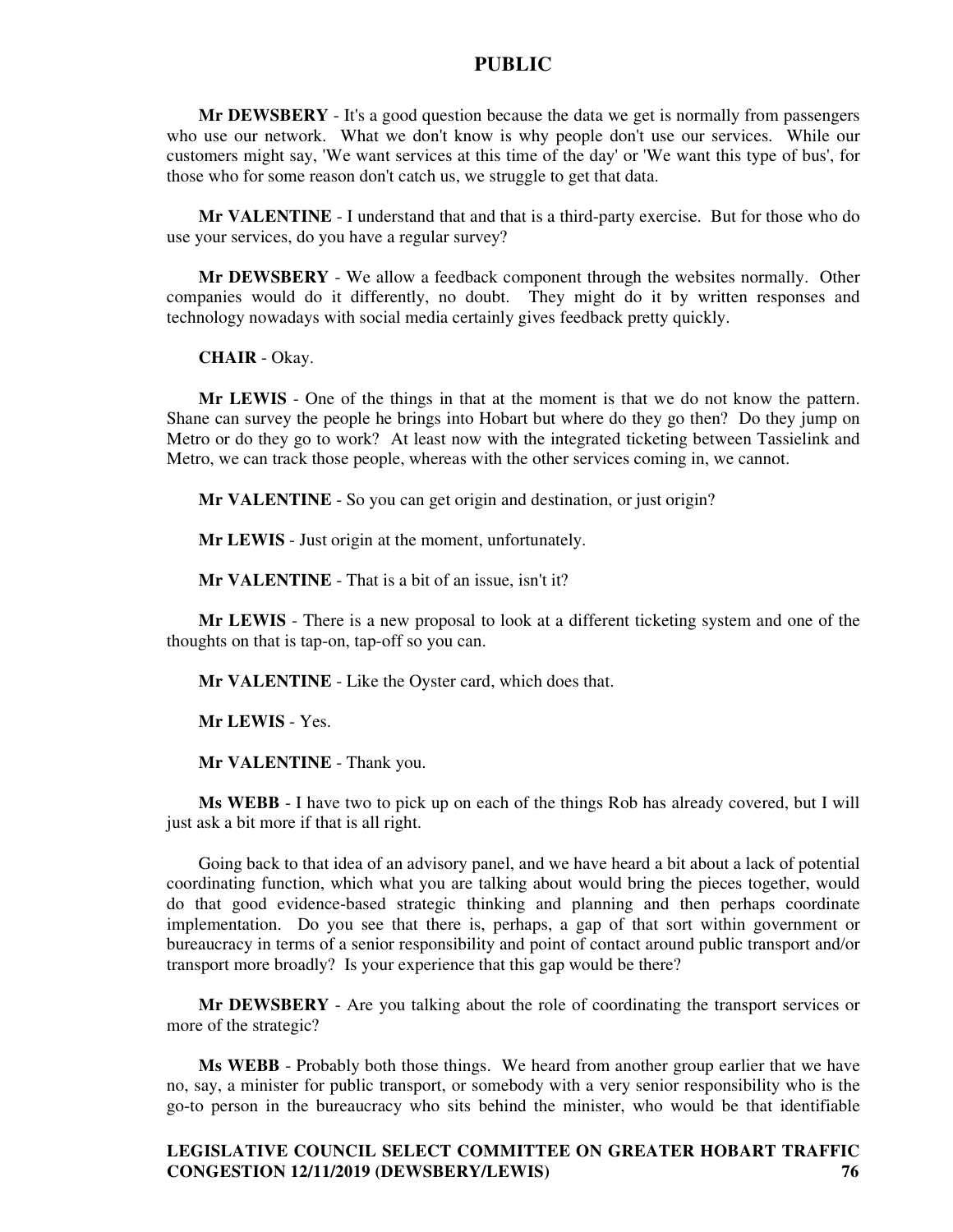person who might coordinate or bring together those things. I am wondering if that is something you would see as a gap as well?

**Mr DEWSBERY** - I think the discussion needs to be: what is the role of the bureaucracy in providing passenger transport in Tasmania and what role is for someone else for the strategic part? Do you have the strategists and the policymakers also implementing it or is that separated? That is a question that needs to be asked.

We see the bureaucracy as managing the passenger transport network and also any other forms of transport, but it also looks at the infrastructure we run in. What do we really need to provide our service? Also, what is the community response to some of the surveys we get? Are we addressing the needs of our customers? We know our customers, but where does it go from there?

**Ms WEBB** - So in terms of that advisory panel concept you are advocating, where does that sit to articulate into the government and/or the bureaucracy in the space we see?

**Mr LEWIS** - We would see that going into the minister.

**Ms WEBB** - Right, directly into the minister. To pick up on the second thing Rob asked about trackless trams and snazzy buses, I am interested that in your submission you talk about the Northern Rail Corridor and the opportunity there not to go with tracked vehicles but to go with trackless options. I gather that is to better integrate beyond that - get all the same benefits that corridor concept has but have flexibility. Could you talk a bit more about how that might be a better integrating option?

**Mr DEWSBERY** - With the corridor, we have to work out what it is going to bring us customers. We think that if we look at trackless trams to start with, well, the cost is significantly less but also using those vehicles to go on and do other things, so once we come into Hobart, we can go off over to the Tasman Bridge, we can go to the Outlet, we can go down into Kingston and provide other services, not just that one A to B along a tracked corridor. Then we can see, as we slowly build the culture and patronage of that corridor, well, we may look at other sources of vehicles if need be. But to start with, if the road is there or if the clearway is there, we can start trackless trams very, very soon. We can put buses on it straightaway.

**Ms WEBB** - Has that work been done somewhere to model what it would take to have that northern corridor become ready to take a workable system?

**Mr DEWSBERY** - There are a lot of bus rapid transport systems around Australia and around the world. Queensland is probably one of the better examples of what busways do and the benefits that come from busways.

**Mr VALENTINE** - The O-Bahn in Adelaide?

**Mr DEWSBERY** - The O-Bahn, yes, that's on a different type of track, but certainly the busways in Queensland are a good example.

**Ms WEBB** - But we haven't had someone draw up a proposal that modelled what it would cost, how it would work, what the timeline would be yet?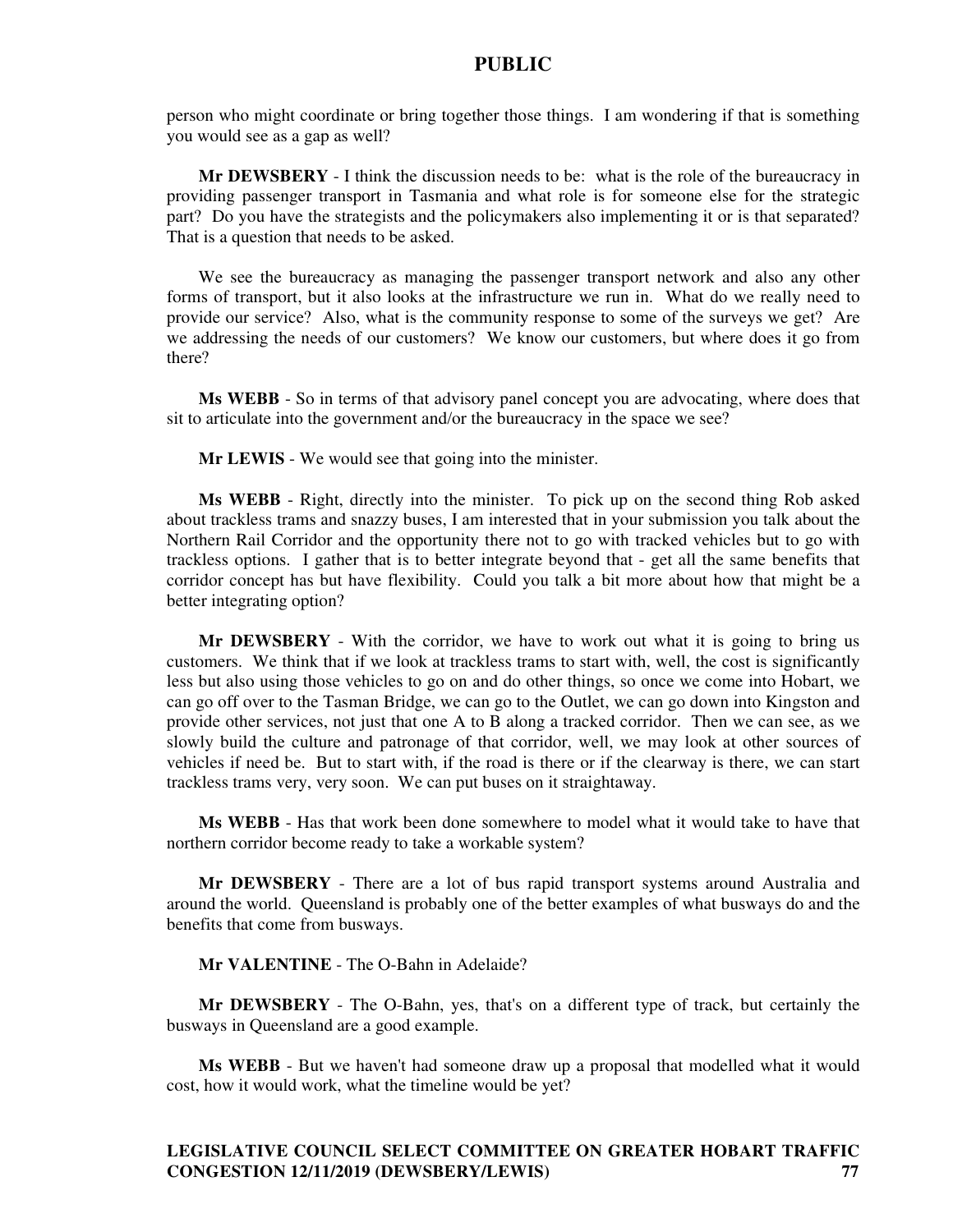**Mr DEWSBERY** - Not here, no.

**Ms WEBB** - That's fine, I just wanted to check how far down the track you were with that thinking.

**Mr DEWSBERY** - No. We did engage Professor Stanley and he came in and had a look at it. It's just an overview of some of the benefits and non-benefits of what we would do with that corridor. We've taken that on board for whatever we do as far as our policy thinking.

**Ms WEBB** - Have you been advocating for that option, for that corridor, with the current government and with current stakeholders who have an interest in that space?

**Mr DEWSBERY** - We believe the best model that suits the corridor to start with, whether that is buses or whether it is trackless trams, we would support that, but it needs to be costefficient. We need to think about where our money is going and the benefits we are going to get for it. We have a big bus system out there and it provides a massive service. That, in itself, needs to be funded along with other forms of transport. We just have to put it all together and work out what we are going to get for it.

**Mr LEWIS** - I think we have to remember that only fixes one of the corridors. There are two others that are perhaps are worse than that one.

**Ms HOWLETT** - Sorry, out of curiosity, what states are currently using trackless trams?

**Mr DEWSBERY** - I don't say we can call them trackless trams anywhere else; they would be modern buses.

**Ms HOWLETT** - Are they capable of carrying freight?

**Mr DEWSBERY** - Freight or luggage? Freight as in boxes?

**Ms HOWLETT** - Small, yes.

**Mr DEWSBERY** - Most buses have some sort of freight capacity if someone was coming on with bags.

**Ms HOWLETT** - So just like a bus.

**Mr DEWSBERY** - Yes.

**Mr VALENTINE** - I think they are a lot longer than buses, aren't they?

**Mr DEWSBERY** - Yes, they're articulated.

**Mr VALENTINE** - They are sort of multiple carriage, articulated single driver, multiple carriages, less cost.

**Mr DEWSBERY** - Yes, that's right.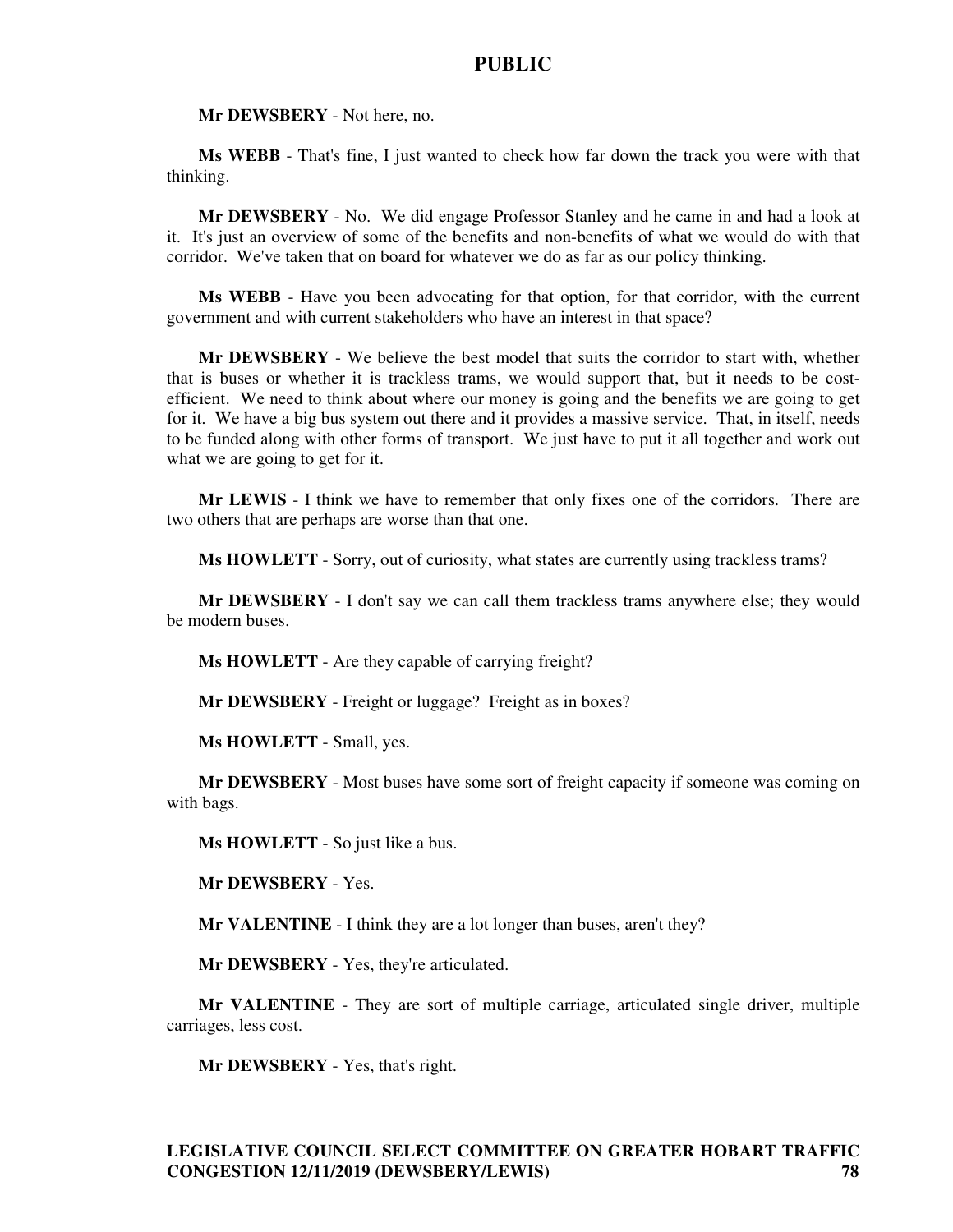**CHAIR** - I know outside of school areas, what would be the age? Would you have an idea of the age groups that use buses? Is it the younger people, the older people or a mixture?

**Mr DEWSBERY** - I think there is a mixture. It depends where you are talking about. Some of the local outside communities, it may be the teenage population that uses it a lot and the elderly who have no other option. They might not have a second car. Certainly, in regional areas, kids do depend on bus services. In the urban area you would probably want to talk to Metro about that one.

**CHAIR** - I was more particularly interested in the outer areas.

**Mr DEWSBERY** - In the outer areas there is a mixture right across the board. Mostly a lot of it is teenagers going to social activities and then you have a certain segment of commuters. There're impacts to the commuters, like fares and competing against the car - the market that doesn't have much of a choice, well, that is certainly a main customer of ours as far as bus customers are concerned.

**CHAIR** - One thing that has come up during the hearing is if somebody from out in the country comes into Hobart on a bus, if they work at Glenorchy, for instance, they have to get from here to Glenorchy.

**Mr DEWSBERY** - There is a lot of work being done on that. As Geoff said, we've been looking at integrated ticketing, or common ticketing, which allows them to use that card all the way through the journey. The other part of that we've been discussing is things like journey planners and the information going out to our customers.

We have just introduced an integrated network in the south as far as timetables and bus operators, and we've seen a positive response from our customers. That means that if you are looking at going from A to B and there are several different operators running through that corridor it's all on the one timetable. You might use one particular company to come into Hobart and another particular company to go out. The journey planner then will connect those services, especially to Metro, which provides a lot of the urban services, allowing that easy transition from one bus to another.

Then we have to think about not only ticketing, we have to think about information, we have to think about infrastructure to do so.

**CHAIR** - Bicycles have come up in discussions. Do you carry bicycles?

**Mr DEWSBERY** - I suppose different operators look at the design of their bus to suit the market. Someone like ourselves: we build our buses to cater for putting bikes underneath our buses. It is a balance sometimes. The latest buses we got last month allow several bikes to go in underneath the carriage of a low-floor bus. We ask that people ring and say they have a bike to put on the bus.

**CHAIR** - Is there any cost?

**Mr DEWSBERY** - Yes, we charge for the longer distance ones. There is a fee to do that.

**Mr VALENTINE** - How big a fee?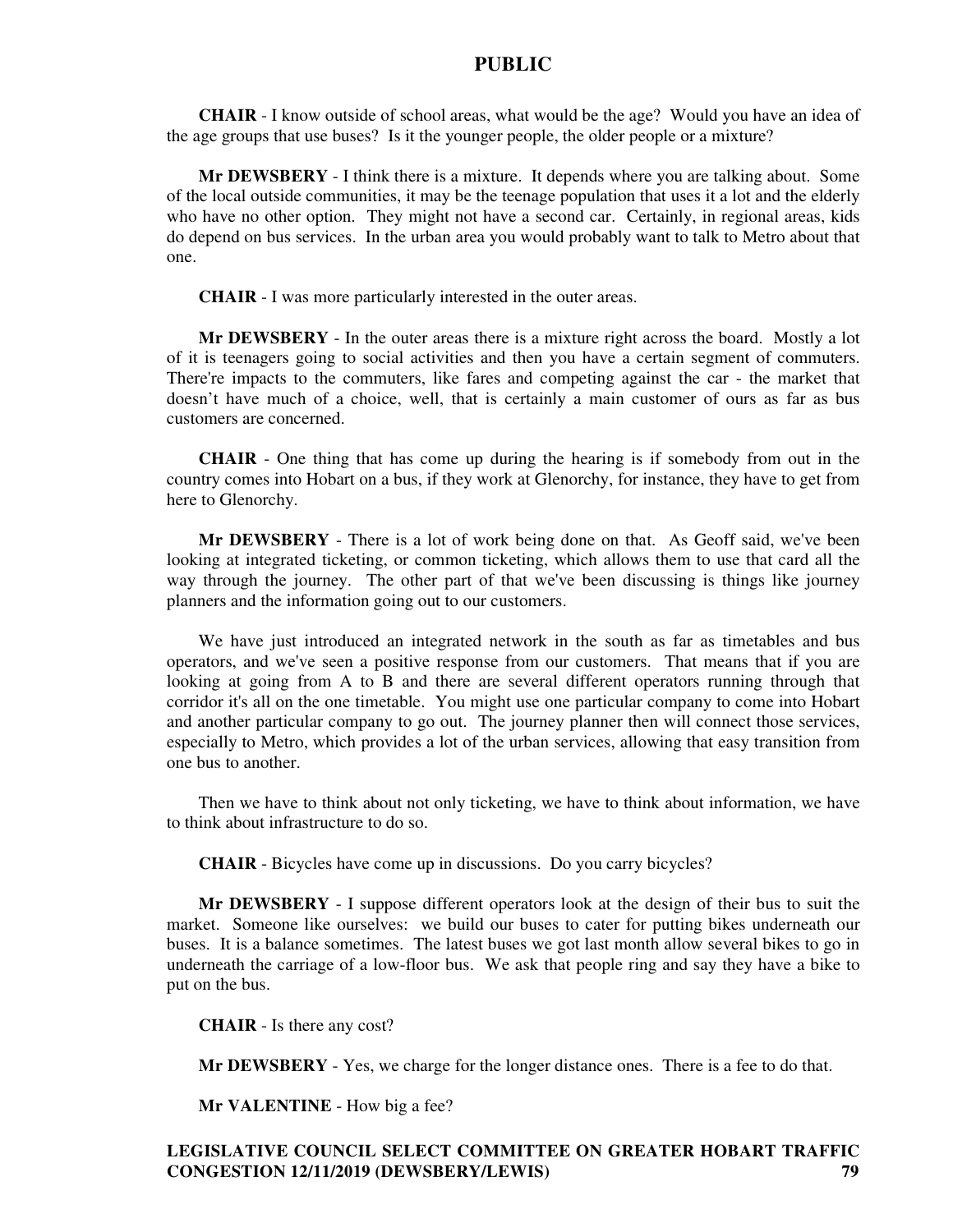**Mr DEWSBERY** - It's about \$10.

**CHAIR** - That's for a longer distance?

**Mr DEWSBERY** - Yes, it's for a big bike, mostly, say, to go from here to Bicheno. It's a topic that has been considered by operators about how to cater for bikes. Of course we try to encourage active transport, but where does that fit into our bus designs, capacity, where we go, how do we carry the bikes, our obligations, our safety? There is a lot to consider.

**Mr LEWIS** - Just picking up on fees, the fares on buses, particularly coming from regional areas, are expensive. There have been a lot of people saying it should be free. We don't support the free theory, but maybe to get more people on, there should be a holistic look at fares to see if it can be a reasonable price to travel a reasonable distance. At the moment it is expensive.

**Ms WEBB** - Can I check in on that and get you to talk a bit more about why you don't support a free option as potentially a temporary incentive offered to help people change the habit?

**Mr LEWIS** - I think everything should have a value. If it hasn't a value, you don't treat it with any value. There was a study done in Victoria years ago which found that free fares were going to do nothing because people will think it's going to be a crappy service if it's free.

**Mr DEWSBERY** - If the product is right and it has a value to it, it's entitled to have some sort of fare placed on it. What that fare is, is another discussion. If people are buying something, they expect to get something in return. If it's free, what do they expect in return?

**Ms WEBB** - A service, I suppose. It's a different conceptualisation potentially of that service of transport that it doesn't have to pay for itself as such. Even now, we wouldn't have a system that really pays for itself; it's a subsidised system already.

**Mr DEWSBERY** - Yes, it is.

**Ms WEBB** - Really, the question is how much are we subsiding it. I guess that option is that we could subsidise it entirely, but you are suggesting from your point of view that is not the best option necessarily or the ideal option.

**Mr DEWSBERY** - If you are going to invest in bus services, you invest into making them reliable, servicing the people for their requirements and making sure they are going to get from A to B safely and then you work out where the fare structure sits in that.

**Mr LEWIS** - I think coming to buses, when your studies are on congestion, we are part of that short-term solution if you can get more people on buses. At the moment, a bus sits in the same traffic as a car, so there is no incentive to get on a bus even if you are paying a fare. If you had the clearway, you had priority on lights and those sorts of things and integrated ticketing down the track, it would be attractive for people to get on buses.

**Mr VALENTINE** - Do you think standardised fees are a possibility, regardless of the operator?

**Mr LEWIS** - Well, they are now.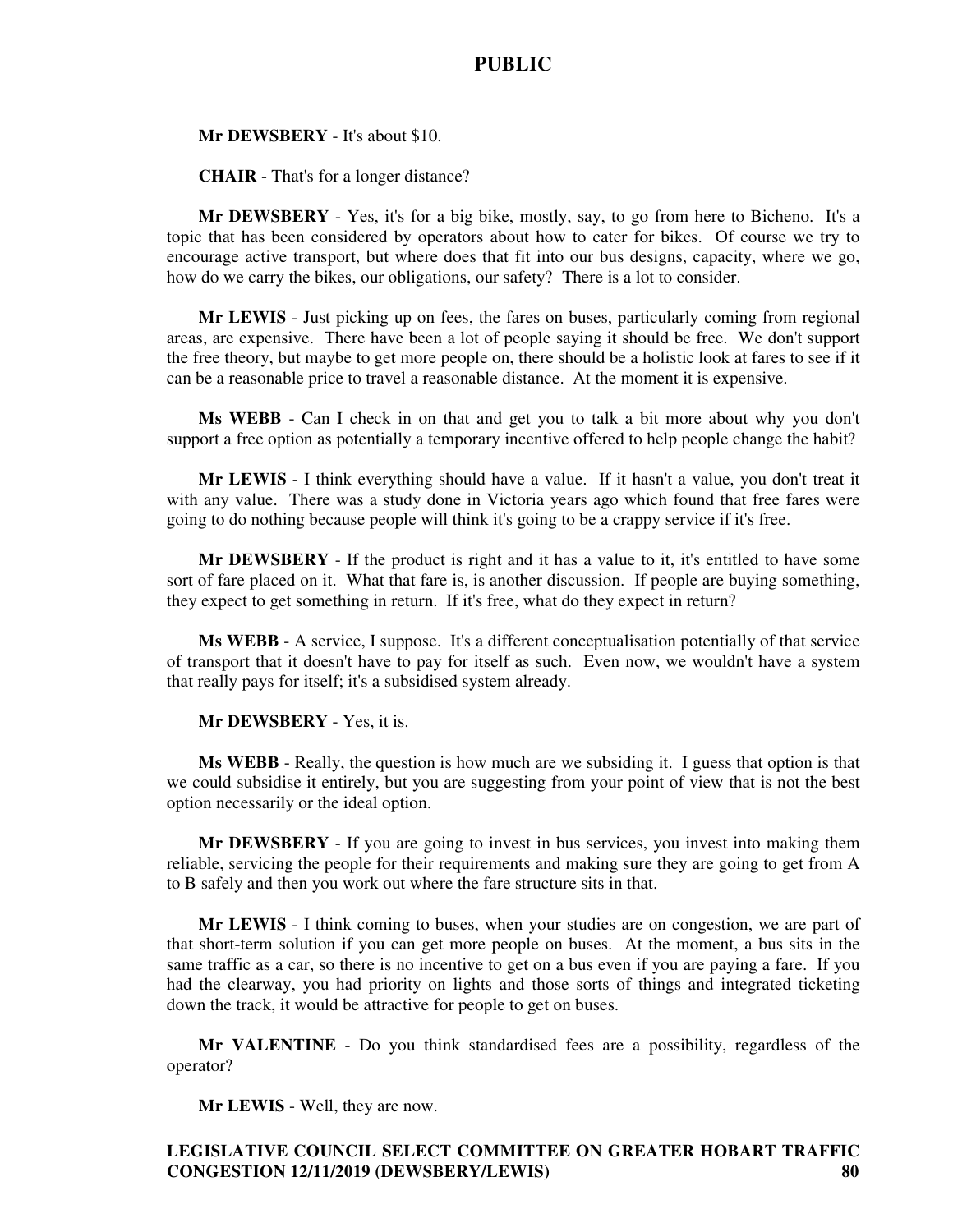**Mr VALENTINE** - They are?

**Mr LEWIS** - Yes.

**Mr VALENTINE** - If somebody is travelling 20 kilometres on a bus from Launceston to Hobart, say, going to one of the smaller towns on the way as opposed to going down the west coast, it would be a standard fare?

**Mr DEWSBERY** - Certainly the fares around the urban fringes and the outer urban zone are consistently the same. The longer distance ones are isolated. They are also fares that should be reviewed in conjunction with delivery of the service.

**Mr VALENTINE** - Obviously the number of people travelling on those buses might vary widely.

**Mr DEWSBERY** - Definitely, if there were a more competitive fare structure and depending on what services you look at, the ones coming in around the urban centres would need to be reliable. At the moment we struggle to be reliable and our passengers require us to turn up when we tell them we are going to turn up, not be stuck in traffic three blocks away or we can't get to the bus stop and there is no information to tell them we can't get there and they lose faith in us.

**Mr VALENTINE** - You mention in point 2 of your summary -

Increased public passenger transport services, including better services for tourism.

Do you see the two going hand in hand, and how is that addressing congestion? I am just wondering, you say, 'To meet future demands action is needed in the following areas'. Does it make it more profitable if you can use a bus for commuter traffic and then turn around and use it for tourism services? Is that what the idea is there?

**Mr DEWSBERY** - It was about having a contribution from the tourism market that comes to Tasmania that needs to get to some of the iconic places around Tasmania. Whether it is going in an urban area if they don't need to hire a car, that is one good thing, but it is also about promoting the rest of Tasmania and access for getting there. It's just another tool we promote Tasmania with. We say we believe tourism should come into it because we give the opportunity of another form of transport.

**Mr VALENTINE** - Okay, I was just wondering whether it was in relation to congestion.

**CHAIR** - Any closing comments you want to make?

**Mr LEWIS** - I have a couple of closing comments. One of the problems with getting people into the city is the bus mall. At the moment you have a certain number of stops and you have so many buses coming in, there is a time frame that bus has got to be on and off; loading people and unloading people can be a bit slow so the bus behind it is held up so therefore that goes to a chain so you are then held up getting to the next stop. There needs to be something done towards that as part of the infrastructure. Better infrastructure will get more people on buses.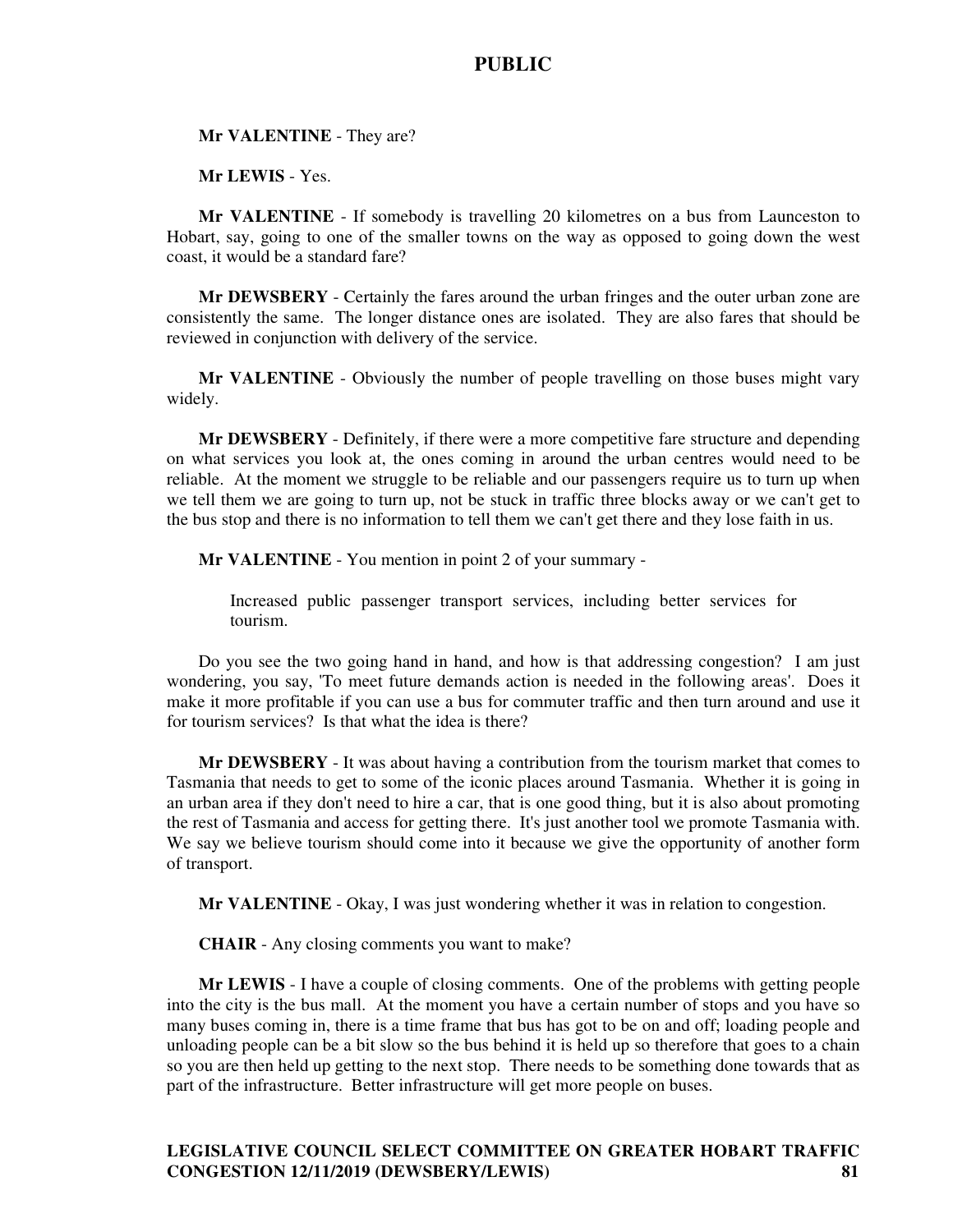**Mr DEWSBERY** - I just think there is some low-hanging fruit that we can get our hands on. We can make a change very quickly if we address some of those things. It is not rocket science they are very simple things if we put our heads together and think about how we are going to improve and make a quick impact on congestion in Hobart. It won't take much. Our industry has a great foundation ready to do things straightaway. Give us the framework to work within and we're up and running tomorrow.

**Ms HOWLETT** - What is the low-hanging fruit?

**Mr DEWSBERY** - Just things like giving us clearways. When we make decisions, think about the impact it has on us and our bus network. When we're closing roads or having something done, we need to consider the repercussions. Every time we close a road, what do we do to our customers' reliability? What do we do with the sort-term interchanges? If we want to get more and more people there, what are we doing about the information we're getting out to our customers? Real-time information, integrated ticketing, whether it's the marketing, culture change - if you don't catch buses, what do you really know about them? What do we need to do to get everybody to know about what other services are being delivered? Some of that basic stuff we can get out and get done pretty quickly, and I think that could change the perception of our bus network.

**Mr LEWIS** - As we know, we only have to get 8 per cent.

**CHAIR** - Thanks very much for your submission and thanks for making your time available today to come before the committee. We really appreciate it.

#### **THE WITNESSES WITHDREW.**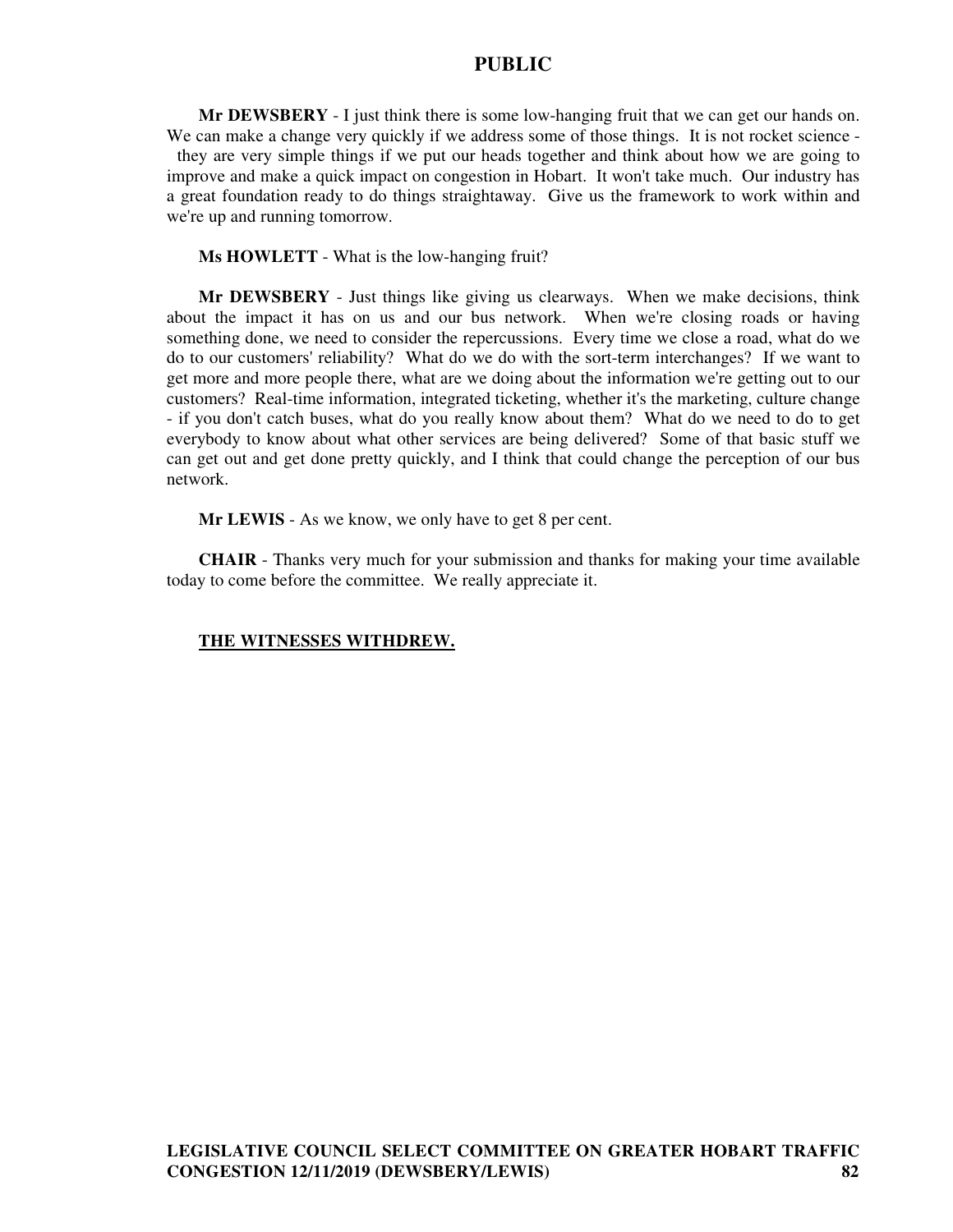#### **Mr GERRY WHITE**, PUBLIC OFFICER, CIRCULAR ECONOMY HUON, WAS CALLED, MADE THE STATUTORY DECLARATION AND WAS EXAMINED.

**CHAIR** - Welcome, Gerry, to the public hearing of the Legislative Council Committee on Greater Hobart Traffic Congestion.

I will let you know that the committee hearings are being broadcast today. I make you aware of that. All the evidence in the hearing is protected by parliamentary privilege, but I remind you any comments made outside the hearing may not be afforded such a privilege. A copy of the witness information statement is there available for you. The evidence you present is being recorded and the *Hansard* version will be published on the committee website when it becomes available.

The procedure for the day: we have a half hour together, so if you would like to make a short presentation regarding your submission, then we will have members from the committee ask questions of you. If there is anything you really think you need to put in camera, just let us know and we will organise that for you.

**Mr WHITE** - Thank you. I do not think so.

It seems as though it has been a very successful call for submissions. I looked on the website and you have over 50, so how have you coped with all that information, I do not know.

**CHAIR** - Forty-eight or 49, I think.

**Mr WHITE** - Lots of attachments from the Government. Some interesting stuff there.

As to the reasons I am here, I am part of a group called Circular Economy Huon, as its public officer. Really the submission we have put in is based on 'circular economy' principles. Those principles are about keeping goods and services within the economy for as long as possible. Often it is linked to waste, and that is okay, but it is about designing products and services that stay within the economy for as long as possible.

This is based on two things. One is that we are using resources on the planet too quickly, and particularly within Australia. When we look at maximising goods and services within the economy, and then we look at transport, we see that there are a couple of areas particularly of wastage. One is that within private car transport, there are so many vehicles that travel at 20 per cent occupancy, or 25 per cent or 50 per cent. Where there is one person in a ute, that is 50 per cent, or one person in a five-seater car. That is an area we have been concerned with for a couple of years - in fact since we were formed, which was about two years ago.

The other area is looking at the vehicles themselves. Within Tasmania, the majority have internal combustion engines - ICE vehicles as they are nicknamed - and the emissions from these are quite considerable. In the submission we talked about this and said that for passenger cars within Tasmania, that is the equivalent of 1 million tons of  $CO<sub>2</sub>$  going into the atmosphere.

It is on that sort of basis that we put the submission together, and we started thinking about what could work in the future using existing resources and building on the existing system - not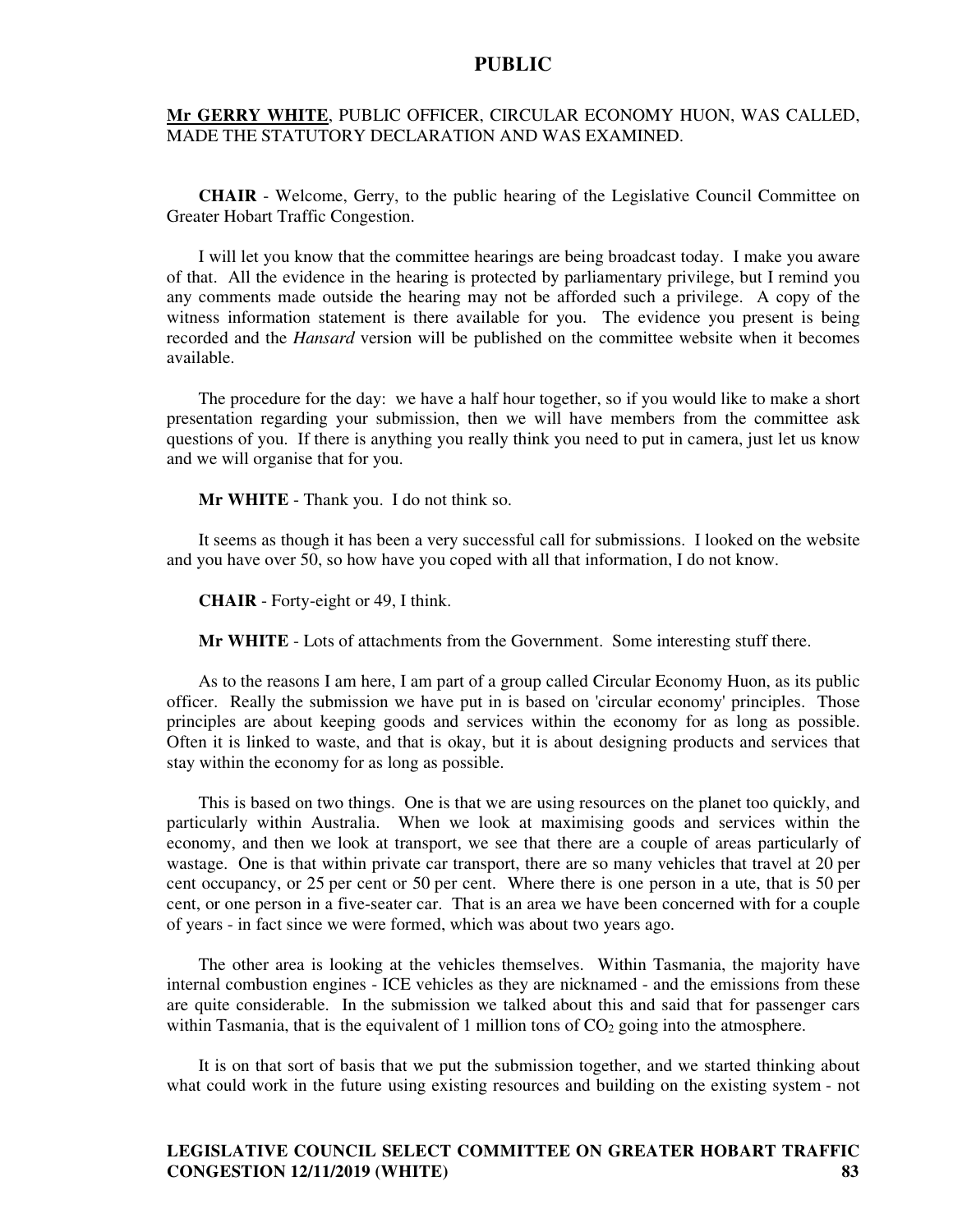requiring more but making better use of it. Really that is the basis of what we are talking about with a rideshare or car-pooling system.

Since I wrote the submission, I have put some more thinking into it. It has not changed, I still support what I said, but in addition I did some figures on the Southern Outlet. I do not know whether other people have done that in terms of flows on the Southern Outlet, and the implications that has for congestion.

**CHAIR** - We have had a lot of figures put before us.

**Mr WHITE** - I am sure you have. I am not pushing them onto you, but I am happy to share what I prepared.

**CHAIR** - You can table that document if you want to.

**Mr WHITE** - I made a few copies. Shall I leave these with you?

**CHAIR** - Yes, you can table them.

**Mr WHITE** - It is certainly interesting when you start looking at figures for transport - the amount of information that does exist.

What I was trying to do was look at the way in which the Huon Valley impacts on congestion in Hobart. What I did was to look at the Geocounts website, which you are probably familiar with, which is a wealth of information about the counting that happens within Tasmania, and building up the picture.

The first table is about the Huon Valley, looking from the furthest southern point of Hastings and Southport, up to the Huon Highway in Kingston, which is the end of the highway. From 2010 to 2019, there has been an increase of 1600 vehicle movements a day, or thereabouts.

**CHAIR** - I would have thought it would have been a lot more than that.

**Mr WHITE -** I am using the facts that State Roads -

**CHAIR** - I am not disputing your figures. It is my own personal opinion that it would have been a lot more than that.

**Mr WHITE -** It is quite interesting. These magic eyes that exist somewhere that count.

The Channel is slightly different in that it is a slightly bigger increase.

**Mr VALENTINE** - Except for Hastings.

**Mr WHITE -** It is interesting. If you look at Hastings and Southport for Huon, the expression of reasonable development, or lack of it, declines in regional areas.

**Ms SIEJKA** - Possibly the fires and things.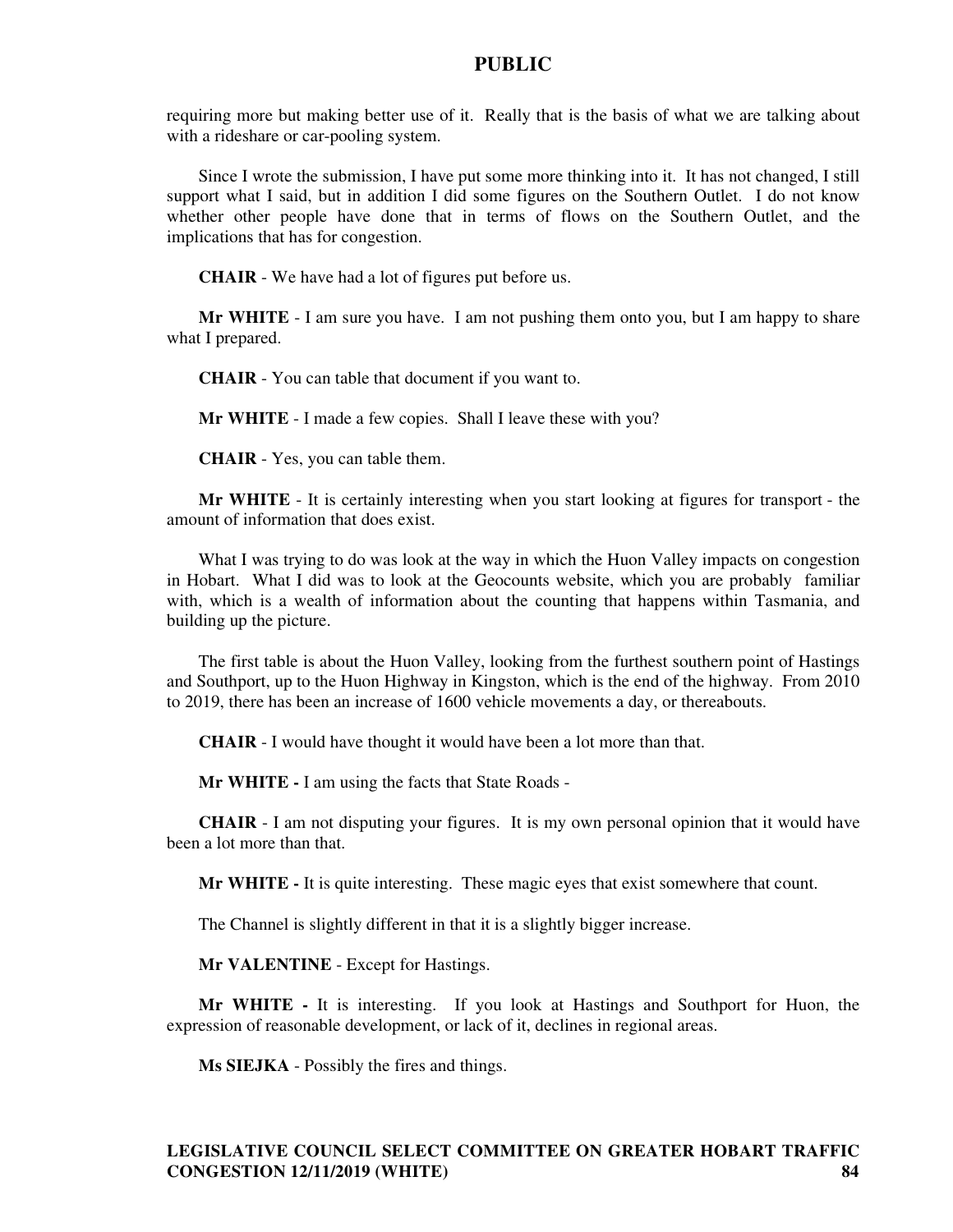**Mr WHITE -** Yes, it could be. I cannot remember. It is 2019 or the nearest, so it may have been a 2018 figure, but it is an indication as to economic activity and where people are living.

I wanted to put the figures for the Huon and the Channel, and you can see they are straightforward. When it comes to the Southern Outlet, if you combine the flows from the Kingston bypass, which is sort of the Channel plus Kingston population, and add that to the Huon Highway, which is mainly coming up from the Huon, you can see that the combined count at Mt Nelson is 38 000 vehicle movements, and 37 000 before you come out of the Southern Outlet.

It gives an indication of the rate at which the Huon Valley is impacting on it. It is difficult to separate the Channel from Kingston, but it sheds a bit of light on where people are coming from. That was one thing I did.

The second thing I did was to look at vehicle occupancy, to get a better take on that. Here is another sheet on vehicle occupancy.

In terms of vehicle occupancy, a mixture of information exists. It is quite important in terms of the submission we make to increase the occupancy in cars. There is a survey underway that will have some further details at the end of this month.

There is a lack of information about the Huon Valley, because it is not considered to be part of Greater Hobart, so that is not an area of study which you may be aware of.

There are a range of things in there that talk about the data in terms of occupancy, and I contrast it with some of the work that has been done overseas in terms of high-occupancy vehicles and high-occupancy lanes. As an example, in Leeds, Bristol and Madrid, it is quite interesting to see that where high-occupancy vehicles and lanes have been built into the system, they are reducing congestion in cities.

It is virtually impossible to say what the direct impact would be within Hobart, but if we were to increase the number of people in a car, statistically, by half a body, that would have an impact on many thousands of cars coming into the city. That is the argument I am putting and it has been shown by evidence.

**CHAIR** - It has been raised several times. When I used to travel to Hobart years ago, four of us used to travel together in a car but it can't work for everyone because they are in different areas and different starting times.

#### **Mr WHITE** - Yes.

**CHAIR** - Jerry, with your carpooling, you say you need to encourage people to use carpooling. How would you propose to do that?

**Mr WHITE** - I think it has to be done in a businesslike way. I have had conversations with the person who set up Carpool Tasmania, which wasn't successful. It was an example of one where a lot of enthusiasm was put in, but there wasn't a lot of impetus and there wasn't much finance behind it. It was one lady who tried to get it up and running. The important thing is it needs proper research and the technology has moved on. There are mobility apps that weren't available then.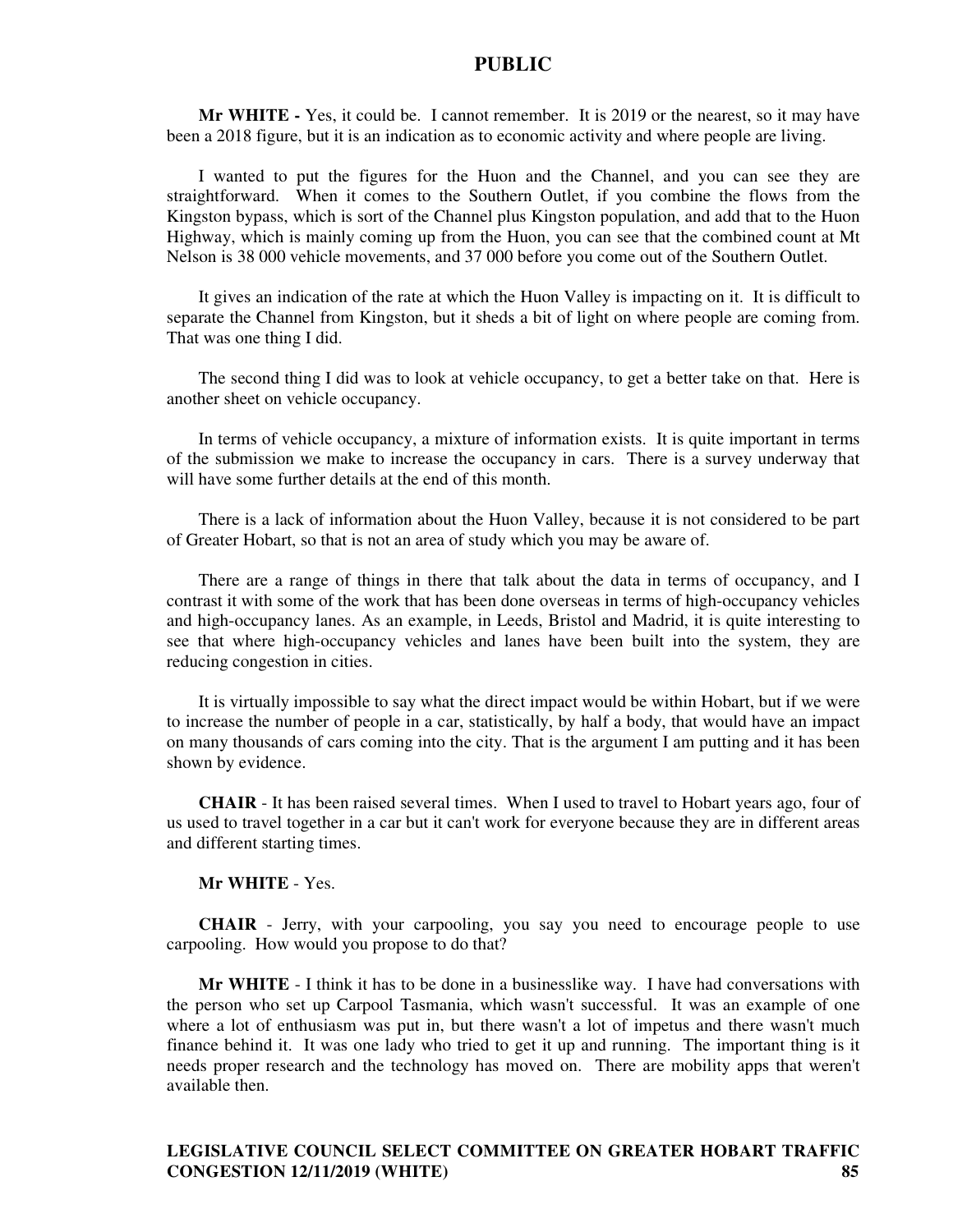It is a question of looking at what is happening elsewhere and putting together a business case and a practical case. There are all sorts of questions that people come up with - the proverbial, what about insurance? If you look at the example I quoted in the submission of Liftshare UK, where 600 000 people are involved, they have dealt with those issues. What about young people? What about people who have special needs? Again, that will have been dealt with so I think that is why it needs a case to be put together.

One needs to put together a project team and it is a three-stage process: its investigation first and then it is the pilot program, which then gets evaluated before hopefully rolling out more generally. I am suggesting the pilot program would be for south of Hobart and then run into other areas. The sorts of people who should be involved, and I have said in the submission, are people who are integral to transport, not just well-wishers and community groups that would like it to happen. I see the RACT as potentially central to that. The three councils in the area, which are Hobart, Kingborough and Huon Valley Council, need to be involved, and also State Growth.

**Ms SIEJKA** - One of the examples you had was the Northern Rivers Carpool and you said it was supported by government. Is it the sort of buy-in coordination-type support that you are talking about? Do you know if that one was resourcing support as well?

**Mr WHITE** - I think it was initially.

**Ms SIEJKA** - Yes, and you would think it would be needed?

**Mr WHITE** - It needs a sum of money to get it up and running.

**Ms WEBB** - For those first two stages, right?

**Mr WHITE** - For the first two stages. But compared to most traffic options, if you are talking about a development program for six months with one project officer plus a board of people who would be contributing their time as part of their work, what figure would you put on that - \$60 000 or \$70 000?

**Ms SIEJKA** - Yes.

**Mr WHITE** - To pay somebody to do that, plus on costs, for six months. It is important that you sell the thing properly.

**Ms SIEJKA** - I guess if there's an app as well that is another cost or just the developmental stage to get going?

**Mr WHITE** - My feeling is, and it is interesting talking to one of the councillors in the Huon Valley - he was told that he would be welcome to have the app for one rideshare organisation, which is great because things have been developed. We don't have to develop an app. I think there might be some tinkering to make it particularly suitable for Tasmania, but I don't think we are talking about development costs. It could be there for \$100 000, that sort of thing.

**Ms WEBB** - Have you surveyed the community down there to see what appetite there might be in that area?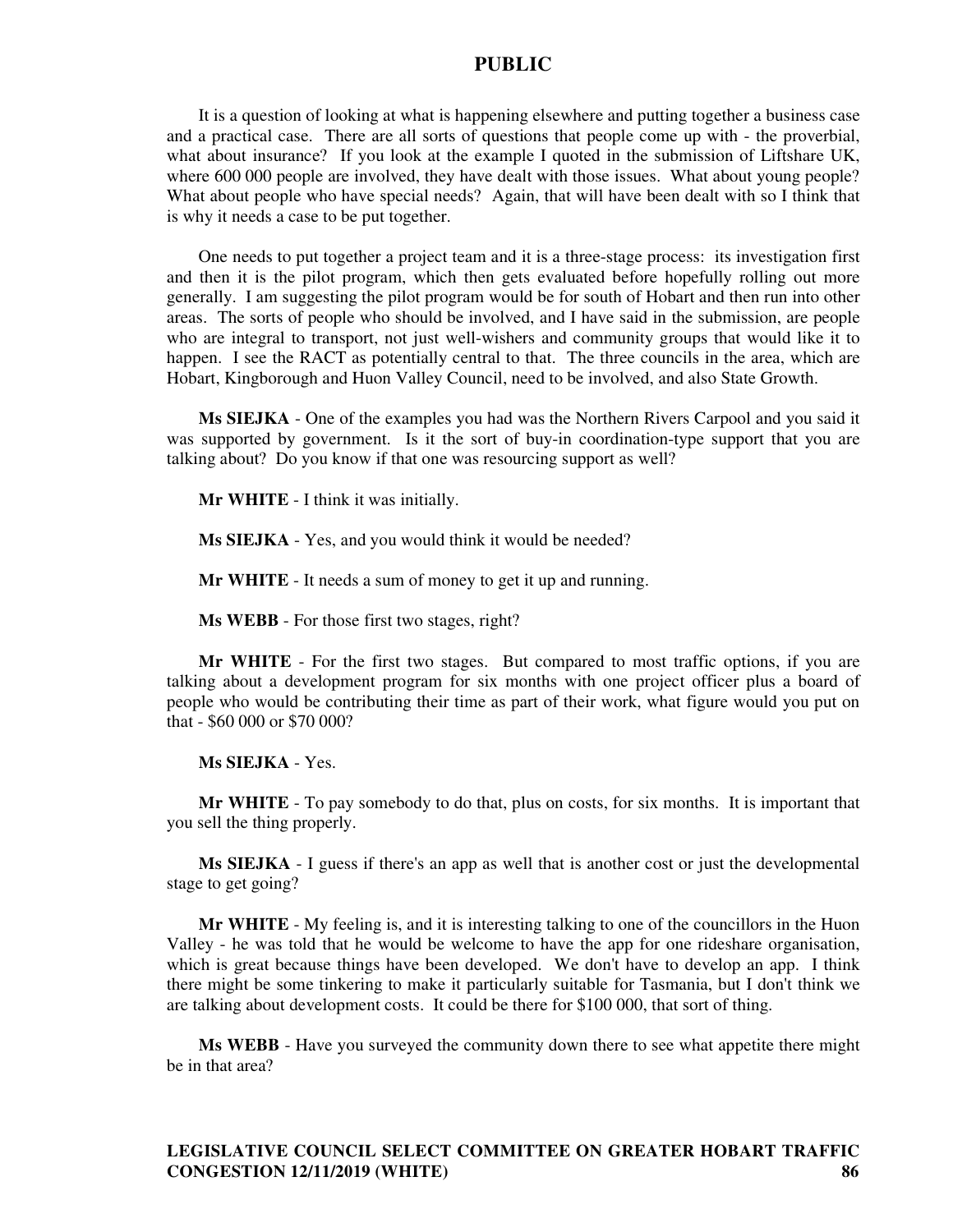**Mr WHITE** - It is interesting. We've run a number of events down there and transport is always an option and a number of people have said they would like to carpool or rideshare but we haven't gone out and asked them. One of the problems is that you need a product before you ask.

**Ms WEBB** - People need to see what it is you are asking them about?

**Mr WHITE** - It is like when iPad was first produced, people did not know what an iPad was going to be used for. Apple had some resources to market it, but I think we need to come up with a product and it is something we can put to the community and get the backing. The way it has been successful in other places is that you work within existing frameworks to begin with. You don't just go to the populace in general but you go to people who are working in groups.

Within the Huon Valley, for instance, or the Channel, you'd be looking at who's working in education. Who might be willing to share cars in education or health or who's working at the university and so on? That was probably the way it worked for you, Robert, when you were sharing cars.

**CHAIR** - We worked at all different places, but it was roughly the same.

**Ms SIEJKA** - Culturally, I think it was more acceptable, wasn't it?

**Ms WEBB** - That could all be a part of that first stage of investigation, I would assume? Can I also ask: have you thought about how it might fit alongside or even articulate with other kinds of services that are already operating on a model that might involve shared rides? Say community transport services that might pick up a range of people from that area down the Huon to bring them up for appointments in the city. That has a particular funding model that relates to aged care and that sort of thing, but there would be some replication potentially around concept. Have you talked to other services of that sort?

**Mr WHITE** - Well, involved in the group we've got people who drive for community transport and I see it as pretty complementary, actually.

**Ms WEBB** - That's why I'm asking you about it.

**Mr WHITE** - I see the things meshing into each other reasonably well in the same way that the previous speaker was talking about bus services. It might be that you have - we are talking about congestion so the issue is transport from Hobart but intraregional stuff could link in with bus services to facilitate that as well.

**Ms WEBB** - You might even have something to offer those other services in terms of a coordinating technology that might amplify what they're able to do.

**Mr WHITE** - That would be great.

**Mr VALENTINE** - Just a question on the stats. Can you just explain - it's called Seoaccounts.com and State Growth, so these are basically generated by state departments?

**Mr WHITE** - I don't know whether it's a private company, but I've been in contact with State Growth and it's been extremely helpful. An officer there put me on to Seoaccounts.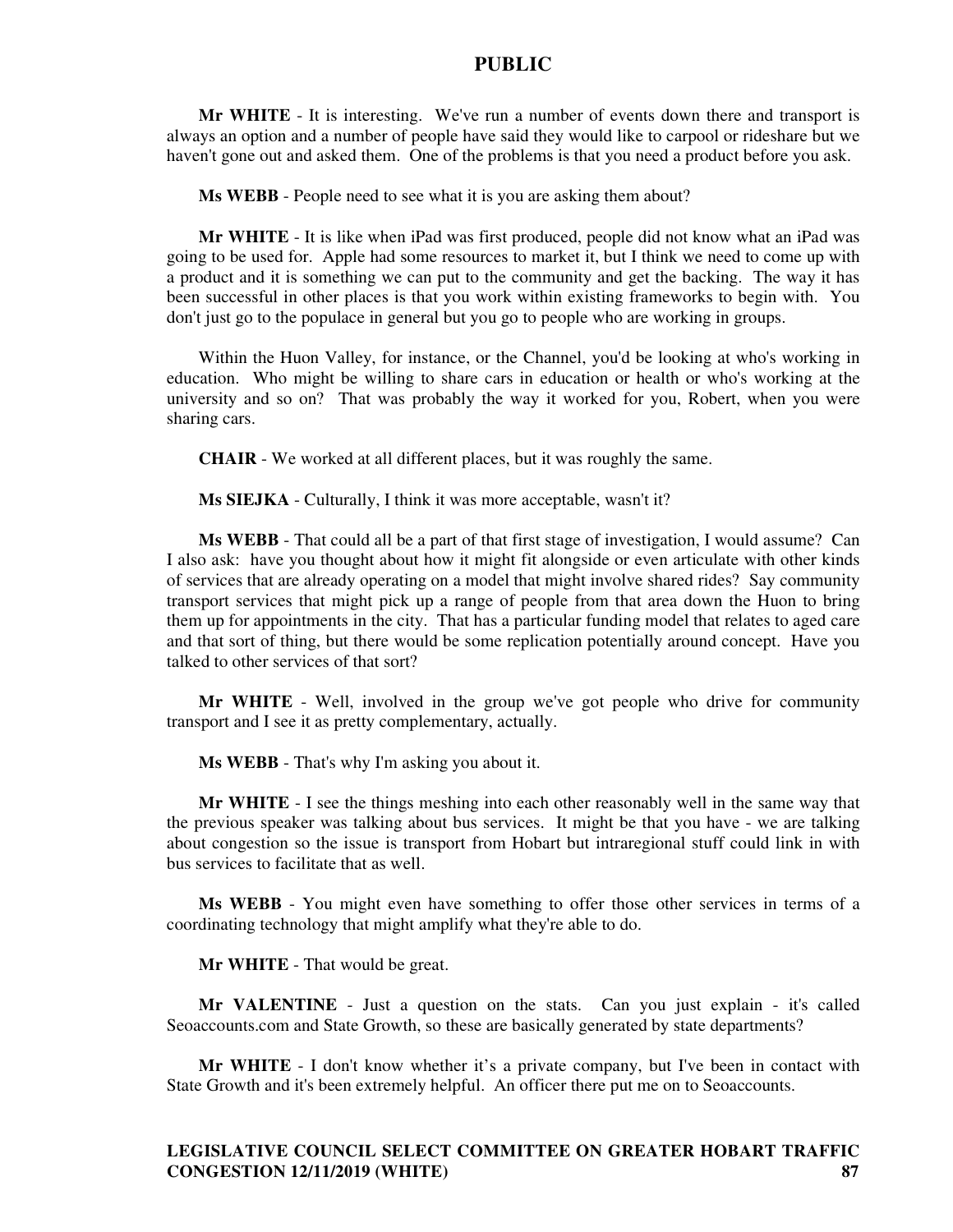**Mr VALENTINE** - So they use them, State Growth uses them?

**Mr WHITE** - They use them.

**Mr VALENTINE** - I just wanted to verify its provenance, if I can put it that way.

**Mr WHITE** - Yes.

**CHAIR** - Park and ride, Gerry? You haven't touched on that in your submission, I don't think. Has that come up in your -?

**Mr WHITE** - Absolutely. We're great supporters of public transport and park and ride, and active transport. What we wanted to do in this submission was to talk specifically about ride share and getting that up. We thought there would be other people who would address that. There are two other things that we're interested in - and I mentioned it in the submission - public transport is one and we've got somebody working on that at the moment and talking about it.

The other thing is changing from ICE vehicles to EVs - electric vehicles - and we can see potential for that and we're taking some action on it.

**Mr VALENTINE** - Do you see this rideshare linking in with park and ride services? For instance, if it's the Huon and you know there's park and ride at Kingston that you are sharing to Kingston and then it goes on a general service to Hobart?

**Mr WHITE** - Yes, yes. It would mean that cars don't need to come into the centre of town but they can go to an area where they can park, hopefully for free, and that the park and ride would be pretty readily available and then they travel in by public transport from there.

**Ms HOWLETT** - In relation to electric vehicles, Gerry, how many charging stations do you currently have in the Huon Valley?

**Mr WHITE** - There is a paucity of them, and that's why we are running a seminar on electrical vehicle recharging on 19 November. We have a range of people, including the Tasmanian Climate Change Office, coming down to talk about what's there.

**Ms HOWLETT** - How many do you currently have?

**Mr WHITE** - I think there are four or five.

**Ms HOWLETT** - Spread out, geographically?

**Mr WHITE** - Yes, but the whole thing is pathetic in terms of setting up a service. Is it Shenzhen that has 42 000 recharging points in China? I'm not suggesting the Huon Valley needs that number, but what we are suggesting is that it would be nice for the new tourism journeys drives that are being developed at the moment to facilitate electric vehicles and the hire of electric vehicles. When somebody pulls into an Airbnb or a hotel and spends the night, they'd plug their vehicle in. That's the idea but we are not there yet.

**Ms HOWLETT** - I am not sure if Avis has any in their rental car fleet.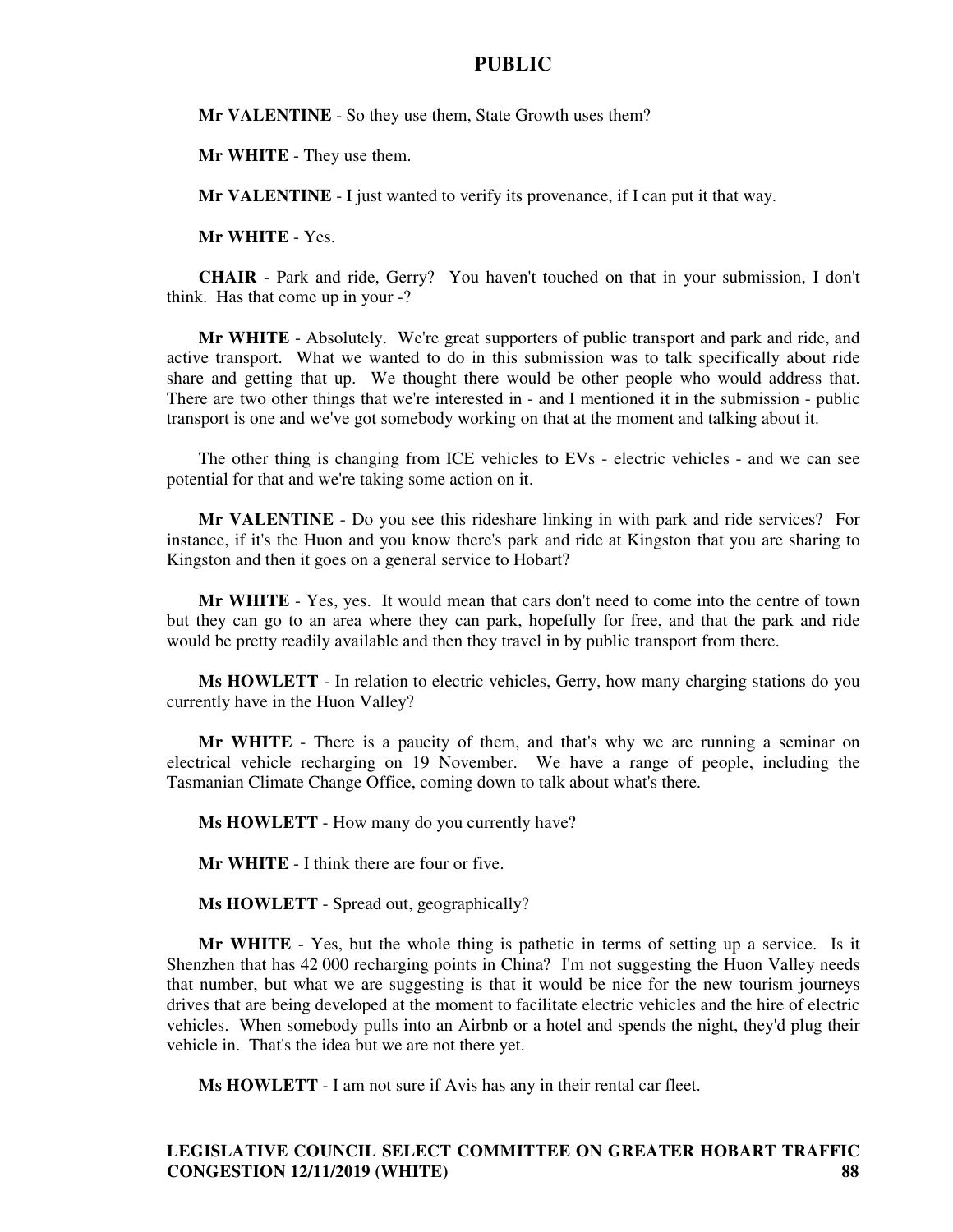**Ms SIEJKA** - Probably hybrids.

**Mr WHITE** - We have invited them along as well, so it'll be interesting to see who comes.

**CHAIR** - Gerry, do you have any closing comments you want to make?

**Mr WHITE** - We are very keen on getting this scheme up. We don't think it's going to work unless there is a bit of an injection of cash. We will continue, as we have done, setting up meetings with the RACT and Huon Valley Council and ourselves to talk about the proposal. We want it to happen, but it has to be something that also has a bit of buy-in, although it's low money in a transport sense.

**CHAIR** - Thank you, Gerry, for your submission and for making yourself available to come up today. We appreciate that. Have a safe trip back home God's country.

**Mr WHITE** - No biases around the table here.

#### **THE WITNESS WITHDREW.**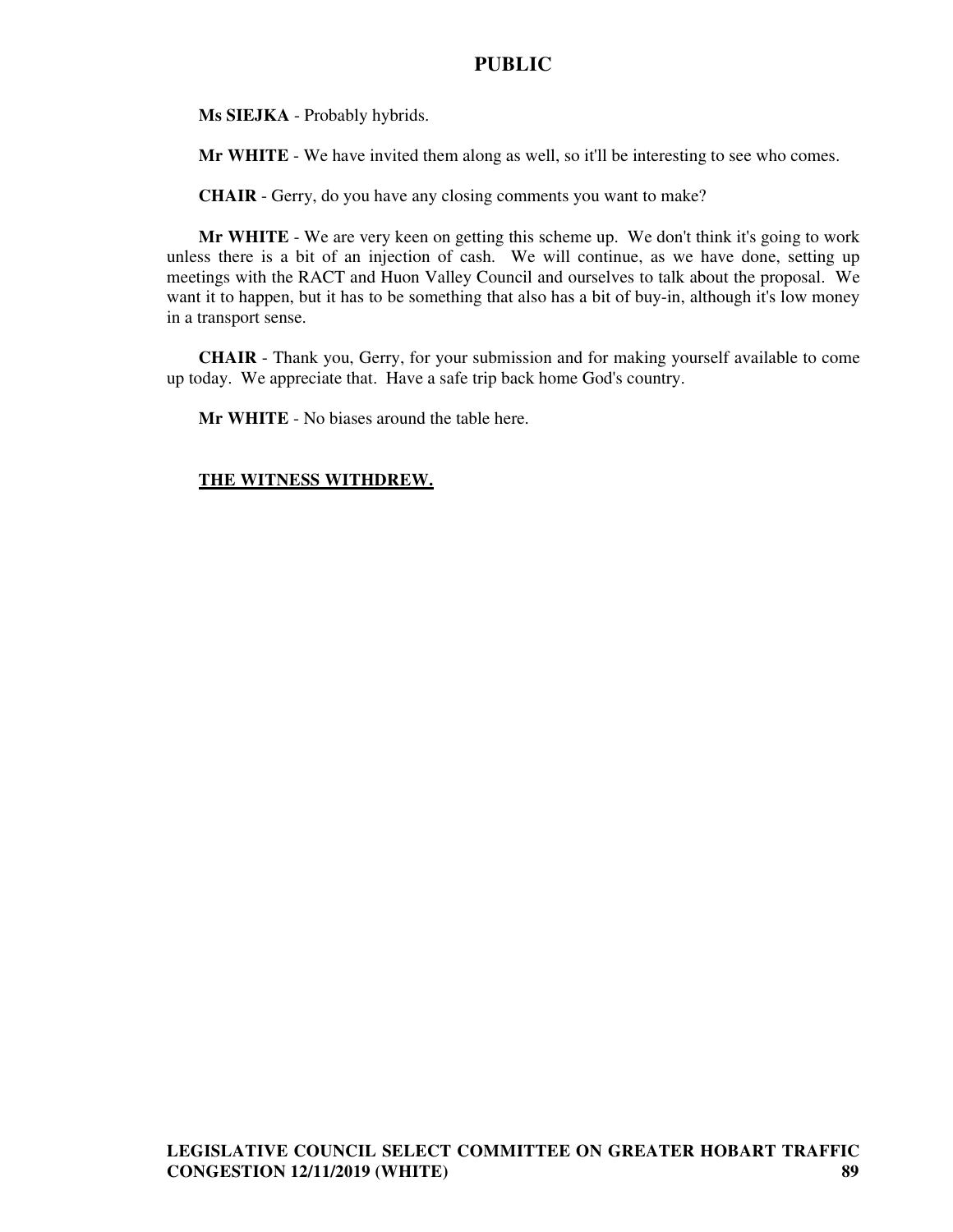#### **Mr MICHAEL JAMES HANGAN,** PRESIDENT, NORTHERN SUBURBS RAIL, WAS CALLED, MADE THE STATUTORY DECLARATION AND WAS EXAMINED.

**CHAIR** - Thank you, Michael, and welcome to the Legislative Council Select Committee on Greater Hobart Traffic Congestion. I am just letting you know that we are being broadcast today and all evidence at the hearing is protected by parliamentary privilege, but any comments made outside the parliament may not be afforded that privilege. A copy of the information for witnesses is available to you. The evidence you present is being recorded and the *Hansard* version will be available on the committee website later on. If there is anything you want to mention in camera, please let us know. If you would like to give an overview of your submission, we will come to you with questions.

**Mr HANGAN** - For a bit of background, the Hobart Northern Suburbs Rail Action Group was formed in 2010. I'm the second president of the group. We thank you very much for the opportunity to talk today about our submission.

The project presents an exciting opportunity for urban renewal and development in the major regions around Hobart. However, to date the project, it has been assessed with a rational passenger transport approach only, without considering the wider benefits for the land use around those possible stations and also the maintaining of the rail link between Hobart, Bridgewater and Brighton. We need to also think about the link back to the current working port of Hobart.

Maintaining that rail access to Hobart and down to the waterfront is also a tourist and heritage opportunity for trains to come back into Hobart, but also to increase public transport patronage along that corridor. We know that the Brooker Highway is only one of those corridors that are suffering in this day and age.

Also, despite the single-track mentality with which everyone seems to look at that line going out through there, it is possible to run a service on that line just by placing looping stations around certain points along the line. From the reports - and I will talk about this as we go through - that are sitting underneath here are all reports that have been done either by government agencies or other engineering firms.

**Mr VALENTINE** - How many?

**Mr HANGAN** - There are 18.

**Mr VALENTINE** - From what period of time?

**Mr HANGAN** - The first one was done in May 2009 and the most recent one was done in October 2016.

**Mr VALENTINE** - May 2009 to October 2016 and the number, did you say, was 18?

**CHAIR** - You said it was possible to run trains on the single line with just looping?

**Mr HANGAN** - Yes, just putting some strategically located loops so that the train would pull in and another can pass - passing bays. From what we have learnt in these reports, they can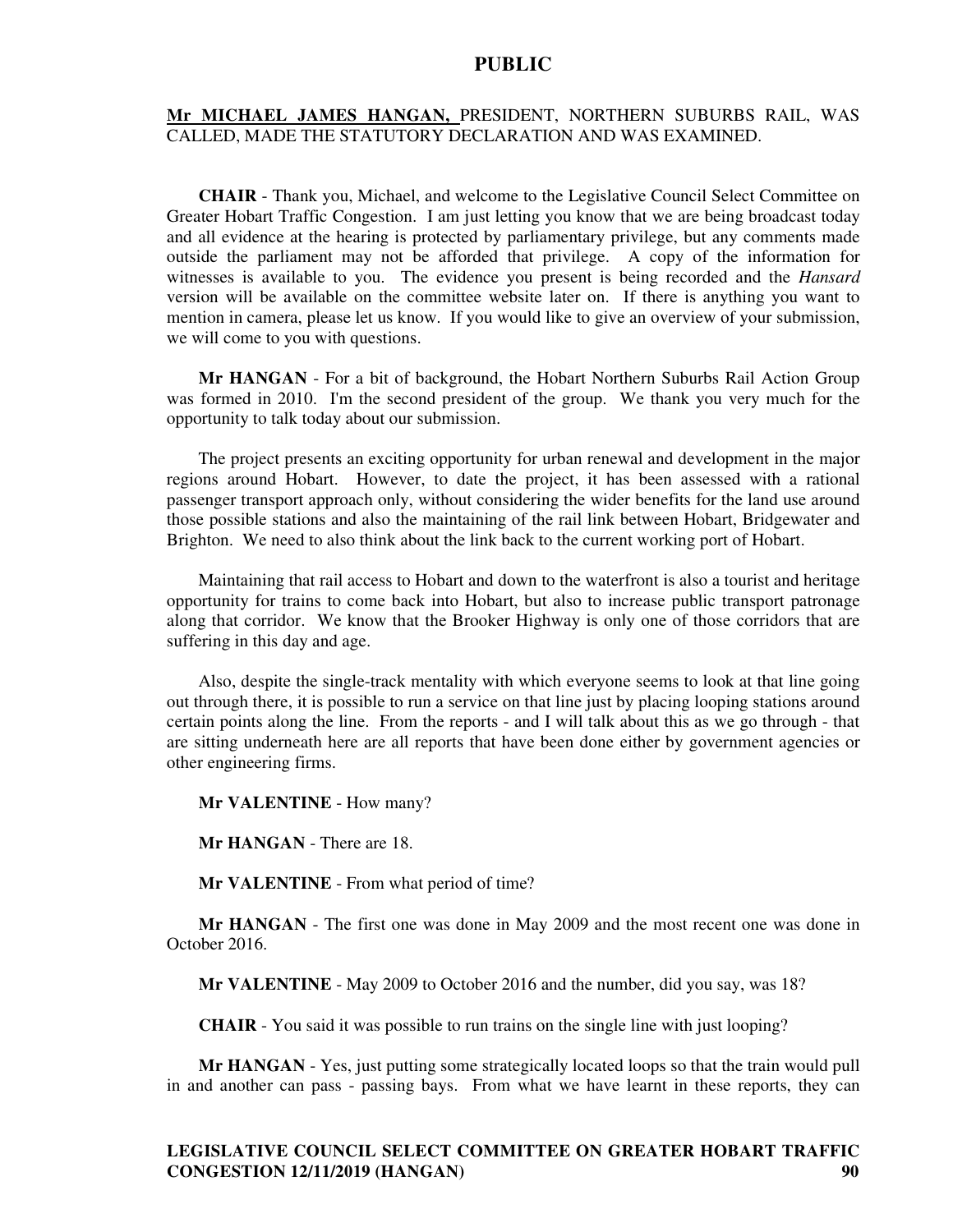actually move around about 1000 people on each train in each direction every 12 minutes. That's in these reports so what I am saying is not nonfactual, it is all coming out of here.

The Rail Action Group has been an incorporated body since 2010 and its purpose is to facilitate the establishment of a passenger rail service as the centrepiece for passenger rail services throughout the northern suburbs of Hobart all the way out to Brighton.

**Ms WEBB** - It will be fascinating to have a look at some of those.

**Mr HANGAN** - I can actually leave this.

**Ms WEBB** - If they are available electronically, we can take links or whatever is easiest.

**Mr HANGAN** - You can have that folder if you want, I have a couple of copies sitting on my desk.

**Ms WEBB** - One of the ideas we have been asked to think about is that this corridor into the northern suburbs has all those benefits we know impact on housing and development along the line. Potentially that could be achieved with a trackless option using the same idea, but not being locked into a tracked option, which doesn't allow for flexibility and potentially to integrate with the other elements of public transport - bus elements - around it. Can you comment on whether there has been any comparative modelling and valuing of a tracked option which maintains the rail line, compared to a non-tracked option?

**Mr HANGAN** - There have been, but most of them have been overseas studies.

**Ms WEBB** - So none of these 18 has actually contemplated looking at those two options and comparing them for us to consider best options here?

**Mr HANGAN** - No.

**Ms WEBB** - Has your group had an inclination to put consideration to the comparative value of those two options?

**Mr HANGAN** - We are presently looking at the two options and we have had discussion amongst the group, but we are trying to make sure we are talking truth - we want to see some of the statistical information with regard to the two options. We've got this one, but -

**Ms WEBB** - You mentioned there might be some overseas similar jurisdictions that may be considered have comparative value. Do you see that there is anywhere to look, to gain some understanding which may be better value for us?

**Mr HANGAN -** I am unsure, sorry.

**Ms WEBB** - Okay, that is fine. Do these reports provide that sort of thorough cost-benefit analysis of this option, and is it consistent across those 18 reports over seven years?

**Mr HANGAN -** Most of the fact sheets we have produced, which are all available on our website, have come from these documents. All those costs have come out of these documents.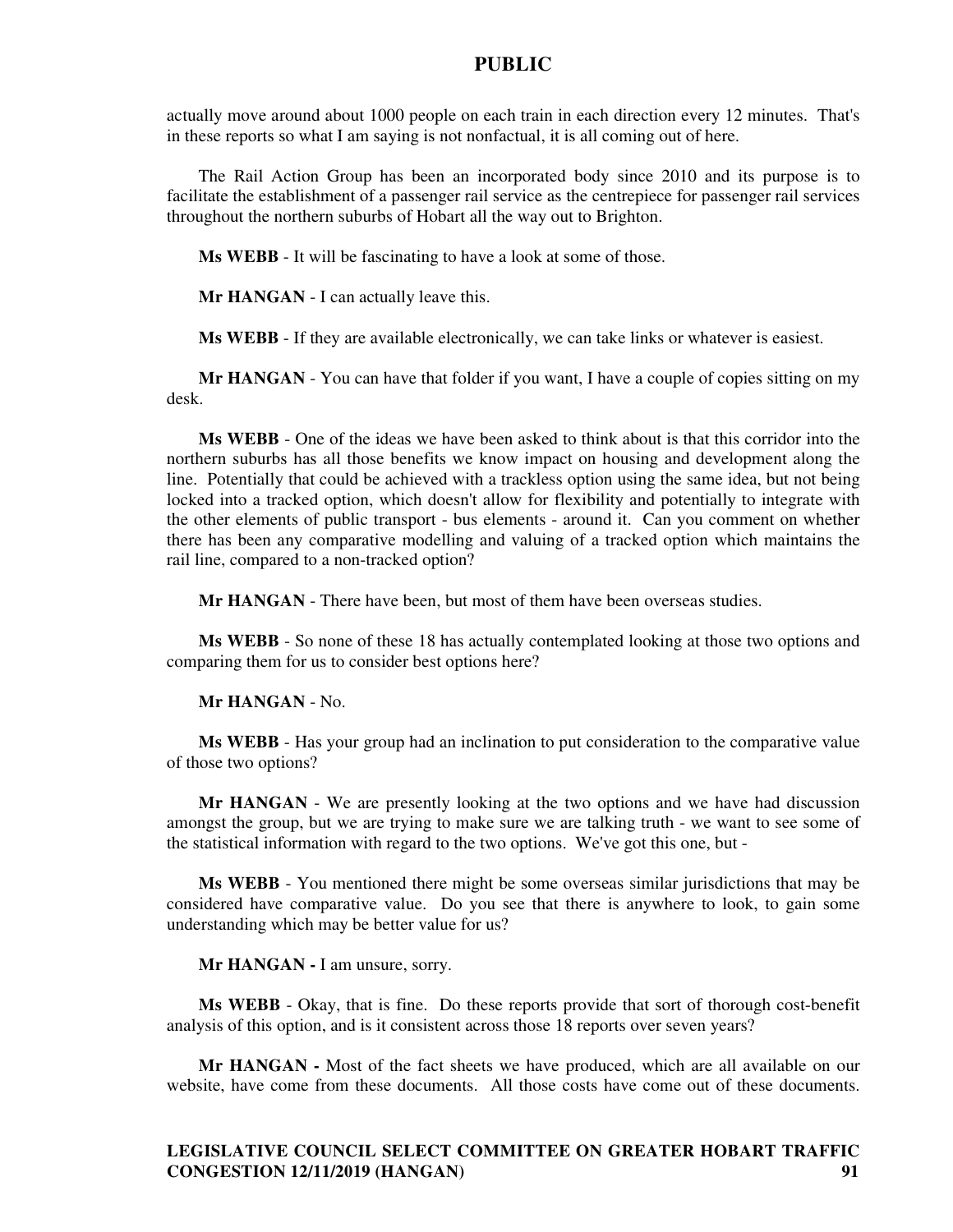We are saying that for 188 metres, the cost would be around about \$80 million for 15 kilometres of track.

We already know the track is there, but we have to rebuild some of the infrastructure around those tracks - stations, passing lanes and so forth.

**Ms WEBB** - Finally, you have been talking about this for a good while, and there has been a lot of community discussion and various official investigations about this. We are doing this inquiry now. What do you think we could best provide as an outcome from our inquiry to help action in your space?

**Mr HANGAN -** Currently, under the City Deal plan, \$25 million has been allocated to reactivating that northern corridor.

**Ms WEBB** - What does that mean?

**Mr HANGAN -** We are unsure as to what that actually means. Does that mean now another report has to be produced on the particular corridor we now have?

**Ms WEBB** - So it is not specified what the outcome of that reactivation \$25 million should produce?

**Mr HANGAN -** No.

**Ms WEBB** - How do you progress that then?

**Mr HANGAN -** We need to talk to the minister to find out from them.

We have been working predominantly with the Glenorchy and Hobart City councils, because it covers the majority of their areas. The Brighton mayor is quite keen for the line to continue all the way out there, but we also have these other issues where the new Bridgewater Bridge does not have rail on it, or does not have the facility for rail.

There are all these little stumbling blocks.

**Ms WEBB** - Which may be not such a factor if you weren't using track, which is interesting.

I will reiterate that question, because I diverted you in the middle of your answer: in terms of what this inquiry could provide to help propel action in your space, what would you like us to think about in that?

**Mr HANGAN -** A totally integrated service would be great. Rail could be one of those options, meeting with the other services that are currently provided.

We have a beautiful corridor that is ready to be used. It really is a no-brainer. We only have to find the dollars to sit behind it.

**Ms WEBB** - So throwing our support behind it in terms of advocacy?

**Mr HANGAN -** Would be good.

# **LEGISLATIVE COUNCIL SELECT COMMITTEE ON GREATER HOBART TRAFFIC CONGESTION 12/11/2019 (HANGAN) 92**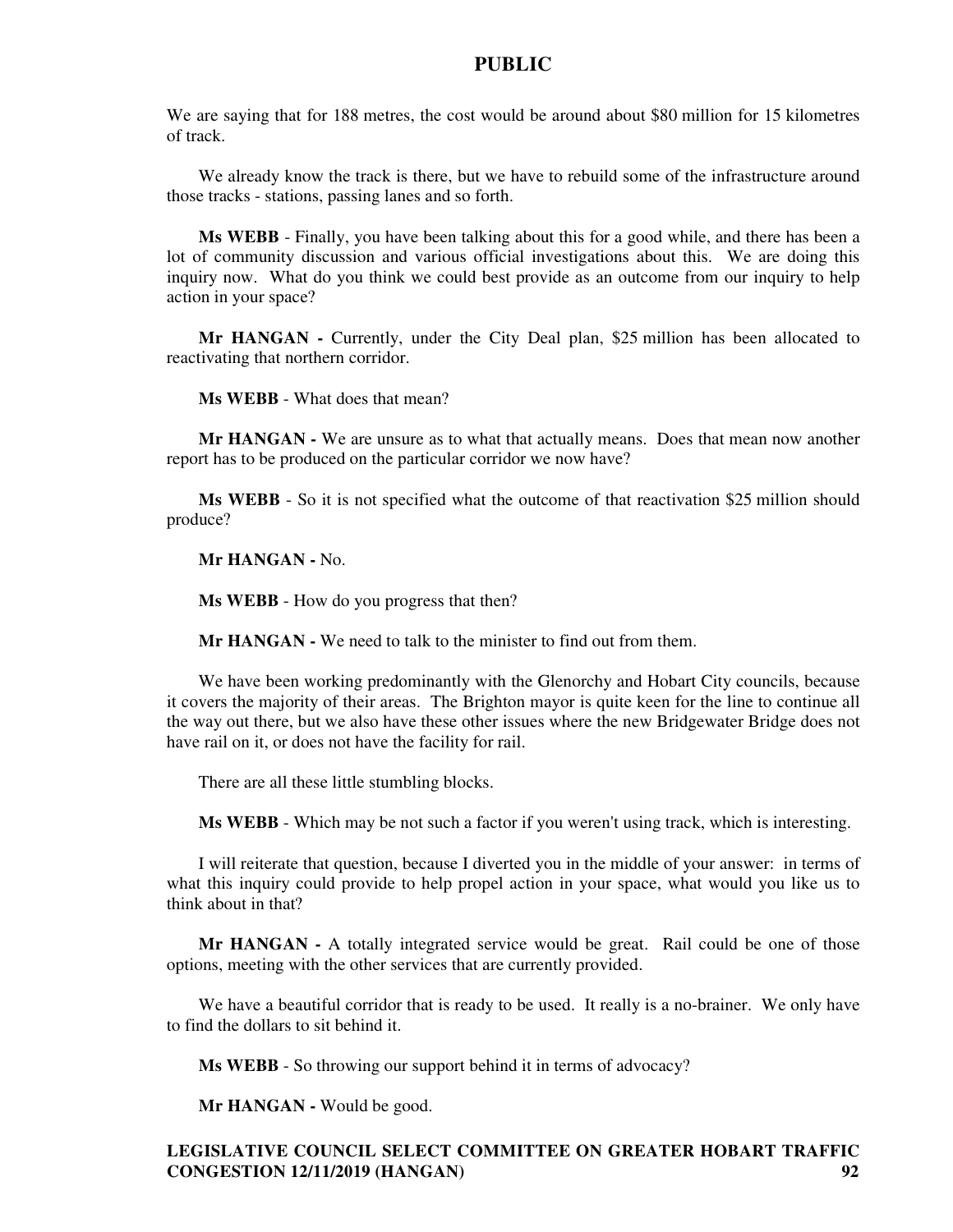**Ms WEBB** - Okay, thank you.

**Ms HOWLETT** - There is not enough money out there.

**Mr VALENTINE** - In terms of viability, in all of those reports, do they talk about the minimum number of people in the catchment that would be needed to make it viable?

**Mr HANGAN -** In one of our fact sheets we talked about patronage, and operating and maintenance costs going forward. We also talked about a fare structure, as to what sort of fares would be needed.

If it is based on the current bus fares, there could be an annual revenue of \$15.4 million against an annual profit of \$12.9 million but that's predicting around about 6 million trips along that line over a 12-month period.

**Mr VALENTINE** - I am wondering whether the independent studies in your collection, their compendium, shall I say -

**Mr HANGAN** - Probably not. I am not sure, to answer your question.

**Mr VALENTINE** - No. It's probably only around the 60 000 people-mark if you are taking into account Glenorchy, Brighton - that's if you can get to Brighton - and possibly the Derwent Valley. Would that be right?

**Mr HANGAN** - Possibly, yes.

**Mr VALENTINE** - Do you know roughly -?

**Mr HANGAN** - Yes, that's roughly the population.

**Mr VALENTINE** - Do you think that would be viable?

**Mr HANGAN** - Don't forget not everyone would just take one trip. If you're looking at multiple usages of the service, you've got multiple hits there as well. You multiply that out considerably.

**Mr VALENTINE** - Thank you.

**Ms SIEJKA** - Just on the trackless trams we talked about. I am looking at your submission: you talked about how buses get caught up in the same congestion. I presume that trackless trams potentially could do that if we moved them in more flexible ways. Are there other environmental benefits?

We talk about the fact that the tracks are already there and that people would like to move in that sort of way, but are there other benefits you see socially and economically that we perhaps haven't thought of in terms of having that train system there?

**Mr HANGAN** - It actually allows for higher density housing around those areas.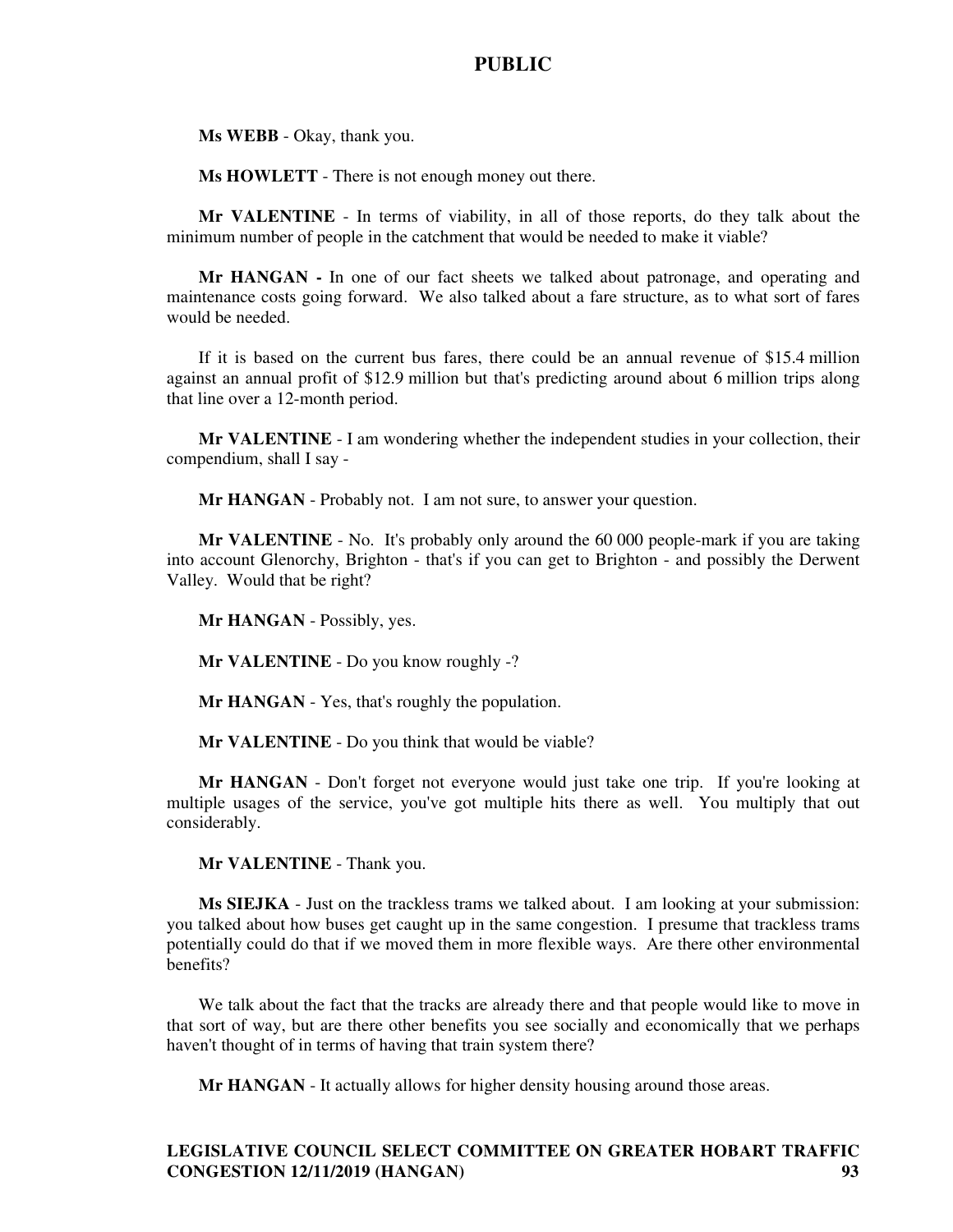**Ms SIEJKA** - It's on greater urban planning.

**Mr HANGAN** - Yes. It will actually reduce the emissions from cars by taking more cars off the road by having a rail service or an integrated service.

**Ms SIEJKA** - Environmentally that compares - or do you know how many cars we would need to take off the road to be winning in that capacity? It would be interesting.

**Ms WEBB** - It would be very interesting.

**Ms SIEJKA** - Yes.

**Mr HANGAN** - Can I take it on notice?

**Ms SIEJKA** - Yes. While you were speaking, I thought that would be something worth exploring because there would a point at which the capacity would flip to the other area and environmental considerations are important.

**Mr HANGAN** - By having rail you are also reducing the traffic congestion on those lines.

There's one developer at Austins Ferry who has a rail station on his site plan.

**Ms SIEJKA** - There's one in Bellerive, I think, too.

**Mr HANGAN** - He's selling the land with a possible future rail.

**Ms SIEJKA** - That would be interesting to know.

**CHAIR** - Anything else, Jane?

**Ms HOWLETT** - No. I was just curious - you mentioned density of housing on the line. Do you have any figures?

**Mr HANGAN** - No, but I believe that Glenorchy City Council is working on some of those, as is Hobart City Council as well. I am not aware of that information.

**Ms SIEJKA** - That impact has been seen in Victoria with a different population where they have built up around those central lines, haven't they?

**Mr HANGAN** - Yes.

**Ms HOWLETT** - That's natural growth.

**Mr HANGAN** - Yes.

**CHAIR** - The current line that is still the corridor there, what sort of condition is that in?

**Mr HANGAN** - If you drive along the Domain Highway, coming under the bridge that way there's lots of overgrown grass all over the line so it hasn't been maintained.

## **LEGISLATIVE COUNCIL SELECT COMMITTEE ON GREATER HOBART TRAFFIC CONGESTION 12/11/2019 (HANGAN) 94**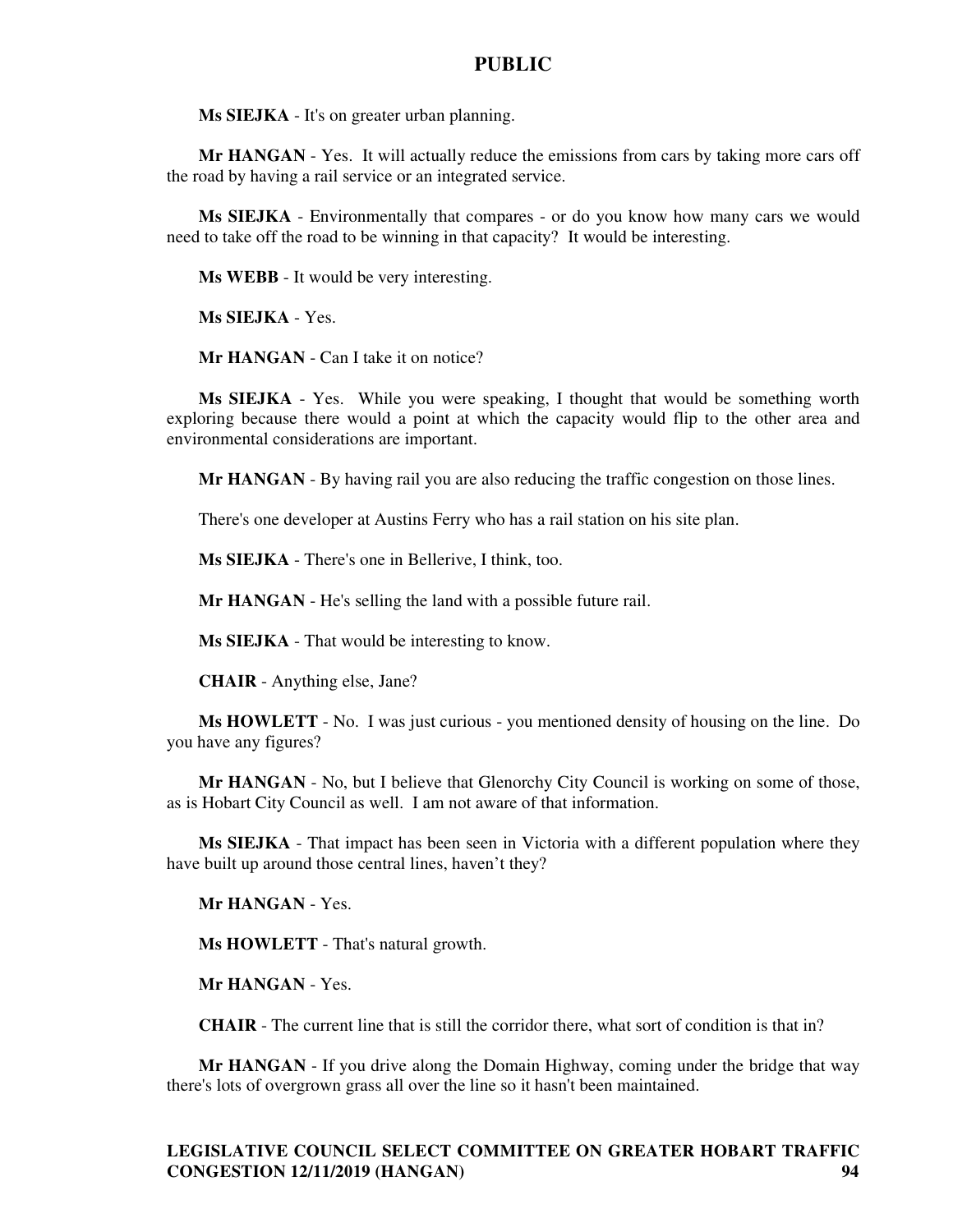**Ms HOWLETT** - I think you mean the sleepers et cetera, don't you?

**Mr HANGAN** - Yes.

**Ms HOWLETT** - What condition are they in?

**Mr VALENTINE** - He means the infrastructure.

**CHAIR** - Rob, you and I sat on the North East Rail.

**Mr VALENTINE** - No, I didn't.

**CHAIR** - No. Just you and me, Jane.

**Ms HOWLETT** - Yes, that's correct.

**CHAIR** - When the rail regulator report came in, it was pretty damming of the rail. He said it's not just the sleepers that you've got to look; it's the ballast, it's the under-wash, and each road crossing if it's passive or -

**Mr HANGAN** - It would all have to be reviewed to make sure it's up to -

**CHAIR** - Are any rail crossings still there?

**Mr HANGAN** - There are no active rail crossings.

**CHAIR** - All the infrastructure has been removed?

**Mr HANGAN** - All the lights and bells and all that have all gone.

**Ms HOWLETT** - Surely you must have looked at the sleepers and the infrastructure there in order to come up with an estimated price?

**Mr HANGAN -** We have walked along, yes. One of these reports talks about the cost of replacing the lines as well.

**CHAIR** - It was huge money we were talking there because there were two crossings, the minor crossing and the major crossing. The major crossing which you would have to have on this one, and it was talking about big money, wasn't it?

**Mr HANGAN -** There are a number of major crossings.

**Ms HOWLETT** - It was huge money. What is the estimated cost you have in your folder?

**CHAIR -** It is \$80 million to \$200 million, isn't it, depending on the route?

**Mr HANGAN -** Yes, that is right.

**Ms HOWLETT** - I like version 16.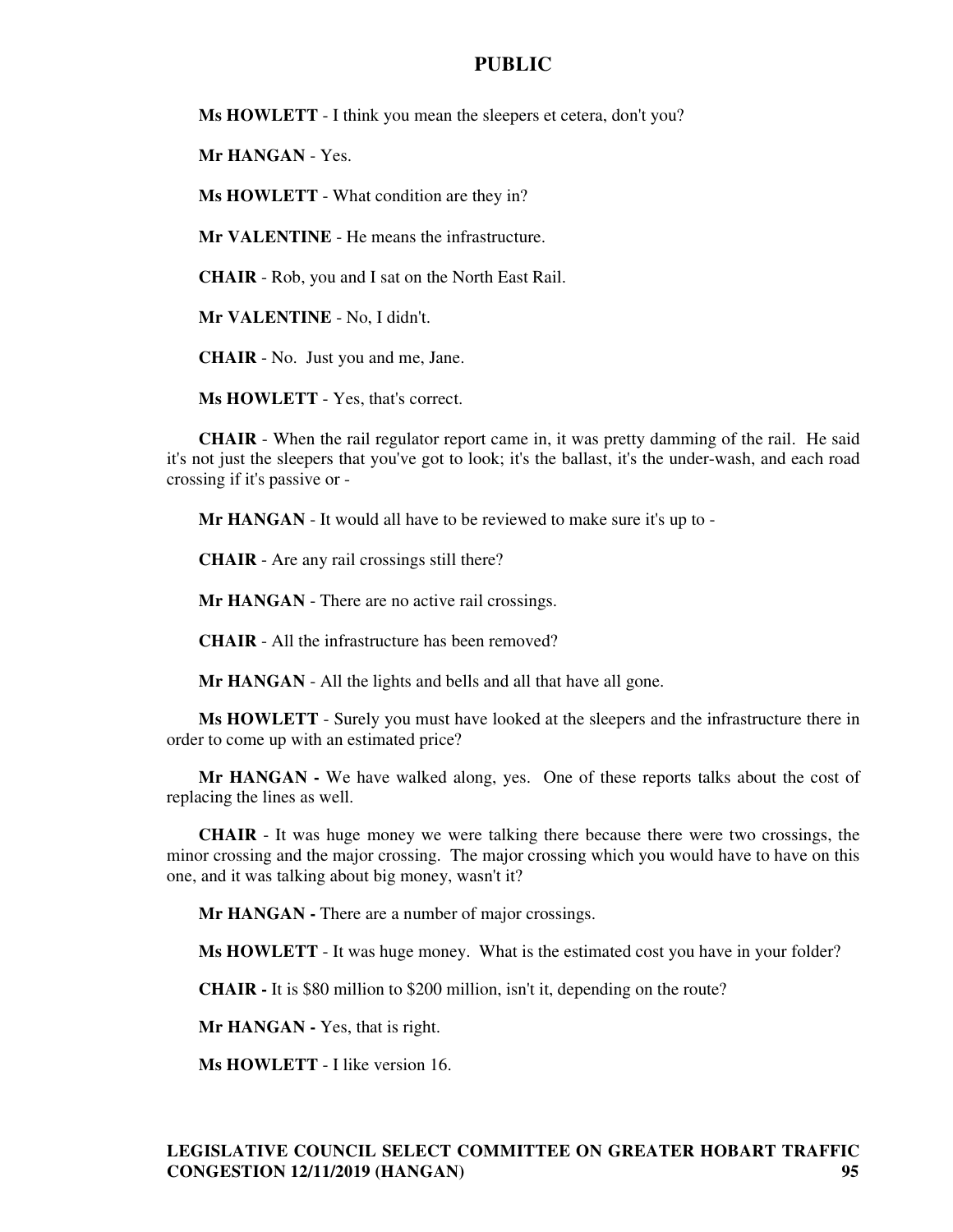**Ms SIEJKA** - Then there is that chart in the submission that shows what you get for different, for comparable, money.

**Ms HOWLETT** - That is in metres?

**Mr HANGAN -** Three metres of the new Bridgewater Bridge would get this much of the train and 13 metres of the airport runway is a little bit more of the train.

**CHAIR** - Is there any bridge or bridge crossings on that line, coming in?

**Mr HANGAN -** No. There are level crossings. There is New Town Bridge over New Town Road.

**Ms SIEJKA** - One of the criticisms or questions that people I talk to often raise, is that while they may be in favour of the train, it obviously has a limited capacity in that the length of it is not huge.

What do you say to those sorts of comments? Could you potentially see this extending further?

**Mr HANGAN - There is a line still going into Lutana. The track is still there.** 

**Mr VALENTINE** - The benching is still there, the track is partly not there.

**Mr HANGAN -** That is right. There is a corridor still available. We have had the same criticism, 'Oh, it is not going to Kingston' or 'It is not going to Clarence'.

**Ms SIEJKA** - You would have been very familiar with it, yes.

**Mr HANGAN -** We are saying, at least if we can get one area up and operating -

**Ms SIEJKA** - It is part of the solution.

**Mr HANGAN -** it is part of a solution, it is not the whole solution.

**Ms SIEJKA** - There is probably no one whole solution, unfortunately.

Mr HANGAN - That is why we are advocating for an integrated service, because it has to integrate. Integrate the trains with buses, trains with ferries, whatever. There has to be a total solution and this is only one part of it.

**Mr VALENTINE** - Michael, with respect to the revenue raised, is it realistic it will maintain the service into the future?

Quite clearly, 188 metres of northern suburbs rail for \$1 million and you might get the original establishment money, but maintaining it, the rail and the crossings and all those sorts of things, is it viable? Do those reports you have there show that it is viable?

**Mr HANGAN -** Yes, these reports show they are viable into the future.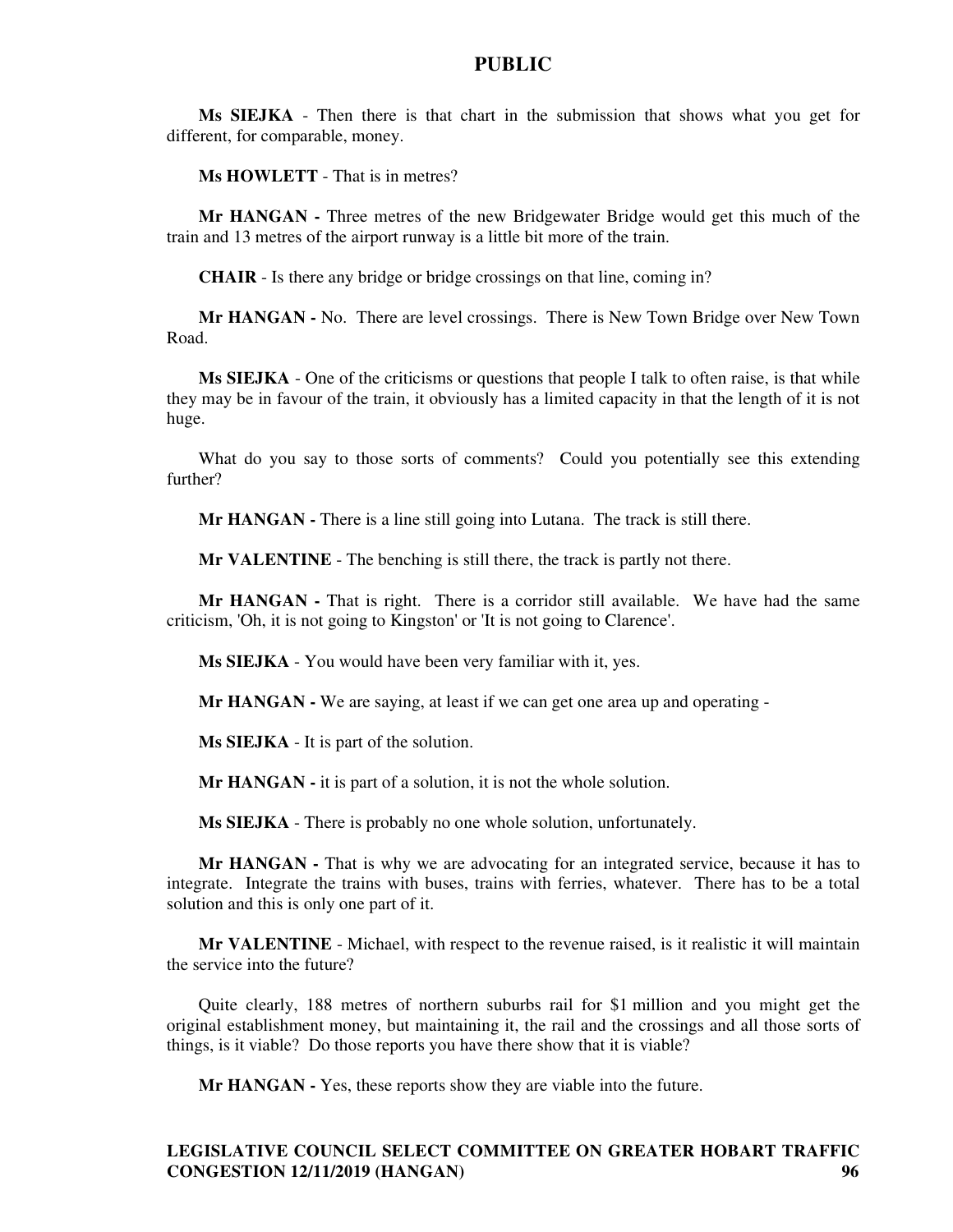**Mr VALENTINE** - On the projected passenger numbers?

**Mr HANGAN - On the projected passenger numbers.** 

**Mr VALENTINE** - What sort of passenger numbers are we talking about again, on those figures? You did not mention that in your submission.

**Ms HOWLETT** - Yes, I did, 6 million trips a year.

**Mr VALENTINE** - Is it? Okay.

**Ms WEBB** - When that is being modelled, where does your modelling say the passengers are being drawn from? Are you taking people out of cars on what you have identified is that busiest thoroughfare into the city, the Brooker? What proportion are you taking from cars and therefore reducing that congestion there? What proportion might you be taking from existing public transport users, who are coming on public transport buses down the roads already, do you think, in that mix?

**Mr HANGAN -** Short answer, I do not have those figures.

**Ms WEBB** - Okay. Would that modelling have been done? There would be assumptions about that somewhere?

**Mr HANGAN -** There might be, yes. There may be something like that.

**Ms SIEJKA** - One of the things we have heard is about what percentage of people you need to shift their behaviour in order to alleviate -

**Ms WEBB** - I am wondering about what proportion of that are you assuming is a shift in modes from car to -

**Ms SIEJKA** - Or are people just excited about catching trains.

**Ms WEBB** - Same mode but other forms public transport.

**Mr HANGAN - Can I will take that on notice as well?** 

**Ms WEBB** - Absolutely.

**Mr HANGAN -** I will answer those two questions for you.

**Mr VALENTINE** - If you take 365 days a year, 16 438 a day, but obviously weekends would not be as much. It could be about 18 000 a day.

**Mr HANGAN** - You could also then still have that tourist traffic going out to Mona and things like that as well.

**Mr VALENTINE** - Or out by boat and back by train, possibly.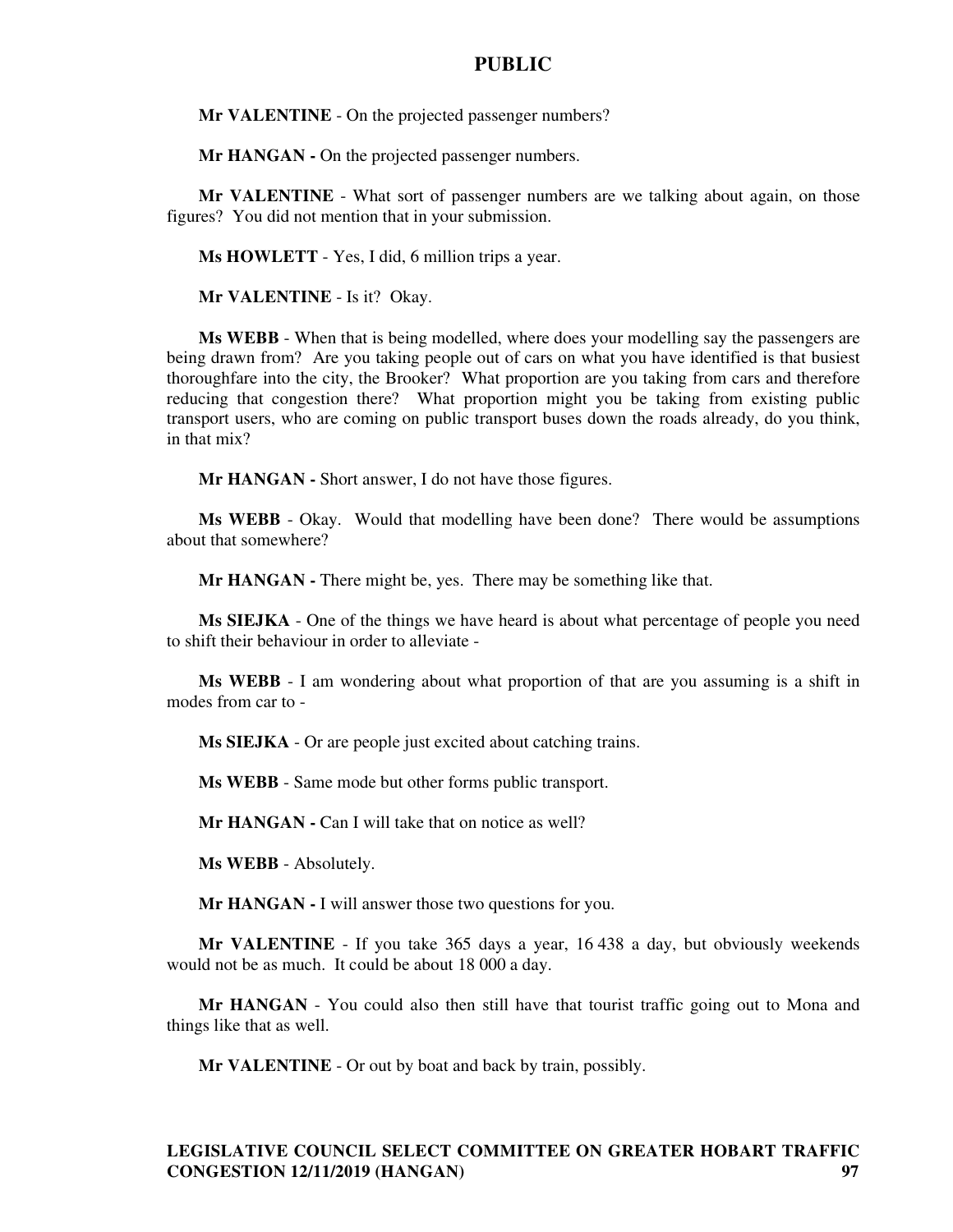**Ms HOWLETT** - The \$80 to \$200 million for the replacement of infrastructure, how many kilometres of infrastructure is that, how is that broken down?

**Mr HANGAN** - Sorry, I can't answer the question.

**Ms HOWLETT** - Could you take that on notice?

**Mr HANGAN** - Yes. Could you repeat that?

**Ms HOWLETT** - You mentioned the \$80 million to \$200 million for the replacement of infrastructure.

**Ms WEBB** - That was the cost of putting the infrastructure in place for this to happen. I presume that variation, \$80 to \$200 million, is dependent on how far it goes.

**Ms HOWLETT** - That's what I just asked. What is the kilometre breakdown within that?

**Ms WEBB** - Presumably the \$1 million for 188 metres could be extrapolated out to get that figure.

**Ms SIEJKA** - The idea has been floating around for a while now; I remember doing a youth forum in about 2009 that Kristie attended and we talked about it at the time. Do you feel that the public support in the area has continued to grow?

**Mr HANGAN** - Yes. Our membership - and you use that term loosely because while you have people who pay their membership, there are also people who support it - is steadily growing. There are more and more people coming on board. I think *The Mercury*'s figure the other day was 80 per cent of its readers supported it.

**Mr VALENTINE** - Of course that has to be balanced on what they know. Having supporters is one thing, but having supporters who know what the full costs are and what it might mean to the public purse might be a different thing.

**Ms SIEJKA** - Sometimes when people want something to happen, it doesn't happen support does fluctuate sometimes.

**Ms HOWLETT** - If this happened to be a successful infrastructure project too, who would you propose to manage it?

**Mr HANGAN** - Probably not Metro, probably a state body, maybe a transport authority that takes on all those sorts of things.

**Ms WEBB** - To follow up on that, because I was about to ask the same question, you are advocating for an integrated service but you are saying it shouldn't be managed under the same public transport entity we have in place? There would have to be a lot of integration with the Metro service.

**Mr HANGAN** - There would have to be, but a transport body could be the manager.

**Ms HOWLETT** - So you are advocating for a transport advisory body/authority/panel?

# **LEGISLATIVE COUNCIL SELECT COMMITTEE ON GREATER HOBART TRAFFIC CONGESTION 12/11/2019 (HANGAN) 98**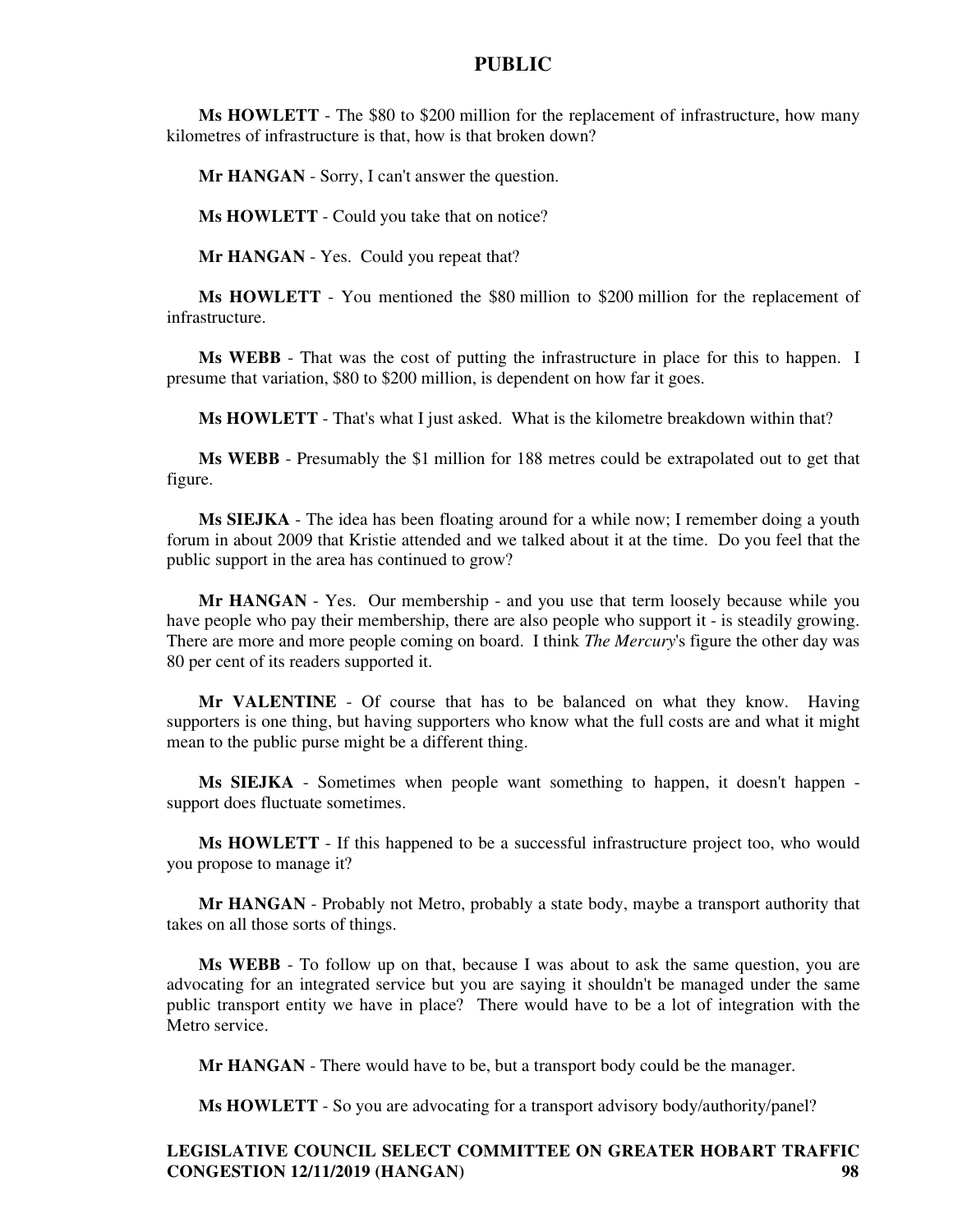**Ms SIEJKA** - An authority that's larger than just for buses; you need overarching governance.

**Mr HANGAN** - That's right. If you're going to integrate, you are integrating possibly three services into one.

**Ms WEBB** - Just to clarify, to operate this service, if it was in place - I am wondering who is operating the service.

**Mr HANGAN** - I don't know who we get.

**Ms WEBB** - A state entity, a private entity?

**Mr HANGAN** - Probably a state entity.

**Ms WEBB** - But separate to Metro?

**Mr HANGAN** - Yes.

**Mr VALENTINE** - If Metro is integral to it, in other words, it might be that you have these various nodes along the track and they would be expected to provide bus services to those nodes, wouldn't it be sensible to have it integrated and run by them?

**Mr HANGAN** - That could be a possibility, but we'd have to make sure that the service is something they will continue to operate.

**Ms HOWLETT** - But you did mention not Metro?

**Mr HANGAN** - I did.

**Ms WEBB** - You might need to talk that through a little more with us.

**Mr HANGAN** - It's because we have had some pushback from Metro about rail. In any talks we have had with Metro in the past, it's been 'We're not rail - go away'.

**Ms WEBB** - Sure, but that isn't in the development of the idea phase of things. It's not their business as usual right now. However, once a decision has been made, a plan has been put in place, this has been actually developed, you then get to the point where someone operates it, at which time they could be directed to operate it and at which time, presumably, that -

**Mr HANGAN** - They could be directed to operate a ferry service as well, which their legislation has been changed to cover.

**Ms WEBB** - Other than the fact that so far they haven't wanted to play -

**Mr HANGAN** - They could.

**Ms WEBB** - They could.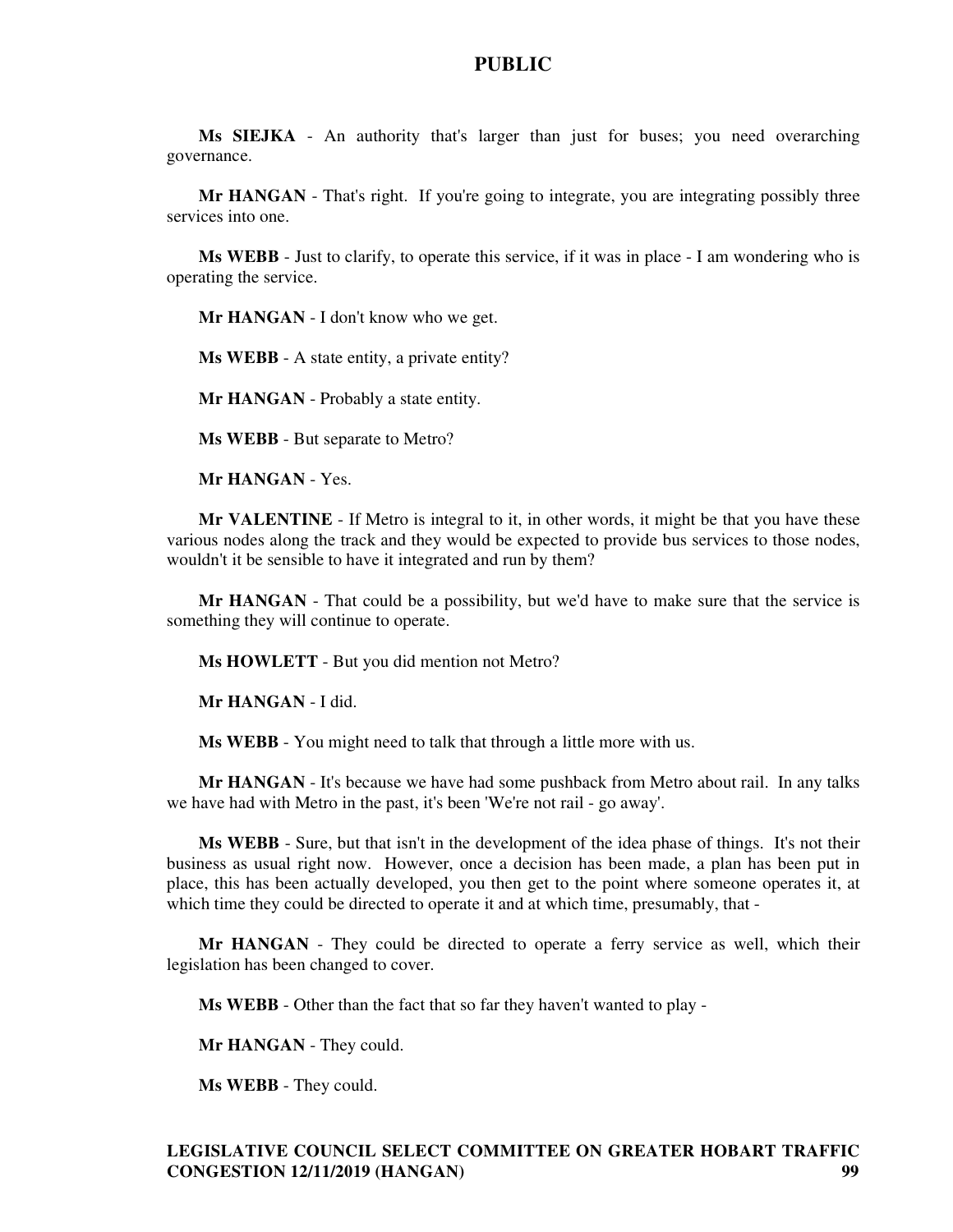**Mr HANGAN** - There still needs to be some sort of overarching authority that looks at the whole integration.

**Ms HOWLETT** - Another layer of bureaucracy, isn't it?

**Mr HANGAN -** I know it is.

**Ms WEBB** - We have heard that from others too, today, so that's not an idea that doesn't seem to have legs in terms of people's interest in that coordinating function.

**CHAIR** - It's interesting. The comments I've had about the rail are that if a person gets on a bus at the back of Glenorchy and then comes down to the rail, they would stay on the bus to travel into Hobart; or if they get in their car, and most people I have spoken to about it have said they'd hop in their car and drive down there. Is there parking available?

**Mr HANGAN -** At the moment there is not, but that's some of the infrastructure cost that would need to be covered as well.

**CHAIR** - Is that covered in the infrastructure costs?

**Mr HANGAN** - Yes, it is.

**CHAIR** - Would that be acquisition of land or is there land there?

**Mr HANGAN** - If you look around some of the railway stations or the possible railway stations, there is land available.

**Ms HOWLETT** - But that's not covered in that \$80 million to \$200 million?

**Mr HANGAN** - I can't answer that question.

**Ms HOWLETT** - Because that's replacement of infrastructure.

**CHAIR** - Thank you, Michael, for your submission.

**Mr HANGAN** - Can I leave this one for you?

**CHAIR** - Do members want a copy?

**Mr VALENTINE** - Do you have a series of links that link to those?

**Mr HANGAN -** I've got them all as PDFs.

**Mr VALENTINE** - Electronically available?

**Mr HANGAN** - They are not on our website.

**Mr VALENTINE** - If you do not have links, it might be a bit difficult. If you can get links, send us one email with all the links.

**Mr HANGAN** - Yes, okay. I have a couple on my desk. I will send that in to you as well.

# **LEGISLATIVE COUNCIL SELECT COMMITTEE ON GREATER HOBART TRAFFIC CONGESTION 12/11/2019 (HANGAN) 100**